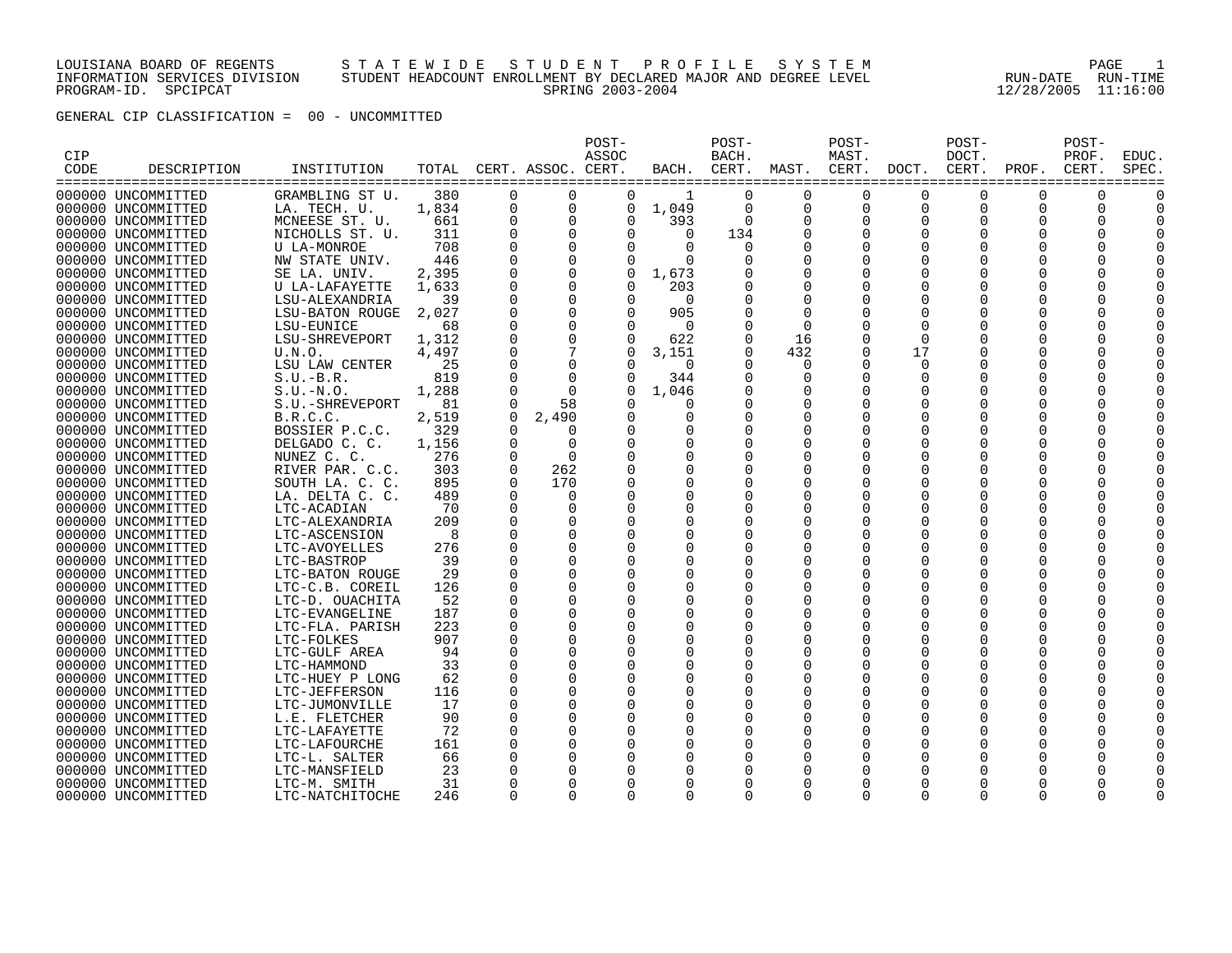## LOUISIANA BOARD OF REGENTS S T A T E W I D E S T U D E N T P R O F I L E S Y S T E M PAGE 2 INFORMATION SERVICES DIVISION STUDENT HEADCOUNT ENROLLMENT BY DECLARED MAJOR AND DEGREE LEVEL RUN-DATE RUN-TIME PROGRAM-ID. SPCIPCAT SPRING 2003-2004 12/28/2005 11:16:00

GENERAL CIP CLASSIFICATION = 00 - UNCOMMITTED

| <b>CIP</b><br>CODE | DESCRIPTION        | INSTITUTION     | TOTAL  | CERT. ASSOC.   | POST-<br>ASSOC<br>CERT. | BACH.           | POST-<br>BACH.<br>CERT. | MAST. | POST-<br>MAST.<br>CERT. | DOCT. | POST-<br>DOCT.<br>CERT. | PROF. | POST-<br>PROF.<br>CERT. | EDUC.<br>SPEC. |
|--------------------|--------------------|-----------------|--------|----------------|-------------------------|-----------------|-------------------------|-------|-------------------------|-------|-------------------------|-------|-------------------------|----------------|
|                    |                    |                 |        |                |                         |                 |                         |       |                         |       |                         |       |                         |                |
|                    | 000000 UNCOMMITTED | LTC-N. CENTRAL  | 62     |                |                         |                 |                         |       |                         |       |                         |       |                         |                |
|                    | 000000 UNCOMMITTED | LTC-NORTHEAST   | 177    |                |                         |                 |                         |       |                         |       |                         |       |                         |                |
|                    | 000000 UNCOMMITTED | LTC-NORTHWEST   | 215    |                |                         |                 |                         |       |                         |       |                         |       |                         |                |
|                    | 000000 UNCOMMITTED | LTC-OAKDALE     | 31     |                |                         |                 |                         |       |                         |       |                         |       |                         |                |
|                    | 000000 UNCOMMITTED | LTC-RIVER PRSHS | 51     |                |                         |                 |                         |       |                         |       |                         |       |                         |                |
|                    | 000000 UNCOMMITTED | LTC-RUSTON      |        |                |                         |                 |                         |       |                         |       |                         |       |                         |                |
|                    | 000000 UNCOMMITTED | LTC-WEST JEFF.  | 112    |                |                         |                 |                         |       |                         |       |                         |       |                         |                |
|                    | 000000 UNCOMMITTED | LTC-WESTSIDE    | 24     |                |                         |                 |                         |       |                         |       |                         |       |                         |                |
|                    | 000000 UNCOMMITTED | LTC-YOUNG MEM.  | 605    |                |                         |                 |                         |       |                         |       |                         |       |                         |                |
|                    | 000000 UNCOMMITTED | LTC-SABINE VALY | 28     |                |                         |                 |                         |       |                         |       |                         |       |                         |                |
|                    | 000000 UNCOMMITTED | LTC-SH. JACKSON | 35     |                |                         |                 |                         |       |                         |       |                         |       |                         |                |
|                    | 000000 UNCOMMITTED | LTC-SH. BOSSIER | 123    |                |                         |                 |                         |       |                         |       |                         |       |                         |                |
|                    | 000000 UNCOMMITTED | LTC-S. COLLIER  | 36     |                |                         |                 |                         |       |                         |       |                         |       |                         |                |
|                    | 000000 UNCOMMITTED | LTC-SLIDELL     | 18     |                |                         |                 |                         |       |                         |       |                         |       |                         |                |
|                    | 000000 UNCOMMITTED | SOWELA          | 180    |                |                         |                 |                         |       |                         |       |                         |       |                         |                |
|                    | 000000 UNCOMMITTED | LTC-SULLIVAN    | 215    |                |                         |                 |                         |       |                         |       |                         |       |                         |                |
|                    | 000000 UNCOMMITTED | LTC-T.H. HARRIS |        |                |                         |                 |                         |       |                         |       |                         |       |                         |                |
|                    | 000000 UNCOMMITTED | LTC-TAL/M SURLE | 231    |                |                         |                 |                         |       |                         |       |                         |       |                         |                |
|                    | 000000 UNCOMMITTED | LTC-TECHE AREA  | 29     |                |                         |                 |                         |       |                         |       |                         |       |                         |                |
|                    | GENERAL CIP TOTALS |                 | 29,815 | $0\quad 2,987$ |                         | $0 \quad 9,387$ | 134                     | 448   | $\Omega$                | 17    |                         |       |                         |                |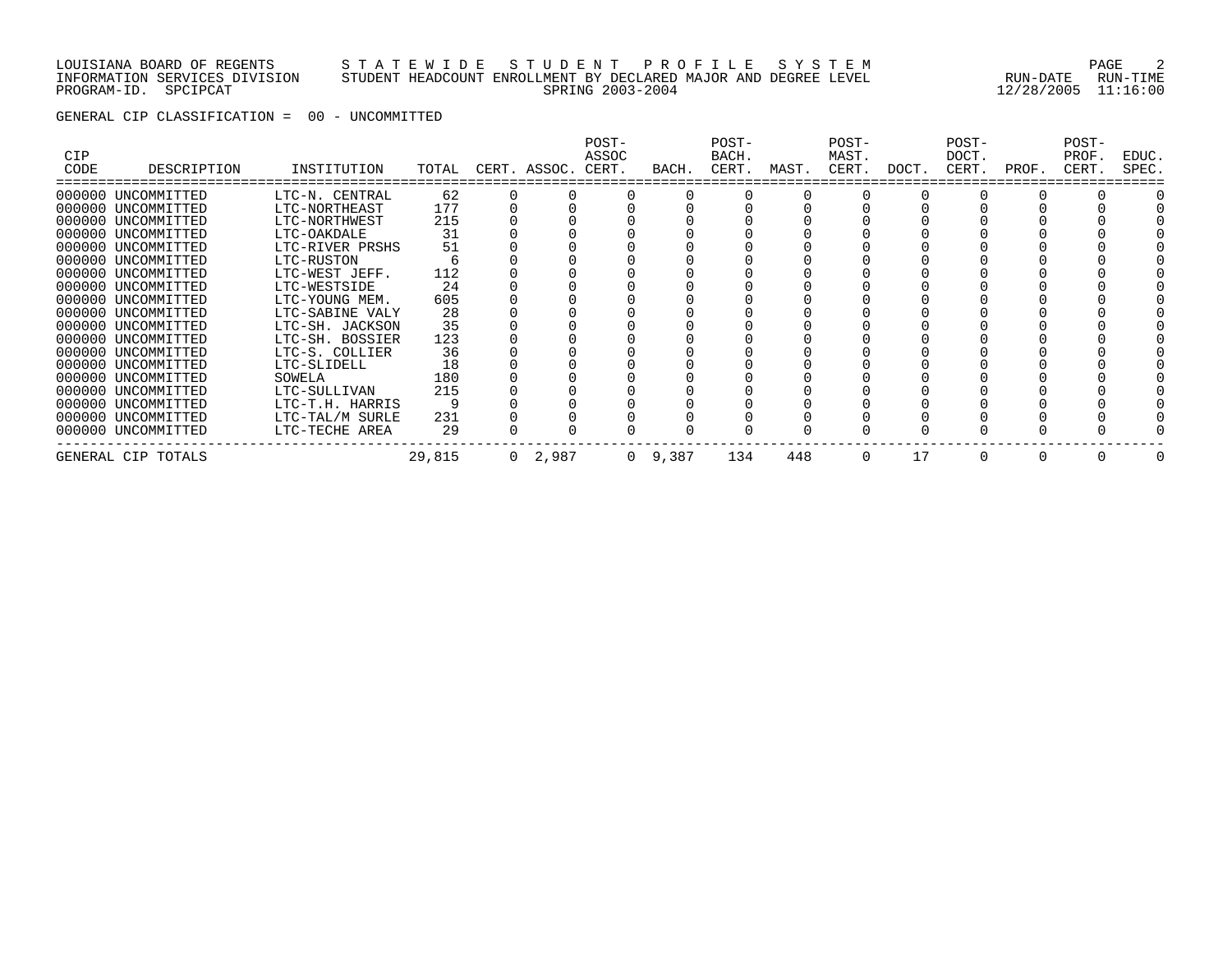LOUISIANA BOARD OF REGENTS S T A T E W I D E S T U D E N T P R O F I L E S Y S T E M PAGE 3 INFORMATION SERVICES DIVISION STUDENT HEADCOUNT ENROLLMENT BY DECLARED MAJOR AND DEGREE LEVEL RUN-DATE RUN-TIME PROGRAM-ID. SPCIPCAT SPRING 2003-2004 12/28/2005 11:16:00

GENERAL CIP CLASSIFICATION = 01 - Agriculture, Agriculture Operations, and Related Sciences

| CIP<br>CODE | DESCRIPTION                                                                                                                                                               | INSTITUTION     |                       |                    | TOTAL CERT. ASSOC. CERT. | POST-<br>ASSOC           | BACH.                 | POST-<br>BACH.<br>CERT.          | MAST.              | POST-<br>MAST.<br>CERT.  | DOCT.                | POST-<br>DOCT.<br>CERT.  | PROF.                | POST-<br>PROF.<br>CERT. | EDUC.<br>SPEC.                   |
|-------------|---------------------------------------------------------------------------------------------------------------------------------------------------------------------------|-----------------|-----------------------|--------------------|--------------------------|--------------------------|-----------------------|----------------------------------|--------------------|--------------------------|----------------------|--------------------------|----------------------|-------------------------|----------------------------------|
|             | 010000 Agriculture, Gener MCNEESE ST. U.<br>010000 Agriculture, Gener U LA-LAFAYETTE<br>010000 Agriculture, Gener S.U.-B.R.                                               |                 | 141<br>66<br>33       | <sup>n</sup>       |                          | $\cap$                   | 141<br>66<br>33       | $\Omega$<br>$\Omega$<br>$\Omega$ | $\Omega$           | $\Omega$                 | $\Omega$             | $\Omega$                 | $\cap$               |                         |                                  |
|             | 010101 Agricultural Busin LA. TECH. U.<br>010101 Agricultural Busin NICHOLLS ST. U.<br>010101 Agricultural Busin U LA-MONROE<br>010101 Agricultural Busin LSU-BATON ROUGE |                 | 26<br>46<br>53<br>165 | <sup>n</sup>       |                          | $\Omega$                 | 26<br>46<br>53<br>165 | $\Omega$<br>$\Omega$             | $\Omega$           | <sup>n</sup>             | U                    | <sup>n</sup>             |                      |                         |                                  |
|             | 010103 Agricultural Econo LSU-BATON ROUGE<br>010103 Agricultural Econo S.U.-B.R.                                                                                          |                 | 40<br>35              | $\Omega$           |                          | $\Omega$                 | $\Omega$<br>35        | $\Omega$<br>$\Omega$             | 22<br>$\cap$       | $\Omega$                 | 18<br>$\Omega$       | <sup>0</sup><br>$\Omega$ | $\Omega$             | $\Omega$                |                                  |
|             | 010601 Applied Horticultu DELGADO C. C.<br>010601 Applied Horticultu LTC-FOLKES<br>010601 Applied Horticultu LTC-NORTHWEST<br>010601 Applied Horticultu LTC-SLIDELL       |                 | 42<br>61<br>12        |                    | 33<br>$\Omega$           |                          | 0                     |                                  |                    |                          |                      |                          |                      |                         | $\Omega$<br>$\Omega$<br>$\Omega$ |
|             | 010901 Animal Sciences, G LA. TECH. U.<br>010901 Animal Sciences, G LSU-BATON ROUGE                                                                                       |                 | 98<br>431             | 0<br><sup>o</sup>  |                          | $\Omega$                 | 98<br>381             | $\Omega$<br>$\Omega$             | $\Omega$<br>33     | $\Omega$<br>$\Omega$     | $\Omega$<br>17       | $\Omega$<br>0            | 0<br>0               | $\Omega$<br>$\Omega$    | $\Omega$                         |
|             | 011001 Food Science                                                                                                                                                       | LSU-BATON ROUGE | 66                    | $\Omega$           |                          |                          | 33                    | $\Omega$                         | 17                 | $\Omega$                 | 16                   | $\Omega$                 | $\Omega$             | $\Omega$                |                                  |
|             | 011101 Plant Sciences, Ge LA. TECH. U.<br>011101 Plant Sciences, Ge LSU-BATON ROUGE                                                                                       |                 | 23<br>45              | $\cap$<br>$\Omega$ | $\cap$<br>$\cap$         | <sup>n</sup><br>$\Omega$ | 23<br>45              | $\cap$<br>$\Omega$               | $\cap$<br>$\Omega$ | $\Omega$<br>$\Omega$     | $\Omega$<br>$\Omega$ | $\Omega$<br>$\Omega$     | $\Omega$<br>$\Omega$ | $\Omega$<br>$\Omega$    | $\Omega$<br>$\Omega$             |
|             | 011102 Agronomy and Crop LSU-BATON ROUGE                                                                                                                                  |                 | 43                    | $\Omega$           | $\Omega$                 | $\cap$                   | $\cap$                | $\cap$                           | 19                 | $\Omega$                 | 24                   | $\Omega$                 | $\cap$               | $\Omega$                | $\cap$                           |
|             | 011103 Horticultural Scie SE LA. UNIV.<br>011103 Horticultural Scie LSU-BATON ROUGE                                                                                       |                 | 19<br>24              | $\Omega$<br>0      |                          |                          | 19<br>$\Omega$        | $\Omega$<br>$\Omega$             | $\Omega$<br>12     | <sup>0</sup><br>$\Omega$ | $\Omega$<br>12       | $\Omega$<br>0            | $\Omega$<br>$\Omega$ | $\Omega$<br>0           | $\Omega$                         |
|             | GENERAL CIP TOTALS                                                                                                                                                        |                 | 1,474                 | 17                 | 33                       |                          | $0 \quad 1.164$       | $\Omega$                         | 103                | $\Omega$                 | 87                   | $\Omega$                 | $\Omega$             | $\Omega$                | $\Omega$                         |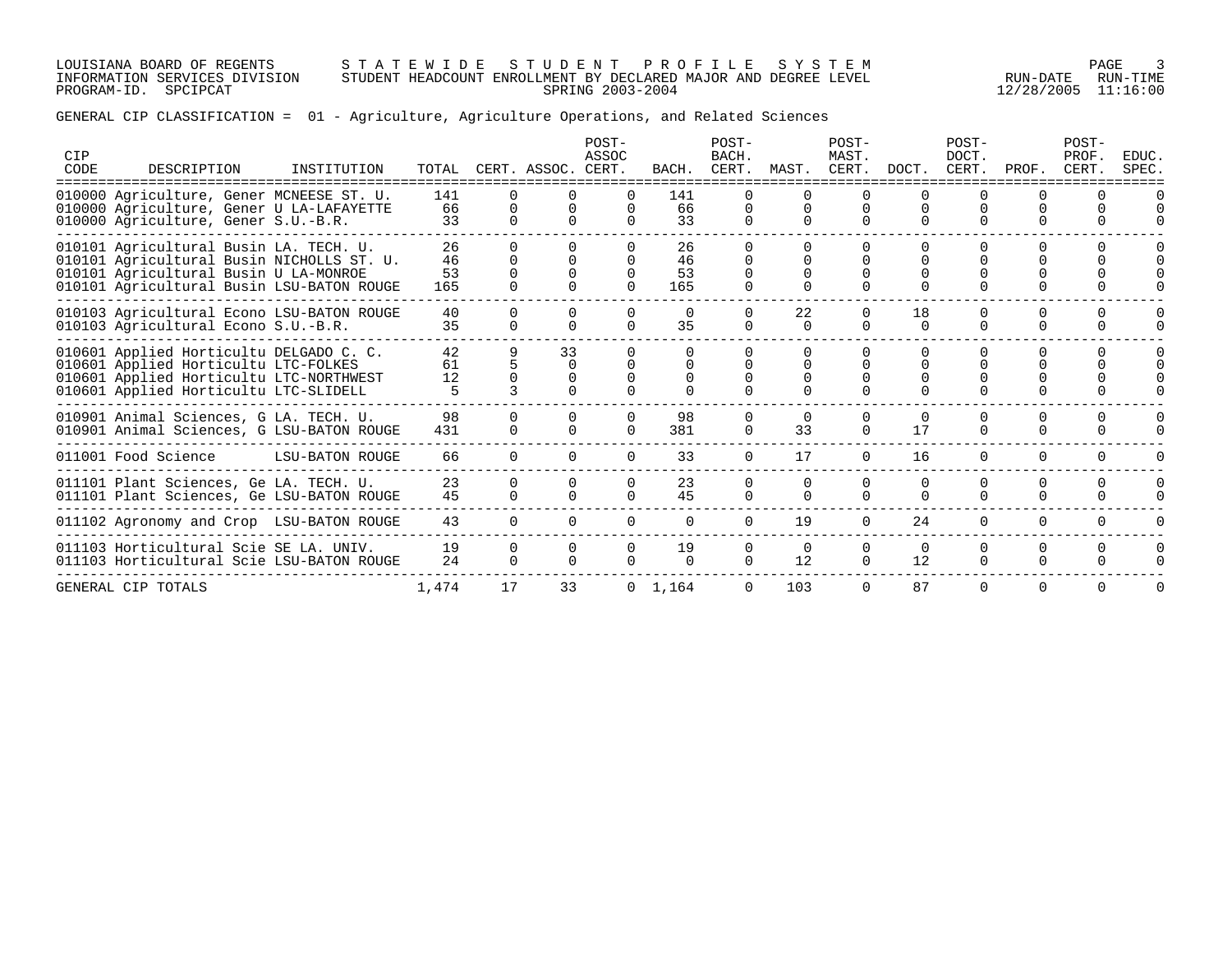### LOUISIANA BOARD OF REGENTS S T A T E W I D E S T U D E N T P R O F I L E S Y S T E M PAGE 4 INFORMATION SERVICES DIVISION STUDENT HEADCOUNT ENROLLMENT BY DECLARED MAJOR AND DEGREE LEVEL RUN-DATE RUN-TIME PROGRAM-ID. SPCIPCAT SPRING 2003-2004 12/28/2005 11:16:00

GENERAL CIP CLASSIFICATION = 03 - Natural Resources and Conservation

| <b>CIP</b><br>CODE | DESCRIPTION                                                                                                                                                                 | INSTITUTION |                      |          | TOTAL CERT. ASSOC. | POST-<br>ASSOC<br>CERT. | BACH.                | POST-<br>BACH.<br>CERT. | MAST.          | POST-<br>MAST.<br>CERT. | DOCT.          | POST-<br>DOCT.<br>CERT. | PROF.    | POST-<br>PROF.<br>CERT. | EDUC.<br>SPEC.       |
|--------------------|-----------------------------------------------------------------------------------------------------------------------------------------------------------------------------|-------------|----------------------|----------|--------------------|-------------------------|----------------------|-------------------------|----------------|-------------------------|----------------|-------------------------|----------|-------------------------|----------------------|
|                    | 030101 Natural Resources/ LA. TECH. U.                                                                                                                                      |             | 37                   |          |                    |                         | 37                   |                         |                |                         |                |                         |          |                         |                      |
|                    | 030103 Environmental Stud U.N.O.                                                                                                                                            |             | 18                   | $\Omega$ |                    | $\Omega$                | 18                   | $\Omega$                | $\Omega$       | $\Omega$                | $\Omega$       | 0                       | $\Omega$ | $\Omega$                |                      |
|                    | 030104 Environmental Scie LA. TECH. U.<br>030104 Environmental Scie MCNEESE ST. U.<br>030104 Environmental Scie LSU-BATON ROUGE<br>030104 Environmental Scie LSU-SHREVEPORT |             | 33<br>36<br>87<br>10 |          |                    |                         | 33<br>36<br>56<br>10 |                         | 31             |                         |                |                         |          |                         | $\Omega$<br>$\Omega$ |
|                    | 030301 Fishing and Fisher LSU-BATON ROUGE                                                                                                                                   |             | 13                   |          |                    |                         |                      |                         | 13             |                         |                |                         |          |                         |                      |
|                    | 030501 Forestry, General LA. TECH. U.<br>030501 Forestry, General LSU-BATON ROUGE                                                                                           |             | 76<br>24             |          |                    |                         | 76                   |                         | 9              | $\Omega$                | $\Omega$<br>15 | 0                       |          |                         | $\Omega$             |
|                    | 030506 Forest Management/ LSU-BATON ROUGE                                                                                                                                   |             | 37                   |          |                    |                         | 37                   |                         |                |                         | ∩              | 0                       |          |                         |                      |
|                    | 030508 Urban Forestry S.U.-B.R.                                                                                                                                             |             | 49                   |          |                    |                         | 35                   |                         | 14             |                         |                |                         |          |                         |                      |
|                    | 030511 Forest Technology/ LTC-OAKDALE                                                                                                                                       |             | 12                   |          |                    |                         |                      |                         |                |                         | $\Omega$       | $\Omega$                |          |                         |                      |
|                    | 030601 Wildlife and Wildl MCNEESE ST. U.<br>030601 Wildlife and Wildl LSU-BATON ROUGE                                                                                       |             | 50<br>120            |          |                    |                         | 50<br>88             |                         | $\Omega$<br>22 |                         | $\Omega$<br>10 |                         |          |                         | $\Omega$             |
|                    | 039999 Natural Resources U LA-LAFAYETTE                                                                                                                                     |             | 80                   | $\Omega$ |                    |                         | 80                   |                         | $\Omega$       |                         | $\Omega$       | $\Omega$                | $\Omega$ |                         |                      |
|                    | GENERAL CIP TOTALS                                                                                                                                                          |             | 682                  |          |                    |                         | 556                  |                         | 89             |                         | 25             | $\Omega$                |          |                         | $\Omega$             |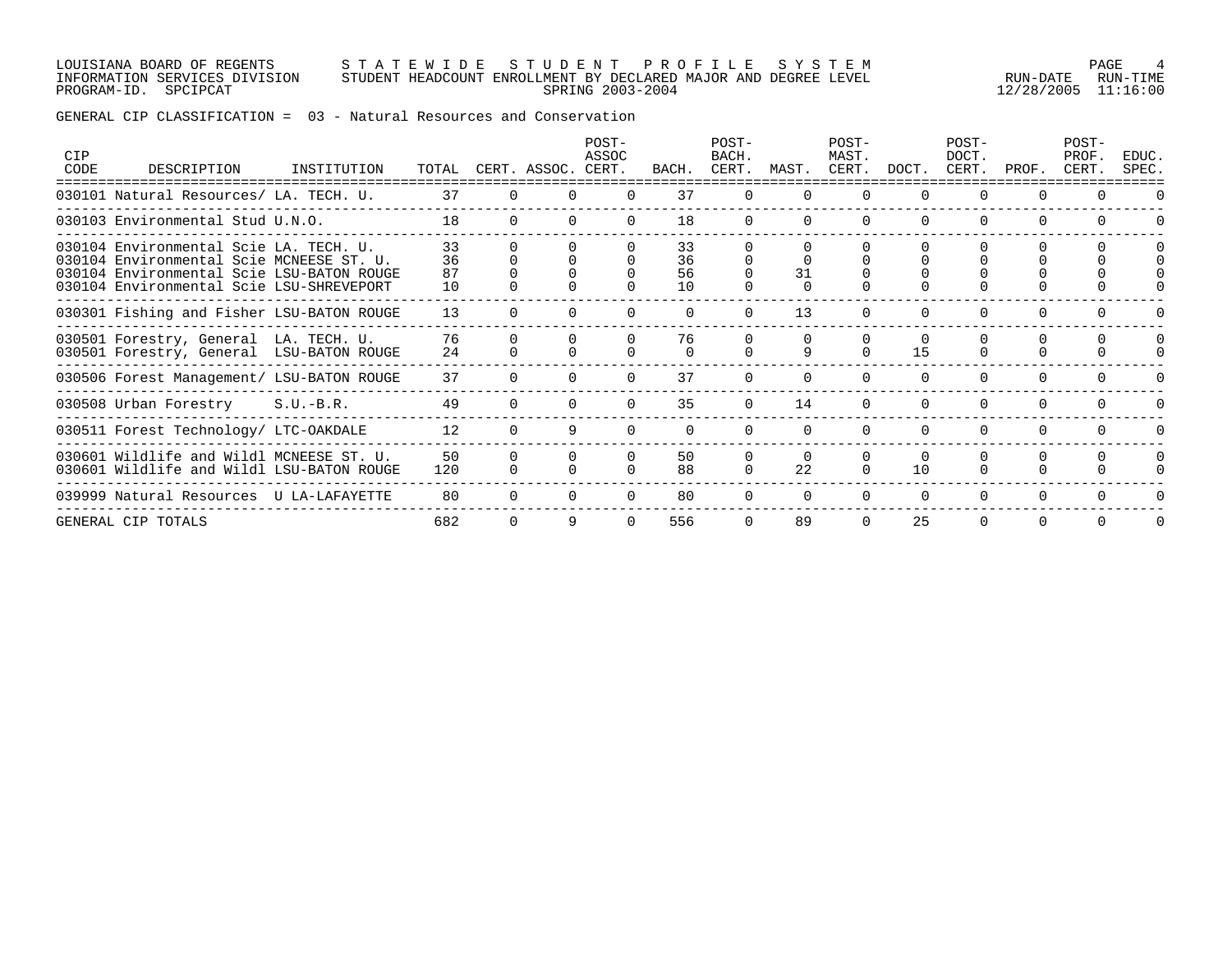LOUISIANA BOARD OF REGENTS S T A T E W I D E S T U D E N T P R O F I L E S Y S T E M PAGE 5 INFORMATION SERVICES DIVISION STUDENT HEADCOUNT ENROLLMENT BY DECLARED MAJOR AND DEGREE LEVEL RUN-DATE RUN-TIME PROGRAM-ID. SPCIPCAT SPRING 2003-2004 12/28/2005 11:16:00

GENERAL CIP CLASSIFICATION = 04 - Architecture and Related Services

| CIP<br>CODE | DESCRIPTION                                                                                                                     | INSTITUTION | TOTAL             | CERT. ASSOC. | POST-<br>ASSOC<br>CERT. | BACH.             | POST-<br>BACH.<br>CERT. | MAST. | POST-<br>MAST.<br>CERT. | DOCT.                | POST-<br>DOCT.<br>CERT. | PROF.    | POST-<br>PROF<br>CERT. | EDUC.<br>SPEC. |
|-------------|---------------------------------------------------------------------------------------------------------------------------------|-------------|-------------------|--------------|-------------------------|-------------------|-------------------------|-------|-------------------------|----------------------|-------------------------|----------|------------------------|----------------|
|             | 040201 Architecture (BArc LA. TECH. U.<br>040201 Architecture (BArc U LA-LAFAYETTE<br>040201 Architecture (BArc LSU-BATON ROUGE |             | 173<br>132<br>306 |              |                         | 173<br>127<br>281 |                         | 25    |                         |                      |                         |          |                        |                |
|             | 040201 Architecture (BArc S.U.-B.R.<br>040301 City/Urban, Commun U.N.O.                                                         |             | 142<br>60         |              |                         | 142               |                         | 60    |                         |                      |                         |          |                        |                |
|             | 040501 Interior Architect LA. TECH. U.                                                                                          |             | 64                |              |                         | 64                |                         |       |                         |                      |                         |          |                        |                |
|             | 040501 Interior Architect U LA-LAFAYETTE<br>040501 Interior Architect LSU-BATON ROUGE                                           |             | 114<br>313        |              |                         | 114<br>313        |                         |       |                         |                      |                         |          |                        |                |
|             | 040601 Landscape Architec LSU-BATON ROUGE<br>049999 Architecture and R U LA-LAFAYETTE                                           |             | 260<br>124        |              | $\Omega$<br>$\Omega$    | 212<br>124        | $\Omega$                | 48    | $\Omega$<br>$\Omega$    | $\Omega$<br>$\Omega$ |                         |          | $\cap$                 |                |
|             | GENERAL CIP TOTALS                                                                                                              |             | 1,688             |              | $\Omega$                | 1,550             | $\Omega$                | 138   | $\Omega$                | $\Omega$             | $\Omega$                | $\Omega$ | $\Omega$               | $\Omega$       |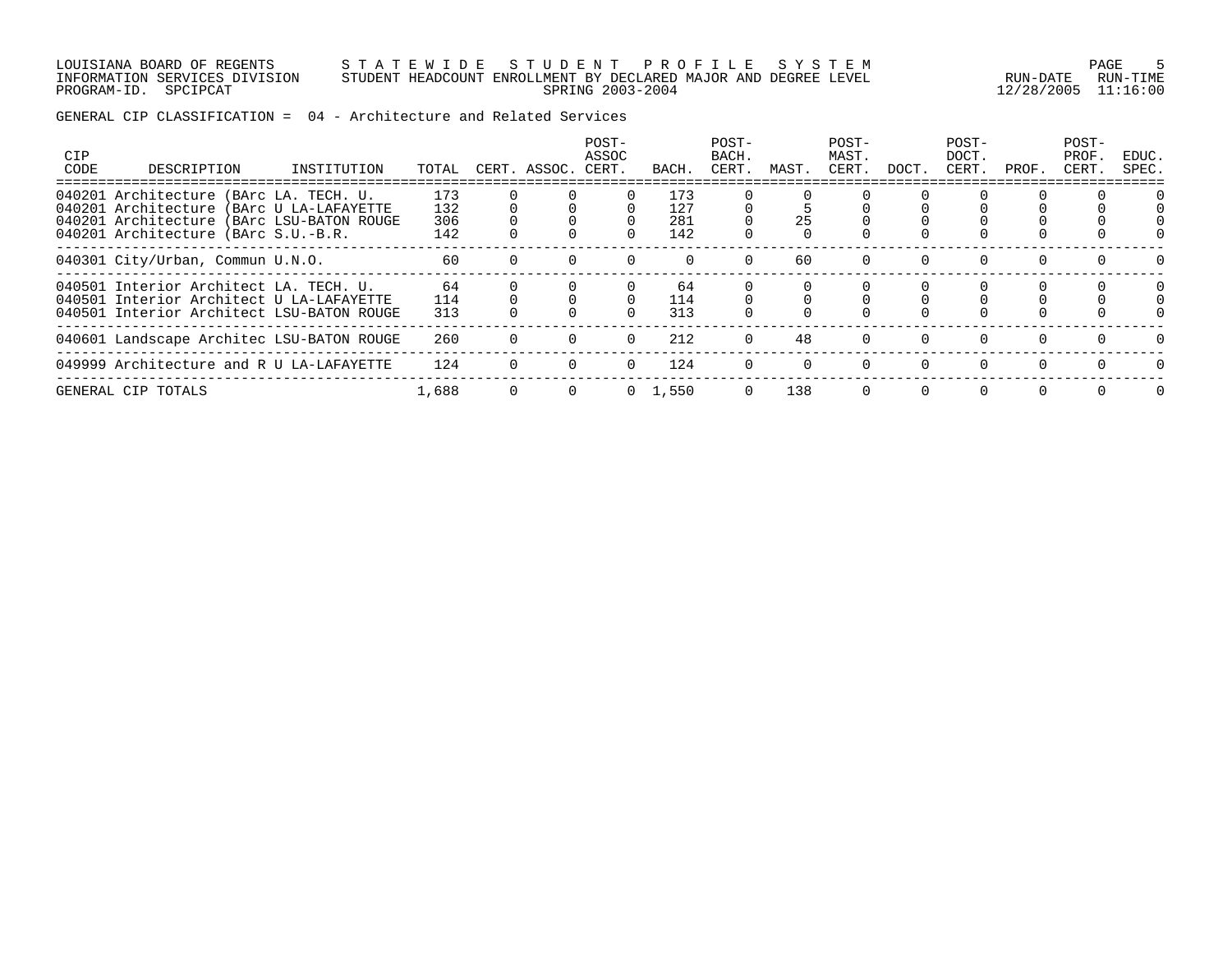LOUISIANA BOARD OF REGENTS S T A T E W I D E S T U D E N T P R O F I L E S Y S T E M PAGE 6 INFORMATION SERVICES DIVISION STUDENT HEADCOUNT ENROLLMENT BY DECLARED MAJOR AND DEGREE LEVEL RUN-DATE RUN-TIME PROGRAM-ID. SPCIPCAT SPRING 2003-2004 12/28/2005 11:16:00

GENERAL CIP CLASSIFICATION = 05 - Area, Ethnic, Cultural, and Gender Studies

| CIP<br>CODE | DESCRIPTION                                      | INSTITUTION               | TOTAL | CERT. | ASSOC. | POST-<br>ASSOC<br>CERT. | BACH | POST-<br>BACH.<br>CERT | MAST | POST-<br>MAST.<br>CERT. | DOCT. | POST-<br>DOCT.<br>CERT. | PROF.            | POST-<br>PROF.<br>CERT. | EDUC.<br>SPEC.       |
|-------------|--------------------------------------------------|---------------------------|-------|-------|--------|-------------------------|------|------------------------|------|-------------------------|-------|-------------------------|------------------|-------------------------|----------------------|
|             | 050110 Russian Studies                           | LSU-BATON ROUGE           |       |       |        |                         |      | (                      |      |                         |       | $\cup$                  |                  | 0                       | $\Omega$             |
|             | 050124 French Studies                            | U LA-LAFAYETTE            | 24    |       |        |                         |      | $\Omega$               |      | $\Omega$                | 24    | 0                       | $\left( \right)$ | $\Omega$                | $\Omega$             |
|             | 050207 Women's Studies<br>050207 Women's Studies | LSU-BATON ROUGE<br>U.N.O. |       |       |        |                         |      |                        |      |                         |       | $\Omega$                |                  |                         | $\Omega$<br>$\Omega$ |
|             | GENERAL CIP TOTALS                               |                           | 42    |       |        |                         | 18   | $\Omega$               |      |                         | 24    | 0                       |                  |                         | $\Omega$             |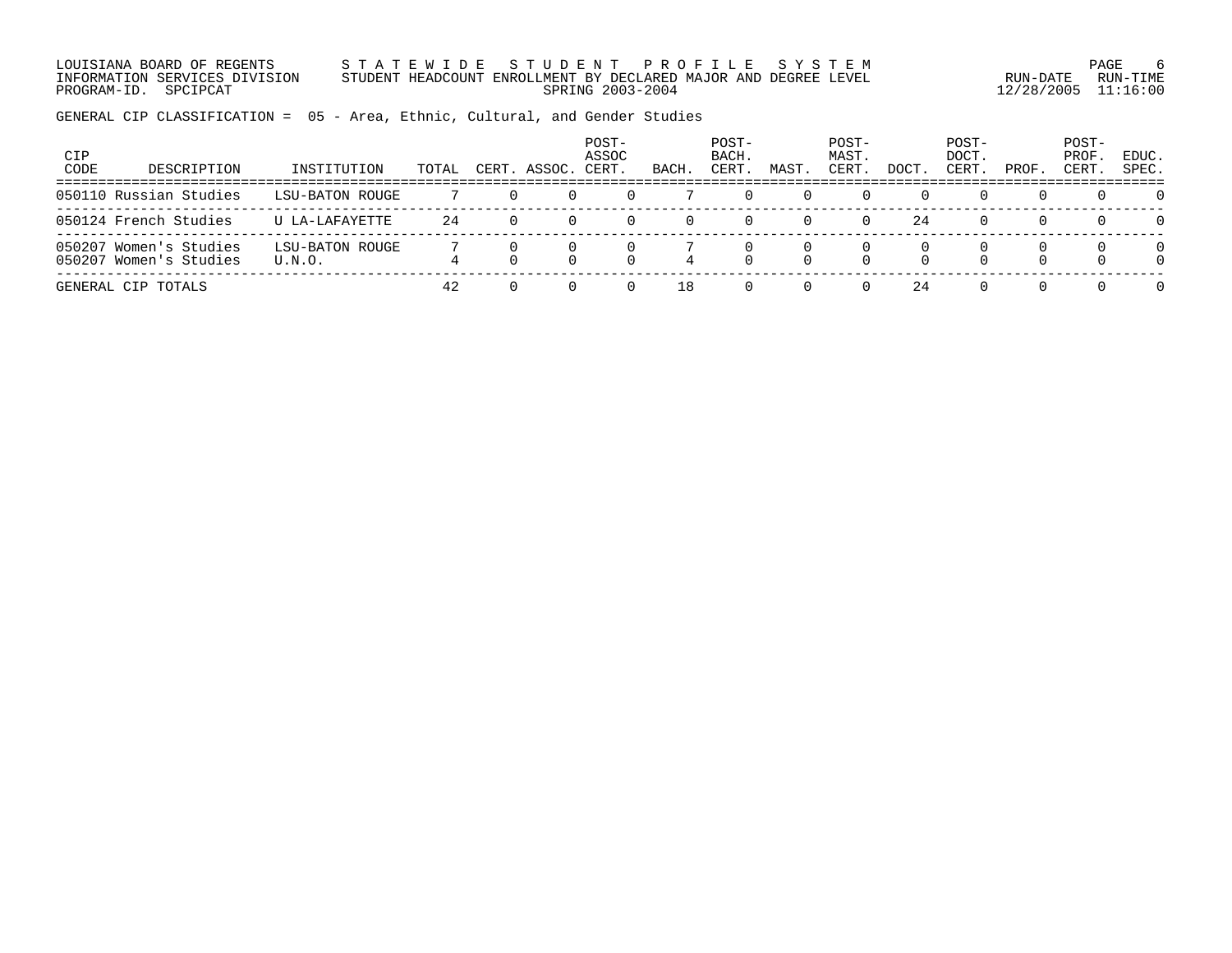LOUISIANA BOARD OF REGENTS S T A T E W I D E S T U D E N T P R O F I L E S Y S T E M PAGE 7 INFORMATION SERVICES DIVISION STUDENT HEADCOUNT ENROLLMENT BY DECLARED MAJOR AND DEGREE LEVEL RUN-DATE RUN-TIME PROGRAM-ID. SPCIPCAT SPRING 2003-2004 12/28/2005 11:16:00

# GENERAL CIP CLASSIFICATION = 09 - Communication, Journalism, and Related Programs

| <b>CIP</b><br>CODE | DESCRIPTION                               | INSTITUTION    | TOTAL |          | CERT. ASSOC. | POST-<br>ASSOC<br>CERT. | BACH.     | POST-<br>BACH.<br>CERT. | MAST.    | POST-<br>MAST.<br>CERT. | DOCT.    | POST-<br>DOCT.<br>CERT. | PROF.    | POST-<br>PROF<br>CERT. | EDUC.<br>SPEC. |
|--------------------|-------------------------------------------|----------------|-------|----------|--------------|-------------------------|-----------|-------------------------|----------|-------------------------|----------|-------------------------|----------|------------------------|----------------|
|                    | 090101 Communication Stud U LA-MONROE     |                | 16    |          |              |                         |           |                         | 16       |                         |          |                         |          |                        |                |
|                    | 090101 Communication Stud SE LA. UNIV.    |                | 332   |          |              |                         | 332       |                         | $\Omega$ |                         |          |                         |          |                        |                |
|                    | 090101 Communication Stud U LA-LAFAYETTE  |                | 88    |          |              |                         | 62        |                         | 26       |                         |          |                         |          |                        |                |
|                    | 090101 Communication Stud U.N.O.          |                | 771   |          |              |                         | 763       |                         | 8        |                         |          |                         |          |                        |                |
|                    | 090102 Mass Communication GRAMBLING ST U. |                | 177   |          |              |                         | 170       |                         |          |                         |          |                         |          |                        |                |
|                    | 090102 Mass Communication MCNEESE ST. U.  |                | 213   |          |              |                         | 213       |                         |          |                         |          |                         |          |                        |                |
|                    | 090102 Mass Communication NICHOLLS ST. U. |                | 144   |          |              |                         | 144       |                         |          |                         |          |                         |          |                        |                |
|                    | 090102 Mass Communication U LA-MONROE     |                | 129   |          |              |                         | 129       |                         |          |                         |          |                         |          |                        |                |
|                    | 090102 Mass Communication U LA-LAFAYETTE  |                | 324   |          |              |                         | 324       |                         |          |                         |          |                         |          |                        |                |
|                    | 090102 Mass Communication LSU-BATON ROUGE |                | 1,095 |          |              |                         | 1,048     |                         | 47       |                         |          |                         |          |                        |                |
|                    | 090102 Mass Communication LSU-SHREVEPORT  |                | 112   |          |              |                         | 112       |                         | $\Omega$ |                         |          |                         |          |                        |                |
|                    | 090102 Mass Communication S.U.-B.R.       |                | 283   |          |              |                         | 262       |                         | 21       |                         |          |                         |          |                        |                |
|                    | 090199 Communication and LSU-BATON ROUGE  |                | 15    |          |              |                         |           |                         |          |                         | 15       |                         |          |                        |                |
|                    | 090401 Journalism                         | LA. TECH. U.   | 70    |          |              |                         | 70        |                         |          |                         |          |                         |          |                        |                |
|                    | 090401 Journalism                         | U LA-MONROE    |       |          |              |                         |           |                         |          |                         |          |                         |          |                        |                |
|                    | 090401 Journalism                         | NW STATE UNIV. | 164   |          |              |                         | 164       |                         |          |                         |          |                         |          |                        |                |
|                    | 090401 Journalism                         | $S.U.-N.O.$    | 34    |          |              |                         | 34        |                         |          |                         |          |                         |          |                        |                |
|                    | 090901 Organizational Com SE LA. UNIV.    |                | 28    |          |              |                         |           |                         | 28       |                         |          |                         |          |                        |                |
|                    | 090902 Public Relations/I U LA-LAFAYETTE  |                | 141   |          |              |                         | 141       |                         |          |                         | $\Omega$ | $\Omega$                | $\Omega$ |                        |                |
|                    | 099999 Communication, Jou DELGADO C. C.   |                | 204   |          | 204          |                         |           |                         | $\Omega$ | $\Omega$                | $\Omega$ | $\Omega$                | $\Omega$ |                        |                |
|                    | GENERAL CIP TOTALS                        |                | 4,341 | $\Omega$ | 204          |                         | 0, 3, 969 | $\Omega$                | 153      | $\Omega$                | 15       | $\Omega$                | $\Omega$ | $\Omega$               |                |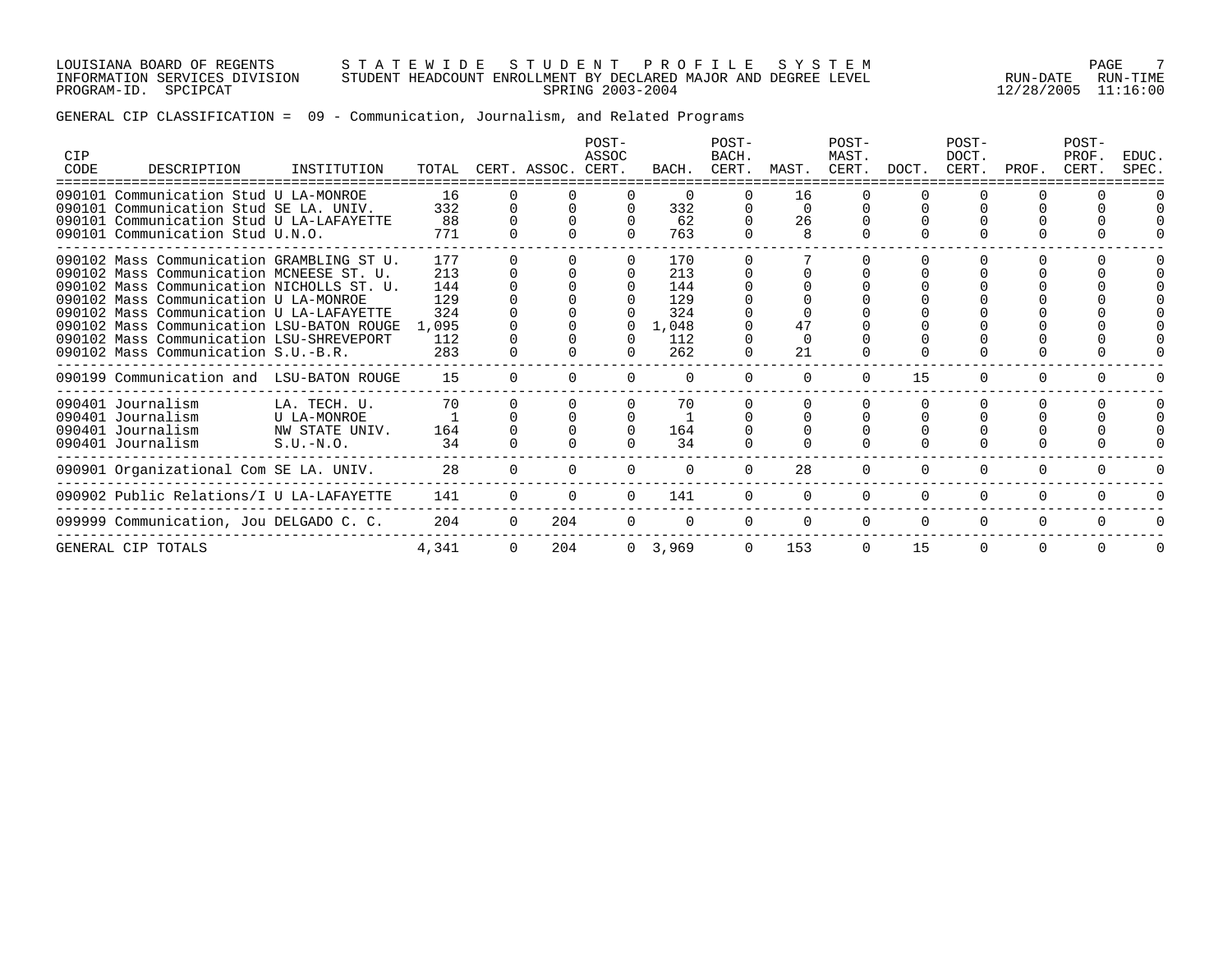LOUISIANA BOARD OF REGENTS S T A T E W I D E S T U D E N T P R O F I L E S Y S T E M PAGE 8 INFORMATION SERVICES DIVISION STUDENT HEADCOUNT ENROLLMENT BY DECLARED MAJOR AND DEGREE LEVEL RUN-DATE RUN-TIME PROGRAM-ID. SPCIPCAT SPRING 2003-2004 12/28/2005 11:16:00

GENERAL CIP CLASSIFICATION = 10 - Communications Technologies/Technicians and Support Services

| <b>CIP</b><br>CODE | DESCRIPTION                                                                     | INSTITUTION | TOTAL    | CERT | ASSOC. | POST-<br>ASSOC<br>CERT. | BACH | POST-<br>BACH.<br>CERT. | MAST | POST-<br>MAST.<br>CERT. | DOCT | POST-<br>DOCT.<br>CERT. | PROF. | POST-<br>PROF<br>CERT. | EDUC.<br>SPEC.       |
|--------------------|---------------------------------------------------------------------------------|-------------|----------|------|--------|-------------------------|------|-------------------------|------|-------------------------|------|-------------------------|-------|------------------------|----------------------|
|                    | 100203 Recording Arts Tec BOSSIER P.C.C.                                        |             | 148      |      | 123    |                         |      |                         |      |                         |      | $\left( \right)$        |       |                        | $\Omega$             |
|                    | 100303 Prepress/Desktop P LTC-LAFAYETTE                                         |             | 32       |      | 29     |                         |      |                         |      |                         |      | $\left( \right)$        |       |                        | $\Omega$             |
| 100307             | Printing Press Ope LTC-BATON ROUGE<br>100307 Printing Press Ope LTC-SH. BOSSIER |             | 40<br>20 |      |        |                         |      |                         |      |                         |      | $\cap$                  |       |                        | $\Omega$<br>$\Omega$ |
|                    | GENERAL CIP TOTALS                                                              |             | 240      |      | 152    |                         |      |                         |      |                         |      |                         |       |                        | $\Omega$             |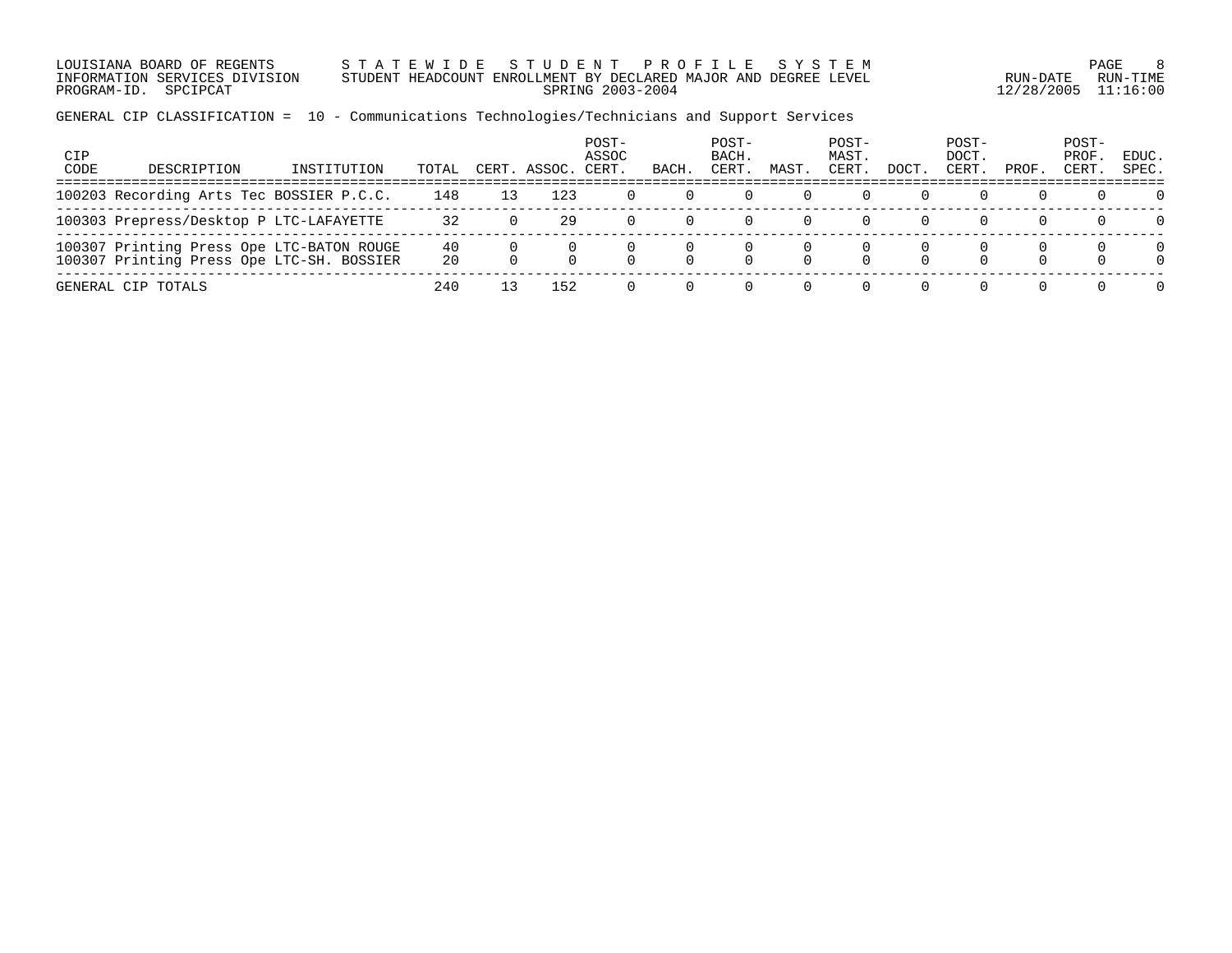LOUISIANA BOARD OF REGENTS S T A T E W I D E S T U D E N T P R O F I L E S Y S T E M PAGE 9 INFORMATION SERVICES DIVISION STUDENT HEADCOUNT ENROLLMENT BY DECLARED MAJOR AND DEGREE LEVEL RUN-DATE RUN-TIME PROGRAM-ID. SPCIPCAT SPRING 2003-2004 12/28/2005 11:16:00

# GENERAL CIP CLASSIFICATION = 11 - Computer and Information Sciences and Support Services

| <b>CIP</b><br>CODE | DESCRIPTION                                                                                                                                                                                                                                                                                                                                                                                       | INSTITUTION                                                                                                                                                                                                                  |                                                                                     |                                                                                                                       | TOTAL CERT. ASSOC. CERT.                                                                                                             | POST-<br>ASSOC                                                                                                                                           | BACH.                                                                                     | POST-<br>BACH.<br>CERT.                                                                                                                 | MAST.                                                                                                                            | POST-<br>MAST.                                                                                                 | CERT. DOCT.                                                                                                   | POST-<br>DOCT.<br>CERT.                                            | PROF.                                                                                            | POST-<br>PROF.<br>CERT.                              | EDUC.<br>SPEC                  |
|--------------------|---------------------------------------------------------------------------------------------------------------------------------------------------------------------------------------------------------------------------------------------------------------------------------------------------------------------------------------------------------------------------------------------------|------------------------------------------------------------------------------------------------------------------------------------------------------------------------------------------------------------------------------|-------------------------------------------------------------------------------------|-----------------------------------------------------------------------------------------------------------------------|--------------------------------------------------------------------------------------------------------------------------------------|----------------------------------------------------------------------------------------------------------------------------------------------------------|-------------------------------------------------------------------------------------------|-----------------------------------------------------------------------------------------------------------------------------------------|----------------------------------------------------------------------------------------------------------------------------------|----------------------------------------------------------------------------------------------------------------|---------------------------------------------------------------------------------------------------------------|--------------------------------------------------------------------|--------------------------------------------------------------------------------------------------|------------------------------------------------------|--------------------------------|
|                    | 110103 Information Techno MCNEESE ST. U.<br>110103 Information Techno LSU-ALEXANDRIA<br>110103 Information Techno DELGADO C. C.                                                                                                                                                                                                                                                                   |                                                                                                                                                                                                                              | 51<br>81<br>33                                                                      | $\Omega$<br>0<br>$\mathbf 0$                                                                                          | 51<br>81<br>33                                                                                                                       | $\Omega$<br>$\mathbf 0$<br>0                                                                                                                             | $\Omega$<br>0<br>$\mathbf 0$                                                              | $\Omega$<br>0<br>$\mathbf{0}$                                                                                                           | $\Omega$<br>0<br>$\mathbf 0$                                                                                                     | $\Omega$<br>0<br>$\mathbf 0$                                                                                   | $\Omega$<br>$\mathbf 0$<br>$\mathbf 0$                                                                        | $\Omega$<br>0<br>$\mathbf 0$                                       | 0<br>$\mathbf 0$<br>0                                                                            | ==============<br>$\Omega$<br>0<br>0                 | 0<br>0                         |
|                    | 110202 Computer Programmi SOWELA<br>110202 Computer Programmi LTC-SULLIVAN                                                                                                                                                                                                                                                                                                                        |                                                                                                                                                                                                                              | 37<br>17                                                                            | $\Omega$<br>0                                                                                                         | 37<br>11                                                                                                                             | $\Omega$<br>0                                                                                                                                            | $\Omega$<br>$\Omega$                                                                      | $\Omega$<br>$\Omega$                                                                                                                    | $\Omega$<br>0                                                                                                                    | $\mathbf 0$<br>$\mathbf 0$                                                                                     | $\Omega$<br>$\mathbf 0$                                                                                       | $\Omega$<br>$\Omega$                                               | $\Omega$<br>$\mathbf 0$                                                                          | $\Omega$<br>$\mathbf 0$                              | $\Omega$<br>0                  |
|                    | 110301 Data Processing an LSU-EUNICE<br>110301 Data Processing an DELGADO C. C.<br>110301 Data Processing an LTC-D. OUACHITA<br>110301 Data Processing an LTC-GULF AREA<br>110301 Data Processing an LTC-L. SALTER<br>110301 Data Processing an LTC-MANSFIELD<br>110301 Data Processing an LTC-N. CENTRAL<br>110301 Data Processing an LTC-NORTHWEST<br>110301 Data Processing an LTC-SABINE VALY |                                                                                                                                                                                                                              | 84<br>471<br><sup>1</sup><br>27<br>21<br>$\mathbf{1}$<br>13<br>56<br>35             | $\Omega$<br>0<br>0<br>$\Omega$<br>3<br>$\Omega$<br>$\Omega$<br>$\Omega$                                               | 84<br>471<br>$\Omega$<br>23<br>$\Omega$<br>$\Omega$<br>$\Omega$<br>33<br>29                                                          | $\Omega$<br>$\mathbf 0$<br>$\Omega$<br>$\Omega$<br>$\Omega$<br>$\Omega$<br>$\Omega$<br>$\Omega$                                                          | $\Omega$<br>$\Omega$<br>0<br>$\Omega$<br>$\Omega$<br>0<br>0<br>0<br>$\Omega$              | $\Omega$<br>$\Omega$<br>$\Omega$<br>$\Omega$<br>$\Omega$<br>U<br>$\Omega$<br>O<br>$\Omega$                                              | $\Omega$<br>$\Omega$<br>0<br>0<br>U<br>U<br>U<br>$\Omega$                                                                        | $\Omega$<br>0<br>$\Omega$<br>$\Omega$<br>O<br>∩<br>O<br>O<br>$\Omega$                                          | $\Omega$<br>$\Omega$<br>$\Omega$<br>$\Omega$<br>∩<br><sup>0</sup><br><sup>0</sup><br>$\Omega$                 | $\Omega$<br>0<br>0<br>0<br>O<br>O<br>∩<br>$\Omega$                 | 0<br>0<br>$\Omega$<br>$\Omega$<br>O<br>O<br>O<br>O<br>$\Omega$                                   | $\Omega$<br>$\Omega$<br>0<br>U<br>U<br>$\Omega$      | $\Omega$<br>$\Omega$<br>O      |
|                    | 110401 Information Scienc GRAMBLING ST U.<br>110401 Information Scienc NW STATE UNIV.<br>110401 Information Scienc LSU-BATON ROUGE<br>110401 Information Scienc LSU-SHREVEPORT<br>110401 Information Scienc S.U.-N.O.<br>110401 Information Scienc BOSSIER P.C.C.<br>110401 Information Scienc NUNEZ C. C.                                                                                        |                                                                                                                                                                                                                              | 337<br>216<br>45<br>3<br>38<br>186<br>58                                            | $\Omega$<br>$\Omega$<br>$\Omega$<br>$\Omega$<br>0<br>0<br>17                                                          | $\Omega$<br>$\Omega$<br>$\Omega$<br>$\Omega$<br>$\Omega$<br>185<br>41                                                                | $\Omega$<br>$\Omega$<br>$\Omega$<br>$\Omega$<br>$\Omega$<br>0<br>$\Omega$                                                                                | 337<br>216<br>$\Omega$<br>$\Omega$<br>0<br>0<br>$\Omega$                                  | $\Omega$<br>$\Omega$<br>$\Omega$<br>$\Omega$<br>0<br>$\Omega$<br>$\Omega$                                                               | $\Omega$<br>$\Omega$<br>45<br>3<br>38<br>$\Omega$<br>$\Omega$                                                                    | $\Omega$<br>$\Omega$<br>$\Omega$<br>$\Omega$<br>0<br>0<br>$\Omega$                                             | $\Omega$<br>$\Omega$<br>$\Omega$<br>$\Omega$<br>$\Omega$<br><sup>0</sup><br>$\Omega$                          | $\Omega$<br>$\Omega$<br>$\Omega$<br>0<br>$\Omega$<br>0<br>$\Omega$ | $\Omega$<br>$\Omega$<br>$\Omega$<br>$\Omega$<br>0<br>0<br>$\Omega$                               | $\Omega$<br>$\Omega$<br>O<br>0<br>U<br>O<br>$\Omega$ | $\Omega$<br>$\Omega$<br>O<br>0 |
|                    | 110501 Computer Systems A LTC-D. OUACHITA<br>110501 Computer Systems A LTC-LAFAYETTE<br>110501 Computer Systems A LTC-NORTHEAST<br>110501 Computer Systems A LTC-SH. JACKSON<br>110501 Computer Systems A LTC-SLIDELL<br>110501 Computer Systems A SOWELA<br>110501 Computer Systems A LTC-SULLIVAN<br>110501 Computer Systems A LTC-TAL/M SURLE                                                  |                                                                                                                                                                                                                              | 82<br>35<br><sup>1</sup><br>21<br>12<br>34<br>32<br>29                              | 0<br>3<br>$\Omega$<br>$\Omega$<br>$\Omega$<br>$\Omega$<br>0                                                           | 34<br>14<br>$\Omega$<br>21<br>4<br>34<br>20<br>$\mathbf 0$                                                                           | $\Omega$<br>0<br>$\Omega$<br>$\Omega$<br>$\Omega$<br>$\Omega$<br>$\Omega$<br>$\Omega$                                                                    | $\Omega$<br>$\Omega$<br>$\Omega$<br>$\Omega$<br>$\Omega$<br>0<br>$\Omega$<br>0            | 0<br>$\Omega$<br>$\Omega$<br>$\Omega$<br>O<br>$\Omega$<br>$\Omega$<br>0                                                                 | $\Omega$<br>$\Omega$<br>0<br>$\Omega$<br>U<br><sup>0</sup><br><sup>0</sup><br>$\Omega$                                           | 0<br>0<br>$\Omega$<br>$\Omega$<br>O<br>$\Omega$<br>$\Omega$<br>$\Omega$                                        | 0<br>0<br>$\Omega$<br>$\Omega$<br><sup>0</sup><br>$\Omega$<br>$\Omega$                                        | 0<br>0<br>O<br>$\Omega$<br>$\Omega$<br>O<br>O<br>$\Omega$          | 0<br>0<br>O<br>0<br>$\Omega$<br>O<br>$\Omega$<br>$\mathbf 0$                                     | 0<br>0<br>U<br>O<br>U<br>U<br>U<br>$\Omega$          | $\Omega$<br>$\Omega$<br>O      |
|                    | 110701 Computer Science<br>110701 Computer Science<br>110701 Computer Science<br>110701 Computer Science<br>110701 Computer Science<br>110701 Computer Science<br>110701 Computer Science<br>110701 Computer Science<br>110701 Computer Science<br>110701 Computer Science<br>110701 Computer Science<br>110701 Computer Science<br>110701 Computer Science                                       | GRAMBLING ST U.<br>LA. TECH. U.<br>MCNEESE ST. U.<br>NICHOLLS ST. U.<br>U LA-MONROE<br>SE LA. UNIV.<br>U LA-LAFAYETTE<br><b>LSU-BATON ROUGE</b><br>LSU-SHREVEPORT<br>U.N.O.<br>$S.U.-B.R.$<br>$S.U.-N.O.$<br>S.U.-SHREVEPORT | 134<br>212<br>97<br>79<br>64<br>285<br>381<br>391<br>141<br>472<br>550<br>169<br>47 | $\Omega$<br>$\Omega$<br>$\Omega$<br>0<br>$\Omega$<br>$\Omega$<br>$\Omega$<br>$\Omega$<br>0<br>0<br>0<br>0<br>$\Omega$ | $\Omega$<br>$\Omega$<br>$\Omega$<br>$\Omega$<br>$\Omega$<br>$\Omega$<br>$\Omega$<br>$\Omega$<br>$\Omega$<br>0<br>0<br>$\Omega$<br>47 | $\Omega$<br>$\Omega$<br>$\Omega$<br>$\Omega$<br>$\Omega$<br>$\Omega$<br>$\Omega$<br>$\Omega$<br>$\Omega$<br>$\Omega$<br>$\Omega$<br>$\Omega$<br>$\Omega$ | 134<br>131<br>97<br>79<br>64<br>285<br>241<br>337<br>141<br>404<br>490<br>169<br>$\Omega$ | $\Omega$<br>$\Omega$<br>$\Omega$<br>$\Omega$<br>$\Omega$<br>$\Omega$<br>$\Omega$<br>$\Omega$<br>$\Omega$<br>0<br>0<br>0<br><sup>n</sup> | $\Omega$<br>81<br>$\Omega$<br>$\Omega$<br>$\Omega$<br>$\Omega$<br>98<br>$\Omega$<br>$\Omega$<br>68<br>60<br>$\Omega$<br>$\Omega$ | $\Omega$<br>0<br>$\Omega$<br>$\Omega$<br>∩<br>O<br>$\Omega$<br>$\Omega$<br>$\Omega$<br>0<br>O<br>O<br>$\Omega$ | $\Omega$<br>$\Omega$<br>$\Omega$<br>$\Omega$<br>$\Omega$<br>$\Omega$<br>42<br>54<br>$\Omega$<br>O<br>$\Omega$ | $\Omega$<br>0<br>0<br>O<br>∩<br>O<br>O<br>O<br>$\Omega$            | $\Omega$<br>0<br>O<br>0<br>O<br>O<br>O<br>$\Omega$<br>$\Omega$<br>$\Omega$<br>O<br>O<br>$\Omega$ | $\Omega$<br>0<br>U<br>U                              | $\Omega$<br>$\Omega$           |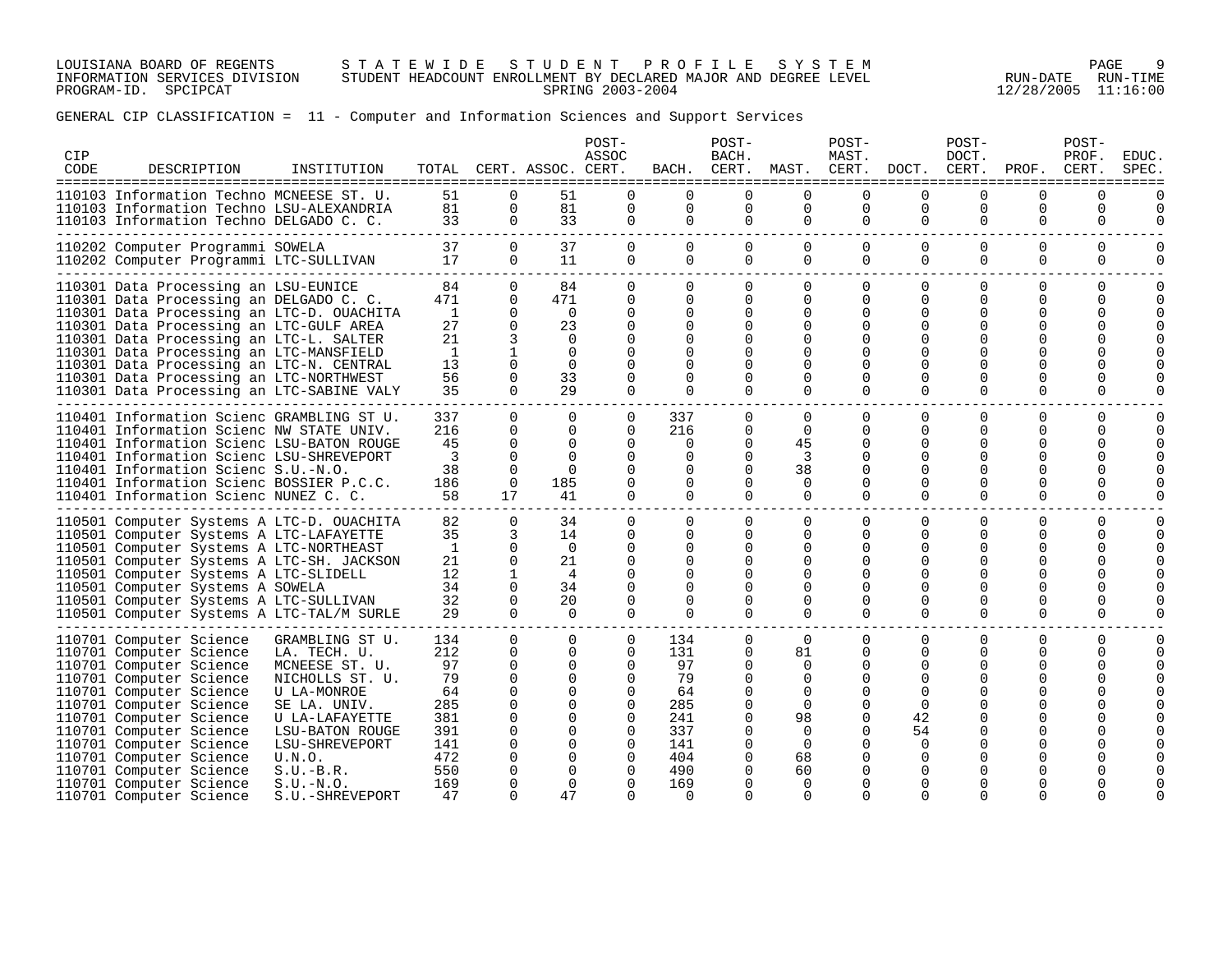LOUISIANA BOARD OF REGENTS S T A T E W I D E S T U D E N T P R O F I L E S Y S T E M PAGE 10 INFORMATION SERVICES DIVISION STUDENT HEADCOUNT ENROLLMENT BY DECLARED MAJOR AND DEGREE LEVEL RUN-DATE RUN-TIME PROGRAM-ID. SPCIPCAT SPRING 2003-2004 12/28/2005 11:16:00

# GENERAL CIP CLASSIFICATION = 11 - Computer and Information Sciences and Support Services

| <b>CIP</b><br>CODE | DESCRIPTION                                                                                                            | INSTITUTION | TOTAL      | CERT. ASSOC. CERT. | POST-<br>ASSOC | BACH.     | POST-<br>BACH.<br>CERT. | MAST. | POST-<br>MAST.<br>CERT. | DOCT. | POST-<br>DOCT.<br>CERT. | PROF. | POST-<br>PROF.<br>CERT. | EDUC.<br>SPEC. |
|--------------------|------------------------------------------------------------------------------------------------------------------------|-------------|------------|--------------------|----------------|-----------|-------------------------|-------|-------------------------|-------|-------------------------|-------|-------------------------|----------------|
|                    | 110701 Computer Science                                                                                                | NUNEZ C. C. | 35         | 35                 |                |           |                         |       |                         |       |                         |       |                         |                |
|                    | 110801 Web Page, Digital/ BOSSIER P.C.C.                                                                               |             | 7          |                    |                |           |                         |       |                         |       |                         |       |                         |                |
|                    | 110901 Computer Systems N DELGADO C. C.<br>110901 Computer Systems N LTC-BATON ROUGE                                   |             | 226<br>118 | 226                |                |           |                         |       |                         |       |                         |       |                         |                |
|                    | 110901 Computer Systems N LTC-HAMMOND<br>110901 Computer Systems N LTC-LAFAYETTE                                       |             | 35<br>58   | 33                 |                |           |                         |       |                         |       |                         |       |                         |                |
|                    | 110901 Computer Systems N LTC-WESTSIDE<br>110901 Computer Systems N LTC-SH. BOSSIER                                    |             | 16         |                    |                |           |                         |       |                         |       |                         |       |                         |                |
|                    | 110901 Computer Systems N LTC-S. COLLIER<br>110901 Computer Systems N SOWELA<br>110901 Computer Systems N LTC-SULLIVAN |             | 95<br>22   | 95                 |                |           |                         |       |                         |       |                         |       |                         |                |
|                    | 110901 Computer Systems N LTC-T.H. HARRIS<br>110901 Computer Systems N LTC-TECHE AREA                                  |             | 43<br>61   | 36                 |                |           |                         |       |                         |       |                         |       |                         |                |
|                    | 119999 Computer and Infor LA. TECH. U.                                                                                 |             | 32         |                    |                |           |                         |       |                         | 32    |                         |       |                         |                |
|                    | GENERAL CIP TOTALS                                                                                                     |             | 5,834      | 29 1,682           |                | 0, 3, 125 |                         | 393   |                         | 128   |                         |       |                         |                |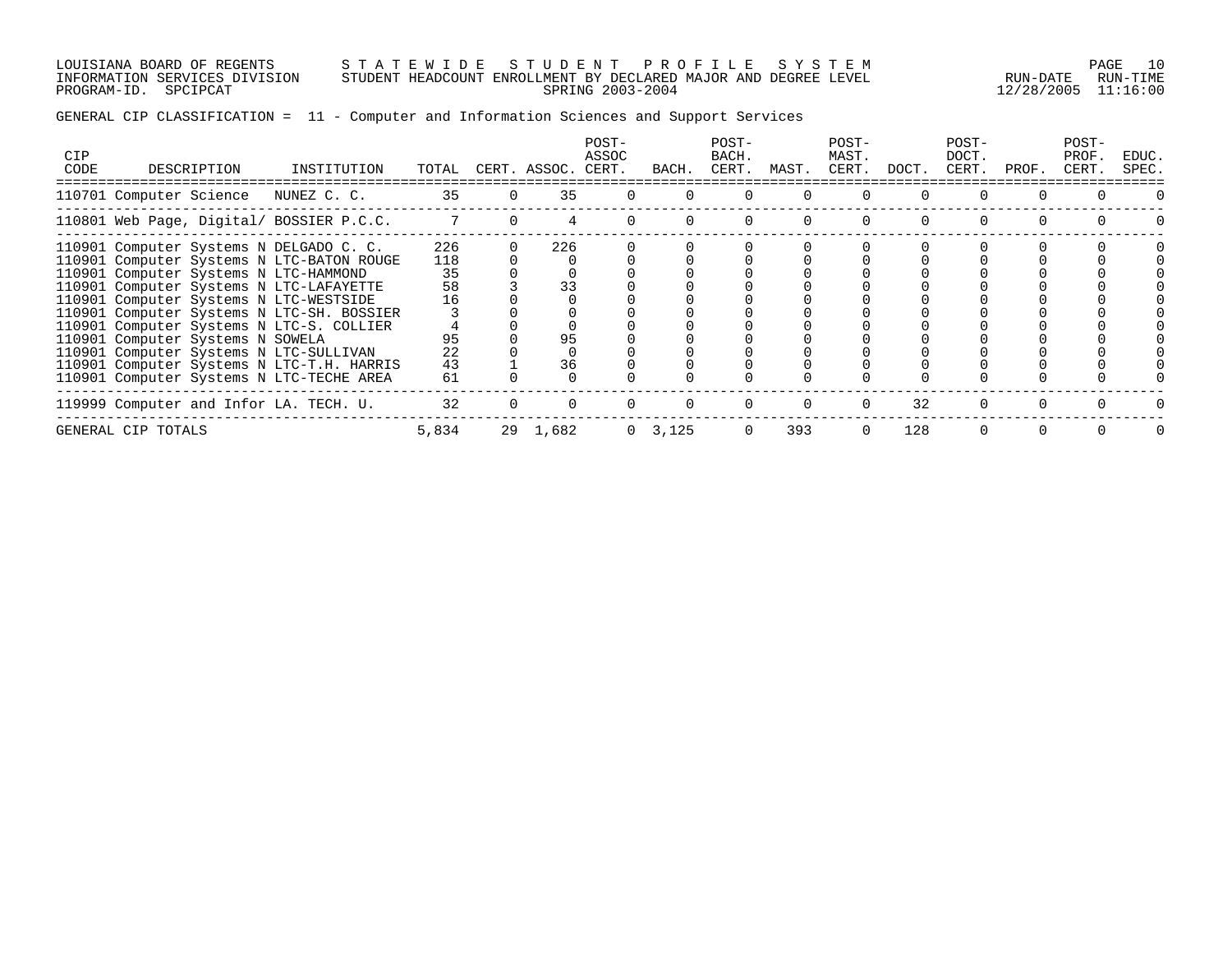#### LOUISIANA BOARD OF REGENTS S T A T E W I D E S T U D E N T P R O F I L E S Y S T E M PAGE 11 INFORMATION SERVICES DIVISION STUDENT HEADCOUNT ENROLLMENT BY DECLARED MAJOR AND DEGREE LEVEL RUN-DATE RUN-TIME PROGRAM-ID. SPCIPCAT SPRING 2003-2004 12/28/2005 11:16:00

GENERAL CIP CLASSIFICATION = 12 - Personal and Culinary Services

| CIP<br>CODE | DESCRIPTION                               | INSTITUTION     | TOTAL |              | CERT. ASSOC. CERT. | POST-<br>ASSOC | BACH.    | POST-<br>BACH.<br>CERT. |              | POST-<br>MAST.<br>MAST. CERT. | DOCT.    | POST-<br>DOCT.<br>CERT. | PROF.    | POST-<br>PROF.<br>CERT. | <b>EDUC</b><br>SPEC. |
|-------------|-------------------------------------------|-----------------|-------|--------------|--------------------|----------------|----------|-------------------------|--------------|-------------------------------|----------|-------------------------|----------|-------------------------|----------------------|
|             |                                           |                 |       |              |                    |                |          |                         |              |                               |          |                         |          |                         |                      |
|             | 120301 Funeral Service an S.U.-SHREVEPORT |                 | 15    | 0            | 15                 |                |          | $\Omega$                |              |                               |          |                         |          |                         |                      |
|             | 120301 Funeral Service an DELGADO C. C.   |                 | 161   | $\Omega$     | 161                |                |          |                         |              |                               |          |                         |          |                         |                      |
|             | 120401 Cosmetology/Cosmet LTC-BATON ROUGE |                 | 25    | 0            | $\Omega$           |                | $\Omega$ |                         |              |                               |          |                         |          |                         |                      |
|             | 120401 Cosmetology/Cosmet LTC-GULF AREA   |                 | 36    | 0            | $\Omega$           |                |          |                         |              |                               |          |                         |          |                         |                      |
|             | 120401 Cosmetology/Cosmet LTC-NATCHITOCHE |                 | 7     |              |                    |                |          |                         |              |                               |          |                         |          |                         |                      |
|             | 120401 Cosmetology/Cosmet LTC-S. COLLIER  |                 | 56    |              |                    |                |          |                         |              |                               |          |                         |          |                         |                      |
|             | 120401 Cosmetology/Cosmet LTC-T.H. HARRIS |                 | 17    | $\Omega$     | $\Omega$           |                | 0        | 0                       | $\Omega$     | $\Omega$                      |          | O                       | O        |                         |                      |
|             | 120402 Barbering/Barber                   | LTC-BATON ROUGE | 38    | $\Omega$     | $\Omega$           |                |          |                         |              | $\Omega$                      |          | ∩                       | 0        | U                       |                      |
|             | 120402 Barbering/Barber                   | LTC-D. OUACHITA | 35    | 0            | $\Omega$           |                |          |                         |              |                               |          |                         |          |                         |                      |
|             | 120402 Barbering/Barber                   | LTC-HAMMOND     | 22    | $\Omega$     | $\Omega$           |                |          |                         |              |                               |          | $\Omega$                |          |                         |                      |
|             | 120402 Barbering/Barber                   | LTC-LAFAYETTE   | 28    |              |                    |                |          |                         |              |                               |          |                         |          |                         |                      |
|             | 120402 Barbering/Barber                   | LTC-SH. BOSSIER | 89    |              |                    |                |          |                         | $\Omega$     | $\Omega$                      |          |                         |          |                         |                      |
|             | 120402 Barbering/Barber                   | LTC-S. COLLIER  | 49    | $\Omega$     | <sup>n</sup>       |                | 0        | 0                       | $\Omega$     | $\Omega$                      | ∩        | ∩                       | $\Omega$ |                         |                      |
|             | 120413 Cosmetology, Barbe LTC-S. COLLIER  |                 | 6     | 6            | 0                  | 0              | $\Omega$ | 0                       | $\Omega$     | 0                             | $\Omega$ | $\Omega$                | $\Omega$ | $\Omega$                | O                    |
|             | 120501 Baking and Pastry DELGADO C. C.    |                 | 1     |              | 0                  | $\Omega$       | $\Omega$ | 0                       | $\mathbf 0$  | $\mathbf 0$                   | $\Omega$ | $\Omega$                | $\Omega$ | $\mathbf 0$             | 0                    |
|             | 120503 Culinary Arts/Chef NICHOLLS ST. U. |                 | 196   | $\Omega$     | 38                 | $\Omega$       | 158      |                         |              | $\Omega$                      |          | $\Omega$                | $\Omega$ | O                       | U                    |
|             | 120503 Culinary Arts/Chef BOSSIER P.C.C.  |                 | 18    | 18           | $\Omega$           |                | $\Omega$ |                         | 0            | U                             |          | ∩                       | O        |                         |                      |
|             | 120503 Culinary Arts/Chef DELGADO C. C.   |                 | 191   | 1            | 190                |                |          |                         |              |                               |          |                         |          |                         |                      |
|             | 120503 Culinary Arts/Chef NUNEZ C. C.     |                 | 50    | 21           | 29                 |                |          |                         |              |                               |          |                         |          |                         |                      |
|             | 120503 Culinary Arts/Chef LTC-AVOYELLES   |                 | 33    | 18           | $\Omega$           |                |          |                         |              |                               |          |                         |          |                         |                      |
|             | 120503 Culinary Arts/Chef LTC-BATON ROUGE |                 | 35    | $\Omega$     |                    |                |          |                         |              |                               |          |                         |          |                         |                      |
|             | 120503 Culinary Arts/Chef LTC-JEFFERSON   |                 | 22    |              |                    |                |          |                         |              |                               |          |                         |          |                         |                      |
|             | 120503 Culinary Arts/Chef LTC-LAFAYETTE   |                 | 25    |              |                    |                |          |                         |              |                               |          |                         |          |                         |                      |
|             | 120503 Culinary Arts/Chef LTC-SH. BOSSIER |                 | 27    |              |                    |                |          |                         |              |                               |          |                         |          |                         |                      |
|             | 120503 Culinary Arts/Chef LTC-S. COLLIER  |                 | 12    |              |                    |                |          |                         |              |                               |          |                         |          |                         |                      |
|             | 120503 Culinary Arts/Chef LTC-SLIDELL     |                 | 15    |              |                    |                |          |                         |              |                               |          |                         |          |                         |                      |
|             | 120503 Culinary Arts/Chef SOWELA          |                 | 26    | <sup>n</sup> | $\cap$             |                |          |                         | <sup>n</sup> | <sup>n</sup>                  |          | ∩                       |          |                         |                      |
|             | 120508 Institutional Food GRAMBLING ST U. |                 | 1     | $\mathbf 0$  | 0                  | $\Omega$       |          | $\Omega$                | $\Omega$     | 0                             | $\Omega$ | $\Omega$                | 0        | $\Omega$                |                      |
|             | 120508 Institutional Food DELGADO C. C.   |                 | 17    | 17           | $\Omega$           | $\Omega$       | $\Omega$ | $\Omega$                | $\Omega$     | $\Omega$                      | $\Omega$ | $\Omega$                | $\Omega$ | $\Omega$                | 0                    |
|             | GENERAL CIP TOTALS                        |                 | 1,253 | 88           | 433                | $\Omega$       | 159      | 0                       | $\Omega$     | $\Omega$                      | $\Omega$ | $\Omega$                | $\Omega$ | $\Omega$                | 0                    |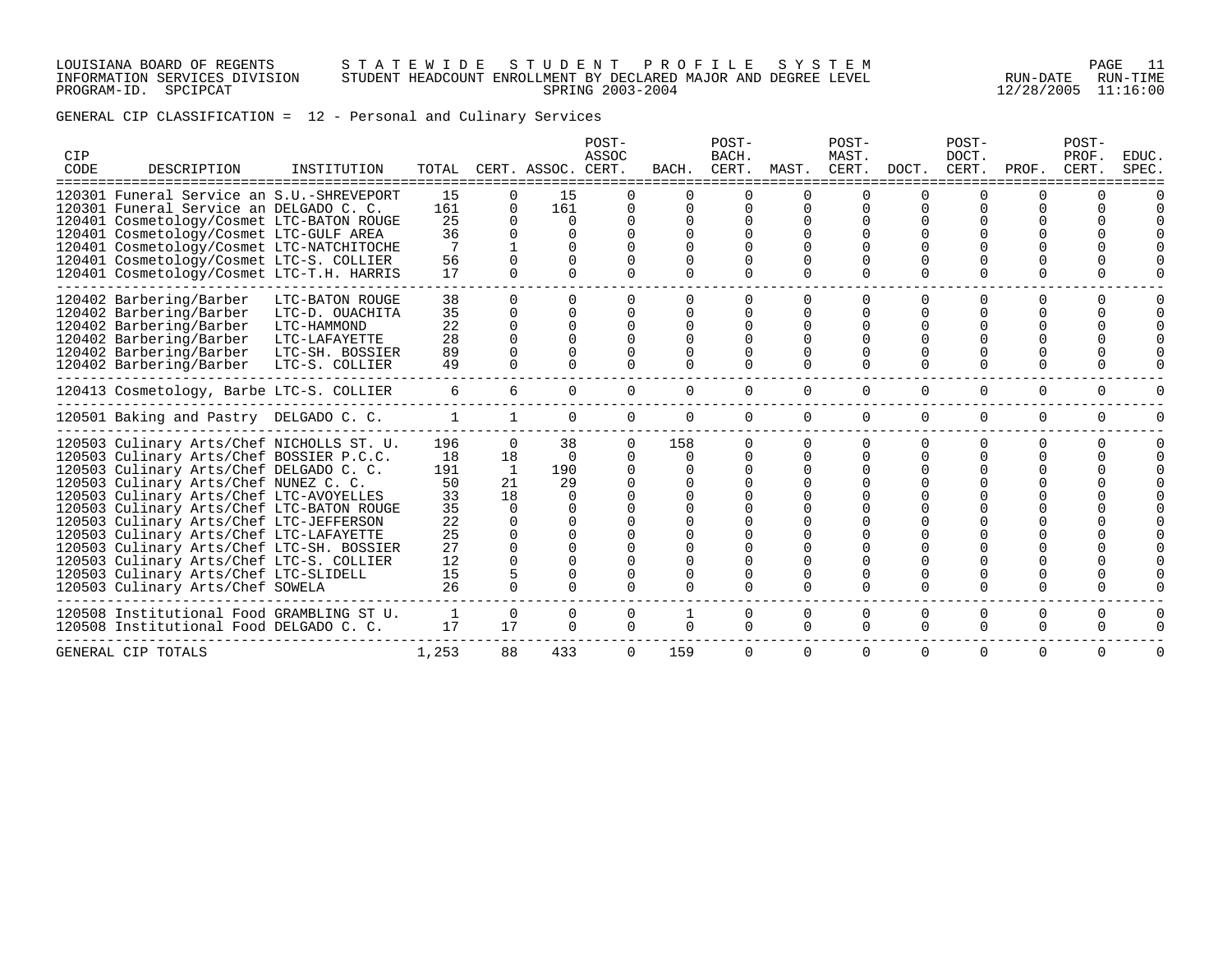### LOUISIANA BOARD OF REGENTS S T A T E W I D E S T U D E N T P R O F I L E S Y S T E M PAGE 12 INFORMATION SERVICES DIVISION STUDENT HEADCOUNT ENROLLMENT BY DECLARED MAJOR AND DEGREE LEVEL RUN-DATE RUN-TIME PROGRAM-ID. SPCIPCAT SPRING 2003-2004 12/28/2005 11:16:00

| CIP<br>CODE | DESCRIPTION                                                                                                                                                                                                                                                                                                                                                                                                                              | INSTITUTION                                     |                                                               |                                                                                        | TOTAL CERT. ASSOC. CERT.                                                                                                          | POST-<br>ASSOC                               | BACH.                                                              | POST-<br>BACH.<br>CERT.                               | MAST.                                                                                       | POST-<br>MAST.<br>CERT.                                                                           | DOCT.                                                             | POST-<br>DOCT.<br>CERT.                  | PROF.                                             | POST-<br>PROF.<br>CERT. | <b>EDUC</b><br>SPEC |
|-------------|------------------------------------------------------------------------------------------------------------------------------------------------------------------------------------------------------------------------------------------------------------------------------------------------------------------------------------------------------------------------------------------------------------------------------------------|-------------------------------------------------|---------------------------------------------------------------|----------------------------------------------------------------------------------------|-----------------------------------------------------------------------------------------------------------------------------------|----------------------------------------------|--------------------------------------------------------------------|-------------------------------------------------------|---------------------------------------------------------------------------------------------|---------------------------------------------------------------------------------------------------|-------------------------------------------------------------------|------------------------------------------|---------------------------------------------------|-------------------------|---------------------|
|             | =====================================<br>130101 Education. General LA. TECH. U.<br>130101 Education, General MCNEESE ST. U.<br>130101 Education, General NW STATE UNIV.<br>130101 Education, General LSU-BATON ROUGE<br>130101 Education, General LSU-SHREVEPORT                                                                                                                                                                         |                                                 | 81<br>111<br>506<br>177<br>43                                 | $\Omega$<br>$\mathbf 0$<br>$\mathbf 0$<br>$\Omega$<br>$\Omega$                         | O<br>0<br>0<br>$\Omega$<br>$\Omega$                                                                                               | $\Omega$<br>$\Omega$<br>$\Omega$<br>$\Omega$ | $\Omega$<br>$\Omega$<br>0<br>$\Omega$                              | <sup>0</sup><br>$\Omega$<br>$\Omega$<br>$\Omega$<br>0 | =============<br>81<br>111<br>506<br>147<br>43                                              | $\Omega$<br>$\mathbf 0$<br>0<br>0<br>$\Omega$                                                     | $\Omega$<br>$\Omega$<br>O<br>$\Omega$                             | $\Omega$<br>$\Omega$<br>O<br>$\Omega$    | $\Omega$<br>$\Omega$<br>$\Omega$<br>O<br>$\Omega$ | O<br>0<br>O<br>Ω<br>0   |                     |
|             | 130301 Curriculum and Ins GRAMBLING ST U.<br>130301 Curriculum and Ins LA. TECH. U.<br>130301 Curriculum and Ins U LA-MONROE<br>130301 Curriculum and Ins SE LA. UNIV.<br>130301 Curriculum and Ins U LA-LAFAYETTE<br>130301 Curriculum and Ins LSU-BATON ROUGE<br>130301 Curriculum and Ins U.N.O.                                                                                                                                      |                                                 | $\mathbf{1}$<br>106<br>23<br>117<br>82<br>64<br>165           | $\Omega$<br>$\Omega$<br>0<br>$\Omega$<br>U<br>O<br>$\Omega$                            | $\Omega$<br>$\Omega$<br>$\Omega$<br>$\Omega$<br>$\Omega$<br>$\Omega$<br>$\Omega$                                                  | 0<br>0<br>∩                                  | 0<br>0<br><sup>0</sup><br><sup>0</sup><br><sup>0</sup><br>$\Omega$ | 0<br>$\Omega$<br>0<br>$\Omega$<br>0<br>$\Omega$<br>0  | $\Omega$<br>83<br>$\Omega$<br>117<br>82<br>$\Omega$<br>100                                  | $\Omega$<br>$\Omega$<br>$\Omega$<br><sup>0</sup><br>∩<br>$\Omega$<br>$\Omega$                     | 1<br>23<br>15<br>$\Omega$<br>$\Omega$<br>64<br>65                 | 0<br>0<br>∩<br>$\Omega$                  | $\Omega$<br>O<br>O<br>$\Omega$                    | 0<br>U<br>U<br>0        | O<br>O              |
|             | 130401 Educational Leader GRAMBLING ST U.<br>130401 Educational Leader LA. TECH. U.<br>130401 Educational Leader MCNEESE ST. U.<br>130401 Educational Leader NICHOLLS ST. U.<br>130401 Educational Leader U LA-MONROE<br>130401 Educational Leader NW STATE UNIV.<br>130401 Educational Leader SE LA. UNIV.<br>130401 Educational Leader U LA-LAFAYETTE<br>130401 Educational Leader LSU-BATON ROUGE<br>130401 Educational Leader U.N.O. |                                                 | 9<br>17<br>107<br>102<br>67<br>79<br>162<br>56<br>14<br>159   | $\Omega$<br>$\Omega$<br>0<br>$\Omega$<br>O<br>O<br>O<br>O<br>O<br>U                    | $\Omega$<br>$\Omega$<br>$\Omega$<br>$\Omega$<br>U<br>U<br>U                                                                       | $\Omega$<br>0<br>∩                           | 0<br>0<br>O<br><sup>0</sup>                                        | 0<br>0<br>0<br>$\Omega$<br>0<br>0<br>0<br>$\Omega$    | $\Omega$<br>$\Omega$<br>74<br>102<br>53<br>$\Omega$<br>162<br>56<br>13<br>103               | $\Omega$<br>$\Omega$<br><sup>0</sup><br>$\Omega$<br><sup>0</sup><br><sup>0</sup><br>0<br>$\Omega$ | 9<br>17<br>$\Omega$<br>$\Omega$<br>14<br>$\Omega$<br>∩<br>1<br>56 | $\Omega$<br>$\Omega$<br>∩<br>∩<br>0<br>0 | $\Omega$<br>O<br>O<br>O                           | 0<br>0<br>U             | O<br>U              |
|             | 130408 Elementary and Mid S.U.-B.R.                                                                                                                                                                                                                                                                                                                                                                                                      |                                                 | 213                                                           | $\Omega$                                                                               | $\Omega$                                                                                                                          | $\Omega$                                     | $\Omega$                                                           | $\Omega$                                              | 213                                                                                         | $\Omega$                                                                                          | $\Omega$                                                          | $\Omega$                                 | $\Omega$                                          | $\Omega$                | U                   |
|             | 130501 Educational/Instru MCNEESE ST. U.                                                                                                                                                                                                                                                                                                                                                                                                 |                                                 | 81                                                            | $\Omega$                                                                               | $\Omega$                                                                                                                          | $\Omega$                                     | $\Omega$                                                           | 0                                                     | 81                                                                                          | $\Omega$                                                                                          | $\Omega$                                                          | $\Omega$                                 | $\Omega$                                          | $\Omega$                | O                   |
|             | 131001 Special Education GRAMBLING ST U.<br>131001 Special Education LA. TECH. U.<br>131001 Special Education<br>131001 Special Education NICHOLLS ST. U.<br>131001 Special Education<br>131001 Special Education NW STATE UNIV.<br>131001 Special Education SE LA. UNIV.<br>131001 Special Education U LA-LAFAYETTE<br>131001 Special Education<br>131001 Special Education U.N.O.<br>131001 Special Education S.U.-B.R.                | MCNEESE ST. U.<br>U LA-MONROE<br>LSU-SHREVEPORT | 13<br>2<br>66<br>39<br>54<br>7<br>190<br>60<br>24<br>96<br>94 | $\Omega$<br>0<br>0<br>$\Omega$<br>$\Omega$<br>$\Omega$<br>O<br>O<br>$\Omega$<br>O<br>0 | $\Omega$<br>0<br>$\Omega$<br>$\Omega$<br>$\Omega$<br>$\Omega$<br><sup>0</sup><br><sup>0</sup><br>$\Omega$<br>$\Omega$<br>$\Omega$ | $\Omega$<br>0<br>$\Omega$                    | 13<br>2<br>56<br>39<br>122<br>60<br>24<br>$\Omega$<br>38           | 0<br>0<br>0<br>0<br>0<br><sup>0</sup><br>0            | $\Omega$<br>0<br>10<br>$\Omega$<br>49<br>$\Omega$<br>68<br>$\Omega$<br>$\Omega$<br>77<br>48 | $\Omega$<br>$\Omega$<br>O<br>O<br>0<br>0                                                          | $\Omega$<br>O<br>$\cap$<br>19<br>8                                | O<br>0<br>O<br>$\Omega$                  | 0<br>$\Omega$<br>0<br>0                           | 0<br>0<br>0             | 0<br>$\Omega$       |
|             | 131004 Education/Teaching U LA-LAFAYETTE                                                                                                                                                                                                                                                                                                                                                                                                 |                                                 | 15                                                            | $\mathbf 0$                                                                            | $\mathbf 0$                                                                                                                       | $\mathbf 0$                                  | 0                                                                  | 0                                                     | 15                                                                                          | $\mathbf 0$                                                                                       | $\mathbf 0$                                                       | $\mathbf 0$                              | $\mathbf 0$                                       | 0                       | 0                   |
|             | 131012 Education/Teaching LA. TECH. U.<br>131012 Education/Teaching SE LA. UNIV.                                                                                                                                                                                                                                                                                                                                                         |                                                 | 16<br>89                                                      | $\mathbf 0$<br>0                                                                       | 0<br>$\Omega$                                                                                                                     | $\mathbf 0$<br>$\Omega$                      | 16<br>89                                                           | 0<br>0                                                | $\mathbf 0$<br>0                                                                            | 0<br>$\mathbf 0$                                                                                  | $\mathbf 0$<br>0                                                  | 0<br>$\mathbf 0$                         | 0<br>$\mathbf 0$                                  | 0<br>0                  | 0<br>0              |
|             | 131101 Counselor Educatio LA. TECH. U.                                                                                                                                                                                                                                                                                                                                                                                                   |                                                 | 196                                                           | $\Omega$                                                                               | $\Omega$                                                                                                                          | $\Omega$                                     | $\Omega$                                                           | $\Omega$                                              | 196                                                                                         | $\Omega$                                                                                          | $\Omega$                                                          | $\Omega$                                 | $\Omega$                                          | $\Omega$                | $\Omega$            |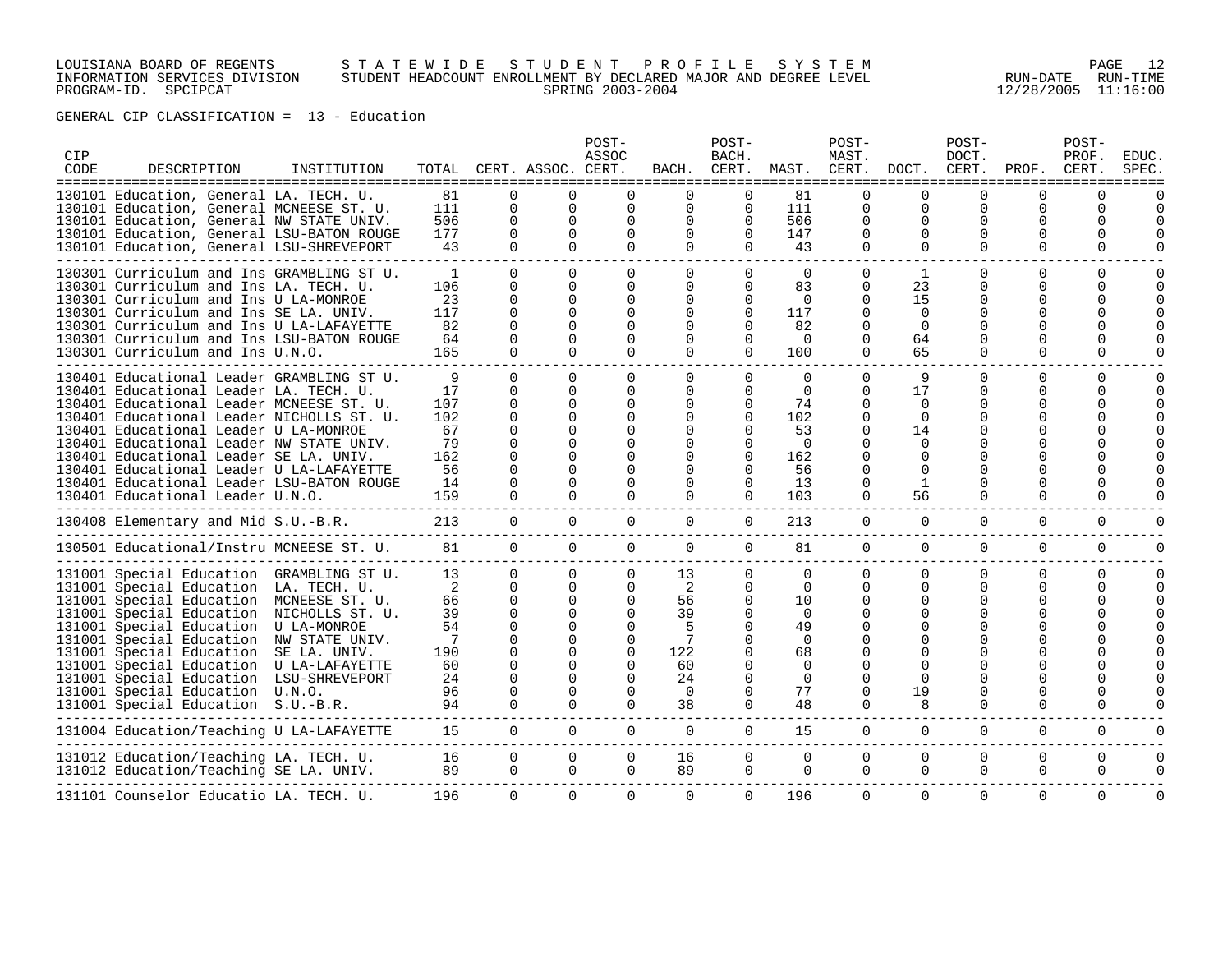### LOUISIANA BOARD OF REGENTS S T A T E W I D E S T U D E N T P R O F I L E S Y S T E M PAGE 13 INFORMATION SERVICES DIVISION STUDENT HEADCOUNT ENROLLMENT BY DECLARED MAJOR AND DEGREE LEVEL RUN-DATE RUN-TIME PROGRAM-ID. SPCIPCAT SPRING 2003-2004 12/28/2005 11:16:00

| CIP<br>CODE | DESCRIPTION                                                                                                                                                                                                                                                                                                                                                                                                                                                                                                                                                                                                    | INSTITUTION |                                                                                                  |                                                                                                                    | TOTAL CERT. ASSOC. CERT.                                                                                                                                 | POST-<br>ASSOC                                                                                                               | BACH.                                                                                            | POST-<br>BACH.<br>CERT.                                                                                                    |                                                                                                                | POST-<br>MAST.<br>MAST. CERT.                                        | DOCT.                                                                   | POST-<br>DOCT.<br>CERT.        | PROF.                                            | POST-<br>PROF.<br>CERT.                      | EDUC.<br><b>SPEC</b> |
|-------------|----------------------------------------------------------------------------------------------------------------------------------------------------------------------------------------------------------------------------------------------------------------------------------------------------------------------------------------------------------------------------------------------------------------------------------------------------------------------------------------------------------------------------------------------------------------------------------------------------------------|-------------|--------------------------------------------------------------------------------------------------|--------------------------------------------------------------------------------------------------------------------|----------------------------------------------------------------------------------------------------------------------------------------------------------|------------------------------------------------------------------------------------------------------------------------------|--------------------------------------------------------------------------------------------------|----------------------------------------------------------------------------------------------------------------------------|----------------------------------------------------------------------------------------------------------------|----------------------------------------------------------------------|-------------------------------------------------------------------------|--------------------------------|--------------------------------------------------|----------------------------------------------|----------------------|
|             | ===============<br>------------<br>131101 Counselor Educatio MCNEESE ST. U.<br>131101 Counselor Educatio NICHOLLS ST. U.<br>131101 Counselor Educatio U LA-MONROE<br>131101 Counselor Educatio SE LA. UNIV.<br>131101 Counselor Educatio U LA-LAFAYETTE<br>131101 Counselor Educatio LSU-BATON ROUGE<br>131101 Counselor Educatio U.N.O.<br>131101 Counselor Educatio S.U.-B.R.                                                                                                                                                                                                                                |             | 21<br>52<br>52<br>86<br>87<br>6<br>143<br>33                                                     | $\Omega$<br>$\Omega$<br>$\Omega$<br>$\Omega$                                                                       | $\Omega$<br>$\Omega$<br>$\Omega$<br>$\Omega$                                                                                                             | $\Omega$<br>$\Omega$<br>$\Omega$<br>U                                                                                        | =====================================<br>0<br>0<br>0<br>0                                        | 0<br>0<br>$\Omega$<br>$\Omega$<br>$\Omega$<br>$\Omega$<br>$\Omega$                                                         | -------------<br>21<br>52<br>51<br>86<br>87<br>6<br>104<br>33                                                  | $\Omega$<br>$\Omega$<br>$\Omega$<br>$\Omega$<br>$\Omega$<br>$\Omega$ | --------------<br>∩<br>$\Omega$<br>$\Omega$<br>∩<br>$\Omega$<br>39<br>0 | O<br>0<br>U<br>O               | U<br>0<br>O<br>0<br>0<br>O                       | $\Omega$<br>0                                |                      |
|             | 131102 College Student Co NW STATE UNIV.                                                                                                                                                                                                                                                                                                                                                                                                                                                                                                                                                                       |             | 44                                                                                               | $\mathbf 0$                                                                                                        | 0                                                                                                                                                        | 0                                                                                                                            | 0                                                                                                | 0                                                                                                                          | 44                                                                                                             | $\mathbf 0$                                                          | 0                                                                       | 0                              | $\mathbf 0$                                      | 0                                            |                      |
|             | 131201 Adult and Continui MCNEESE ST. U.                                                                                                                                                                                                                                                                                                                                                                                                                                                                                                                                                                       |             | 16                                                                                               | $\mathbf 0$                                                                                                        | $\Omega$                                                                                                                                                 | $\overline{0}$                                                                                                               | 0                                                                                                | 0                                                                                                                          | 16                                                                                                             | 0                                                                    | $\mathbf 0$                                                             | 0                              | $\mathbf 0$                                      | $\mathbf 0$                                  |                      |
|             | 131202 Elementary Educati GRAMBLING ST U.<br>131202 Elementary Educati LA. TECH. U.<br>131202 Elementary Educati MCNEESE ST. U.<br>131202 Elementary Educati NICHOLLS ST. U.<br>131202 Elementary Educati U LA-MONROE<br>131202 Elementary Educati NW STATE UNIV.<br>131202 Elementary Educati SE LA. UNIV.<br>131202 Elementary Educati U LA-LAFAYETTE<br>131202 Elementary Educati LSU-ALEXANDRIA<br>131202 Elementary Educati LSU-BATON ROUGE<br>131202 Elementary Educati LSU-SHREVEPORT<br>131202 Elementary Educati U.N.O.<br>131202 Elementary Educati S.U.-B.R.<br>131202 Elementary Educati S.U.-N.O. |             | 137<br>237<br>334<br>369<br>352<br>286<br>1,257<br>605<br>389<br>766<br>280<br>160<br>266<br>252 | $\Omega$<br>$\Omega$<br>$\Omega$<br>$\Omega$<br>$\Omega$<br>$\Omega$<br>$\Omega$<br>$\Omega$<br>∩<br>0<br>$\Omega$ | $\Omega$<br>$\Omega$<br>$\Omega$<br>$\Omega$<br>$\Omega$<br>$\Omega$<br>$\Omega$<br>$\Omega$<br>$\Omega$<br>$\Omega$<br>$\Omega$<br>$\Omega$<br>$\Omega$ | 0<br>$\Omega$<br>$\Omega$<br>$\Omega$<br>$\Omega$<br>$\Omega$<br>$\Omega$<br>0<br>0<br>0<br>$\Omega$<br>$\Omega$<br>$\Omega$ | 133<br>237<br>334<br>315<br>275<br>286<br>1,021<br>605<br>389<br>766<br>280<br>160<br>252<br>252 | 0<br>$\Omega$<br>$\Omega$<br>$\Omega$<br>$\Omega$<br>0<br>$\Omega$<br>0<br>$\Omega$<br>0<br>0<br>O<br>$\Omega$<br>$\Omega$ | 4<br>$\Omega$<br>$\Omega$<br>54<br>77<br>$\Omega$<br>236<br>$\Omega$<br>$\Omega$<br>$\Omega$<br>14<br>$\Omega$ | $\Omega$<br>$\Omega$<br>$\Omega$<br>U<br>$\Omega$                    | $\Omega$<br>$\Omega$<br>$\Omega$<br>$\Omega$                            | $\Omega$<br>$\Omega$<br>U<br>O | $\Omega$<br>$\Omega$<br>0<br>U<br>O<br>O         | $\Omega$<br>$\Omega$                         |                      |
|             | 131203 Junior High/Interm LA. TECH. U.<br>131203 Junior High/Interm NW STATE UNIV.<br>131203 Junior High/Interm U LA-LAFAYETTE                                                                                                                                                                                                                                                                                                                                                                                                                                                                                 |             | 5<br>16<br>34                                                                                    | $\Omega$<br>0<br>$\Omega$                                                                                          | $\Omega$<br>0<br>$\Omega$                                                                                                                                | $\Omega$<br>0<br>$\Omega$                                                                                                    | 5<br>16<br>34                                                                                    | $\Omega$<br>0<br>$\Omega$                                                                                                  | $\mathbf 0$<br>0<br>0                                                                                          | $\Omega$<br>0<br>$\Omega$                                            | $\Omega$<br>0<br>$\Omega$                                               | $\Omega$<br>0<br>$\Omega$      | $\Omega$<br>0<br>0                               | $\Omega$<br>0<br>0                           | $\Omega$             |
|             | 131205 Secondary Educatio LA. TECH. U.<br>131205 Secondary Educatio MCNEESE ST. U.<br>131205 Secondary Educatio NICHOLLS ST. U.<br>131205 Secondary Educatio U LA-MONROE<br>131205 Secondary Educatio NW STATE UNIV.<br>131205 Secondary Educatio SE LA. UNIV.<br>131205 Secondary Educatio U LA-LAFAYETTE<br>131205 Secondary Educatio LSU-BATON ROUGE<br>131205 Secondary Educatio S.U.-B.R.                                                                                                                                                                                                                 |             | 1<br>124<br>255<br>14<br>139<br>181<br>364<br>371<br>243                                         | $\Omega$<br>$\Omega$<br>$\Omega$<br>$\Omega$<br>$\Omega$<br>$\Omega$<br>$\Omega$<br>$\Omega$                       | $\Omega$<br>$\Omega$<br>$\Omega$<br>$\Omega$<br>$\Omega$<br>$\Omega$<br>$\Omega$<br>$\Omega$                                                             | $\Omega$<br>$\Omega$<br>$\Omega$<br>0<br>$\Omega$<br>0<br>0<br>$\Omega$<br>$\Omega$                                          | -1<br>103<br>251<br>$\Omega$<br>139<br>$\Omega$<br>364<br>371<br>238                             | 0<br>$\Omega$<br>$\Omega$<br>$\Omega$<br>$\Omega$<br>$\Omega$<br>$\Omega$<br>$\Omega$<br>$\Omega$                          | $\Omega$<br>21<br>4<br>14<br>$\Omega$<br>181<br>$\Omega$<br>$\Omega$<br>5                                      | $\Omega$<br>$\Omega$<br>O<br><sup>0</sup><br>$\Omega$                | $\Omega$<br>∩<br>O<br>$\Omega$                                          | $\Omega$<br>U<br>U<br>0        | $\Omega$<br>0<br>U<br>0<br>U<br>O<br>U<br>O<br>0 | $\Omega$<br>$\Omega$<br>$\Omega$<br>$\Omega$ | $\Omega$             |
|             | 131206 Teacher Education, GRAMBLING ST U.                                                                                                                                                                                                                                                                                                                                                                                                                                                                                                                                                                      |             | 11                                                                                               | $\Omega$                                                                                                           | $\Omega$                                                                                                                                                 | $\Omega$                                                                                                                     | $\Omega$                                                                                         | $\Omega$                                                                                                                   | 11                                                                                                             | $\Omega$                                                             | $\Omega$                                                                | $\Omega$                       | $\Omega$                                         | $\Omega$                                     | U                    |
|             | 131209 Kindergarten/Presc GRAMBLING ST U.<br>131209 Kindergarten/Presc MCNEESE ST. U.<br>131209 Kindergarten/Presc LSU-EUNICE                                                                                                                                                                                                                                                                                                                                                                                                                                                                                  |             | 75<br>153<br>142                                                                                 | $\Omega$<br>$\Omega$<br>$\Omega$                                                                                   | $\Omega$<br>17<br>142                                                                                                                                    | 0<br>$\Omega$                                                                                                                | 74<br>136<br>$\Omega$                                                                            | 0<br>$\Omega$<br>$\Omega$                                                                                                  | 1<br>$\Omega$<br>$\Omega$                                                                                      | 0<br>$\Omega$<br>$\Omega$                                            | 0<br>0<br>$\Omega$                                                      | 0<br>$\Omega$<br>0             | 0<br>0<br>0                                      | 0<br>$\Omega$<br>$\Omega$                    | U                    |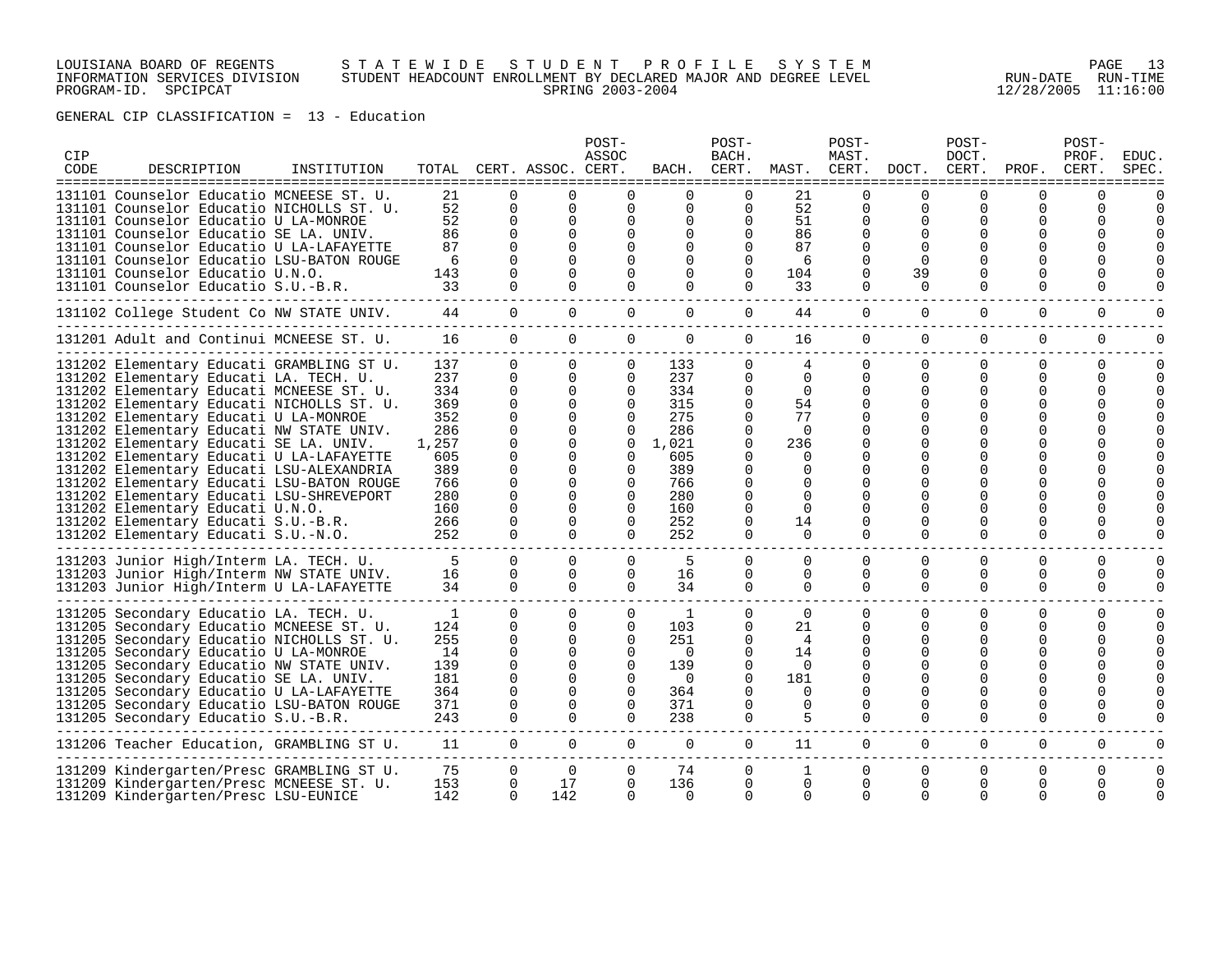### LOUISIANA BOARD OF REGENTS S T A T E W I D E S T U D E N T P R O F I L E S Y S T E M PAGE 14 INFORMATION SERVICES DIVISION STUDENT HEADCOUNT ENROLLMENT BY DECLARED MAJOR AND DEGREE LEVEL RUN-DATE RUN-TIME PROGRAM-ID. SPCIPCAT SPRING 2003-2004 12/28/2005 11:16:00

| CIP<br>CODE | DESCRIPTION                                                                                                                                                                                                                                                                                                                                                                                  | INSTITUTION |                                                        |                                                                                                       | TOTAL CERT. ASSOC. CERT.                                                              | POST-<br>ASSOC                                                                        | BACH.                                                           | POST-<br>BACH.<br>CERT.                                                             | MAST. CERT.                                                                                        | POST-<br>MAST.                                                                        | DOCT.                                                              | POST-<br>DOCT.<br>CERT.                                     | PROF.                          | POST-<br>PROF.<br>CERT.                                        | EDUC<br>SPEC                                    |
|-------------|----------------------------------------------------------------------------------------------------------------------------------------------------------------------------------------------------------------------------------------------------------------------------------------------------------------------------------------------------------------------------------------------|-------------|--------------------------------------------------------|-------------------------------------------------------------------------------------------------------|---------------------------------------------------------------------------------------|---------------------------------------------------------------------------------------|-----------------------------------------------------------------|-------------------------------------------------------------------------------------|----------------------------------------------------------------------------------------------------|---------------------------------------------------------------------------------------|--------------------------------------------------------------------|-------------------------------------------------------------|--------------------------------|----------------------------------------------------------------|-------------------------------------------------|
|             | 131209 Kindergarten/Presc S.U.-SHREVEPORT<br>131209 Kindergarten/Presc NUNEZ C. C.<br>131209 Kindergarten/Presc SOUTH LA. C. C.<br>131209 Kindergarten/Presc LA. DELTA C. C.                                                                                                                                                                                                                 |             | 162<br>121<br>234<br>21                                | $\Omega$<br>0<br>0<br>$\Omega$                                                                        | 162<br>121<br>234<br>21                                                               | 0<br>0<br>$\Omega$                                                                    | ======================<br>$\Omega$<br>$\Omega$<br>0<br>$\Omega$ | 0<br>0<br>0<br>$\Omega$                                                             | ===============<br>$\Omega$<br>$\mathbf 0$<br>0<br>$\Omega$                                        | $\Omega$<br>0<br>0<br>$\Omega$                                                        | eeeeee<br>$\Omega$<br>0<br>0<br>$\Omega$                           | ======<br>$\Omega$<br>$\mathbf 0$<br>0<br>$\Omega$          | 0<br>$\Omega$<br>0<br>$\Omega$ | $\Omega$<br>$\Omega$<br>0<br>$\Omega$                          | :=====<br>$\Omega$<br>$\Omega$<br>$\Omega$      |
|             | 131210 Early Childhood Ed LA. TECH. U.<br>131210 Early Childhood Ed MCNEESE ST. U.<br>131210 Early Childhood Ed NICHOLLS ST. U.<br>131210 Early Childhood Ed U LA-MONROE<br>131210 Early Childhood Ed NW STATE UNIV.<br>131210 Early Childhood Ed U LA-LAFAYETTE<br>131210 Early Childhood Ed LSU-BATON ROUGE<br>131210 Early Childhood Ed U.N.O.<br>131210 Early Childhood Ed DELGADO C. C. |             | 56<br>88<br>65<br>168<br>155<br>162<br>64<br>10<br>810 | $\mathbf{0}$<br>$\Omega$<br>0<br>$\Omega$<br>$\Omega$<br>$\Omega$<br>$\Omega$<br>$\Omega$<br>$\Omega$ | $\Omega$<br>$\Omega$<br>0<br>$\Omega$<br>0<br>$\Omega$<br>$\Omega$<br>$\Omega$<br>810 | $\Omega$<br>$\Omega$<br>0<br>$\Omega$<br>$\Omega$<br>$\Omega$<br>$\Omega$<br>$\Omega$ | 56<br>88<br>65<br>158<br>155<br>162<br>64<br>10<br>$\Omega$     | 0<br>$\Omega$<br>$\Omega$<br>$\Omega$<br>0<br>0<br>$\Omega$<br>$\Omega$<br>$\Omega$ | $\Omega$<br>$\Omega$<br>$\Omega$<br>10<br>$\Omega$<br>$\Omega$<br>$\Omega$<br>$\Omega$<br>$\Omega$ | 0<br>$\Omega$<br>0<br>$\Omega$<br>0<br>$\Omega$<br>$\Omega$<br>$\Omega$               | $\Omega$<br>0<br>0<br>$\Omega$<br>$\Omega$<br>$\Omega$<br>$\Omega$ | 0<br>0<br>0<br>$\Omega$<br>0<br>$\Omega$<br>$\Omega$        | 0<br>U<br>0                    | $\Omega$<br>0<br><sup>0</sup><br>U<br>0                        | $\Omega$<br>$\Omega$<br>$\Omega$                |
|             | 131301 Agricultural Teach LA. TECH. U.<br>131301 Agricultural Teach MCNEESE ST. U.                                                                                                                                                                                                                                                                                                           |             | 19<br>2                                                | $\Omega$<br>$\Omega$                                                                                  | $\Omega$<br>$\Omega$                                                                  | $\Omega$<br>$\Omega$                                                                  | 19<br>2                                                         | $\Omega$<br>$\Omega$                                                                | $\Omega$<br>$\Omega$                                                                               | $\Omega$<br>$\Omega$                                                                  | $\Omega$<br>$\Omega$                                               | $\Omega$<br>$\Omega$                                        | $\Omega$<br>0                  | $\Omega$<br>$\mathbf 0$                                        | $\Omega$<br>$\Omega$                            |
|             | 131302 Art Teacher Educat GRAMBLING ST U.<br>131302 Art Teacher Educat LA. TECH. U.<br>131302 Art Teacher Educat MCNEESE ST. U.<br>131302 Art Teacher Educat U LA-MONROE<br>131302 Art Teacher Educat SE LA. UNIV.<br>131302 Art Teacher Educat LSU-SHREVEPORT<br>131302 Art Teacher Educat S.U.-N.O.                                                                                        |             | 5<br>11<br>14<br>5<br>37<br>8<br>2                     | $\Omega$<br>$\Omega$<br>$\Omega$<br>$\Omega$<br>$\Omega$<br>$\Omega$<br>$\Omega$                      | $\Omega$<br>$\Omega$<br>$\Omega$<br>$\Omega$<br>$\Omega$<br>$\Omega$<br>$\Omega$      | $\Omega$<br>0<br>$\Omega$<br><sup>0</sup><br>0<br>0<br>$\Omega$                       | 5<br>11<br>14<br>5<br>37<br>8<br>2                              | 0<br>0<br>0<br>0<br>0<br>0                                                          | $\Omega$<br>$\Omega$<br>0<br>$\Omega$<br>0<br>O<br>0                                               | 0<br>$\Omega$<br>$\Omega$<br>$\Omega$<br>$\Omega$<br>0<br>0                           | 0<br>$\Omega$<br>0<br>0<br>0<br>$\Omega$<br>0                      | 0<br>U<br>O<br>U<br>O<br>0<br>0                             | 0<br>U<br>0                    | 0<br>$\Omega$<br>U<br>U<br>U<br>U<br>0                         | $\mathbf 0$<br>$\Omega$<br>$\Omega$<br>$\Omega$ |
|             | 131303 Business Teacher E LA. TECH. U.<br>131303 Business Teacher E MCNEESE ST. U.                                                                                                                                                                                                                                                                                                           |             | 6<br>16                                                | $\Omega$<br>$\Omega$                                                                                  | $\Omega$<br>$\Omega$                                                                  | $\Omega$<br>$\Omega$                                                                  | 6<br>16                                                         | $\Omega$<br>0                                                                       | $\mathbf 0$<br>$\Omega$                                                                            | $\mathbf 0$<br>$\Omega$                                                               | $\mathbf 0$<br>$\Omega$                                            | $\mathbf 0$<br>$\Omega$                                     | 0<br>0                         | $\mathbf 0$<br>$\mathbf 0$                                     | $\mathbf 0$<br>$\mathbf 0$                      |
|             | 131305 English/Language A GRAMBLING ST U.<br>131305 English/Language A LA. TECH. U.<br>131305 English/Language A MCNEESE ST. U.<br>131305 English/Language A U LA-MONROE<br>131305 English/Language A SE LA. UNIV.<br>131305 English/Language A LSU-SHREVEPORT<br>131305 English/Language A U.N.O.<br>131305 English/Language A S.U.-N.O.                                                    |             | 23<br>34<br>27<br>41<br>93<br>26<br>14<br>6            | $\Omega$<br>0<br>$\Omega$<br>$\Omega$<br>$\Omega$<br>$\Omega$<br>$\Omega$<br>$\Omega$                 | $\Omega$<br>0<br>$\Omega$<br>0<br>$\Omega$<br>$\Omega$<br>$\Omega$<br>$\Omega$        | 0<br>$\Omega$<br>$\Omega$<br>$\Omega$<br>$\Omega$<br>0<br>$\Omega$                    | 23<br>34<br>27<br>41<br>93<br>26<br>11<br>6                     | 0<br>0<br>0<br>0<br>0<br>0<br>0<br>0                                                | $\Omega$<br>$\Omega$<br>$\Omega$<br>$\Omega$<br>$\Omega$<br>$\Omega$<br>3<br>$\Omega$              | $\Omega$<br>$\Omega$<br>$\Omega$<br>$\Omega$<br>$\Omega$<br>$\Omega$<br>0<br>$\Omega$ | 0<br>$\Omega$<br>0<br>$\Omega$<br>∩<br>0<br>$\Omega$               | $\Omega$<br>$\Omega$<br>O<br>$\Omega$<br>O<br>$\Omega$<br>O | $\Omega$<br>O<br>U<br>U        | $\Omega$<br>$\Omega$<br><sup>0</sup><br>U<br><sup>0</sup><br>0 | $\mathbf 0$<br>0<br>$\Omega$<br>$\Omega$        |
|             | 131306 Foreign Language T MCNEESE ST. U.<br>131306 Foreign Language T U.N.O.                                                                                                                                                                                                                                                                                                                 |             | 7<br>3                                                 | $\Omega$<br>$\Omega$                                                                                  | $\Omega$<br>$\overline{0}$                                                            | $\Omega$<br>$\Omega$                                                                  | 3                                                               | $\Omega$<br>0                                                                       | $\Omega$<br>$\mathbf{0}$                                                                           | $\Omega$<br>0                                                                         | $\Omega$<br>$\Omega$                                               | $\Omega$<br>0                                               | $\Omega$<br>0                  | $\Omega$<br>0                                                  | $\Omega$<br>$\Omega$                            |
|             | 131308 Family and Consume LA. TECH. U.<br>131308 Family and Consume MCNEESE ST. U.                                                                                                                                                                                                                                                                                                           |             | 2<br>24                                                | $\Omega$<br>$\Omega$                                                                                  | $\Omega$<br>$\Omega$                                                                  | $\Omega$<br>$\Omega$                                                                  | 2<br>24                                                         | $\Omega$<br>0                                                                       | $\mathbf 0$<br>$\Omega$                                                                            | $\mathbf 0$<br>$\Omega$                                                               | $\Omega$<br>$\Omega$                                               | $\Omega$<br>$\Omega$                                        | 0<br>$\Omega$                  | $\Omega$<br>$\Omega$                                           | $\Omega$<br>$\Omega$                            |
|             | 131309 Technology Teacher GRAMBLING ST U.                                                                                                                                                                                                                                                                                                                                                    |             | 2                                                      | $\overline{0}$                                                                                        | $\mathbf{0}$                                                                          | $\mathbf 0$                                                                           | 2                                                               | 0                                                                                   | $\mathbf 0$                                                                                        | 0                                                                                     | $\mathbf 0$                                                        | $\mathbf 0$                                                 | 0                              | $\mathbf 0$                                                    | $\Omega$                                        |
|             | 131311 Mathematics Teache LA. TECH. U.                                                                                                                                                                                                                                                                                                                                                       |             | 36                                                     | 0                                                                                                     | 0                                                                                     | $\Omega$                                                                              | 36                                                              | 0                                                                                   | 0                                                                                                  | 0                                                                                     | 0                                                                  | $\mathbf 0$                                                 | 0                              | $\Omega$                                                       | $\Omega$                                        |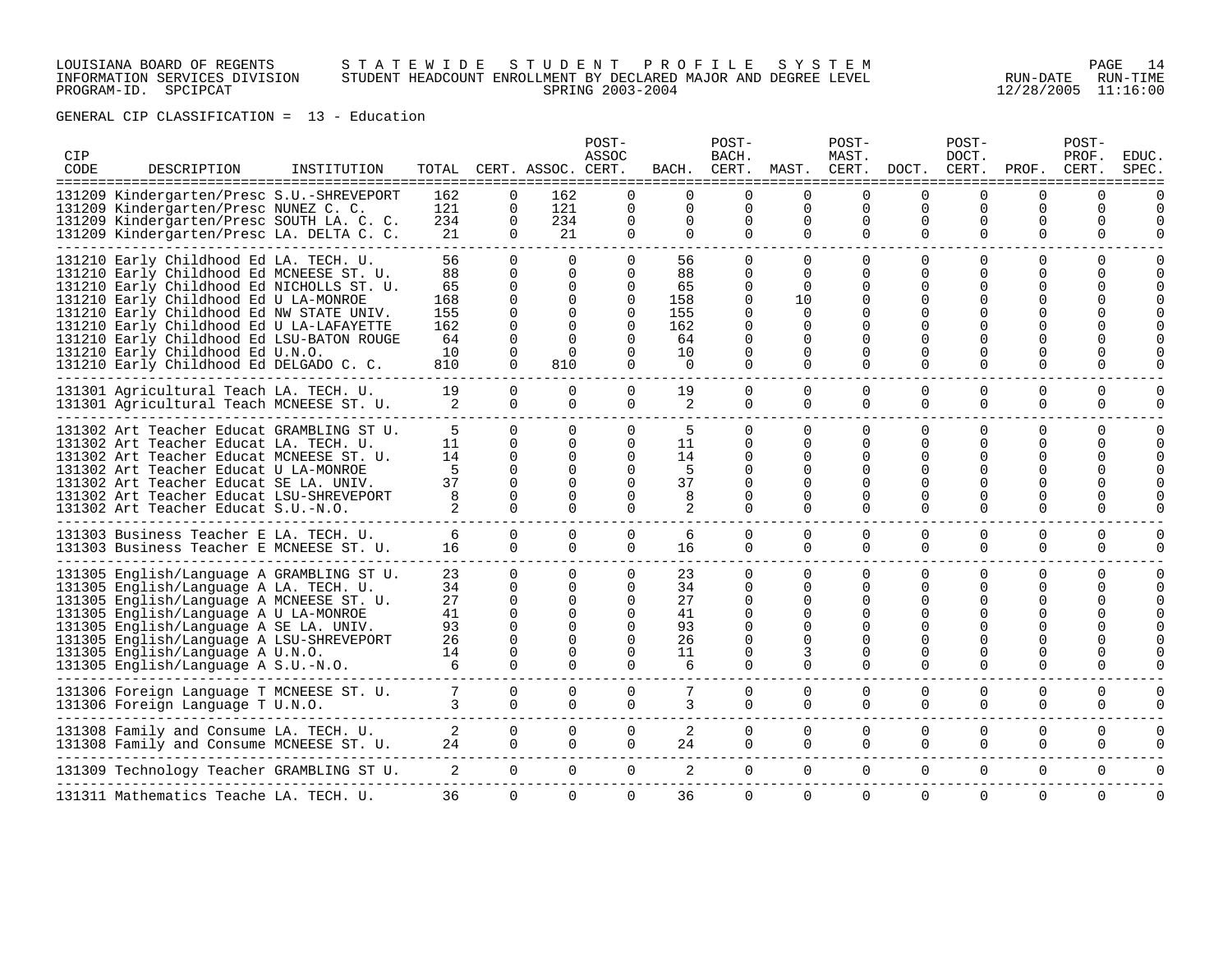### LOUISIANA BOARD OF REGENTS S T A T E W I D E S T U D E N T P R O F I L E S Y S T E M PAGE 15 INFORMATION SERVICES DIVISION STUDENT HEADCOUNT ENROLLMENT BY DECLARED MAJOR AND DEGREE LEVEL RUN-DATE RUN-TIME PROGRAM-ID. SPCIPCAT SPRING 2003-2004 12/28/2005 11:16:00

| <b>CIP</b><br>CODE | DESCRIPTION                                                                                                                                                                                                                                                                                                                                                                                                                                                                                                            | INSTITUTION |                                                                       |                                                                                                                                              | TOTAL CERT. ASSOC. CERT.                                    | POST-<br>ASSOC                                                                                                       | BACH.                                                                 | POST-<br>BACH.<br>CERT.                                   | MAST. CERT.                                                                      | POST-<br>MAST.                                                                            | DOCT.                                                   | POST-<br>DOCT.<br>CERT.                               | PROF.                                                                | POST-<br>PROF.<br>CERT. | <b>EDUC</b><br>SPEC       |
|--------------------|------------------------------------------------------------------------------------------------------------------------------------------------------------------------------------------------------------------------------------------------------------------------------------------------------------------------------------------------------------------------------------------------------------------------------------------------------------------------------------------------------------------------|-------------|-----------------------------------------------------------------------|----------------------------------------------------------------------------------------------------------------------------------------------|-------------------------------------------------------------|----------------------------------------------------------------------------------------------------------------------|-----------------------------------------------------------------------|-----------------------------------------------------------|----------------------------------------------------------------------------------|-------------------------------------------------------------------------------------------|---------------------------------------------------------|-------------------------------------------------------|----------------------------------------------------------------------|-------------------------|---------------------------|
|                    | 131311 Mathematics Teache MCNEESE ST. U.<br>131311 Mathematics Teache U LA-MONROE<br>131311 Mathematics Teache SE LA. UNIV.<br>131311 Mathematics Teache LSU-SHREVEPORT<br>131311 Mathematics Teache U.N.O.<br>131311 Mathematics Teache S.U.-N.O.                                                                                                                                                                                                                                                                     |             | 17<br>14<br>47<br>23<br>16<br>13                                      | 0<br>$\Omega$<br>$\mathbf 0$<br>$\Omega$<br>$\mathbf 0$<br>$\Omega$                                                                          | $\mathbf 0$<br>$\Omega$<br>$\Omega$<br>$\Omega$<br>$\Omega$ | $\Omega$<br>$\Omega$<br>$\Omega$<br>$\Omega$<br>$\Omega$<br>$\Omega$                                                 | 17<br>14<br>47<br>23<br>16<br>13                                      | 0<br>0<br>0<br>0<br>$\Omega$                              | U<br>$\mathbf 0$<br>0<br>$\Omega$<br>$\Omega$<br>$\Omega$                        | $\Omega$<br>0<br>0<br>$\Omega$<br>$\Omega$<br>$\Omega$                                    | $\Omega$<br>$\Omega$<br>$\Omega$                        | 0<br>$\Omega$<br>$\Omega$<br>$\Omega$                 | U<br>0<br>0<br><sup>0</sup><br>0                                     | U<br>0<br>0<br>0        |                           |
|                    | 131312 Music Teacher Educ GRAMBLING ST U.<br>131312 Music Teacher Educ LA. TECH. U.<br>131312 Music Teacher Educ MCNEESE ST. U.<br>131312 Music Teacher Educ NICHOLLS ST. U.<br>131312 Music Teacher Educ U LA-MONROE<br>131312 Music Teacher Educ NW STATE UNIV.<br>131312 Music Teacher Educ SE LA. UNIV.<br>131312 Music Teacher Educ U LA-LAFAYETTE<br>131312 Music Teacher Educ LSU-BATON ROUGE<br>131312 Music Teacher Educ U.N.O.<br>131312 Music Teacher Educ S.U.-B.R.<br>131312 Music Teacher Educ S.U.-N.O. |             | 75<br>20<br>58<br>34<br>79<br>108<br>58<br>52<br>120<br>2<br>31<br>11 | $\Omega$<br>$\Omega$<br>$\Omega$<br>$\Omega$<br>$\Omega$<br>$\Omega$<br>$\Omega$<br>$\Omega$<br>$\Omega$<br>$\Omega$<br>$\Omega$<br>$\Omega$ | $\Omega$<br>$\Omega$<br>$\Omega$<br>0<br>∩<br>$\Omega$      | $\Omega$<br>$\Omega$<br>$\Omega$<br>$\Omega$<br>$\Omega$<br>$\Omega$<br>$\Omega$<br>$\Omega$<br>$\Omega$<br>$\Omega$ | 75<br>20<br>52<br>34<br>79<br>108<br>58<br>52<br>120<br>2<br>31<br>11 | $\Omega$<br>0<br>0<br>$\Omega$<br>0<br>0                  | $\Omega$<br>$\Omega$<br>6<br>∩<br>O<br>O<br>$\Omega$                             | $\Omega$<br>$\Omega$<br>$\Omega$<br>$\Omega$<br>$\Omega$<br>$\Omega$                      | $\Omega$<br>O<br>∩<br>$\Omega$                          | $\Omega$<br>0<br><sup>0</sup><br>$\Omega$<br>$\Omega$ | $\Omega$<br><sup>0</sup><br><sup>0</sup><br><sup>0</sup><br>$\Omega$ | $\Omega$<br>0<br>U<br>0 | O                         |
|                    | 131314 Physical Education GRAMBLING ST U.<br>131314 Physical Education LA. TECH. U.<br>131314 Physical Education MCNEESE ST. U.<br>131314 Physical Education U LA-MONROE<br>131314 Physical Education NW STATE UNIV.<br>131314 Physical Education SE LA. UNIV.<br>131314 Physical Education U LA-LAFAYETTE<br>131314 Physical Education LSU-BATON ROUGE<br>131314 Physical Education LSU-SHREVEPORT<br>131314 Physical Education U.N.O.                                                                                |             | 161<br>132<br>227<br>170<br>270<br>518<br>418<br>990<br>73<br>199     | $\Omega$<br>$\Omega$<br>0<br>$\Omega$<br>$\Omega$<br>$\Omega$<br>$\Omega$<br>$\Omega$<br>$\Omega$<br>$\cap$                                  | $\Omega$<br>$\Omega$<br>$\Omega$<br>$\Omega$<br>$\cap$      | $\mathbf{0}$<br>$\Omega$<br>$\mathbf 0$<br>$\Omega$<br>$\Omega$<br>$\Omega$<br>$\Omega$<br>$\Omega$<br>$\Omega$      | 161<br>120<br>202<br>170<br>233<br>468<br>418<br>906<br>73<br>147     | $\Omega$<br>$\Omega$<br>0<br>0<br>0<br>0<br>0<br>$\Omega$ | $\Omega$<br>12<br>25<br>$\Omega$<br>37<br>50<br>$\Omega$<br>53<br>$\Omega$<br>52 | $\mathbf{0}$<br>$\Omega$<br>0<br>$\Omega$<br>$\Omega$<br>$\Omega$<br>$\Omega$<br>$\Omega$ | $\Omega$<br>∩<br>$\Omega$<br>31<br>$\Omega$<br>$\Omega$ | $\Omega$<br>0<br>O<br>O<br>∩                          | $\mathbf 0$<br>$\Omega$<br>0<br>$\Omega$                             | $\Omega$<br>0<br>U      | 0                         |
|                    | 131315 Reading Teacher Ed NICHOLLS ST. U.<br>131315 Reading Teacher Ed U LA-MONROE                                                                                                                                                                                                                                                                                                                                                                                                                                     |             | 12<br>6                                                               | $\Omega$<br>$\Omega$                                                                                                                         | $\Omega$<br>$\Omega$                                        | $\Omega$<br>$\Omega$                                                                                                 | $\Omega$<br>$\Omega$                                                  | 0<br>0                                                    | 12<br>6                                                                          | $\Omega$<br>$\Omega$                                                                      | $\Omega$<br>$\Omega$                                    | $\Omega$<br>$\Omega$                                  | $\Omega$<br>$\Omega$                                                 | $\Omega$<br>0           | $\Omega$<br>$\Omega$      |
|                    | 131316 Science Teacher Ed GRAMBLING ST U.<br>131316 Science Teacher Ed U LA-MONROE<br>131316 Science Teacher Ed SE LA. UNIV.<br>131316 Science Teacher Ed U.N.O.                                                                                                                                                                                                                                                                                                                                                       |             | <sup>1</sup><br>10<br>24<br>17                                        | $\Omega$<br>0<br>$\mathbf 0$<br>$\Omega$                                                                                                     | $\Omega$<br>$\Omega$<br>$\mathbf 0$<br>$\Omega$             | $\Omega$<br>$\mathbf 0$<br>$\Omega$<br>$\Omega$                                                                      | $\Omega$<br>10<br>24<br>$\mathsf{R}$                                  | 0<br>0<br>0<br>$\Omega$                                   | 1<br>0<br>$\mathbf 0$<br>9                                                       | $\mathbf 0$<br>0<br>0<br>$\Omega$                                                         | $\Omega$<br>$\Omega$<br>$\Omega$<br>$\Omega$            | $\Omega$<br>0<br>0<br>$\Omega$                        | $\Omega$<br>0<br>0<br>$\Omega$                                       | 0<br>0<br>0<br>$\Omega$ | $\Omega$<br>$\Omega$<br>0 |
|                    | 131317 Social Science Tea GRAMBLING ST U.                                                                                                                                                                                                                                                                                                                                                                                                                                                                              |             | 43                                                                    | $\Omega$                                                                                                                                     | $\Omega$                                                    | $\Omega$                                                                                                             | 9                                                                     | $\overline{0}$                                            | 34                                                                               | $\overline{0}$                                                                            | $\Omega$                                                | $\Omega$                                              | $\Omega$                                                             | $\Omega$                | $\Omega$                  |
|                    | 131318 Social Studies Tea LA. TECH. U.<br>131318 Social Studies Tea MCNEESE ST. U.<br>131318 Social Studies Tea U LA-MONROE<br>131318 Social Studies Tea SE LA. UNIV.<br>131318 Social Studies Tea LSU-SHREVEPORT<br>131318 Social Studies Tea U.N.O.                                                                                                                                                                                                                                                                  |             | 31<br>37<br>33<br>143<br>35<br>28                                     | $\Omega$<br>0<br>0<br>$\Omega$<br>$\Omega$                                                                                                   | $\Omega$<br>$\Omega$                                        | $\mathbf 0$<br>$\Omega$<br>0<br>$\Omega$                                                                             | 31<br>37<br>33<br>143<br>35<br>28                                     | $\Omega$<br>0                                             | $\mathbf{0}$<br>$\Omega$                                                         | 0<br>0                                                                                    | 0<br>O                                                  | 0<br><sup>0</sup>                                     | 0<br><sup>0</sup>                                                    | 0<br>0                  | $\Omega$                  |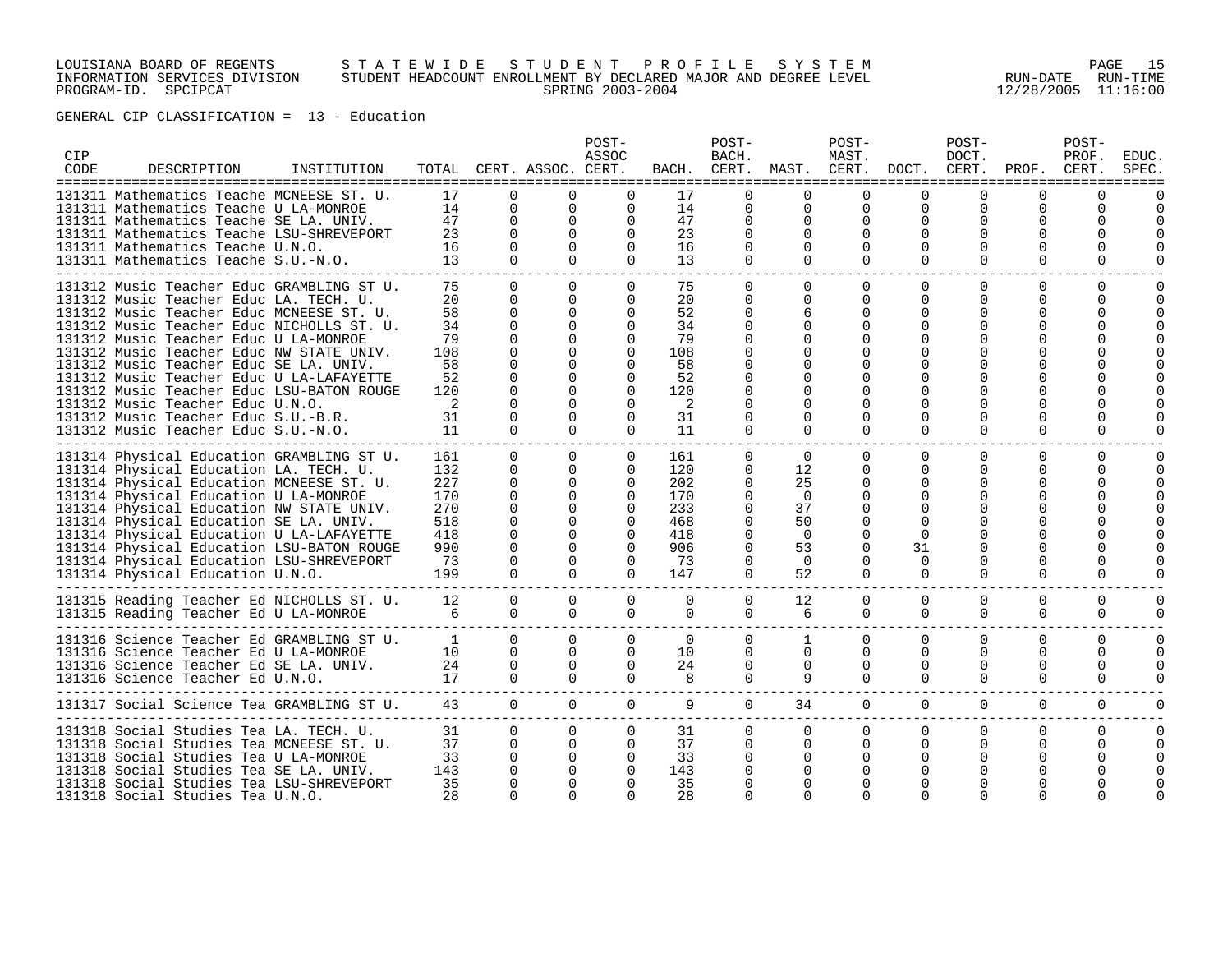### LOUISIANA BOARD OF REGENTS S T A T E W I D E S T U D E N T P R O F I L E S Y S T E M PAGE 16 INFORMATION SERVICES DIVISION STUDENT HEADCOUNT ENROLLMENT BY DECLARED MAJOR AND DEGREE LEVEL RUN-DATE RUN-TIME PROGRAM-ID. SPCIPCAT SPRING 2003-2004 12/28/2005 11:16:00

| CIP<br>CODE | DESCRIPTION                                                                                                                                                                                                   | INSTITUTION                                                                                | TOTAL                              |                                                 | CERT. ASSOC. CERT.                                           | POST-<br>ASSOC            | BACH.                           | POST-<br>BACH.<br>CERT.              | MAST.                                                   | POST-<br>MAST.<br>CERT.                                              | DOCT.                                 | POST-<br>DOCT.<br>CERT.      | PROF.                                        | POST-<br>PROF.<br>CERT.   | EDUC.<br>SPEC             |
|-------------|---------------------------------------------------------------------------------------------------------------------------------------------------------------------------------------------------------------|--------------------------------------------------------------------------------------------|------------------------------------|-------------------------------------------------|--------------------------------------------------------------|---------------------------|---------------------------------|--------------------------------------|---------------------------------------------------------|----------------------------------------------------------------------|---------------------------------------|------------------------------|----------------------------------------------|---------------------------|---------------------------|
|             | 131318 Social Studies Tea S.U.-N.O.                                                                                                                                                                           |                                                                                            | 10                                 | 0                                               | 0                                                            | $\mathbf 0$               | 10                              | 0                                    | 0                                                       | 0                                                                    | 0                                     | 0                            | 0                                            | 0                         |                           |
|             | 131319 Technical Teacher SOWELA                                                                                                                                                                               |                                                                                            | 51                                 | $\mathbf{0}$                                    | 51                                                           | $\mathbf 0$               | 0                               | $\mathbf{0}$                         | $\Omega$                                                | $\mathbf 0$                                                          | $\Omega$                              | $\Omega$                     | 0                                            | 0                         |                           |
|             | 131322 Biology Teacher Ed LA. TECH. U.<br>131322 Biology Teacher Ed MCNEESE ST. U.<br>131322 Biology Teacher Ed LSU-SHREVEPORT                                                                                |                                                                                            | 11<br>4<br>8                       | $\Omega$<br>0<br>$\Omega$                       | $\Omega$<br>0<br>$\Omega$                                    | $\Omega$<br>0<br>$\Omega$ | 11<br>4                         | $\Omega$<br>$\Omega$<br>0            | $\Omega$<br>$\Omega$<br>$\Omega$                        | $\Omega$<br>$\Omega$<br>$\Omega$                                     | $\Omega$<br>$\Omega$<br>$\Omega$      | $\Omega$<br>$\Omega$<br>0    | 0<br>$\Omega$<br>$\Omega$                    | $\Omega$<br>0<br>$\Omega$ | $\Omega$<br>0<br>$\Omega$ |
|             | 131323 Chemistry Teacher LA. TECH. U.<br>131323 Chemistry Teacher MCNEESE ST. U.                                                                                                                              |                                                                                            | $\mathbf{1}$                       | $\Omega$<br>$\Omega$                            | $\Omega$<br>$\Omega$                                         |                           |                                 | 0<br>$\Omega$                        | 0<br>$\Omega$                                           | $\Omega$<br>$\Omega$                                                 | $\Omega$                              | O<br>$\Omega$                | 0<br>$\Omega$                                | U<br>$\Omega$             | $\Omega$<br>O             |
|             | 131325 French Language Te GRAMBLING ST U.<br>131325 French Language Te LA. TECH. U.<br>131325 French Language Te SE LA. UNIV.<br>131325 French Language Te LSU-SHREVEPORT                                     |                                                                                            | $\mathbf{1}$<br>$\mathbf{1}$<br>3  | $\Omega$<br>$\Omega$<br>$\Omega$                | $\cap$<br>$\Omega$<br>0                                      |                           |                                 |                                      | $\Omega$<br>$\Omega$                                    | $\Omega$<br>$\Omega$<br>$\Omega$                                     | $\Omega$<br>$\Omega$                  | ∩<br>0<br>∩                  | $\Omega$<br>$\Omega$<br>$\Omega$<br>$\Omega$ | $\Omega$<br>0<br>U<br>0   | $\Omega$<br>$\Omega$      |
|             | 131328 History Teacher Ed U.N.O.                                                                                                                                                                              |                                                                                            | 3.                                 | 0                                               | 0                                                            |                           | $\Omega$                        | 0                                    | 3                                                       | 0                                                                    | $\Omega$                              | 0                            | $\Omega$                                     | 0                         |                           |
|             | 131329 Physics Teacher Ed LA. TECH. U.                                                                                                                                                                        |                                                                                            | 3                                  | $\Omega$                                        | $\Omega$                                                     | $\Omega$                  | 3                               | $\Omega$                             | $\Omega$                                                | $\Omega$                                                             | $\Omega$                              | $\Omega$                     | $\Omega$                                     | $\Omega$                  | O                         |
|             | 131330 Spanish Language T U LA-MONROE<br>131330 Spanish Language T SE LA. UNIV.<br>131330 Spanish Language T S.U.-N.O.                                                                                        |                                                                                            | $\mathbf{1}$<br>11<br>$\mathbf{1}$ | $\Omega$<br>0<br>$\Omega$                       | $\Omega$<br>0<br>$\Omega$                                    | $\Omega$<br>$\Omega$      | $\mathbf{1}$<br>11<br>1         | $\Omega$<br>0<br>0                   | $\Omega$<br>0<br>$\Omega$                               | $\Omega$<br>0<br>$\Omega$                                            | $\Omega$<br>$\Omega$<br>$\Omega$      | $\Omega$<br>0<br>$\Omega$    | $\Omega$<br>0<br>$\Omega$                    | 0<br>0<br>$\Omega$        | $\Omega$<br>0<br>O        |
|             | 131331 Speech Teacher Edu LA. TECH. U.<br>131331 Speech Teacher Edu MCNEESE ST. U.<br>131331 Speech Teacher Edu SE LA. UNIV.                                                                                  |                                                                                            | 3<br>33                            | 0<br>$\Omega$<br>$\Omega$                       | $\Omega$<br>$\Omega$<br>$\Omega$                             | $\Omega$                  | 3<br>33                         | <sup>0</sup><br>$\Omega$<br>$\Omega$ | $\Omega$<br>$\Omega$<br>$\Omega$                        | $\Omega$<br>$\Omega$<br>$\Omega$                                     | $\Omega$<br>$\Omega$<br>$\Omega$      | O<br>0<br>0                  | 0<br>0<br>$\Omega$                           | 0<br>U<br>0               | <sup>0</sup>              |
|             | 131399 Teacher Education<br>131399 Teacher Education<br>131399 Teacher Education<br>131399 Teacher Education U LA-LAFAYETTE<br>131399 Teacher Education LSU-BATON ROUGE<br>131399 Teacher Education S.U.-B.R. | GRAMBLING ST U.<br>LA. TECH. U.<br>MCNEESE ST. U.                                          | 39<br>3<br>1<br>17<br>172<br>37    | 0<br>O<br>$\Omega$<br>$\Omega$<br>O<br>$\Omega$ | $\Omega$<br>$\Omega$<br>$\Omega$<br><sup>n</sup><br>$\Omega$ |                           | 39<br>3<br>17<br>56<br>$\Omega$ | 0<br>$\Omega$                        | $\Omega$<br>O<br>$\Omega$<br>$\Omega$<br>55<br>$\Omega$ | <sup>n</sup><br><sup>0</sup><br><sup>n</sup><br>$\Omega$<br>$\Omega$ | $\Omega$<br>61<br>37                  | ∩<br>$\Omega$<br>$\Omega$    | U<br>$\Omega$                                | U<br>0                    |                           |
|             | 139999 Education, Other<br>139999 Education, Other<br>139999 Education, Other<br>139999 Education, Other<br>139999 Education, Other                                                                           | GRAMBLING ST U.<br>LA. TECH. U.<br>NW STATE UNIV.<br><b>LSU-BATON ROUGE</b><br>$S.U.-N.O.$ | 73<br>9<br>1<br>74<br>90           | $\Omega$<br>0<br>U<br>0<br>$\Omega$             | $\Omega$<br>$\Omega$<br>U<br>$\Omega$<br>$\Omega$            | 0                         | 0<br><sup>0</sup>               | 0<br><sup>0</sup>                    | 27<br>$\Omega$<br>$\Omega$<br>$\Omega$<br>90            | $\Omega$<br>$\Omega$<br>$\Omega$<br>0<br>$\Omega$                    | 46<br>$\Omega$<br>1<br>74<br>$\Omega$ | 0<br>∩<br>O<br>0<br>$\Omega$ | $\Omega$<br>U<br>O<br>$\Omega$               | $\Omega$<br>U             |                           |
|             | GENERAL CIP TOTALS                                                                                                                                                                                            |                                                                                            | 19,462                             |                                                 | $0 \quad 1.558$                                              |                           | 0, 12, 975                      |                                      | $0 \quad 4.197$                                         | $\Omega$                                                             | 581                                   | $\Omega$                     | $\Omega$                                     | $\Omega$                  | U                         |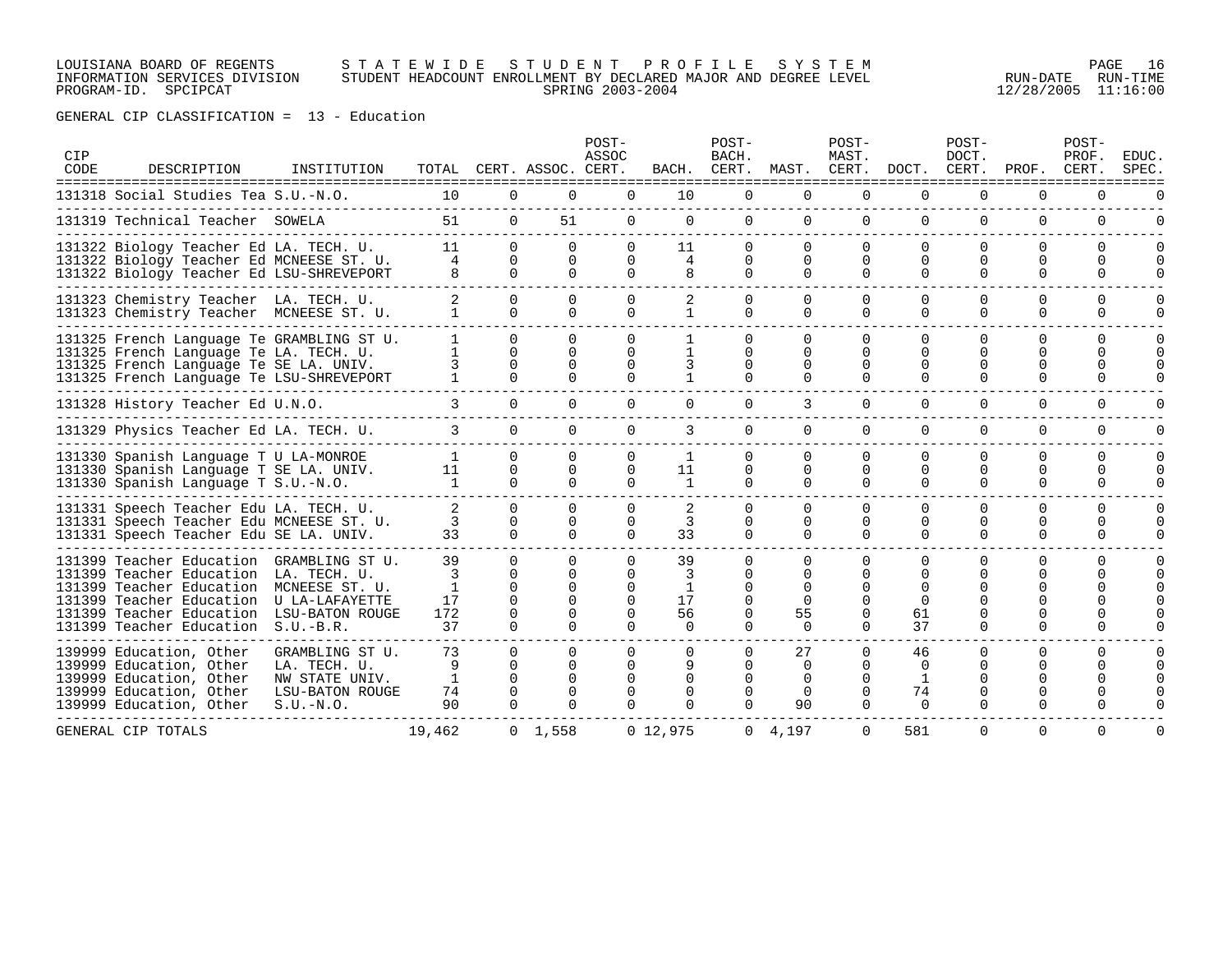### LOUISIANA BOARD OF REGENTS S T A T E W I D E S T U D E N T P R O F I L E S Y S T E M PAGE 17 INFORMATION SERVICES DIVISION STUDENT HEADCOUNT ENROLLMENT BY DECLARED MAJOR AND DEGREE LEVEL RUN-DATE RUN-TIME PROGRAM-ID. SPCIPCAT SPRING 2003-2004 12/28/2005 11:16:00

GENERAL CIP CLASSIFICATION = 14 - Engineering

| CIP<br>CODE | DESCRIPTION<br>=====================================                                                                                                                                                       | INSTITUTION |                                 |                                                          | TOTAL CERT. ASSOC. CERT.                                 | POST-<br>ASSOC                                           | BACH.                           | POST-<br>BACH.<br>CERT.                           | MAST.<br>=============                        | POST-<br>MAST.<br>CERT.                                  | DOCT.<br>=======                                       | POST-<br>DOCT.<br>CERT.<br>======                 | PROF.                        | POST-<br>PROF.<br>CERT.<br>==============      | EDUC<br>SPEC<br>======                                   |
|-------------|------------------------------------------------------------------------------------------------------------------------------------------------------------------------------------------------------------|-------------|---------------------------------|----------------------------------------------------------|----------------------------------------------------------|----------------------------------------------------------|---------------------------------|---------------------------------------------------|-----------------------------------------------|----------------------------------------------------------|--------------------------------------------------------|---------------------------------------------------|------------------------------|------------------------------------------------|----------------------------------------------------------|
|             | 140101 Engineering, Gener LA. TECH. U.<br>140101 Engineering, Gener MCNEESE ST. U.<br>140101 Engineering, Gener S.U.-B.R.                                                                                  |             | 287<br>419<br>37                | <sup>0</sup><br>0<br>$\mathbf{0}$                        | 0<br>0<br>0                                              | $\Omega$<br>0                                            | $\Omega$<br>355<br>0            | $\Omega$<br>$\Omega$<br>0                         | 286<br>64<br>37                               | $\Omega$<br>$\Omega$<br>0                                | $\Omega$<br>$\mathbf 0$                                | $\Omega$<br>$\Omega$<br>0                         | 0<br>$\Omega$<br>0           | $\Omega$<br>$\mathbf 0$<br>0                   | <sup>n</sup><br>$\Omega$<br>$\Omega$                     |
|             | 140301 Agricultural/Biolo LSU-BATON ROUGE                                                                                                                                                                  |             | 16                              | $\Omega$                                                 | $\Omega$                                                 | $\Omega$                                                 | $\Omega$                        | $\Omega$                                          | 16                                            | $\Omega$                                                 | $\Omega$                                               | $\Omega$                                          | 0                            | 0                                              | $\Omega$                                                 |
|             | 140501 Biomedical/Medical LA. TECH. U.<br>140501 Biomedical/Medical LSU-BATON ROUGE                                                                                                                        |             | 218<br>158                      | 0<br>$\Omega$                                            | $\Omega$<br>$\Omega$                                     | $\Omega$<br>$\Omega$                                     | 129<br>158                      | 0<br>$\Omega$                                     | $\Omega$<br>$\Omega$                          | $\Omega$<br>$\Omega$                                     | 89<br>$\Omega$                                         | $\Omega$<br>$\Omega$                              | 0<br>0                       | $\Omega$<br>$\Omega$                           | $\Omega$<br>$\Omega$                                     |
|             | 140701 Chemical Engineeri LA. TECH. U.<br>140701 Chemical Engineeri U LA-LAFAYETTE<br>140701 Chemical Engineeri LSU-BATON ROUGE                                                                            |             | 118<br>106<br>450               | $\Omega$<br>$\Omega$<br>$\Omega$                         | $\Omega$<br>$\Omega$<br>$\Omega$                         | $\Omega$<br>$\Omega$<br>$\Omega$                         | 118<br>81<br>400                | $\Omega$<br>0<br>0                                | $\Omega$<br>25<br>15                          | $\Omega$<br>$\Omega$<br>$\Omega$                         | $\Omega$<br>$\Omega$<br>35                             | $\Omega$<br>$\Omega$<br>$\Omega$                  | 0<br>0<br>$\Omega$           | $\Omega$<br>$\Omega$<br>0                      | $\Omega$<br>$\Omega$<br>$\Omega$                         |
|             | 140801 Civil Engineering, LA. TECH. U.<br>140801 Civil Engineering, U LA-LAFAYETTE<br>140801 Civil Engineering, LSU-BATON ROUGE<br>140801 Civil Engineering, U.N.O.<br>140801 Civil Engineering, S.U.-B.R. |             | 147<br>144<br>471<br>230<br>91  | $\Omega$<br>$\Omega$<br>$\Omega$<br>$\Omega$<br>$\Omega$ | $\Omega$<br>$\Omega$<br>$\Omega$<br>$\Omega$<br>$\Omega$ | $\Omega$<br>$\Omega$<br>$\Omega$<br>$\Omega$<br>$\Omega$ | 147<br>127<br>357<br>230<br>91  | $\Omega$<br>0<br>$\Omega$<br>$\Omega$<br>$\Omega$ | $\Omega$<br>17<br>47<br>0<br>$\Omega$         | $\Omega$<br>$\Omega$<br>$\Omega$<br>$\Omega$<br>$\Omega$ | $\Omega$<br>$\Omega$<br>67<br>0<br>$\Omega$            | $\Omega$<br>U<br>$\Omega$<br>0<br>$\Omega$        | U<br>0<br>U<br>O<br>$\Omega$ | $\Omega$<br>$\Omega$<br>0<br><sup>0</sup><br>0 | $\Omega$<br>$\Omega$<br>$\Omega$<br>$\Omega$             |
|             | 140804 Transportation and S.U.-N.O.                                                                                                                                                                        |             | $\mathbf{1}$                    | $\mathbf{0}$                                             | $\mathbf{0}$                                             | $\mathbf{0}$                                             | 1                               | 0                                                 | $\Omega$                                      | $\Omega$                                                 | $\Omega$                                               | $\Omega$                                          | $\Omega$                     | $\mathbf 0$                                    | $\Omega$                                                 |
|             | 140899 Civil Engineering, LTC-T.H. HARRIS                                                                                                                                                                  |             | 32                              | $\overline{0}$                                           | 31                                                       | 0                                                        | 0                               | 0                                                 | 0                                             | 0                                                        | 0                                                      | 0                                                 | $\Omega$                     | $\mathbf 0$                                    | $\Omega$                                                 |
|             | 140901 Computer Engineeri U LA-LAFAYETTE<br>140901 Computer Engineeri LSU-BATON ROUGE                                                                                                                      |             | 193<br>267                      | 0<br>$\Omega$                                            | $\Omega$<br>$\Omega$                                     | $\Omega$                                                 | 140<br>267                      | $\Omega$<br>0                                     | 18<br>$\Omega$                                | $\Omega$<br>$\Omega$                                     | 35<br>$\Omega$                                         | $\Omega$<br>0                                     | $\Omega$<br>$\Omega$         | $\Omega$<br>$\Omega$                           | $\Omega$<br>$\Omega$                                     |
|             | 141001 Electrical, Electr LA. TECH. U.<br>141001 Electrical, Electr U LA-LAFAYETTE<br>141001 Electrical, Electr LSU-BATON ROUGE<br>141001 Electrical, Electr U.N.O.<br>141001 Electrical, Electr S.U.-B.R. |             | 217<br>199<br>554<br>443<br>287 | $\Omega$<br>$\Omega$<br>$\Omega$<br>$\Omega$<br>$\Omega$ | $\Omega$<br>$\Omega$<br>$\Omega$<br>$\Omega$<br>$\Omega$ | $\Omega$<br>$\Omega$<br>$\Omega$<br>$\Omega$<br>$\Omega$ | 217<br>156<br>394<br>443<br>287 | $\Omega$<br>0<br>$\Omega$<br>0<br>0               | $\Omega$<br>43<br>119<br>$\Omega$<br>$\Omega$ | $\Omega$<br>$\Omega$<br>$\Omega$<br>$\Omega$<br>$\Omega$ | $\Omega$<br>$\Omega$<br>41<br>$\Omega$<br>$\Omega$     | $\Omega$<br>$\Omega$<br>O<br>$\Omega$<br>$\Omega$ | $\Omega$<br>0<br>U<br>U<br>U | $\Omega$<br>$\Omega$<br>U<br><sup>0</sup><br>0 | $\Omega$<br>$\Omega$<br>$\Omega$<br>$\Omega$<br>$\Omega$ |
|             | 141301 Engineering Scienc LSU-BATON ROUGE<br>141301 Engineering Scienc U.N.O.                                                                                                                              |             | 67<br>220                       | $\Omega$<br>$\Omega$                                     | $\Omega$<br>$\Omega$                                     | $\Omega$<br>$\Omega$                                     | $\Omega$<br>$\Omega$            | $\Omega$<br>$\Omega$                              | 29<br>140                                     | $\Omega$<br>$\Omega$                                     | 38<br>80                                               | $\Omega$<br>$\Omega$                              | $\Omega$<br>$\Omega$         | $\Omega$<br>$\Omega$                           | $\mathbf 0$<br>$\Omega$                                  |
|             | 141401 Environmental/Envi LSU-BATON ROUGE<br>141401 Environmental/Envi U.N.O.                                                                                                                              |             | 63<br>3                         | $\Omega$<br>$\Omega$                                     | $\Omega$<br>$\cap$                                       | $\Omega$<br>$\Omega$                                     | 63<br>$\Omega$                  | $\Omega$<br>0                                     | $\Omega$<br>3                                 | $\Omega$<br>$\Omega$                                     | $\Omega$<br>$\Omega$                                   | $\Omega$<br>$\Omega$                              | $\Omega$<br>$\Omega$         | $\Omega$<br>$\Omega$                           | $\Omega$<br>$\Omega$                                     |
|             | 141901 Mechanical Enginee LA. TECH. U.<br>141901 Mechanical Enginee U LA-LAFAYETTE<br>141901 Mechanical Enginee LSU-BATON ROUGE<br>141901 Mechanical Enginee U.N.O.<br>141901 Mechanical Enginee S.U.-B.R. |             | 325<br>296<br>731<br>310<br>209 | $\Omega$<br>$\Omega$<br>$\Omega$<br>$\Omega$<br>$\Omega$ | $\Omega$<br>$\Omega$<br>$\Omega$<br>$\Omega$<br>$\Omega$ | $\Omega$<br>$\Omega$<br>$\Omega$<br>$\Omega$             | 325<br>280<br>623<br>310<br>209 | 0<br>0<br>0<br>$\Omega$<br>0                      | $\Omega$<br>16<br>68<br>$\Omega$<br>$\Omega$  | $\Omega$<br>$\Omega$<br>$\Omega$<br>$\Omega$<br>$\Omega$ | <sup>0</sup><br>$\Omega$<br>40<br>$\Omega$<br>$\Omega$ | $\Omega$<br>U<br>U<br>$\Omega$<br>$\Omega$        | 0<br>U<br>U<br>0             | $\Omega$<br>U<br>U<br><sup>0</sup><br>$\Omega$ | $\Omega$<br>$\Omega$<br>$\Omega$<br>$\Omega$<br>$\Omega$ |
|             | 142201 Naval Architecture U.N.O.                                                                                                                                                                           |             | 143                             | $\Omega$                                                 | $\Omega$                                                 | $\Omega$                                                 | 143                             | $\Omega$                                          | $\Omega$                                      | $\Omega$                                                 | $\Omega$                                               | 0                                                 | 0                            | $\mathbf 0$                                    | $\Omega$                                                 |
|             | 142501 Petroleum Engineer U LA-LAFAYETTE                                                                                                                                                                   |             | 61                              | $\Omega$                                                 | $\Omega$                                                 | $\Omega$                                                 | 61                              | $\Omega$                                          | $\Omega$                                      | $\Omega$                                                 | $\Omega$                                               | $\Omega$                                          | $\Omega$                     | $\Omega$                                       | $\Omega$                                                 |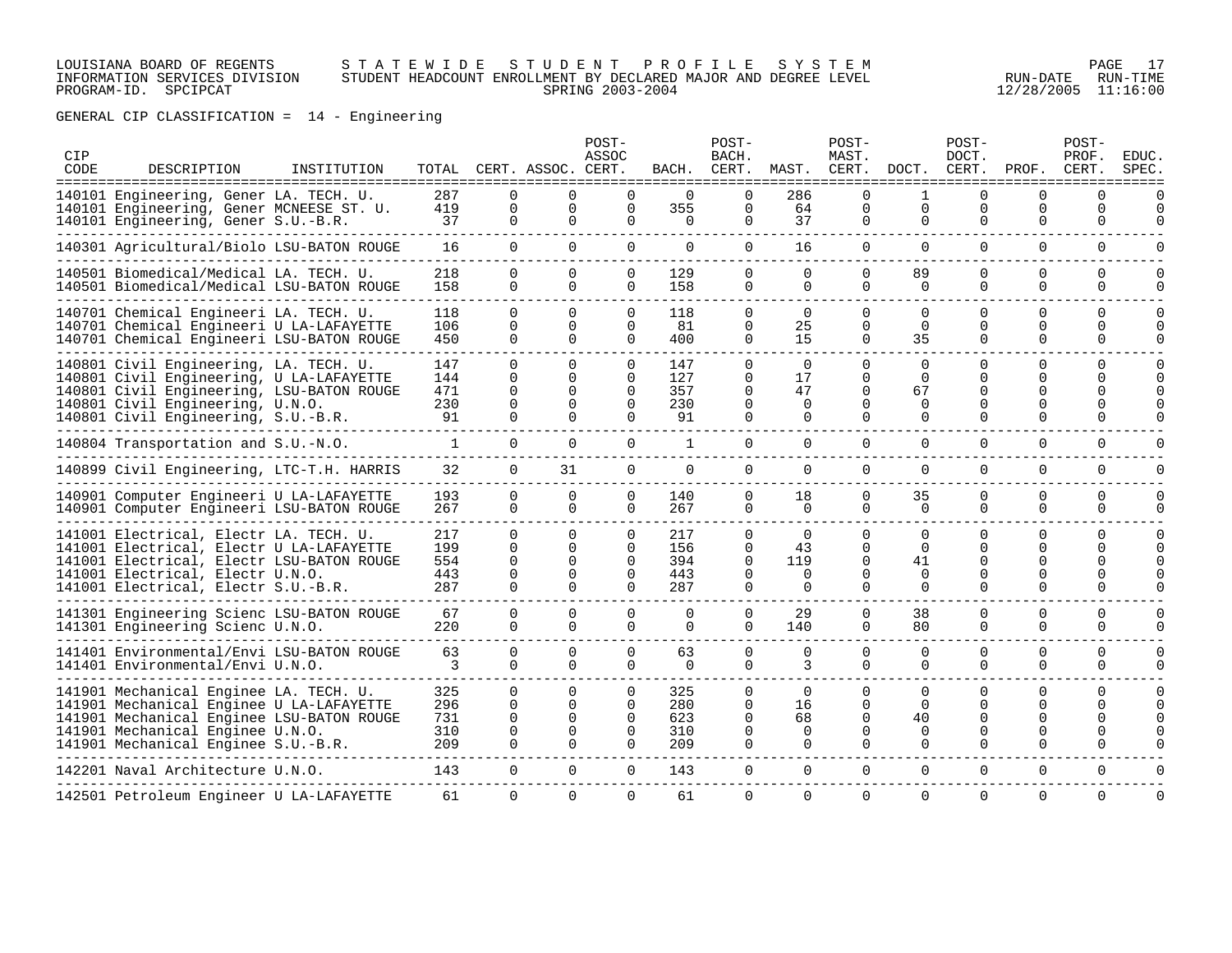LOUISIANA BOARD OF REGENTS S T A T E W I D E S T U D E N T P R O F I L E S Y S T E M PAGE 18 INFORMATION SERVICES DIVISION STUDENT HEADCOUNT ENROLLMENT BY DECLARED MAJOR AND DEGREE LEVEL RUN-DATE RUN-TIME PROGRAM-ID. SPCIPCAT SPRING 2003-2004 12/28/2005 11:16:00

GENERAL CIP CLASSIFICATION = 14 - Engineering

| CIP<br>CODE | DESCRIPTION                                                                         | INSTITUTION | TOTAL      | CERT. ASSOC. | POST-<br>ASSOC<br>CERT | BACH     | POST-<br>BACH.<br>CERT. | MAST            | POST-<br>MAST.<br>CERT. | DOCT. | POST-<br>DOCT.<br>CERT. | PROF.    | POST-<br>PROF.<br>CERT | EDUC.<br>SPEC.       |
|-------------|-------------------------------------------------------------------------------------|-------------|------------|--------------|------------------------|----------|-------------------------|-----------------|-------------------------|-------|-------------------------|----------|------------------------|----------------------|
|             | 142501 Petroleum Engineer LSU-BATON ROUGE                                           |             | 205        |              |                        | 176      |                         | 16              |                         |       |                         | 0        | $\Omega$               | $\Omega$             |
|             | 142701 Systems Engineerin LA. TECH. U.                                              |             | 11         | $\Omega$     |                        | $\Omega$ |                         |                 |                         |       |                         | $\Omega$ | $\Omega$               | $\Omega$             |
|             | 143501 Industrial Enginee LA. TECH. U.<br>143501 Industrial Enginee LSU-BATON ROUGE |             | -54<br>137 |              | $\cap$                 | 54<br>95 | $\Omega$                | 42              |                         |       | $\Omega$                |          |                        | $\Omega$<br>$\Omega$ |
|             | GENERAL CIP TOTALS                                                                  |             | 7,920      | 31           |                        | 6,437    |                         | $0 \quad 1.012$ |                         | 439   |                         |          |                        | $\Omega$             |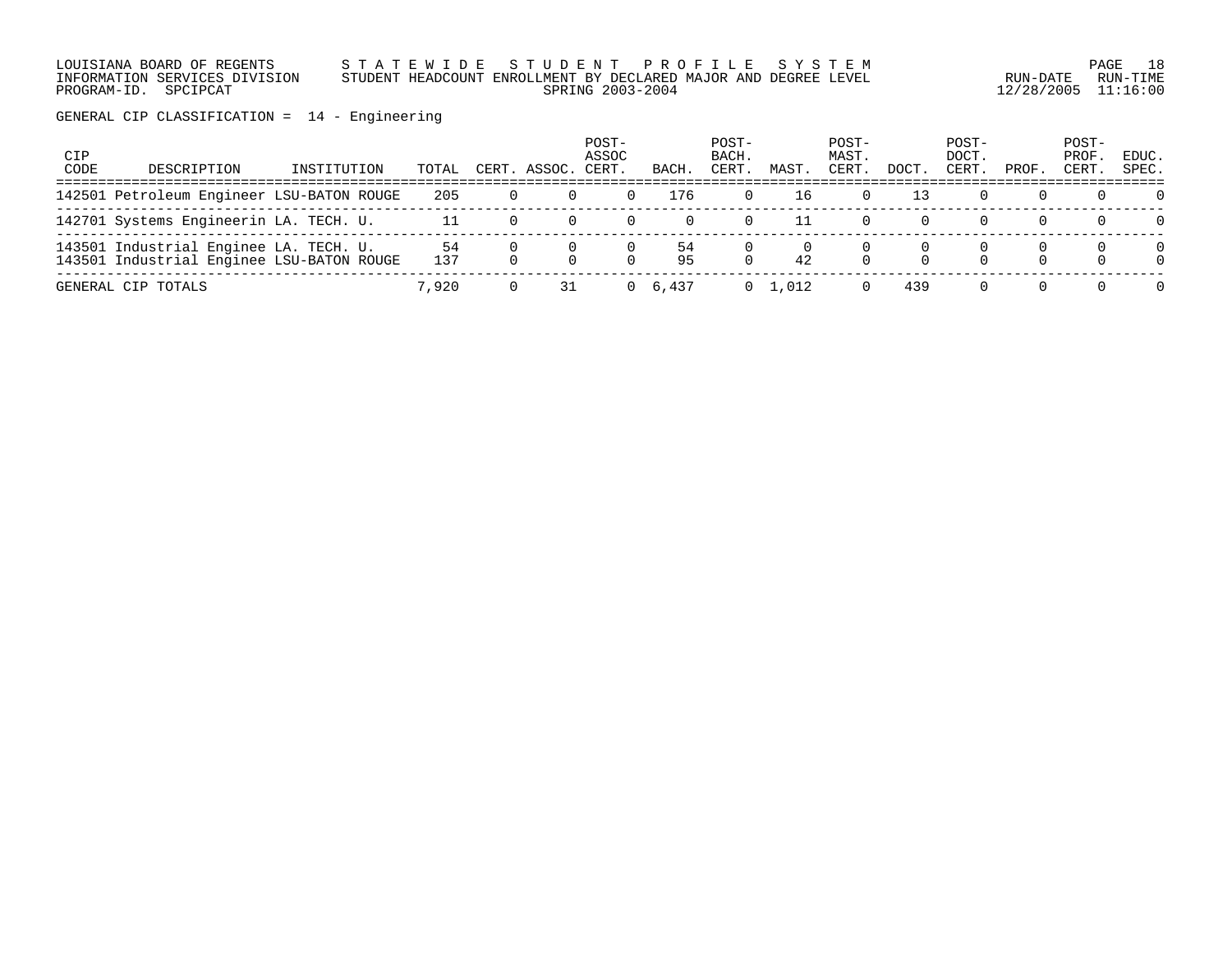### LOUISIANA BOARD OF REGENTS S T A T E W I D E S T U D E N T P R O F I L E S Y S T E M PAGE 19 INFORMATION SERVICES DIVISION STUDENT HEADCOUNT ENROLLMENT BY DECLARED MAJOR AND DEGREE LEVEL RUN-DATE RUN-TIME PROGRAM-ID. SPCIPCAT SPRING 2003-2004 12/28/2005 11:16:00

# GENERAL CIP CLASSIFICATION = 15 - Engineering Technologies/Technicians

| CIP<br>CODE | DESCRIPTION                                                                                                                                                                                                                                                                                                   | INSTITUTION |                                                      |                                                                                  | TOTAL CERT. ASSOC. CERT.                           | POST-<br>ASSOC                                                                   |                                                                  | POST-<br>BACH.                      | BACH. CERT. MAST. CERT. DOCT. CERT.                                              | POST-<br>MAST.                           |                                                                      | POST-<br>DOCT.                             | PROF. CERT.                                  | POST-<br>PROF.                 | <b>EDUC</b><br><b>SPEC</b> |
|-------------|---------------------------------------------------------------------------------------------------------------------------------------------------------------------------------------------------------------------------------------------------------------------------------------------------------------|-------------|------------------------------------------------------|----------------------------------------------------------------------------------|----------------------------------------------------|----------------------------------------------------------------------------------|------------------------------------------------------------------|-------------------------------------|----------------------------------------------------------------------------------|------------------------------------------|----------------------------------------------------------------------|--------------------------------------------|----------------------------------------------|--------------------------------|----------------------------|
|             | --------------------------------<br>150000 Engineering Techno MCNEESE ST. U.                                                                                                                                                                                                                                  |             | 120                                                  | $\overline{0}$                                                                   | 80                                                 | $\mathbf 0$                                                                      | 40                                                               | $\Omega$                            | $\Omega$                                                                         | $\Omega$                                 | $\Omega$                                                             | $\Omega$                                   | $\Omega$                                     | $\Omega$                       |                            |
|             | 150101 Architectural Engi DELGADO C. C.                                                                                                                                                                                                                                                                       |             | 107                                                  | $\mathbf{0}$                                                                     | 107                                                | $\overline{0}$                                                                   | $\overline{0}$                                                   | $\overline{0}$                      | $\overline{0}$                                                                   | $\mathbf 0$                              | $\overline{0}$                                                       | 0                                          | $\mathbf 0$                                  | $\mathbf 0$                    | $\mathbf 0$                |
|             | 150201 Civil Engineering DELGADO C. C.                                                                                                                                                                                                                                                                        |             | 59                                                   | $\Omega$                                                                         | 59                                                 | $\overline{0}$                                                                   | $\Omega$                                                         | $\Omega$                            | $\Omega$                                                                         | $\Omega$                                 | $\Omega$                                                             | $\Omega$                                   | $\Omega$                                     | $\Omega$                       | O                          |
|             | 150303 Electrical, Electr GRAMBLING ST U.<br>150303 Electrical, Electr LA. TECH. U.<br>150303 Electrical, Electr MCNEESE ST. U.<br>150303 Electrical, Electr NW STATE UNIV.<br>150303 Electrical, Electr S.U.-B.R.<br>150303 Electrical, Electr S.U.-SHREVEPORT<br>150303 Electrical, Electr DELGADO C. C.    |             | 113<br>99<br>5<br>112<br>168<br>29<br>147            | $\Omega$<br>$\Omega$<br>$\Omega$<br>$\Omega$<br>$\Omega$<br>$\Omega$<br>$\Omega$ | 0<br>$\Omega$<br>1<br>39<br>$\Omega$<br>29<br>147  | $\Omega$<br>$\Omega$<br>$\Omega$<br>$\Omega$<br>$\Omega$<br>$\Omega$<br>$\Omega$ | 113<br>99<br>$\overline{4}$<br>73<br>168<br>$\Omega$<br>$\Omega$ | 0<br>0<br>0<br>$\Omega$<br>$\Omega$ | $\Omega$<br>$\Omega$<br>$\Omega$<br>$\Omega$<br>$\Omega$<br>$\Omega$<br>$\Omega$ | 0<br>0<br>0<br>$\Omega$<br>U<br>$\Omega$ | $\Omega$<br>$\Omega$<br>$\Omega$                                     | $\Omega$<br>$\Omega$                       | 0<br>∩<br>$\Omega$                           | $\Omega$<br>U<br>$\Omega$      | 0                          |
|             | 150401 Biomedical Technol DELGADO C. C.                                                                                                                                                                                                                                                                       |             | 58                                                   | $\Omega$                                                                         | 58                                                 | $\Omega$                                                                         | $\Omega$                                                         | $\Omega$                            | $\Omega$                                                                         | $\Omega$                                 | $\Omega$                                                             | $\Omega$                                   | $\Omega$                                     | $\Omega$                       | O                          |
|             | 150404 Instrumentation Te LTC-ASCENSION<br>150404 Instrumentation Te LTC-NORTHWEST<br>150404 Instrumentation Te LTC-RIVER PRSHS<br>150404 Instrumentation Te SOWELA                                                                                                                                           |             | 45<br>86<br>57<br>178                                | $\mathbf{1}$<br>$\Omega$<br>$\mathbf{1}$<br>$\Omega$                             | 42<br>81<br>52<br>178                              | $\Omega$<br>$\Omega$<br>$\Omega$<br>$\Omega$                                     | $\Omega$<br>$\cap$<br>$\Omega$<br>$\Omega$                       | $\Omega$<br>$\cap$<br>$\Omega$<br>0 | $\Omega$<br>$\Omega$<br>$\Omega$<br>$\Omega$                                     | $\Omega$<br>0<br>0<br>$\Omega$           | $\Omega$<br>$\Omega$<br>0<br>$\Omega$                                | $\Omega$<br>$\cap$<br>$\Omega$<br>$\Omega$ | $\Omega$<br>$\Omega$<br>$\Omega$<br>$\Omega$ | $\Omega$<br>$\Omega$<br>O<br>U | 0<br>0                     |
|             | 150507 Environmental Engi NUNEZ C. C.                                                                                                                                                                                                                                                                         |             | 15                                                   | $\Omega$                                                                         | 15                                                 | $\Omega$                                                                         | $\Omega$                                                         | $\Omega$                            | $\Omega$                                                                         | $\Omega$                                 | $\Omega$                                                             | $\Omega$                                   | $\Omega$                                     | $\Omega$                       | $\Omega$                   |
|             | 150612 Industrial Technol GRAMBLING ST U.<br>150612 Industrial Technol NW STATE UNIV.<br>150612 Industrial Technol SE LA. UNIV.<br>150612 Industrial Technol U LA-LAFAYETTE<br>150612 Industrial Technol BOSSIER P.C.C.<br>150612 Industrial Technol NUNEZ C. C.<br>150612 Industrial Technol SOUTH LA. C. C. |             | 3<br>100<br>389<br>251<br>28<br>$\overline{4}$<br>45 | $\Omega$<br>$\Omega$<br>$\Omega$<br>$\Omega$<br>$\Omega$<br>$\Omega$<br>$\Omega$ | $\Omega$<br>$\Omega$<br>100<br>16<br>28<br>4<br>45 | $\Omega$<br>$\Omega$<br>$\Omega$<br>$\Omega$<br>$\Omega$<br>$\Omega$             | 3<br>100<br>289<br>235<br>$\Omega$<br>$\Omega$<br>$\Omega$       | $\cap$<br>0<br>0<br>0<br>$\Omega$   | $\Omega$<br>$\Omega$<br>$\Omega$<br>$\Omega$<br>$\Omega$<br>$\Omega$             | <sup>n</sup><br>0<br>0<br>U<br>O         | $\Omega$<br>$\Omega$<br>$\Omega$<br>$\Omega$<br>$\Omega$<br>$\Omega$ | $\cap$<br>U<br>$\Omega$                    | 0<br>∩<br>$\Omega$<br>$\Omega$               | $\Omega$<br>U<br>$\Omega$      |                            |
|             | 150699 Industrial Product B.R.C.C.<br>150699 Industrial Product SOWELA                                                                                                                                                                                                                                        |             | 254<br>129                                           | $\mathbf 0$<br>$\Omega$                                                          | 254<br>129                                         | $\Omega$<br>$\Omega$                                                             | $\Omega$<br>$\Omega$                                             | $\Omega$<br>$\Omega$                | $\Omega$<br>$\Omega$                                                             | $\Omega$<br>$\Omega$                     | $\mathbf 0$<br>$\Omega$                                              | $\Omega$<br>$\Omega$                       | $\Omega$<br>$\Omega$                         | $\mathbf 0$<br>$\Omega$        | 0                          |
|             | 150701 Occupational Safet DELGADO C. C.                                                                                                                                                                                                                                                                       |             | 23                                                   | $\Omega$                                                                         | 23                                                 | $\Omega$                                                                         | $\Omega$                                                         | $\Omega$                            | $\Omega$                                                                         | $\Omega$                                 | $\Omega$                                                             | $\Omega$                                   | $\Omega$                                     | $\Omega$                       | $\Omega$                   |
|             | 150704 Hazardous Material S.U.-SHREVEPORT                                                                                                                                                                                                                                                                     |             | 5                                                    | $\Omega$                                                                         | 5                                                  | $\Omega$                                                                         | $\Omega$                                                         | $\Omega$                            | $\Omega$                                                                         | $\Omega$                                 | $\Omega$                                                             | $\Omega$                                   | 0                                            | $\Omega$                       | $\Omega$                   |
|             | 150803 Automotive Enginee GRAMBLING ST U.                                                                                                                                                                                                                                                                     |             | 5                                                    | $\Omega$                                                                         | $\Omega$                                           | $\Omega$                                                                         | 5                                                                | $\Omega$                            | $\Omega$                                                                         | $\Omega$                                 | $\Omega$                                                             | $\Omega$                                   | 0                                            | $\Omega$                       | $\Omega$                   |
|             | 150805 Mechanical Enginee NICHOLLS ST. U.                                                                                                                                                                                                                                                                     |             | 32                                                   | $\Omega$                                                                         | $\Omega$                                           | $\Omega$                                                                         | 32                                                               | $\Omega$                            | $\Omega$                                                                         | $\Omega$                                 | $\Omega$                                                             | $\Omega$                                   | $\Omega$                                     | $\Omega$                       | $\Omega$                   |
|             | 150903 Petroleum Technolo NICHOLLS ST. U.                                                                                                                                                                                                                                                                     |             | 103                                                  | $\Omega$                                                                         | 55                                                 | $\Omega$                                                                         | 48                                                               | $\Omega$                            | $\Omega$                                                                         | $\Omega$                                 | $\Omega$                                                             | $\Omega$                                   | $\Omega$                                     | $\Omega$                       | 0                          |
|             | 151001 Construction Engin GRAMBLING ST U.<br>151001 Construction Engin LA. TECH. U.<br>151001 Construction Engin U LA-MONROE                                                                                                                                                                                  |             | 2<br>86<br>177                                       | $\overline{0}$<br>$\Omega$<br>$\Omega$                                           | $\Omega$<br>$\Omega$<br>$\Omega$                   | $\Omega$<br>$\Omega$<br>$\Omega$                                                 | 2<br>86<br>177                                                   | $\Omega$<br>$\Omega$<br>$\Omega$    | $\Omega$<br>$\Omega$<br>$\Omega$                                                 | $\Omega$<br>0<br>$\Omega$                | $\Omega$<br>$\Omega$<br>$\cap$                                       | $\Omega$<br>$\Omega$                       | $\Omega$<br>0<br>∩                           | $\Omega$<br>U                  | 0<br>0                     |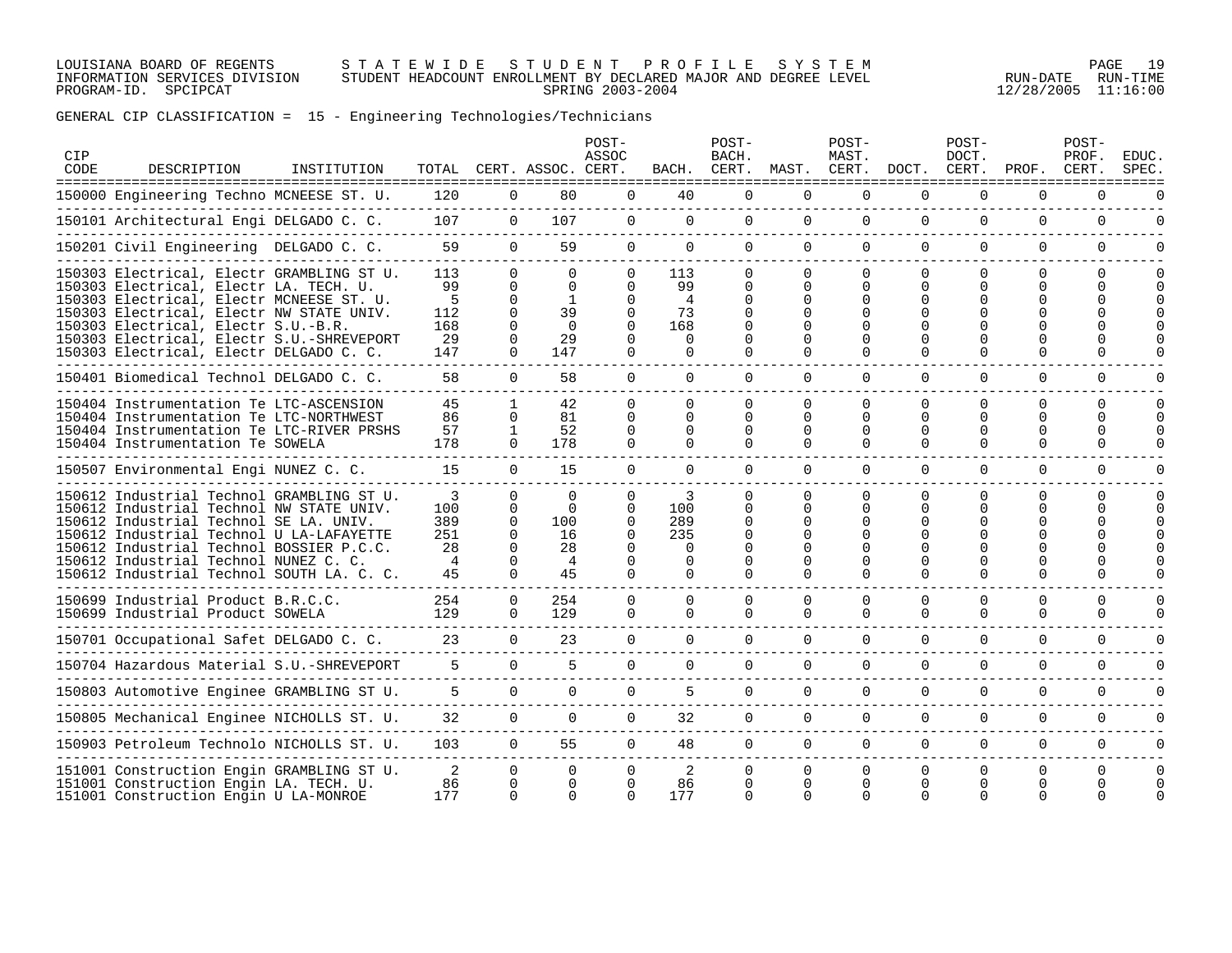LOUISIANA BOARD OF REGENTS S T A T E W I D E S T U D E N T P R O F I L E S Y S T E M PAGE 20 INFORMATION SERVICES DIVISION STUDENT HEADCOUNT ENROLLMENT BY DECLARED MAJOR AND DEGREE LEVEL RUN-DATE RUN-TIME PROGRAM-ID. SPCIPCAT SPRING 2003-2004 12/28/2005 11:16:00

# GENERAL CIP CLASSIFICATION = 15 - Engineering Technologies/Technicians

| CIP<br>CODE | DESCRIPTION                                                                                                                                                                                                                                                                                                                                                                                                                                                                                                                                                                                                                                                                                                                                                                                                                                                                               | INSTITUTION |                                                                                                                    |                                                                                                                  | TOTAL CERT. ASSOC. CERT.                                                                                                                                                        | POST-<br>ASSOC                   |                                  | POST-<br>BACH.<br>BACH. CERT. |                               | POST-<br>MAST.                | MAST. CERT. DOCT. CERT.   | POST-<br>DOCT.                   | PROF.              | POST-<br>PROF.<br>CERT.          | EDUC.<br>SPEC. |
|-------------|-------------------------------------------------------------------------------------------------------------------------------------------------------------------------------------------------------------------------------------------------------------------------------------------------------------------------------------------------------------------------------------------------------------------------------------------------------------------------------------------------------------------------------------------------------------------------------------------------------------------------------------------------------------------------------------------------------------------------------------------------------------------------------------------------------------------------------------------------------------------------------------------|-------------|--------------------------------------------------------------------------------------------------------------------|------------------------------------------------------------------------------------------------------------------|---------------------------------------------------------------------------------------------------------------------------------------------------------------------------------|----------------------------------|----------------------------------|-------------------------------|-------------------------------|-------------------------------|---------------------------|----------------------------------|--------------------|----------------------------------|----------------|
|             | 151001 Construction Engin S.U.-SHREVEPORT                                                                                                                                                                                                                                                                                                                                                                                                                                                                                                                                                                                                                                                                                                                                                                                                                                                 |             | 2                                                                                                                  | 2                                                                                                                | 0                                                                                                                                                                               | 0                                | $\mathbf 0$                      | 0                             | 0                             | 0                             | 0                         | 0                                | 0                  | 0                                |                |
|             | 151102 Surveying Technolo NICHOLLS ST. U.                                                                                                                                                                                                                                                                                                                                                                                                                                                                                                                                                                                                                                                                                                                                                                                                                                                 |             | 14                                                                                                                 | $\overline{0}$                                                                                                   | $\overline{0}$                                                                                                                                                                  | $\overline{0}$                   | 14                               | $\overline{0}$                | $\overline{0}$                | $\overline{0}$                | $\Omega$                  | $\Omega$                         | $\Omega$           | $\mathbf 0$                      | $\Omega$       |
|             | 151201 Computer Engineeri DELGADO C. C.                                                                                                                                                                                                                                                                                                                                                                                                                                                                                                                                                                                                                                                                                                                                                                                                                                                   |             | 12                                                                                                                 | $\overline{0}$                                                                                                   | 12                                                                                                                                                                              | $\overline{0}$                   | $\Omega$                         | $\Omega$                      | $\Omega$                      | $\Omega$                      | $\Omega$                  | $\Omega$                         | $\Omega$           | $\Omega$                         | O              |
|             | 151202 Computer Technolog NUNEZ C. C.                                                                                                                                                                                                                                                                                                                                                                                                                                                                                                                                                                                                                                                                                                                                                                                                                                                     |             | 93                                                                                                                 | 13                                                                                                               | 80                                                                                                                                                                              | $\overline{0}$                   | $\overline{0}$                   | $\overline{0}$                | $\overline{0}$                | $\overline{0}$                | $\overline{0}$            | $\mathbf{0}$                     | $\mathbf 0$        | 0                                | $\Omega$       |
|             | 151301 Drafting and Desig GRAMBLING ST U.<br>151301 Drafting and Desig DELGADO C. C.<br>151301 Drafting and Desig NUNEZ C. C.<br>151301 Drafting and Desig LTC-ACADIAN<br>151301 Drafting and Desig LTC-ALEXANDRIA<br>151301 Drafting and Desig LTC-ASCENSION<br>151301 Drafting and Desig LTC-BASTROP<br>151301 Drafting and Desig LTC-BATON ROUGE<br>151301 Drafting and Desig LTC-D. OUACHITA<br>151301 Drafting and Desig LTC-GULF AREA<br>151301 Drafting and Desig LTC-JEFFERSON<br>151301 Drafting and Desig L.E. FLETCHER<br>151301 Drafting and Desig LTC-LAFAYETTE<br>151301 Drafting and Desig LTC-NORTHEAST<br>151301 Drafting and Desig LTC-NORTHWEST<br>151301 Drafting and Desig LTC-RIVER PRSHS<br>151301 Drafting and Desig LTC-RUSTON<br>151301 Drafting and Desig LTC-YOUNG MEM.<br>151301 Drafting and Desig LTC-SH. BOSSIER<br>151301 Drafting and Desig LTC-SLIDELL |             | 43<br>92<br>45<br>8<br>19<br>28<br>19<br>39<br>23<br>12<br>21<br>56<br>17<br>11<br>11<br>14<br>23<br>15<br>24<br>4 | $\Omega$<br>21<br>7<br>0<br>$\Omega$<br>$\Omega$<br>17<br><sup>n</sup><br>$\Omega$<br>$\Omega$<br>11<br>$\Omega$ | $\Omega$<br>71<br>38<br>8<br>$\Omega$<br>26<br>$\Omega$<br>18<br>$\Omega$<br>$\Omega$<br>11<br>18<br>$\Omega$<br>$\Omega$<br>13<br>$\Omega$<br>$\Omega$<br>$\Omega$<br>$\Omega$ | $\Omega$<br>$\Omega$<br>$\cap$   | 43<br>$\Omega$<br>$\Omega$       | 0<br>$\Omega$<br>0            | $\Omega$<br>0<br><sup>n</sup> | 0<br>$\Omega$<br><sup>n</sup> | $\Omega$<br>$\Omega$<br>∩ | $\Omega$<br>0<br>∩               | 0<br>0             | $\Omega$                         | O              |
|             | 151301 Drafting and Desig SOWELA<br>151301 Drafting and Desig LTC-T.H. HARRIS<br>151301 Drafting and Desig LTC-TECHE AREA                                                                                                                                                                                                                                                                                                                                                                                                                                                                                                                                                                                                                                                                                                                                                                 |             | 48<br>13<br>26                                                                                                     | $\Omega$<br>$\Omega$<br>$\mathcal{L}$                                                                            | 48<br>$\Omega$<br>$\Omega$                                                                                                                                                      |                                  |                                  | $\Omega$                      | $\Omega$                      | $\Omega$<br>$\Omega$          | $\cap$                    | O<br>∩                           | 0<br>O             | U                                |                |
|             | 151399 Drafting/Design En BOSSIER P.C.C.                                                                                                                                                                                                                                                                                                                                                                                                                                                                                                                                                                                                                                                                                                                                                                                                                                                  |             | 51                                                                                                                 | 4                                                                                                                | 47                                                                                                                                                                              | $\Omega$                         | $\Omega$                         | $\Omega$                      | $\Omega$                      | $\Omega$                      | $\Omega$                  | $\Omega$                         | $\Omega$           | $\Omega$                         | O              |
|             | 151501 Engineering/Indust LA. TECH. U.<br>151501 Engineering/Indust U LA-LAFAYETTE<br>151501 Engineering/Indust U.N.O.                                                                                                                                                                                                                                                                                                                                                                                                                                                                                                                                                                                                                                                                                                                                                                    |             | 8<br>25<br>34                                                                                                      | $\Omega$<br>0<br>$\Omega$                                                                                        | $\Omega$<br>0<br>$\Omega$                                                                                                                                                       | $\Omega$<br>$\Omega$<br>$\Omega$ | $\Omega$<br>$\Omega$<br>$\Omega$ | 0<br>$\Omega$<br>$\cap$       | 8<br>25<br>34                 | $\Omega$<br>0<br>$\Omega$     | 0<br>$\Omega$<br>$\Omega$ | $\Omega$<br>$\Omega$<br>$\Omega$ | 0<br>0<br>$\Omega$ | $\Omega$<br>$\Omega$<br>$\Omega$ | $\Omega$<br>0  |
|             | 159999 Engineering Techno MCNEESE ST. U.                                                                                                                                                                                                                                                                                                                                                                                                                                                                                                                                                                                                                                                                                                                                                                                                                                                  |             | 5                                                                                                                  | $\overline{0}$                                                                                                   | 5                                                                                                                                                                               | $\mathbf{0}$                     | $\overline{0}$                   | $\overline{0}$                | $\mathbf{0}$                  | $\overline{0}$                | $\Omega$                  | $\Omega$                         | 0                  | $\Omega$                         | 0              |
|             | GENERAL CIP TOTALS                                                                                                                                                                                                                                                                                                                                                                                                                                                                                                                                                                                                                                                                                                                                                                                                                                                                        |             | 3,889                                                                                                              |                                                                                                                  | 80 1,942                                                                                                                                                                        |                                  | $0 \quad 1,531$                  | $\Omega$                      | 67                            | $\Omega$                      | $\Omega$                  | $\Omega$                         | $\Omega$           | $\Omega$                         | $\Omega$       |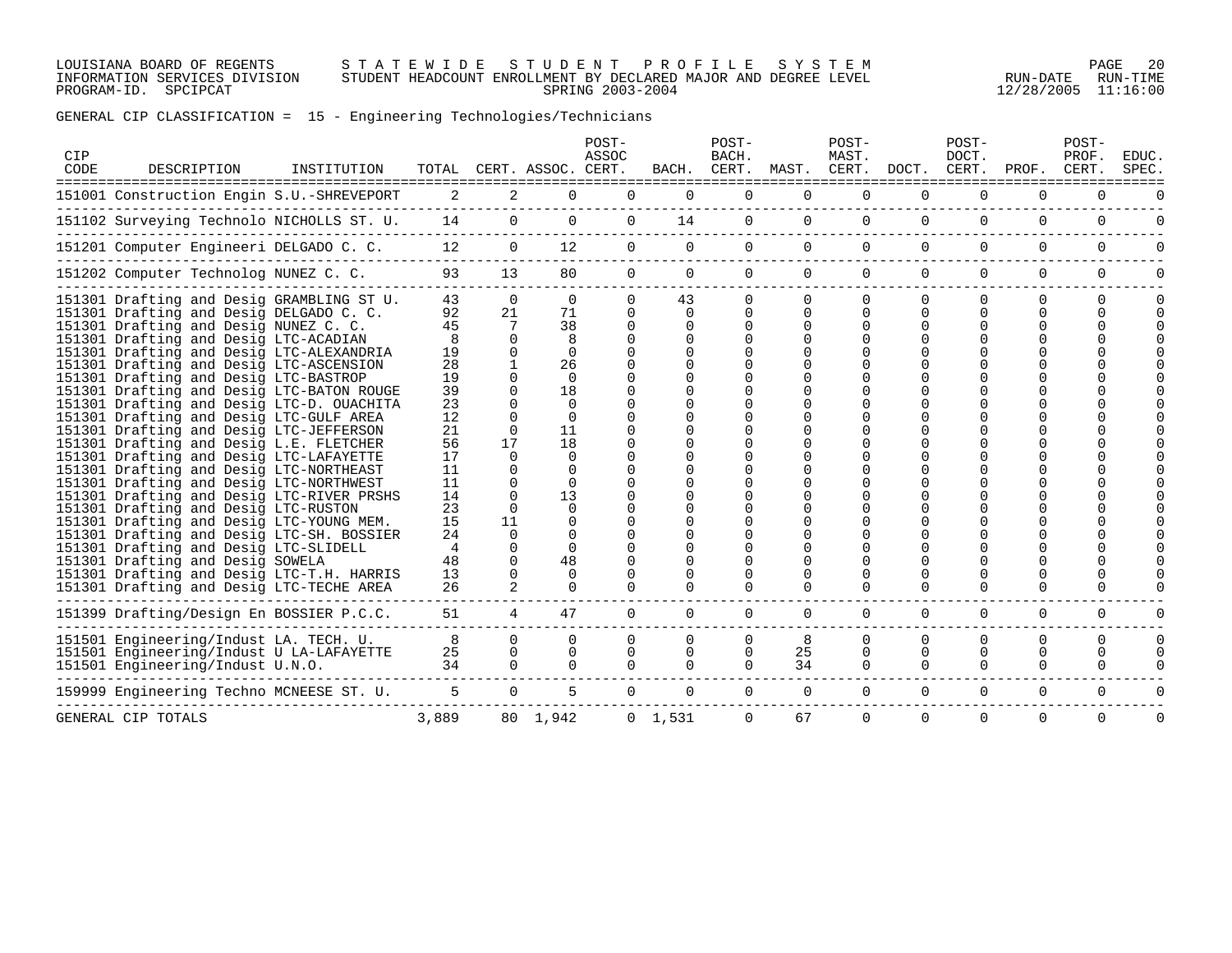LOUISIANA BOARD OF REGENTS S T A T E W I D E S T U D E N T P R O F I L E S Y S T E M PAGE 21 INFORMATION SERVICES DIVISION STUDENT HEADCOUNT ENROLLMENT BY DECLARED MAJOR AND DEGREE LEVEL RUN-DATE RUN-TIME PROGRAM-ID. SPCIPCAT SPRING 2003-2004 12/28/2005 11:16:00

# GENERAL CIP CLASSIFICATION = 16 - Foreign Languages, Literatures, and Linguistics

| CIP<br>CODE | DESCRIPTION                                                                                                                                                                                                                                                                                                                                                                                                                   | INSTITUTION     |                            |              | TOTAL CERT. ASSOC. CERT. | POST-<br>ASSOC |                                      | POST-<br>BACH. |          | POST-<br>MAST. | BACH. CERT. MAST. CERT. DOCT. CERT. PROF. | POST-<br>DOCT. |          | POST-<br>PROF.<br>CERT. | EDUC.<br>SPEC. |
|-------------|-------------------------------------------------------------------------------------------------------------------------------------------------------------------------------------------------------------------------------------------------------------------------------------------------------------------------------------------------------------------------------------------------------------------------------|-----------------|----------------------------|--------------|--------------------------|----------------|--------------------------------------|----------------|----------|----------------|-------------------------------------------|----------------|----------|-------------------------|----------------|
|             | 160101 Foreign Languages U LA-LAFAYETTE                                                                                                                                                                                                                                                                                                                                                                                       |                 | 32                         | 0            | 0                        | $\Omega$       | 32                                   | 0              |          | $\Omega$       |                                           |                | $\Omega$ |                         |                |
|             | 160102 Linquistics                                                                                                                                                                                                                                                                                                                                                                                                            | LSU-BATON ROUGE | 10                         | $\Omega$     | $\Omega$                 | 0              | $\Omega$                             | 0              | 5.       | $\Omega$       | 5                                         | $\Omega$       | $\Omega$ | $\Omega$                |                |
|             | 160104 Comparative Litera LSU-BATON ROUGE                                                                                                                                                                                                                                                                                                                                                                                     |                 | 15                         | 0            | 0                        | 0              | $\Omega$                             | 0              |          | $\Omega$       | 12                                        | 0              | $\Omega$ | $\Omega$                |                |
|             | 160501 German Language an LSU-BATON ROUGE                                                                                                                                                                                                                                                                                                                                                                                     |                 | 7                          | $\Omega$     | $\Omega$                 | $\Omega$       |                                      |                |          | 0              |                                           | $\Omega$       | $\Omega$ |                         |                |
|             | 160900 Romance Languages, U.N.O.                                                                                                                                                                                                                                                                                                                                                                                              |                 | 27                         | $\Omega$     | $\Omega$                 | $\Omega$       | $\Omega$                             | $\Omega$       | 27       | $\Omega$       | $\Omega$                                  | $\Omega$       | $\Omega$ | $\Omega$                |                |
|             | 160901 French Language an GRAMBLING ST U.<br>160901 French Language an LA. TECH. U.<br>160901 French Language an MCNEESE ST. U.<br>160901 French Language an NICHOLLS ST. U.                                                                                                                                                                                                                                                  |                 | 11                         | <sup>n</sup> |                          | 0              | 11                                   |                |          |                |                                           |                |          |                         |                |
|             | 160901 French Language an U LA-MONROE<br>160901 French Language an SE LA. UNIV.<br>160901 French Language an U LA-LAFAYETTE<br>160901 French Language an LSU-BATON ROUGE<br>160901 French Language an U.N.O.<br>160901 French Language an S.U.-B.R.                                                                                                                                                                           |                 | 14<br>10<br>67<br>22<br>3  |              | U<br>U                   | 0<br>0         | 14<br>$\Omega$<br>39<br>22<br>3      |                | 10<br>0  | $\Omega$       | 26<br>$\cap$<br>$\Omega$                  | ∩              | ∩        |                         |                |
|             | 160905 Spanish Language a GRAMBLING ST U.<br>160905 Spanish Language a LA. TECH. U.<br>160905 Spanish Language a MCNEESE ST. U.<br>160905 Spanish Language a U LA-MONROE<br>160905 Spanish Language a SE LA. UNIV.<br>160905 Spanish Language a LSU-BATON ROUGE<br>160905 Spanish Language a LSU-SHREVEPORT<br>160905 Spanish Language a U.N.O.<br>160905 Spanish Language a S.U.-B.R.<br>160905 Spanish Language a S.U.-N.O. |                 | 18<br>18<br>45<br>13<br>32 | U<br>∩       |                          | U              | 2<br>18<br>18<br>33<br>13<br>32<br>6 |                | 12       |                |                                           |                | ∩        |                         |                |
|             | 161203 Latin Language and LSU-BATON ROUGE                                                                                                                                                                                                                                                                                                                                                                                     |                 | 17                         | 0            | 0                        | 0              | 17                                   |                |          | 0              | 0                                         | 0              | $\Omega$ | $\Omega$                |                |
|             | 161603 Sign Language Inte DELGADO C. C.                                                                                                                                                                                                                                                                                                                                                                                       |                 | 99                         | 46           | 53                       | 0              | $\Omega$                             | $\Omega$       | $\Omega$ | $\Omega$       | $\Omega$                                  | 0              | $\Omega$ | $\Omega$                |                |
|             | GENERAL CIP TOTALS                                                                                                                                                                                                                                                                                                                                                                                                            |                 | 499                        | 46           | 53                       | $\Omega$       | 298                                  | $\Omega$       | 59       | $\Omega$       | 43                                        | $\Omega$       | $\Omega$ | $\Omega$                |                |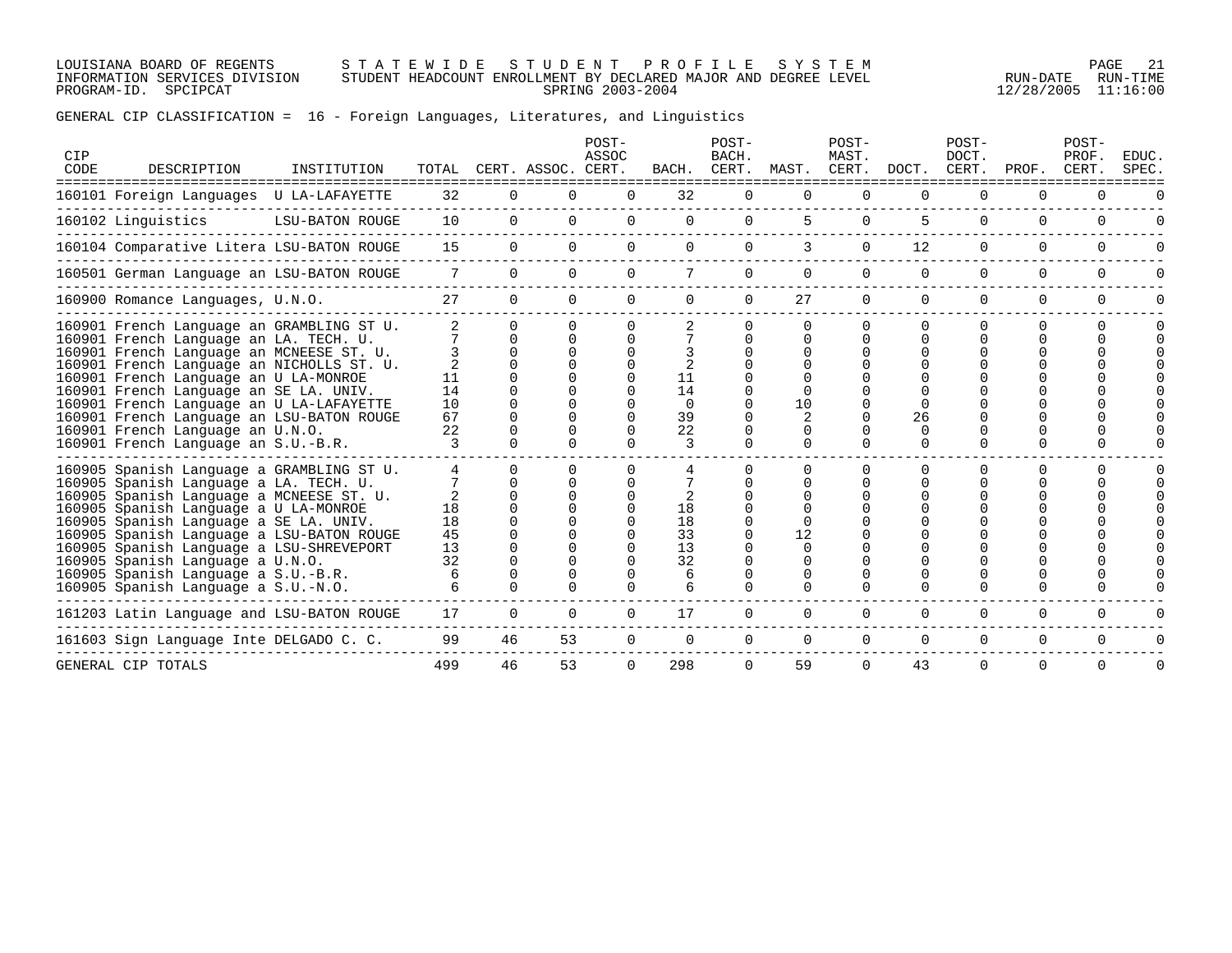LOUISIANA BOARD OF REGENTS S T A T E W I D E S T U D E N T P R O F I L E S Y S T E M PAGE 22 INFORMATION SERVICES DIVISION STUDENT HEADCOUNT ENROLLMENT BY DECLARED MAJOR AND DEGREE LEVEL RUN-DATE RUN-TIME PROGRAM-ID. SPCIPCAT SPRING 2003-2004 12/28/2005 11:16:00

# GENERAL CIP CLASSIFICATION = 19 - Family and Consumer Sciences/Human Sciences

| CIP<br>CODE | DESCRIPTION                                                                                                                                                                                                                                                                                                                                                                                    | INSTITUTION |                                                          |                                                                                     | TOTAL CERT. ASSOC. CERT.                            | POST-<br>ASSOC                                                                           |                                                                      | POST-<br>BACH.<br>BACH. CERT. | MAST.                                  | POST-<br>MAST.<br>CERT.        | DOCT.                          | POST-<br>DOCT.<br>CERT.          | PROF.                     | POST-<br>PROF.<br>CERT.  | EDUC.<br>SPEC. |
|-------------|------------------------------------------------------------------------------------------------------------------------------------------------------------------------------------------------------------------------------------------------------------------------------------------------------------------------------------------------------------------------------------------------|-------------|----------------------------------------------------------|-------------------------------------------------------------------------------------|-----------------------------------------------------|------------------------------------------------------------------------------------------|----------------------------------------------------------------------|-------------------------------|----------------------------------------|--------------------------------|--------------------------------|----------------------------------|---------------------------|--------------------------|----------------|
|             | 190101 Family and Consume LA. TECH. U.<br>190101 Family and Consume MCNEESE ST. U.<br>190101 Family and Consume NICHOLLS ST. U.<br>190101 Family and Consume U LA-MONROE<br>190101 Family and Consume NW STATE UNIV.<br>190101 Family and Consume SE LA. UNIV.<br>190101 Family and Consume U LA-LAFAYETTE<br>190101 Family and Consume LSU-BATON ROUGE<br>190101 Family and Consume S.U.-B.R. |             | 11<br>138<br>201<br>76<br>102<br>131<br>17<br>195<br>159 | $\Omega$<br>$\Omega$<br>$\mathbf 0$<br>$\Omega$<br>$\Omega$                         | $\Omega$                                            | $\Omega$<br>$\Omega$<br>$\Omega$<br>$\Omega$<br>$\cap$<br>$\cap$<br>$\Omega$<br>$\Omega$ | $\Omega$<br>138<br>201<br>76<br>102<br>131<br>$\Omega$<br>160<br>159 |                               | 11<br>$\Omega$<br>17<br>16<br>$\Omega$ | $\Omega$<br>$\Omega$           | 19<br>$\Omega$                 | $\Omega$<br>$\Omega$             |                           |                          |                |
|             | 190402 Consumer Economics LA. TECH. U.                                                                                                                                                                                                                                                                                                                                                         |             | 53                                                       | $\overline{0}$                                                                      | $\Omega$                                            | $\Omega$                                                                                 | 53                                                                   | $\Omega$                      | $\Omega$                               | $\Omega$                       | $\Omega$                       | $\mathbf 0$                      | $\Omega$                  | $\mathbf 0$              |                |
|             | 190701 Human Development LA. TECH. U.<br>190701 Human Development U LA-LAFAYETTE                                                                                                                                                                                                                                                                                                               |             | 143<br>274                                               | $\Omega$<br>$\mathbf 0$                                                             | $\Omega$<br>$\Omega$                                | $\Omega$<br>$\Omega$                                                                     | 143<br>274                                                           | 0<br>$\mathbf 0$              | $\Omega$<br>$\Omega$                   | $\Omega$<br>$\Omega$           | $\Omega$<br>$\Omega$           | $\Omega$<br>$\Omega$             | $\Omega$<br>$\Omega$      | $\Omega$<br>$\Omega$     |                |
|             | 190706 Child Development GRAMBLING ST U.<br>190706 Child Development S.U.-SHREVEPORT                                                                                                                                                                                                                                                                                                           |             | 61<br>8                                                  | $\Omega$<br>8                                                                       | 61<br>$\Omega$                                      | $\Omega$<br>$\cap$                                                                       | 0<br>$\Omega$                                                        | $\cap$                        | 0<br>$\Omega$                          | $\Omega$<br>$\Omega$           | $\Omega$                       | $\Omega$<br>$\Omega$             | $\Omega$<br>$\Omega$      | <sup>0</sup><br>$\Omega$ |                |
|             | 190708 Child Care and Sup NICHOLLS ST. U.<br>190708 Child Care and Sup U LA-MONROE<br>190708 Child Care and Sup S.U.-SHREVEPORT                                                                                                                                                                                                                                                                |             | 59<br>29<br>11                                           | $\Omega$<br>$\Omega$<br>11                                                          | 59<br>29<br>$\Omega$                                | $\Omega$<br>$\Omega$<br>$\Omega$                                                         | 0<br>0<br>$\cap$                                                     |                               | 0<br>$\Omega$                          | $\Omega$<br>$\Omega$<br>$\cap$ | $\Omega$<br>$\Omega$<br>$\cap$ | $\Omega$<br>$\Omega$<br>$\Omega$ | $\Omega$<br>∩<br>$\Omega$ | $\Omega$<br>$\Omega$     |                |
|             | 190709 Child Care Provide LTC-BATON ROUGE<br>190709 Child Care Provide LTC-D. OUACHITA<br>190709 Child Care Provide LTC-EVANGELINE<br>190709 Child Care Provide LTC-LAFAYETTE<br>190709 Child Care Provide LTC-L. SALTER<br>190709 Child Care Provide LTC-NATCHITOCHE<br>190709 Child Care Provide LTC-NORTHWEST<br>190709 Child Care Provide LTC-TECHE AREA                                   |             | 222<br>39<br>32<br>38<br>12<br>59<br>43<br>70            | $\mathbf{1}$<br>$\Omega$<br>9<br>$\Omega$<br>$\Omega$<br>45<br>$\Omega$<br>$\Omega$ | 119<br>$\Omega$<br>$\Omega$<br>23<br>$\Omega$<br>60 | U<br>∩<br>$\cap$<br>0                                                                    | $\cap$                                                               |                               | $\Omega$                               | $\Omega$                       | $\Omega$                       | $\Omega$                         | ∩                         | $\Omega$                 |                |
|             | 190902 Apparel and Textil LTC-OAKDALE<br>190902 Apparel and Textil LTC-S. COLLIER                                                                                                                                                                                                                                                                                                              |             | 24<br>8                                                  | 0<br>$\Omega$                                                                       | 0<br>$\Omega$                                       | 0<br>$\Omega$                                                                            | $\Omega$<br>$\cap$                                                   | 0                             | 0<br>$\Omega$                          | 0<br>$\Omega$                  | 0<br>$\Omega$                  | $\mathbf 0$<br>$\Omega$          | $\Omega$<br>$\Omega$      | $\mathbf 0$<br>0         |                |
|             | GENERAL CIP TOTALS                                                                                                                                                                                                                                                                                                                                                                             |             | 2,215                                                    | 74                                                                                  | 359                                                 |                                                                                          | $0 \quad 1,437$                                                      | $\Omega$                      | 44                                     | $\Omega$                       | 19                             | $\Omega$                         | $\Omega$                  | $\Omega$                 |                |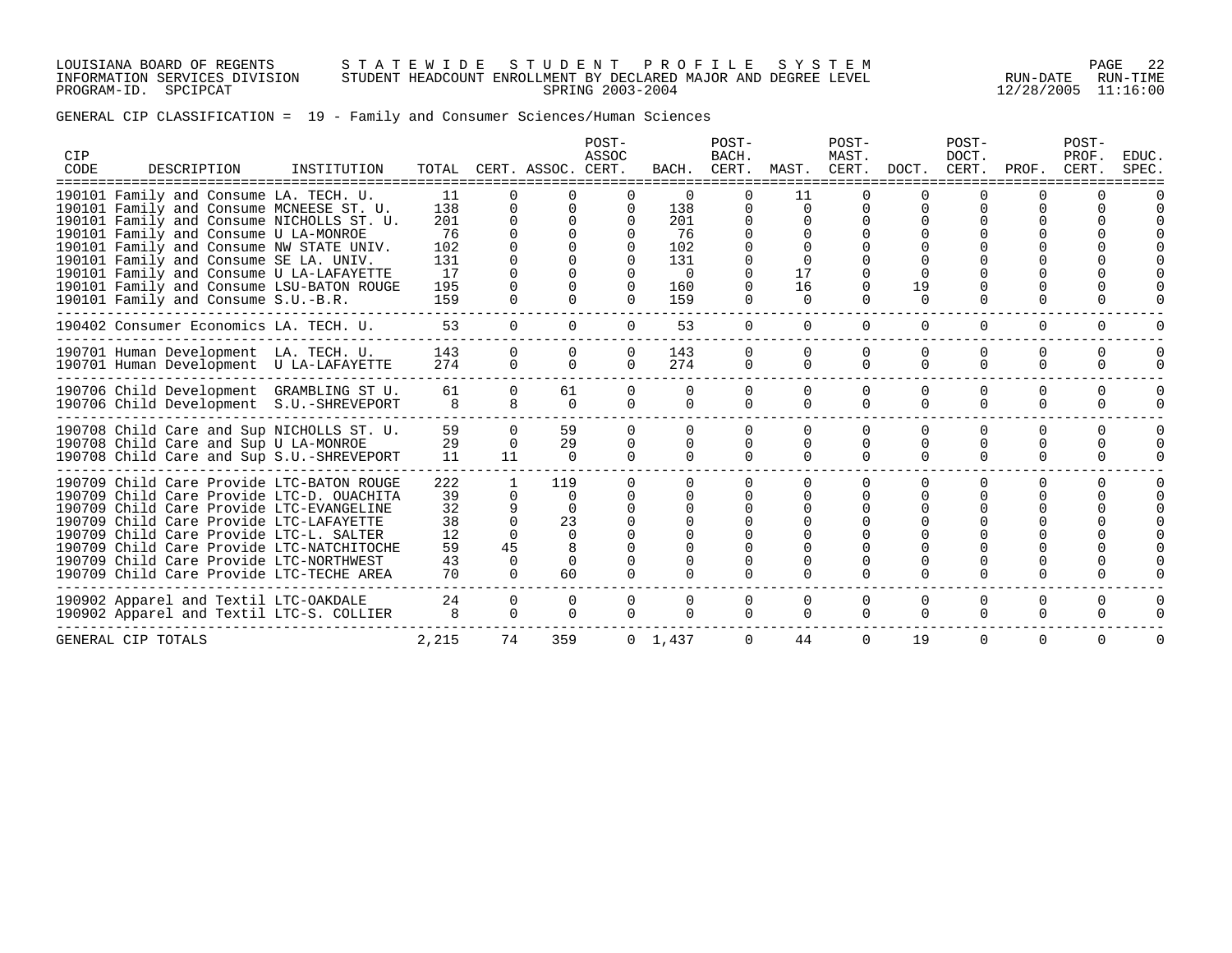#### LOUISIANA BOARD OF REGENTS S T A T E W I D E S T U D E N T P R O F I L E S Y S T E M PAGE 23 INFORMATION SERVICES DIVISION STUDENT HEADCOUNT ENROLLMENT BY DECLARED MAJOR AND DEGREE LEVEL RUN-DATE RUN-TIME PROGRAM-ID. SPCIPCAT SPRING 2003-2004 12/28/2005 11:16:00

GENERAL CIP CLASSIFICATION = 22 - Legal Professions and Studies

| <b>CIP</b><br>CODE | DESCRIPTION                                                                                                                                                                                                                                                                                                  | INSTITUTION                                      | TOTAL                            |     | CERT. ASSOC. CERT.               | $POST-$<br>ASSOC | BACH.     | POST-<br>BACH.<br>CERT. | MAST. | POST-<br>MAST.<br>CERT. | DOCT. | POST-<br>DOCT.<br>CERT. | PROF.           | POST-<br>PROF.<br>CERT. | EDUC.<br>SPEC. |
|--------------------|--------------------------------------------------------------------------------------------------------------------------------------------------------------------------------------------------------------------------------------------------------------------------------------------------------------|--------------------------------------------------|----------------------------------|-----|----------------------------------|------------------|-----------|-------------------------|-------|-------------------------|-------|-------------------------|-----------------|-------------------------|----------------|
|                    | 220001 Pre-Law Studies<br>220001 Pre-Law Studies<br>220001 Pre-Law Studies                                                                                                                                                                                                                                   | GRAMBLING ST U.<br>U LA-MONROE<br>U LA-LAFAYETTE | 44<br>150                        |     |                                  |                  | 44<br>150 |                         |       |                         |       |                         |                 |                         |                |
|                    | $220101$ Law (LLB., J.D.)<br>$220101$ Law (LLB., J.D.)                                                                                                                                                                                                                                                       | LSU LAW CENTER<br>S.U. LAW CENTER                | 675<br>409                       |     |                                  |                  |           |                         |       |                         |       |                         | 675<br>409      |                         |                |
|                    | 220201 Advanced Legal Res LSU LAW CENTER                                                                                                                                                                                                                                                                     |                                                  | 11                               |     |                                  |                  |           |                         | 11    |                         |       |                         |                 |                         |                |
|                    | 220301 Legal Administrati DELGADO C. C.                                                                                                                                                                                                                                                                      |                                                  | 98                               | 98  |                                  |                  |           |                         |       |                         |       |                         |                 |                         |                |
|                    | 220302 Legal Assistant/Pa GRAMBLING ST U.<br>220302 Legal Assistant/Pa MCNEESE ST. U.<br>220302 Legal Assistant/Pa NICHOLLS ST. U.<br>220302 Legal Assistant/Pa LSU-ALEXANDRIA<br>220302 Legal Assistant/Pa LSU-EUNICE<br>220302 Legal Assistant/Pa S.U.-SHREVEPORT<br>220302 Legal Assistant/Pa NUNEZ C. C. |                                                  | 78<br>69<br>58<br>25<br>60<br>88 |     | 17<br>69<br>58<br>25<br>60<br>88 |                  | 60        |                         |       |                         |       |                         |                 |                         |                |
|                    | GENERAL CIP TOTALS                                                                                                                                                                                                                                                                                           |                                                  | 1,777                            | 104 | 317                              | $\Omega$         | 261       |                         | 11    |                         |       |                         | $0 \quad 1,084$ |                         |                |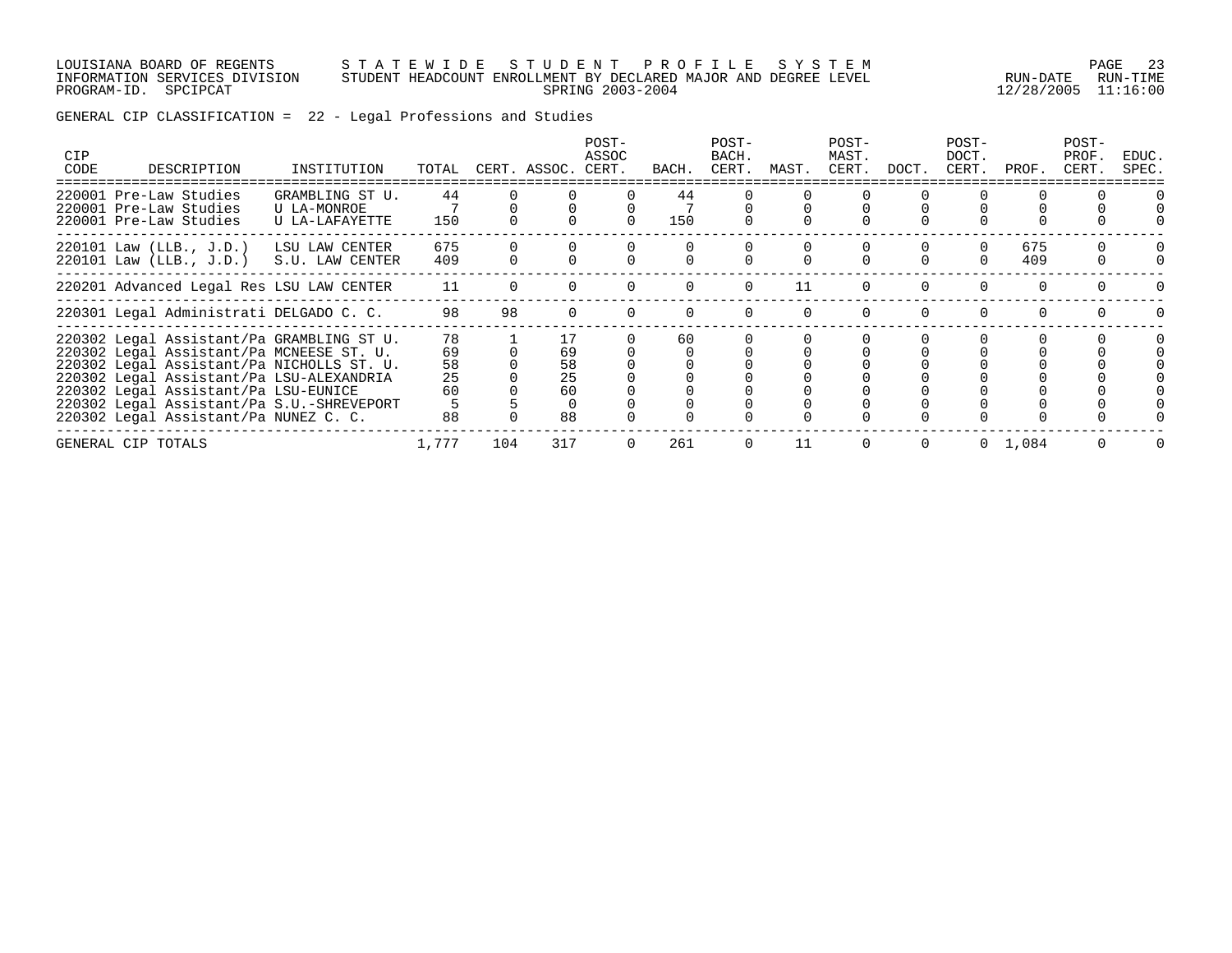LOUISIANA BOARD OF REGENTS S T A T E W I D E S T U D E N T P R O F I L E S Y S T E M PAGE 24 INFORMATION SERVICES DIVISION STUDENT HEADCOUNT ENROLLMENT BY DECLARED MAJOR AND DEGREE LEVEL RUN-DATE RUN-TIME PROGRAM-ID. SPCIPCAT SPRING 2003-2004 12/28/2005 11:16:00

|  |  |  |  |  |  |  |  |  | GENERAL CIP CLASSIFICATION = 23 - English Language and Literature/Letters |
|--|--|--|--|--|--|--|--|--|---------------------------------------------------------------------------|
|--|--|--|--|--|--|--|--|--|---------------------------------------------------------------------------|

| <b>CIP</b><br>CODE | DESCRIPTION                               | INSTITUTION    |                |          | TOTAL CERT. ASSOC. CERT. | POST-<br>ASSOC | BACH.           | POST-<br>BACH.<br>CERT. | MAST.    | POST-<br>MAST.<br>CERT. | DOCT. | POST-<br>DOCT.<br>CERT. | PROF.    | POST-<br>PROF.<br>CERT. | EDUC.<br><b>SPEC</b> |
|--------------------|-------------------------------------------|----------------|----------------|----------|--------------------------|----------------|-----------------|-------------------------|----------|-------------------------|-------|-------------------------|----------|-------------------------|----------------------|
|                    | 230101 English Language a GRAMBLING ST U. |                | 31             |          |                          |                | 31              |                         | $\Omega$ |                         |       |                         |          |                         |                      |
|                    | 230101 English Language a LA. TECH. U.    |                | 103            |          |                          |                | 83              |                         | 20       |                         |       |                         |          |                         |                      |
|                    | 230101 English Language a MCNEESE ST. U.  |                | 69             |          |                          |                | 44              |                         | 25       |                         |       |                         |          |                         |                      |
|                    | 230101 English Language a NICHOLLS ST. U. |                | 58             |          |                          |                | 58              |                         | $\cap$   |                         |       |                         |          |                         |                      |
|                    | 230101 English Language a U LA-MONROE     |                | 93             |          |                          |                | 72              |                         | 21       |                         |       |                         |          |                         |                      |
|                    | 230101 English Language a NW STATE UNIV.  |                | 74             |          |                          |                | 39              |                         | 35       |                         |       |                         |          |                         |                      |
|                    | 230101 English Language a SE LA. UNIV.    |                | 136            |          |                          |                | 99              |                         | 37       |                         |       |                         |          |                         |                      |
|                    | 230101 English Language a U LA-LAFAYETTE  |                | 282            |          |                          |                | 188             |                         | 25       |                         | 69    |                         |          |                         |                      |
|                    | 230101 English Language a LSU-BATON ROUGE |                | 689            |          |                          |                | 627             |                         |          |                         | 58    |                         |          |                         |                      |
|                    | 230101 English Language a LSU-SHREVEPORT  |                | 49             |          |                          |                | 49              |                         |          |                         |       |                         |          |                         |                      |
|                    | 230101 English Language a U.N.O.          |                | 353            |          |                          |                | 279             |                         | 74       |                         |       |                         |          |                         |                      |
|                    | 230101 English Language a S.U.-B.R.       |                | 55<br>11       |          |                          |                | 55<br>11        |                         |          |                         |       |                         |          |                         |                      |
|                    | 230101 English Language a S.U.-N.O.       |                |                |          |                          |                |                 |                         |          |                         |       |                         |          |                         |                      |
|                    | 230501 Creative Writing                   | MCNEESE ST. U. | 15             |          |                          |                |                 |                         | 15       |                         |       |                         |          |                         |                      |
|                    | 230501 Creative Writing U LA-LAFAYETTE    |                |                |          |                          |                |                 |                         | $\Omega$ |                         |       |                         |          |                         |                      |
|                    | 230501 Creative Writing LSU-BATON ROUGE   |                | 22             |          |                          |                |                 |                         | 22       |                         |       |                         |          |                         |                      |
|                    | 231001 Speech and Rhetori LA. TECH. U.    |                | 89             |          |                          |                | 78              |                         | 11       |                         |       |                         |          |                         |                      |
|                    | 231001 Speech and Rhetori MCNEESE ST. U.  |                | 27             |          |                          |                | 27              |                         |          |                         |       |                         |          |                         |                      |
|                    | 231001 Speech and Rhetori U LA-MONROE     |                | 32             |          |                          |                | 32              |                         |          |                         |       |                         |          |                         |                      |
|                    | 231001 Speech and Rhetori LSU-BATON ROUGE |                | 243            |          |                          |                | 204             |                         | 11       |                         | 28    |                         |          |                         |                      |
|                    | 231001 Speech and Rhetori LSU-SHREVEPORT  |                |                |          |                          |                |                 |                         |          |                         |       |                         |          |                         |                      |
|                    | 231001 Speech and Rhetori S.U.-B.R.       |                |                |          |                          |                |                 |                         |          |                         |       |                         |          |                         |                      |
|                    | 239999 English Language a U LA-LAFAYETTE  |                | $\overline{2}$ | $\Omega$ | 0                        |                |                 |                         | $\Omega$ | $\Omega$                |       | $\Omega$                | $\Omega$ |                         |                      |
|                    | GENERAL CIP TOTALS                        |                | 2,446          |          | $\Omega$                 |                | $0 \quad 1,987$ |                         | 300      |                         | 159   |                         |          |                         |                      |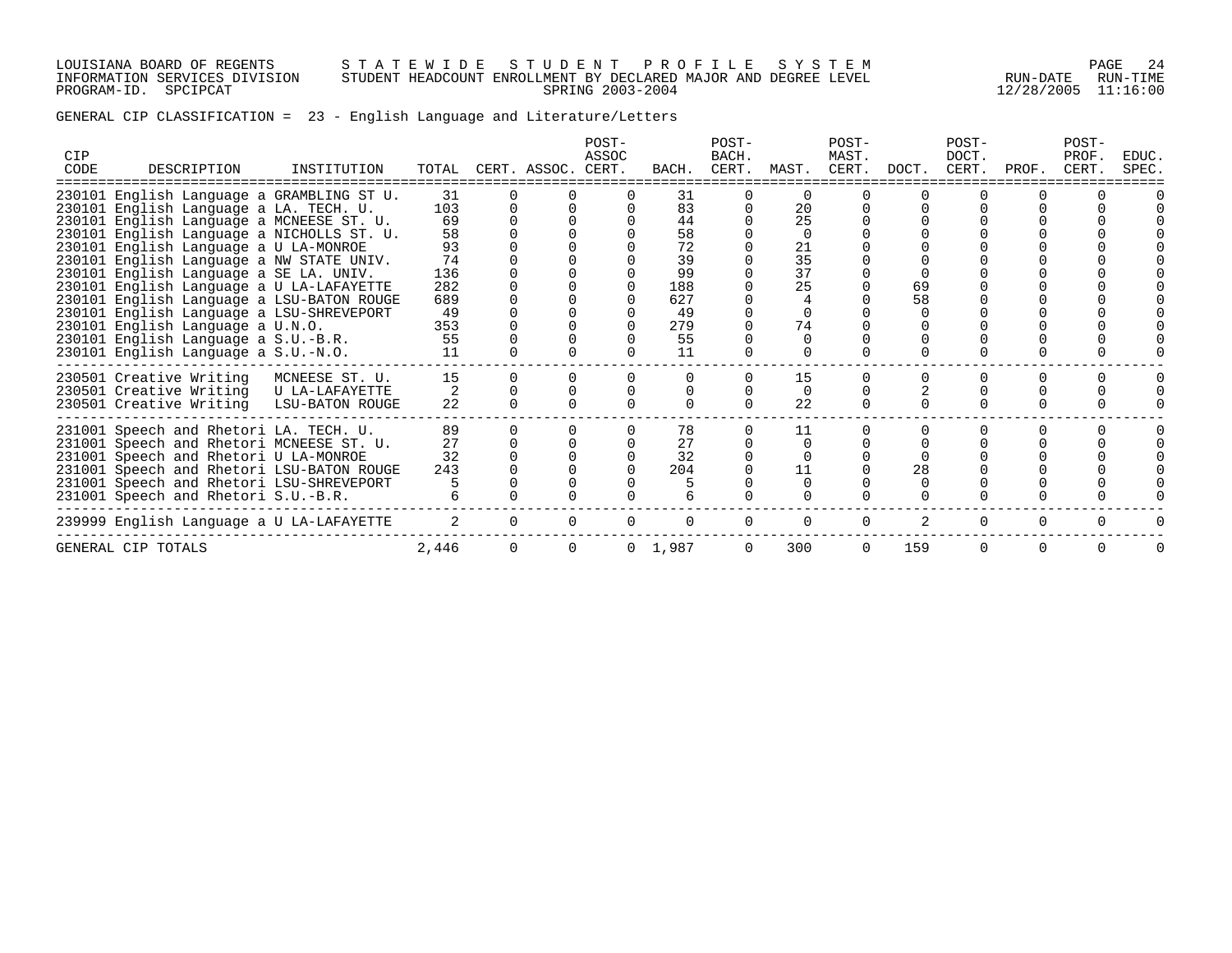LOUISIANA BOARD OF REGENTS S T A T E W I D E S T U D E N T P R O F I L E S Y S T E M PAGE 25 INFORMATION SERVICES DIVISION STUDENT HEADCOUNT ENROLLMENT BY DECLARED MAJOR AND DEGREE LEVEL RUN-DATE RUN-TIME PROGRAM-ID. SPCIPCAT SPRING 2003-2004 12/28/2005 11:16:00

GENERAL CIP CLASSIFICATION = 24 - Liberal Arts and Sciences, General Studies and Humanities

| CIP<br>CODE | DESCRIPTION                                                                                                                                                                                                                                                                                                                                                                                                                                                                                                                                                    | INSTITUTION                                                                                                                                                                                                                                                                                                                                                        |                                                                                                                                              |                                                                                                                                                                                                                                  | TOTAL CERT. ASSOC. CERT.                                                                                                                                                                        | POST-<br>ASSOC                                                                                                                               | BACH.                                                                                                                                                                                         | POST-<br>BACH.<br>CERT.                                                                                                                                             | MAST. CERT.                                                                                                                                                                                                                           | POST-<br>MAST.                                                                                                                                                                           | DOCT.                                                         | POST-<br>DOCT.<br>CERT.                                                        | PROF.                                                                                                                                        | POST-<br>PROF.<br>CERT.           | <b>EDUC</b><br>SPEC  |
|-------------|----------------------------------------------------------------------------------------------------------------------------------------------------------------------------------------------------------------------------------------------------------------------------------------------------------------------------------------------------------------------------------------------------------------------------------------------------------------------------------------------------------------------------------------------------------------|--------------------------------------------------------------------------------------------------------------------------------------------------------------------------------------------------------------------------------------------------------------------------------------------------------------------------------------------------------------------|----------------------------------------------------------------------------------------------------------------------------------------------|----------------------------------------------------------------------------------------------------------------------------------------------------------------------------------------------------------------------------------|-------------------------------------------------------------------------------------------------------------------------------------------------------------------------------------------------|----------------------------------------------------------------------------------------------------------------------------------------------|-----------------------------------------------------------------------------------------------------------------------------------------------------------------------------------------------|---------------------------------------------------------------------------------------------------------------------------------------------------------------------|---------------------------------------------------------------------------------------------------------------------------------------------------------------------------------------------------------------------------------------|------------------------------------------------------------------------------------------------------------------------------------------------------------------------------------------|---------------------------------------------------------------|--------------------------------------------------------------------------------|----------------------------------------------------------------------------------------------------------------------------------------------|-----------------------------------|----------------------|
|             | 240000 TRANSFER PROGRAM<br>240000 TRANSFER PROGRAM<br>240000 TRANSFER PROGRAM<br>240000 TRANSFER PROGRAM<br>240000 TRANSFER PROGRAM<br>240000 TRANSFER PROGRAM<br>240000 TRANSFER PROGRAM<br>240000 TRANSFER PROGRAM                                                                                                                                                                                                                                                                                                                                           | MCNEESE ST. U.<br>NICHOLLS ST. U.<br>U LA-MONROE<br>NW STATE UNIV.<br>U LA-LAFAYETTE<br>LSU-BATON ROUGE<br>LSU-EUNICE<br>BOSSIER P.C.C.                                                                                                                                                                                                                            | 5<br>114<br>$\overline{1}$<br>18<br>141<br>540<br>1,060<br>512                                                                               | 0<br>$\mathbf 0$<br>$\mathbf 0$<br>$\mathbf 0$<br>$\Omega$<br>$\Omega$<br>$\Omega$<br>$\Omega$                                                                                                                                   | $\Omega$<br>$\mathbf 0$<br>$\mathbf 0$<br>$\mathbf 0$<br>$\Omega$<br>$\Omega$<br>$\Omega$<br>$\Omega$                                                                                           | $\Omega$<br>$\Omega$<br>$\Omega$<br>$\Omega$<br>$\Omega$<br>$\Omega$<br>$\Omega$<br>$\Omega$                                                 | 5<br>114<br>$\mathbf{1}$<br>18<br>141<br>540<br>1,060<br>512                                                                                                                                  | $\Omega$<br>0<br>$\mathbf 0$<br>0<br>$\Omega$<br>$\Omega$<br>0                                                                                                      | $\Omega$<br>0<br>$\mathbf 0$<br>0<br>$\Omega$<br>$\Omega$<br>$\Omega$                                                                                                                                                                 | $\Omega$<br>$\mathbf 0$<br>$\mathbf 0$<br>0<br>$\Omega$<br>$\Omega$                                                                                                                      | ∩<br>$\mathbf 0$<br>$\mathbf 0$<br>0<br>$\Omega$              | $\Omega$<br>$\Omega$<br>$\Omega$<br>0<br>0<br>$\Omega$                         | $\Omega$<br>0<br>0<br>0<br>$\Omega$<br>$\Omega$<br>0                                                                                         | U<br>0<br>0<br>U<br>0             |                      |
|             | 240101 Liberal Arts and S GRAMBLING ST U.<br>240101 Liberal Arts and S MCNEESE ST. U.<br>240101 Liberal Arts and S NW STATE UNIV.<br>240101 Liberal Arts and S SE LA. UNIV.<br>240101 Liberal Arts and S LSU-ALEXANDRIA<br>240101 Liberal Arts and S LSU-BATON ROUGE<br>240101 Liberal Arts and S LSU-SHREVEPORT<br>240101 Liberal Arts and S B.R.C.C.<br>240101 Liberal Arts and S NUNEZ C. C.<br>240101 Liberal Arts and S RIVER PAR. C.C.<br>240101 Liberal Arts and S SOUTH LA. C. C.<br>240101 Liberal Arts and S LA. DELTA C. C.                         |                                                                                                                                                                                                                                                                                                                                                                    | 11<br>58<br>131<br>49<br>381<br>120<br>15<br>319<br>15<br>13<br>30<br>20                                                                     | $\Omega$<br>$\mathbf 0$<br>$\mathbf 0$<br>$\Omega$<br>$\Omega$<br>$\Omega$<br>$\Omega$<br>$\Omega$<br>$\Omega$<br>$\Omega$<br>$\Omega$<br>$\Omega$                                                                               | $\Omega$<br>$\mathbf 0$<br>$\overline{0}$<br>$\Omega$<br>$\Omega$<br>$\Omega$<br>$\Omega$<br>319<br>15<br>13<br>30<br>20                                                                        | $\Omega$<br>$\Omega$<br>$\mathbf 0$<br>$\Omega$<br>$\Omega$<br>$\cap$<br>$\Omega$<br>$\Omega$<br>$\Omega$                                    | $\overline{0}$<br>58<br>131<br>49<br>381<br>84<br>$\Omega$<br>$\Omega$<br>$\Omega$<br>$\Omega$<br>$\Omega$<br>$\Omega$                                                                        | $\overline{0}$<br>0<br>0<br>$\Omega$<br>$\Omega$<br>0<br>0<br>$\Omega$<br>0<br>$\Omega$<br>$\Omega$<br>$\Omega$                                                     | 11<br>$\Omega$<br>0<br>$\Omega$<br>$\Omega$<br>36<br>15<br>$\Omega$<br>$\Omega$<br>$\Omega$<br>$\Omega$<br>$\Omega$                                                                                                                   | $\mathbf 0$<br>$\mathbf{0}$<br>$\mathbf 0$<br>$\Omega$<br>$\Omega$<br>$\Omega$<br>$\Omega$<br>$\Omega$<br>$\Omega$<br>0<br>$\Omega$                                                      | $\Omega$<br>$\Omega$<br>0<br>$\Omega$<br>$\Omega$<br>$\Omega$ | $\Omega$<br>$\Omega$<br>0<br>$\Omega$<br>∩<br>$\Omega$<br>$\Omega$<br>$\Omega$ | $\Omega$<br>0<br>0<br>$\Omega$<br>$\Omega$<br>0<br>$\Omega$<br>0<br>$\Omega$<br>0<br>$\Omega$                                                | $\Omega$<br>0<br>0<br>O<br>U<br>0 | $\Omega$<br>$\Omega$ |
|             | 240102 General Studies<br>240102 General Studies<br>240102 General Studies<br>240102 General Studies<br>240102 General Studies<br>240102 General Studies<br>240102 General Studies<br>240102 General Studies<br>240102 General Studies<br>240102 General Studies<br>240102 General Studies<br>240102 General Studies<br>240102 General Studies<br>240102 General Studies<br>240102 General Studies<br>240102 General Studies<br>240102 General Studies<br>240102 General Studies<br>240102 General Studies<br>240102 General Studies<br>240102 General Studies | LA. TECH. U.<br>MCNEESE ST. U.<br>NICHOLLS ST. U.<br>U LA-MONROE<br>NW STATE UNIV.<br>SE LA. UNIV.<br>U LA-LAFAYETTE<br>LSU-ALEXANDRIA<br>LSU-BATON ROUGE 1,189<br>LSU-EUNICE<br>LSU-SHREVEPORT<br>U.N.O.<br>$S.U.-N.O.$<br>S.U.-SHREVEPORT<br>B.R.C.C.<br>BOSSIER P.C.C.<br>DELGADO C. C.<br>NUNEZ C. C.<br>RIVER PAR. C.C.<br>SOUTH LA. C. C.<br>LA. DELTA C. C. | 846<br>335<br>745<br>386<br>1,312<br>494<br>751<br>143<br>108<br>200<br>870<br>94<br>935<br>939<br>1,230<br>1,574<br>444<br>371<br>134<br>74 | $\Omega$<br>$\Omega$<br>$\Omega$<br>$\Omega$<br>$\Omega$<br>$\Omega$<br>$\Omega$<br>$\Omega$<br>$\Omega$<br>$\Omega$<br>$\Omega$<br>$\Omega$<br>$\Omega$<br>$\Omega$<br>$\Omega$<br>$\Omega$<br>$\Omega$<br>$\Omega$<br>$\Omega$ | 40<br>62<br>367<br>35<br>735<br>63<br>6<br>$\Omega$<br>$\overline{0}$<br>108<br>$\Omega$<br>$\Omega$<br>$\Omega$<br>935<br>939<br>$0 \quad 1,230$<br>$0 \quad 1.574$<br>444<br>371<br>134<br>74 | $\Omega$<br>$\Omega$<br>$\Omega$<br>$\Omega$<br>$\Omega$<br>$\Omega$<br>$\Omega$<br>$\Omega$<br>$\Omega$<br>$\Omega$<br>$\Omega$<br>$\Omega$ | 806<br>273<br>378<br>351<br>577<br>431<br>745<br>143<br>1,189<br>$\Omega$<br>200<br>870<br>94<br>$\Omega$<br>$\Omega$<br>$\Omega$<br>$\Omega$<br>$\Omega$<br>$\Omega$<br>$\Omega$<br>$\Omega$ | $\Omega$<br>$\Omega$<br>0<br>$\Omega$<br>$\Omega$<br>$\Omega$<br>$\Omega$<br>$\Omega$<br>0<br>0<br>0<br>$\Omega$<br>$\Omega$<br>$\Omega$<br>0<br>0<br>$\Omega$<br>0 | $\Omega$<br>$\Omega$<br>$\Omega$<br>$\Omega$<br>$\Omega$<br>$\Omega$<br>0<br>$\Omega$<br>$\Omega$<br>$\Omega$<br>$\Omega$<br>$\Omega$<br>$\Omega$<br>$\Omega$<br>$\Omega$<br>$\Omega$<br>$\Omega$<br>$\Omega$<br>$\Omega$<br>$\Omega$ | $\mathbf 0$<br>$\Omega$<br>$\Omega$<br>$\Omega$<br>$\Omega$<br>$\Omega$<br>0<br>$\Omega$<br>$\Omega$<br>$\Omega$<br>$\Omega$<br>$\Omega$<br>$\Omega$<br>$\Omega$<br>$\Omega$<br>$\Omega$ | $\Omega$<br>$\Omega$<br>$\Omega$<br>O<br>O<br>$\Omega$        | $\Omega$<br>$\Omega$<br>$\Omega$<br>0<br>0<br>∩<br>0<br>∩<br>0<br>0            | $\Omega$<br>$\Omega$<br>0<br>0<br>0<br>$\Omega$<br>O<br>$\Omega$<br>O<br>$\Omega$<br>0<br>0<br>0<br>0<br>$\Omega$<br>O<br>O<br>0<br>$\Omega$ | $\Omega$<br>0<br>0<br>U           | $\Omega$<br>$\Omega$ |
|             | 240199 Liberal Arts and S LSU-ALEXANDRIA<br>240199 Liberal Arts and S LSU-EUNICE<br>$240199$ Liberal Arts and S B.R.C.C.                                                                                                                                                                                                                                                                                                                                                                                                                                       |                                                                                                                                                                                                                                                                                                                                                                    | 483<br>51<br>568                                                                                                                             | $\mathbf{0}$<br>$\Omega$<br>$\Omega$                                                                                                                                                                                             | 483<br>51<br>568                                                                                                                                                                                | $\Omega$<br>0                                                                                                                                | $\Omega$<br>$\Omega$<br>0                                                                                                                                                                     | $\Omega$<br>0<br>0                                                                                                                                                  | $\Omega$<br>$\Omega$<br>$\Omega$                                                                                                                                                                                                      | $\Omega$<br>$\Omega$<br>$\Omega$                                                                                                                                                         | $\Omega$<br>$\Omega$<br>$\Omega$                              | $\Omega$<br>$\Omega$<br>$\Omega$                                               | 0<br>$\Omega$<br>$\Omega$                                                                                                                    | 0<br>0                            | 0<br>$\Omega$        |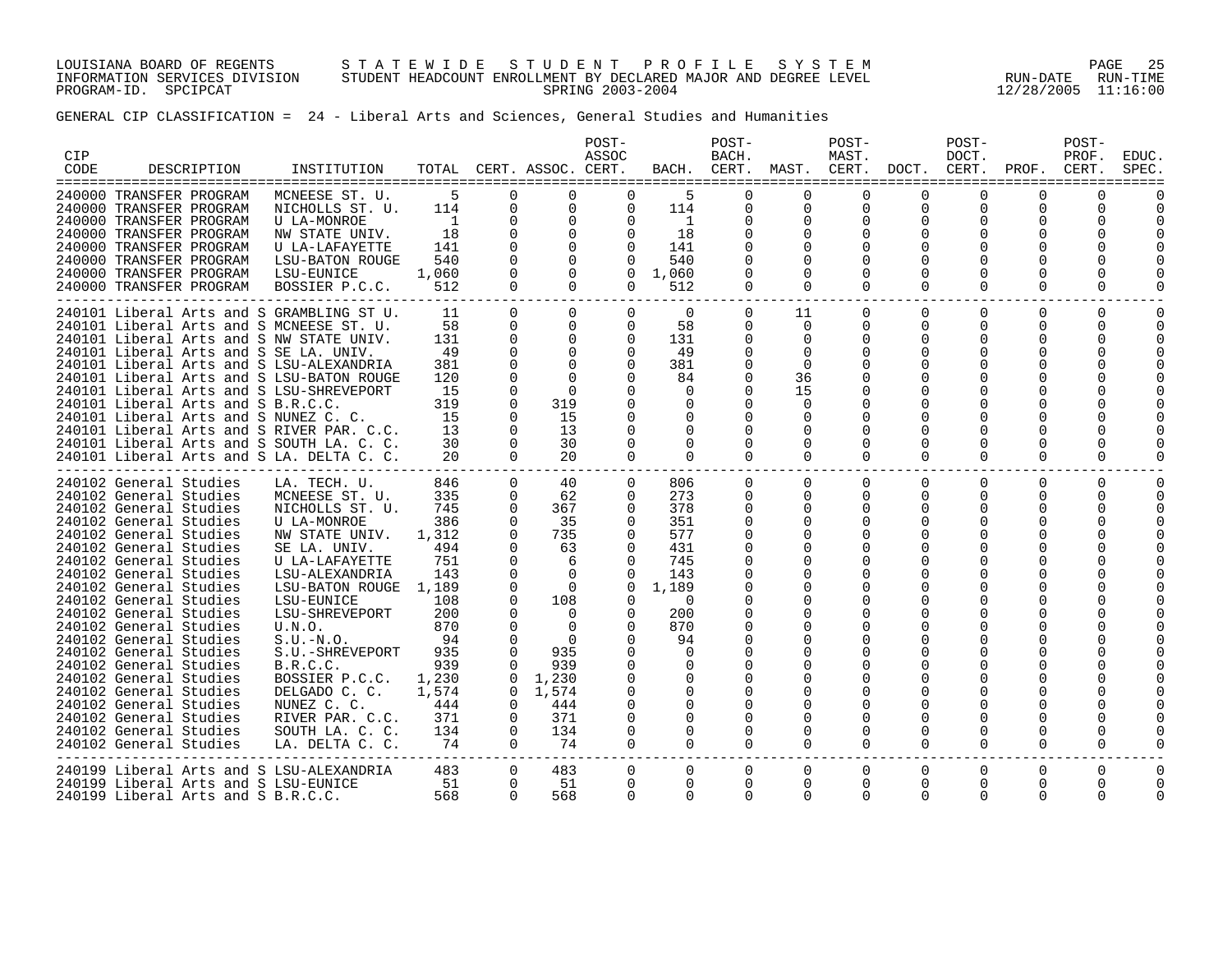LOUISIANA BOARD OF REGENTS S T A T E W I D E S T U D E N T P R O F I L E S Y S T E M PAGE 26 INFORMATION SERVICES DIVISION STUDENT HEADCOUNT ENROLLMENT BY DECLARED MAJOR AND DEGREE LEVEL RUN-DATE RUN-TIME PROGRAM-ID. SPCIPCAT SPRING 2003-2004 12/28/2005 11:16:00

GENERAL CIP CLASSIFICATION = 24 - Liberal Arts and Sciences, General Studies and Humanities

| CIP<br>CODE | DESCRIPTION                               | INSTITUTION | TOTAL  | CERT. ASSOC. | POST-<br>ASSOC<br>CERT. | BACH. | POST-<br>BACH.<br>CERT. | MAST | POST-<br>MAST.<br>CERT. | DOCT. | POST-<br>DOCT.<br>CERT. | PROF. | POST-<br>PROF<br>CERT. | EDUC.<br>SPEC. |
|-------------|-------------------------------------------|-------------|--------|--------------|-------------------------|-------|-------------------------|------|-------------------------|-------|-------------------------|-------|------------------------|----------------|
|             | 240199 Liberal Arts and S BOSSIER P.C.C.  |             | 223    | 223          |                         |       |                         |      |                         |       |                         |       |                        | 0              |
|             | 240199 Liberal Arts and S DELGADO C. C.   |             | 271    | 271          |                         |       |                         |      |                         |       |                         |       |                        | $\Omega$       |
|             | 240199 Liberal Arts and S NUNEZ C. C.     |             | 53     | 53           |                         |       |                         |      |                         |       |                         |       |                        | $\Omega$       |
|             | 240199 Liberal Arts and S RIVER PAR. C.C. |             |        |              |                         |       |                         |      |                         |       |                         |       |                        | $\cap$         |
|             | 240199 Liberal Arts and S LA. DELTA C. C. |             | 70     | 70           |                         |       |                         |      |                         |       |                         |       |                        | $\cap$         |
|             | GENERAL CIP TOTALS                        |             | 18,457 | 9.244        |                         | 9.151 |                         | 62   |                         |       |                         |       |                        | $\cap$         |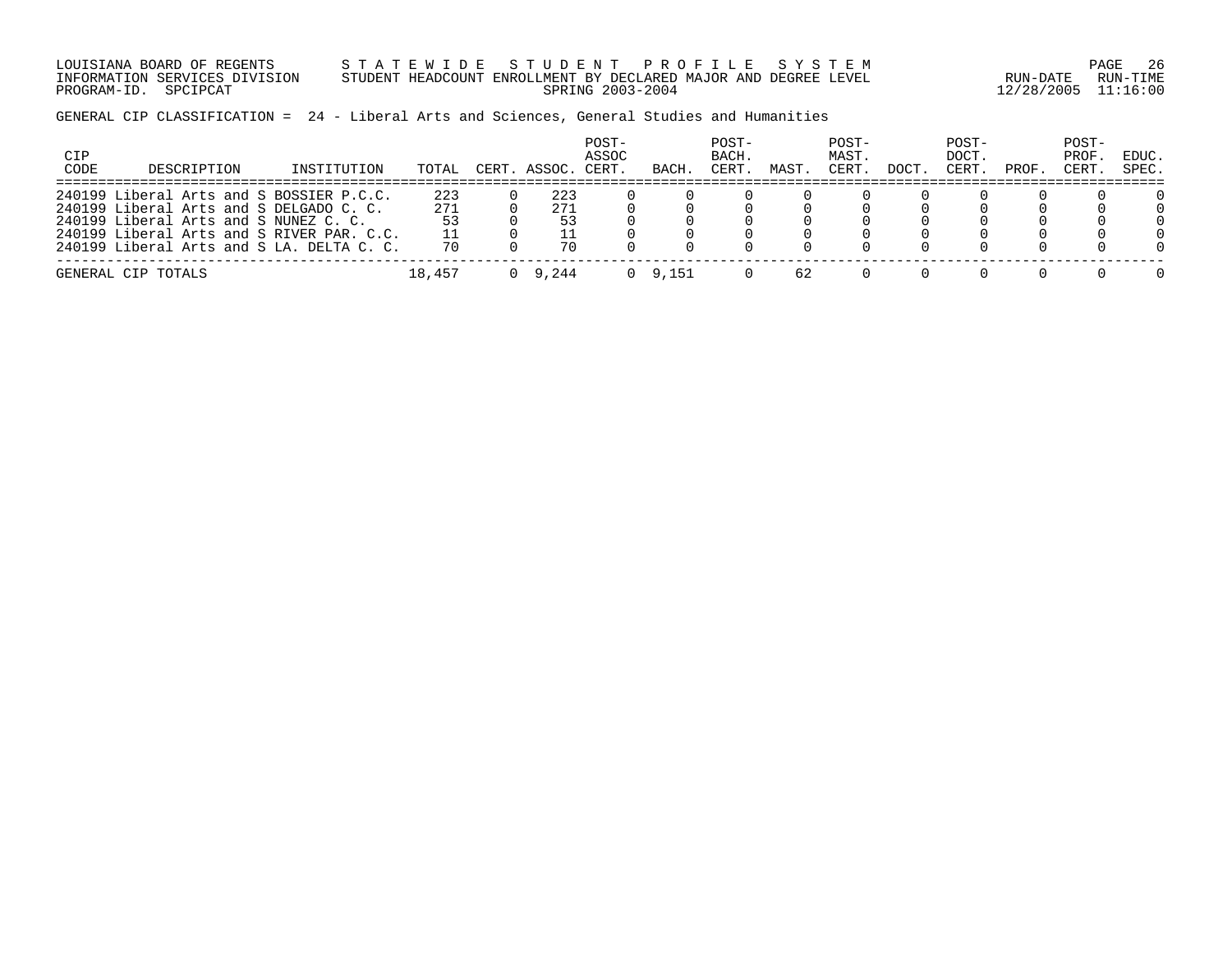| LOUISIANA BOARD OF REGENTS    | STATEWIDE STUDENT PROFILE SYSTEM                                |                     | PAGE 27  |
|-------------------------------|-----------------------------------------------------------------|---------------------|----------|
| INFORMATION SERVICES DIVISION | STUDENT HEADCOUNT ENROLLMENT BY DECLARED MAJOR AND DEGREE LEVEL | RUN-DATE            | RUN-TIMF |
| PROGRAM-ID. SPCIPCAT          | SPRING 2003-2004                                                | 12/28/2005 11:16:00 |          |

GENERAL CIP CLASSIFICATION = 25 - Library Science

| CIP<br>CODE | DESCRIPTION                                       | INSTITUTION | TOTAL | CERT. ASSOC. CERT. | POST-<br>ASSOC | BACH.                            | POST-<br>BACH.<br>CERT. | MAST. | POST-<br>MAST.<br>CERT. | DOCT. | POST-<br>DOCT.<br>CERT. | PROF. | POST-<br>PROF.<br>CERT. | EDUC.<br>SPEC. |
|-------------|---------------------------------------------------|-------------|-------|--------------------|----------------|----------------------------------|-------------------------|-------|-------------------------|-------|-------------------------|-------|-------------------------|----------------|
|             | 250101 Library Science/Li LSU-BATON ROUGE 178 0 0 |             |       |                    |                | $0 \qquad 0 \qquad 0 \qquad 176$ |                         |       |                         | - 0   |                         |       |                         |                |
|             | GENERAL CIP TOTALS                                |             | 178   |                    |                |                                  | $\Omega$ and $\Omega$   | 0 176 |                         | - 0   |                         |       |                         |                |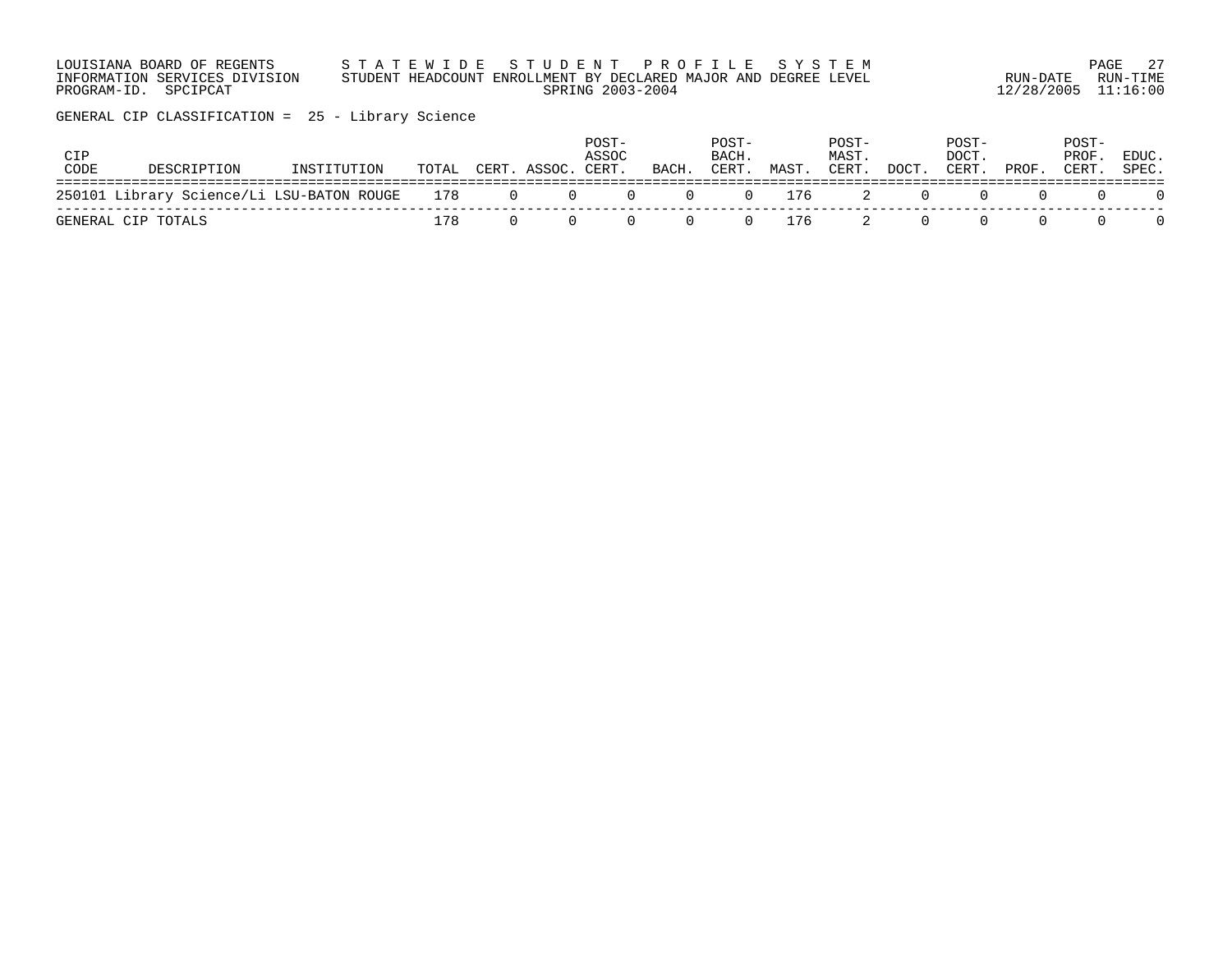### LOUISIANA BOARD OF REGENTS S T A T E W I D E S T U D E N T P R O F I L E S Y S T E M PAGE 28 INFORMATION SERVICES DIVISION STUDENT HEADCOUNT ENROLLMENT BY DECLARED MAJOR AND DEGREE LEVEL RUN-DATE RUN-TIME PROGRAM-ID. SPCIPCAT SPRING 2003-2004 12/28/2005 11:16:00

GENERAL CIP CLASSIFICATION = 26 - Biological and Biomedical Sciences

| CIP<br>CODE | DESCRIPTION                                                                                          | INSTITUTION            | TOTAL          |               | CERT. ASSOC. CERT. | POST-<br>ASSOC       | BACH.      | POST-<br>BACH.<br>CERT. | MAST.                | POST-<br>MAST.<br>CERT. | DOCT.         | POST-<br>DOCT.<br>CERT. | PROF.    | POST-<br>PROF.<br>CERT. | <b>EDUC</b><br>SPEC |
|-------------|------------------------------------------------------------------------------------------------------|------------------------|----------------|---------------|--------------------|----------------------|------------|-------------------------|----------------------|-------------------------|---------------|-------------------------|----------|-------------------------|---------------------|
|             | =============<br>260101 Biology/Biological GRAMBLING ST U.<br>260101 Biology/Biological LA. TECH. U. |                        | 205<br>466     | $\Omega$<br>0 |                    | ∩<br>$\Omega$        | 205<br>436 | <sup>n</sup><br>0       | $\Omega$<br>30       |                         | ∩<br>$\Omega$ | ∩<br>U                  | ∩        |                         |                     |
|             | 260101 Biology/Biological MCNEESE ST. U.                                                             |                        | 234<br>226     | 0<br>$\Omega$ |                    | $\Omega$<br>$\Omega$ | 234<br>226 | $\Omega$                | $\Omega$<br>$\Omega$ |                         |               |                         |          |                         |                     |
|             | 260101 Biology/Biological NICHOLLS ST. U.<br>260101 Biology/Biological U LA-MONROE                   |                        | 233            |               |                    |                      | 204        | $\Omega$                | 29                   |                         |               |                         |          |                         |                     |
|             | 260101 Biology/Biological NW STATE UNIV.                                                             |                        | 379            |               |                    |                      | 379        |                         | $\Omega$             |                         |               |                         |          |                         |                     |
|             | 260101 Biology/Biological SE LA. UNIV.                                                               |                        | 773            |               |                    |                      | 746        |                         | 27                   |                         |               |                         |          |                         |                     |
|             | 260101 Biology/Biological U LA-LAFAYETTE                                                             |                        | 439            |               |                    |                      | 411        |                         | 28                   |                         |               |                         |          |                         |                     |
|             | 260101 Biology/Biological LSU-ALEXANDRIA                                                             |                        | 148            |               |                    |                      | 148        |                         | $\Omega$             |                         |               |                         |          |                         |                     |
|             | 260101 Biology/Biological LSU-BATON ROUGE                                                            |                        | 2,156          |               |                    | ∩                    | 2,100      |                         |                      |                         | 51            |                         |          |                         |                     |
|             | 260101 Biology/Biological LSU-SHREVEPORT                                                             |                        | 247            |               |                    |                      | 247        |                         | $\Omega$             |                         |               |                         |          |                         |                     |
|             | 260101 Biology/Biological U.N.O.                                                                     |                        | 400            |               |                    |                      | 383        |                         | 17                   |                         |               |                         |          |                         |                     |
|             | 260101 Biology/Biological S.U.-B.R.                                                                  |                        | 395            |               |                    | 0                    | 374        | $\Omega$                | 21                   |                         |               |                         |          |                         |                     |
|             | 260101 Biology/Biological S.U.-N.O.                                                                  |                        | 150            | $\Omega$      | $\Omega$           | $\Omega$             | 150        | $\Omega$                | $\Omega$             |                         | $\Omega$      |                         |          |                         |                     |
|             | 260101 Biology/Biological S.U.-SHREVEPORT                                                            |                        | 43             |               | 43                 | $\Omega$             | $\Omega$   | $\cap$                  | $\Omega$             |                         | ∩             | ∩                       |          |                         |                     |
|             | 260202 Biochemistry                                                                                  | <b>LSU-BATON ROUGE</b> | 263            | $\Omega$      | $\Omega$           | $\Omega$             | 232        | $\Omega$                | $\mathbf{1}$         | $\Omega$                | 30            | 0                       | $\Omega$ | $\Omega$                |                     |
|             | 260299 Biochemistry, Biop LSU-SHREVEPORT                                                             |                        | 50             | $\Omega$      | $\Omega$           | $\Omega$             | 50         | $\Omega$                | $\Omega$             | $\Omega$                | $\Omega$      | $\Omega$                | $\Omega$ | $\Omega$                |                     |
|             | 260301 Botany/Plant Biolo LSU-BATON ROUGE                                                            |                        | 9              | $\Omega$      | $\Omega$           | $\Omega$             | $\Omega$   | $\Omega$                | $\Omega$             | $\Omega$                | 9             | $\Omega$                | $\Omega$ | $\Omega$                |                     |
|             | 260305 Plant Pathology/Ph LSU-BATON ROUGE                                                            |                        | 16             | $\Omega$      | $\Omega$           | $\Omega$             | $\Omega$   | $\Omega$                | 8                    | $\Omega$                | 8             | $\Omega$                | $\Omega$ | $\Omega$                |                     |
|             | 260502 Microbiology, Gene U LA-LAFAYETTE                                                             |                        | 36             | $\Omega$      | $\Omega$           | $\Omega$             | 36         | $\Omega$                | $\Omega$             | $\Omega$                | $\Omega$      | $\Omega$                | $\Omega$ | $\Omega$                |                     |
|             | 260502 Microbiology, Gene LSU-BATON ROUGE                                                            |                        | 23             | $\Omega$      | $\Omega$           | $\Omega$             | 12         | $\Omega$                | $\mathbf{1}$         | $\Omega$                | 10            | $\Omega$                | $\Omega$ | $\Omega$                |                     |
|             |                                                                                                      |                        |                |               |                    |                      |            |                         |                      |                         |               |                         |          |                         |                     |
|             | 260701 Zoology/Animal Bio LSU-BATON ROUGE                                                            |                        | 19             | $\cap$        | $\Omega$           | $\cap$               | 3          | $\Omega$                | $\cap$               | $\cap$                  | 16            | $\Omega$                | $\Omega$ | $\Omega$                |                     |
|             | 260702 Entomology                                                                                    | <b>LSU-BATON ROUGE</b> | 39             | $\Omega$      | $\Omega$           | $\Omega$             | $\Omega$   | $\Omega$                | 18                   | $\Omega$                | 21            | $\Omega$                | $\Omega$ | $\Omega$                |                     |
|             | 261004 Toxicology                                                                                    | <b>U LA-MONROE</b><br> | 37             | $\Omega$      | $\Omega$           | $\Omega$             | 37         | $\cap$                  | $\Omega$             | $\Omega$                | $\Omega$      | $\Omega$                | $\Omega$ | $\Omega$                |                     |
|             | 261006 Environmental Toxi S.U.-B.R.                                                                  |                        | 8              | $\Omega$      | $\Omega$           | $\Omega$             | $\Omega$   | $\Omega$                | $\Omega$             | $\Omega$                | 8             | $\Omega$                | $\Omega$ | $\Omega$                |                     |
|             | 261201 Biotechnology<br>-----------------                                                            | NUNEZ C. C.            | $\overline{3}$ | $\Omega$      | $\Omega$           | $\Omega$             | $\Omega$   | $\Omega$                | $\Omega$             | $\Omega$                | $\Omega$      | $\Omega$                | $\Omega$ | $\Omega$                |                     |
|             | 261301 Ecology                                                                                       | MCNEESE ST. U.         | 5 <sup>5</sup> | $\Omega$      | $\Omega$           | $\Omega$             | $\Omega$   | $\Omega$                | 5                    | $\Omega$                | $\Omega$      | $\Omega$                | $\Omega$ | $\Omega$                |                     |
|             | 261302 Marine Biology and NICHOLLS ST. U.                                                            |                        | 18             | $\Omega$      | $\Omega$           | $\Omega$             | $\Omega$   | $\Omega$                | 18                   | $\Omega$                | $\Omega$      | $\Omega$                | $\Omega$ | $\Omega$                |                     |
|             | 261307 Conservation Biolo U LA-LAFAYETTE                                                             |                        | 24             | $\Omega$      | $\Omega$           | $\Omega$             | 24         | $\Omega$                | $\Omega$             | $\Omega$                | $\Omega$      | $\Omega$                | $\Omega$ | $\mathbf 0$             |                     |
|             | 261307 Conservation Biolo U.N.O.                                                                     |                        | 21             | $\Omega$      | $\Omega$           | $\Omega$             | $\Omega$   | $\Omega$                | $\Omega$             | $\Omega$                | 21            | $\Omega$                | $\Omega$ | $\Omega$                |                     |
|             |                                                                                                      |                        |                |               |                    |                      |            |                         |                      |                         |               |                         |          |                         |                     |
|             | 261399 Ecology, Evolution U LA-LAFAYETTE                                                             |                        | 44             | $\Omega$      | $\Omega$           | $\Omega$             | $\Omega$   | $\Omega$                | $\Omega$             | $\Omega$                | 44            | $\Omega$                | $\Omega$ | $\Omega$                |                     |
|             | GENERAL CIP TOTALS                                                                                   |                        | 7,109          | $\Omega$      | 43                 |                      | 0, 6, 637  | $\Omega$                | 208                  | $\Omega$                | 218           | $\Omega$                | $\Omega$ | $\Omega$                |                     |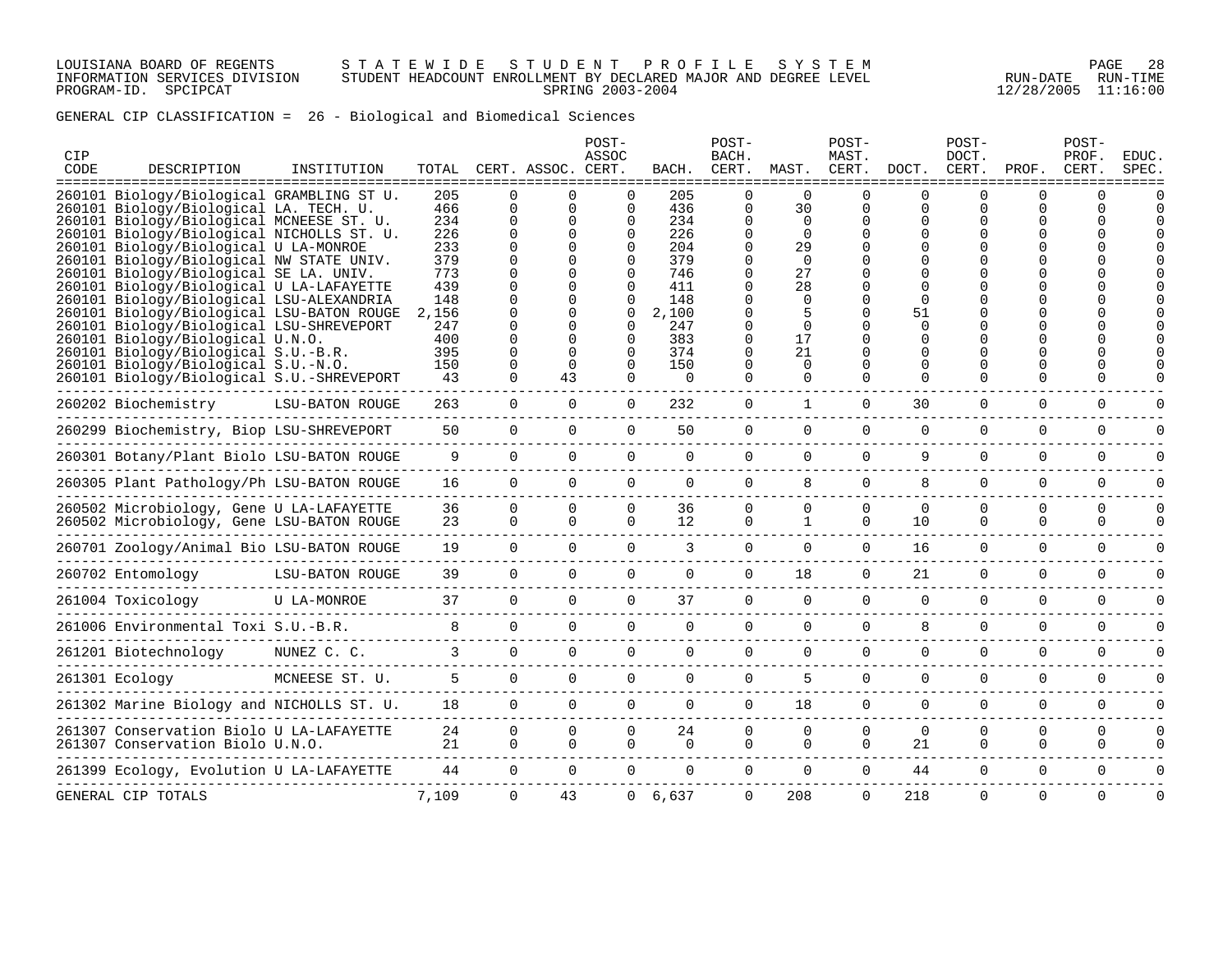### LOUISIANA BOARD OF REGENTS S T A T E W I D E S T U D E N T P R O F I L E S Y S T E M PAGE 29 INFORMATION SERVICES DIVISION STUDENT HEADCOUNT ENROLLMENT BY DECLARED MAJOR AND DEGREE LEVEL RUN-DATE RUN-TIME PROGRAM-ID. SPCIPCAT SPRING 2003-2004 12/28/2005 11:16:00

GENERAL CIP CLASSIFICATION = 27 - Mathematics and Statistics

| <b>CIP</b><br>CODE | DESCRIPTION                            | INSTITUTION                               |     | TOTAL CERT. ASSOC. CERT. | POST-<br>ASSOC | BACH. | POST-<br>BACH.<br>CERT. | MAST. | POST-<br>MAST.<br>CERT. | DOCT. | POST-<br>DOCT.<br>CERT. | PROF. | POST-<br>PROF.<br>CERT. | EDUC.<br>SPEC. |
|--------------------|----------------------------------------|-------------------------------------------|-----|--------------------------|----------------|-------|-------------------------|-------|-------------------------|-------|-------------------------|-------|-------------------------|----------------|
|                    |                                        | 270101 Mathematics, Gener GRAMBLING ST U. | 13  |                          |                | 13    |                         |       |                         |       |                         |       |                         |                |
|                    | 270101 Mathematics, Gener LA. TECH. U. |                                           | 26  |                          |                | 20    |                         |       |                         |       |                         |       |                         |                |
|                    |                                        | 270101 Mathematics, Gener MCNEESE ST. U.  | 56  |                          |                | 21    |                         |       |                         |       |                         |       |                         |                |
|                    |                                        | 270101 Mathematics, Gener NICHOLLS ST. U. | 21  |                          |                | 21    |                         |       |                         |       |                         |       |                         |                |
|                    | 270101 Mathematics, Gener U LA-MONROE  |                                           | 19  |                          |                | 19    |                         |       |                         |       |                         |       |                         |                |
|                    |                                        | 270101 Mathematics, Gener NW STATE UNIV.  | 28  |                          |                | 28    |                         |       |                         |       |                         |       |                         |                |
|                    | 270101 Mathematics, Gener SE LA. UNIV. |                                           | 41  |                          |                | 41    |                         |       |                         |       |                         |       |                         |                |
|                    |                                        | 270101 Mathematics, Gener U LA-LAFAYETTE  | 76  |                          |                | 39    |                         |       |                         | 33    |                         |       |                         |                |
|                    |                                        | 270101 Mathematics, Gener LSU-BATON ROUGE | 200 |                          |                | 131   |                         |       |                         | 61    |                         |       |                         |                |
|                    |                                        | 270101 Mathematics, Gener LSU-SHREVEPORT  | 24  |                          |                | 24    |                         |       |                         |       |                         |       |                         |                |
|                    | 270101 Mathematics, Gener U.N.O.       |                                           | 55  |                          |                | 30    |                         | 25    |                         |       |                         |       |                         |                |
|                    | 270101 Mathematics, Gener S.U.-B.R.    |                                           | 44  |                          |                | 32    |                         |       |                         |       |                         |       |                         |                |
|                    | 270101 Mathematics, Gener S.U.-N.O.    |                                           | 25  |                          |                | 25    |                         |       |                         |       |                         |       |                         |                |
|                    |                                        | 270101 Mathematics, Gener S.U.-SHREVEPORT |     |                          |                |       |                         |       |                         |       |                         |       |                         |                |
|                    |                                        | 270301 Applied Mathematic NICHOLLS ST. U. | 17  |                          |                |       |                         | 17    |                         |       |                         |       |                         |                |
|                    |                                        | 270501 Statistics, Genera LSU-BATON ROUGE | 24  |                          |                |       |                         | 24    |                         |       |                         |       |                         |                |
|                    | GENERAL CIP TOTALS                     |                                           | 671 |                          |                | 444   |                         | 131   |                         | 94    |                         |       |                         |                |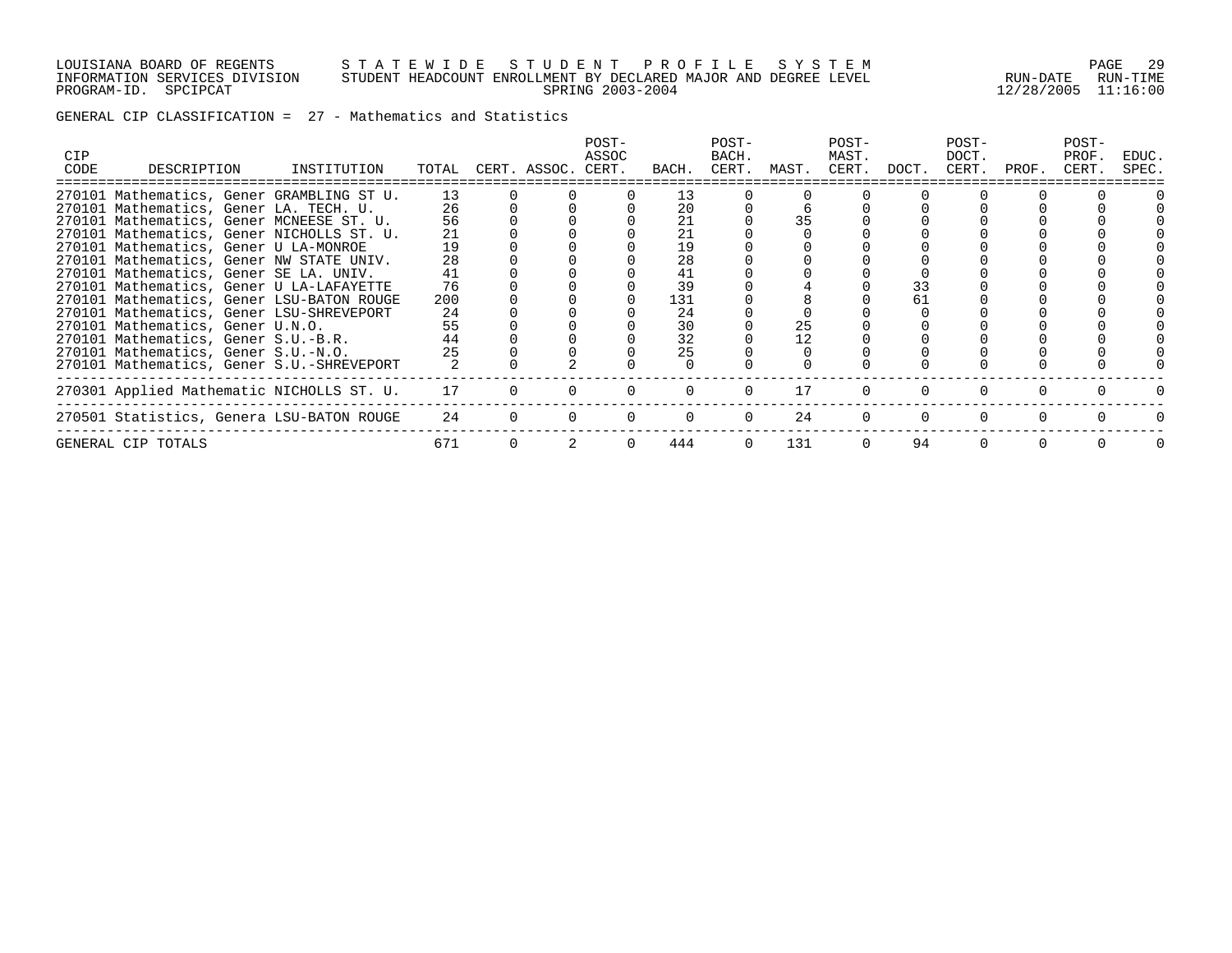### LOUISIANA BOARD OF REGENTS S T A T E W I D E S T U D E N T P R O F I L E S Y S T E M PAGE 30 INFORMATION SERVICES DIVISION STUDENT HEADCOUNT ENROLLMENT BY DECLARED MAJOR AND DEGREE LEVEL RUN-DATE RUN-TIME PROGRAM-ID. SPCIPCAT SPRING 2003-2004 12/28/2005 11:16:00

GENERAL CIP CLASSIFICATION = 30 - Multi/Interdisciplinary Studies

| <b>CIP</b><br>CODE | DESCRIPTION                                                                                               | INSTITUTION    | TOTAL     | CERT.    | ASSOC. | POST-<br>ASSOC<br>CERT. | BACH      | POST-<br>BACH.<br>CERT. | MAST.    | POST-<br>MAST.<br>CERT. | DOCT. | POST-<br>DOCT.<br>CERT. | PROF.    | POST-<br>PROF.<br>CERT. | EDUC.<br>SPEC. |
|--------------------|-----------------------------------------------------------------------------------------------------------|----------------|-----------|----------|--------|-------------------------|-----------|-------------------------|----------|-------------------------|-------|-------------------------|----------|-------------------------|----------------|
|                    | 300101 Biological and Phy LA. TECH. U.<br>300101 Biological and Phy LSU-BATON ROUGE<br>301101 Gerontology | U LA-MONROE    | 25<br>22  |          |        |                         |           |                         | 25<br>20 |                         |       |                         |          |                         |                |
|                    | 301401 Museology/Museum S S.U.-N.O.                                                                       |                |           |          |        |                         |           |                         | 11       |                         |       | $\Omega$                | $\Omega$ |                         | $\cap$         |
|                    | 301501 Science, Technolog SE LA. UNIV.                                                                    |                | 35        |          |        |                         |           | $\Omega$                | 35       | $\Omega$                |       | $\Omega$                | $\Omega$ |                         |                |
|                    | 302001 International/Glob LSU-BATON ROUGE<br>302001 International/Glob U.N.O.                             |                | 121<br>26 |          |        |                         | 121<br>26 |                         |          |                         |       | 0                       | 0        | 0                       | $\Omega$       |
|                    | 302501 Cognitive Science                                                                                  | U LA-LAFAYETTE | 14        |          |        |                         | $\Omega$  | $\Omega$                | $\Omega$ | $\Omega$                | 14    | $\Omega$                | $\Omega$ | $\Omega$                | $\Omega$       |
|                    | GENERAL CIP TOTALS                                                                                        |                | 257       | $\Omega$ |        |                         | 147       |                         | 94       | $\Omega$                | 14    | $\Omega$                | $\Omega$ | $\Omega$                | $\Omega$       |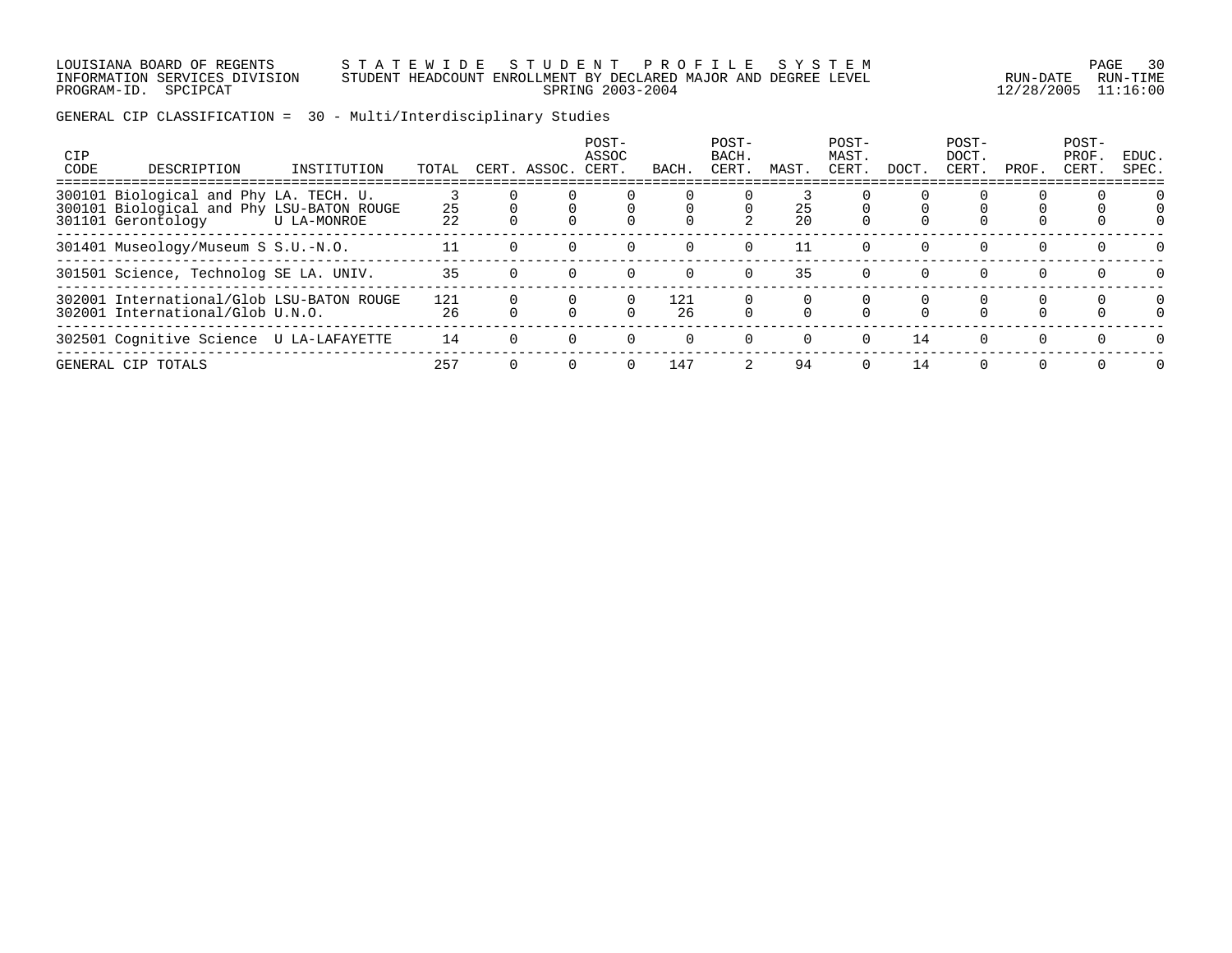LOUISIANA BOARD OF REGENTS S T A T E W I D E S T U D E N T P R O F I L E S Y S T E M PAGE 31 INFORMATION SERVICES DIVISION STUDENT HEADCOUNT ENROLLMENT BY DECLARED MAJOR AND DEGREE LEVEL RUN-DATE RUN-TIME PROGRAM-ID. SPCIPCAT SPRING 2003-2004 12/28/2005 11:16:00

# GENERAL CIP CLASSIFICATION = 31 - Parks, Recreation, Leisure, and Fitness Studies

| CIP<br>CODE | DESCRIPTION                                                                                                                 | INSTITUTION     | TOTAL            | CERT | ASSOC. | POST-<br>ASSOC<br>CERT. | BACH             | POST-<br>BACH.<br>CERT. | MAST | POST-<br>MAST.<br>CERT | <b>DOCT</b> | POST-<br>DOCT.<br>CERT. | PROF. | POST-<br>PROF.<br>CERT. | EDUC.<br>SPEC. |
|-------------|-----------------------------------------------------------------------------------------------------------------------------|-----------------|------------------|------|--------|-------------------------|------------------|-------------------------|------|------------------------|-------------|-------------------------|-------|-------------------------|----------------|
|             | 310101 Parks, Recreation                                                                                                    | GRAMBLING ST U. | 202              |      |        |                         | 202              |                         |      |                        |             |                         |       |                         |                |
|             | 310504 Sport and Fitness                                                                                                    | GRAMBLING ST U. | 52               |      |        |                         |                  |                         | 52   |                        |             |                         |       |                         |                |
|             | 310505 Kinesiology and Ex LA. TECH. U.<br>310505 Kinesiology and Ex MCNEESE ST. U.<br>310505 Kinesiology and Ex U LA-MONROE |                 | 117<br>161<br>79 |      |        |                         | 117<br>161<br>56 |                         | 23   |                        |             |                         |       |                         |                |
|             | GENERAL CIP TOTALS                                                                                                          |                 | 611              |      |        |                         | 536              |                         | 75   |                        |             |                         |       |                         |                |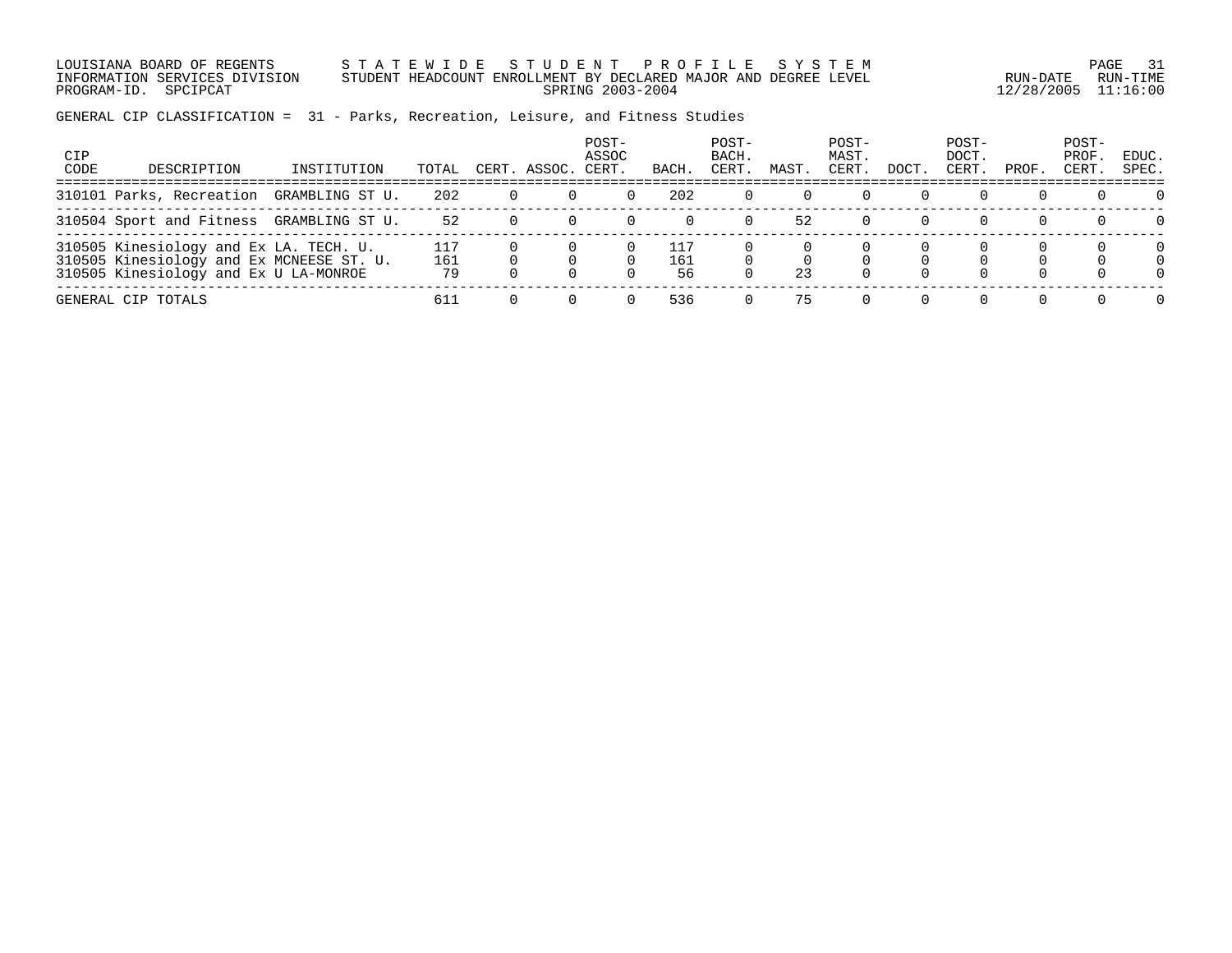LOUISIANA BOARD OF REGENTS S T A T E W I D E S T U D E N T P R O F I L E S Y S T E M PAGE 32 INFORMATION SERVICES DIVISION STUDENT HEADCOUNT ENROLLMENT BY DECLARED MAJOR AND DEGREE LEVEL RUN-DATE RUN-TIME PROGRAM-ID. SPCIPCAT SPRING 2003-2004 12/28/2005 11:16:00

GENERAL CIP CLASSIFICATION = 38 - Philosophy and Religious Studies

| CIP<br>CODE | DESCRIPTION                                                 | INSTITUTION                                 | TOTAL           | CERT. | ASSOC | POST-<br>ASSOC<br>CERT | BACH            | POST-<br>BACH.<br>CERT | MAST | POST-<br>MAST.<br><b>CERT</b> | DOCT | POST-<br>DOCT.<br>CERT | PROF | POST-<br>PROF.<br><b>CERT</b> | EDUC.<br>SPEC.            |
|-------------|-------------------------------------------------------------|---------------------------------------------|-----------------|-------|-------|------------------------|-----------------|------------------------|------|-------------------------------|------|------------------------|------|-------------------------------|---------------------------|
|             | 380101 Philosophy<br>380101 Philosophy<br>380101 Philosophy | U LA-LAFAYETTE<br>LSU-BATON ROUGE<br>U.N.O. | 25<br>111<br>58 |       |       |                        | 25<br>100<br>58 |                        |      |                               |      |                        |      |                               | 0<br>$\Omega$<br>$\Omega$ |
|             | GENERAL CIP TOTALS                                          |                                             | 194             |       |       |                        | 183             |                        |      |                               |      |                        |      |                               |                           |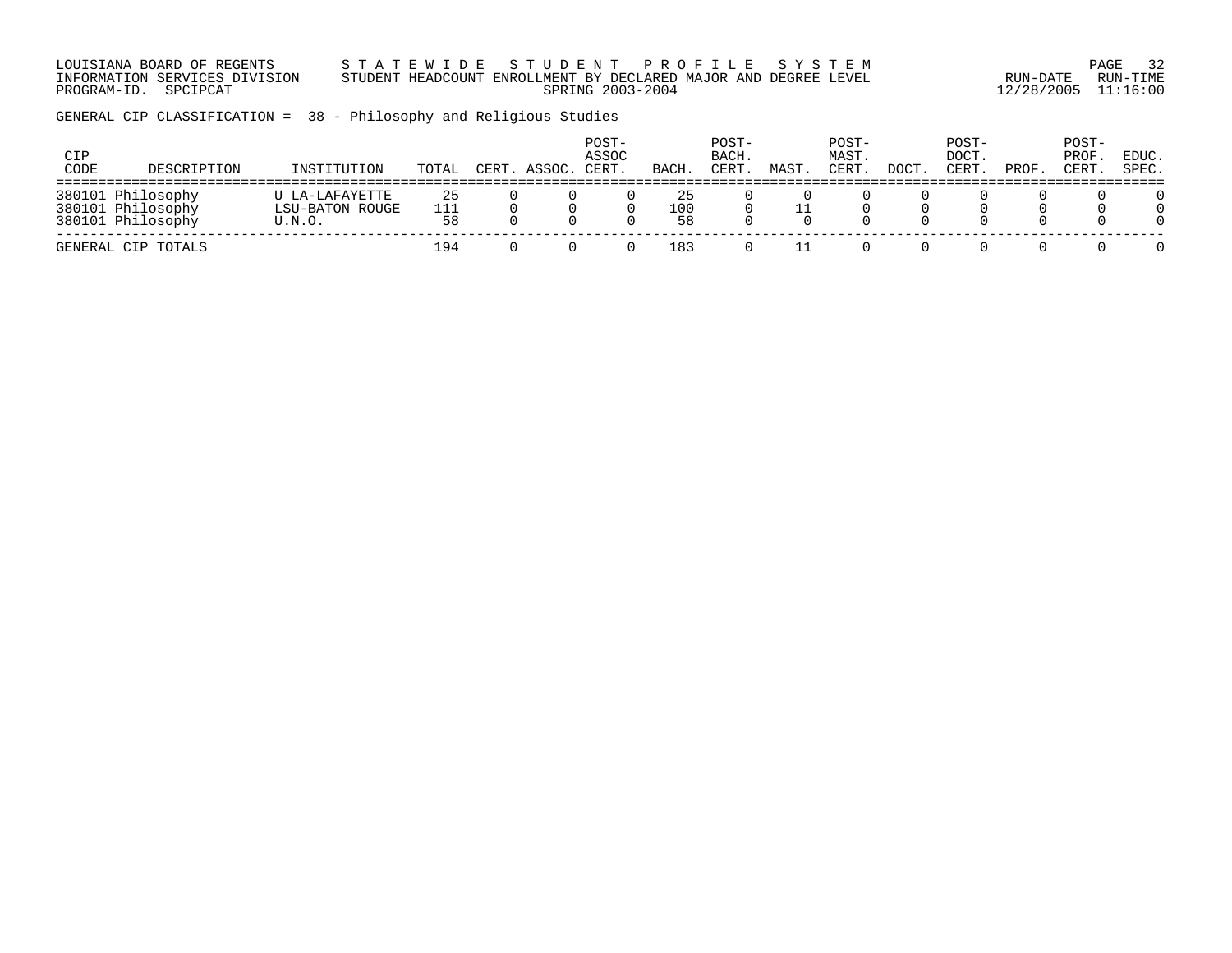## LOUISIANA BOARD OF REGENTS S T A T E W I D E S T U D E N T P R O F I L E S Y S T E M PAGE 33 INFORMATION SERVICES DIVISION STUDENT HEADCOUNT ENROLLMENT BY DECLARED MAJOR AND DEGREE LEVEL RUN-DATE RUN-TIME PROGRAM-ID. SPCIPCAT SPRING 2003-2004 12/28/2005 11:16:00

GENERAL CIP CLASSIFICATION = 40 - Physical Sciences

| CIP<br>CODE | DESCRIPTION                               | INSTITUTION     | TOTAL    |             | CERT. ASSOC. CERT. | POST-<br>ASSOC | BACH.           | POST-<br>BACH.<br>CERT. | MAST.       | POST-<br>MAST.<br>CERT. | DOCT.         | POST-<br>DOCT.<br>CERT.<br>============== | PROF.<br>==============  | POST-<br>PROF.<br>CERT. | <b>EDUC</b><br>SPEC |
|-------------|-------------------------------------------|-----------------|----------|-------------|--------------------|----------------|-----------------|-------------------------|-------------|-------------------------|---------------|-------------------------------------------|--------------------------|-------------------------|---------------------|
|             | 400401 Atmospheric Scienc U LA-MONROE     |                 | 46       | $\Omega$    | $\Omega$           | $\Omega$       | 46              | 0                       | $\Omega$    | $\Omega$                | $\Omega$      | 0                                         | 0                        | $\Omega$                |                     |
|             | 400501 Chemistry, General GRAMBLING ST U. |                 | 34<br>30 | $\Omega$    | $\Omega$           | 0<br>$\Omega$  | 34<br>23        | $\Omega$<br>$\Omega$    |             | $\Omega$<br>$\Omega$    | $\Omega$<br>O | <sup>0</sup><br><sup>0</sup>              | $\Omega$<br><sup>n</sup> |                         |                     |
|             | 400501 Chemistry, General LA. TECH. U.    |                 | 48       | ∩           |                    |                |                 | $\Omega$                |             |                         | O             |                                           |                          |                         |                     |
|             | 400501 Chemistry, General MCNEESE ST. U.  |                 | 30       |             | 0                  | 0<br>$\Omega$  | 44<br>30        |                         |             |                         |               |                                           |                          |                         |                     |
|             | 400501 Chemistry, General NICHOLLS ST. U. |                 |          |             |                    |                |                 |                         |             |                         |               |                                           |                          |                         |                     |
|             | 400501 Chemistry, General U LA-MONROE     |                 | 20<br>33 |             |                    | $\Omega$<br>0  | 20<br>33        |                         |             |                         |               |                                           |                          |                         |                     |
|             | 400501 Chemistry, General NW STATE UNIV.  |                 |          |             |                    |                |                 |                         |             |                         |               |                                           |                          |                         |                     |
|             | 400501 Chemistry, General SE LA. UNIV.    |                 | 101      |             |                    | $\Omega$       | 101             |                         |             |                         |               |                                           |                          |                         |                     |
|             | 400501 Chemistry, General U LA-LAFAYETTE  |                 | 47       |             |                    | $\Omega$       | 47              |                         |             | $\Omega$                | $\Omega$      |                                           |                          |                         |                     |
|             | 400501 Chemistry, General LSU-BATON ROUGE |                 | 309      |             |                    | $\Omega$       | 167             |                         |             |                         | 140           |                                           |                          |                         |                     |
|             | 400501 Chemistry, General LSU-SHREVEPORT  |                 | 30       |             |                    | $\Omega$       | 30              | O                       |             |                         | $\Omega$      |                                           |                          |                         |                     |
|             | 400501 Chemistry, General U.N.O.          |                 | 89       |             |                    | <sup>0</sup>   | 25              |                         |             | ∩                       | 60            |                                           |                          |                         |                     |
|             | 400501 Chemistry, General S.U.-B.R.       |                 | 96       |             | $\Omega$           | $\Omega$       | 96              | <sup>0</sup>            |             | $\Omega$                | $\Omega$      | U                                         |                          |                         |                     |
|             | 400501 Chemistry, General S.U.-N.O.       |                 | 24       |             | $\Omega$           | $\Omega$       | 24              | $\Omega$                | $\Omega$    | $\Omega$                | $\Omega$      | <sup>0</sup>                              |                          |                         |                     |
|             | 400501 Chemistry, General S.U.-SHREVEPORT |                 | 11       |             | 11                 | $\Omega$       | $\Omega$        | $\Omega$                | $\Omega$    | $\Omega$                | $\Omega$      | $\Omega$                                  | $\Omega$                 |                         |                     |
|             | 400599 Chemistry, Other                   | MCNEESE ST. U.  | 23       |             |                    | $\Omega$       | 0               | $\Omega$                | 23          | $\Omega$                | $\Omega$      | $\Omega$                                  | $\Omega$                 | $\Omega$                |                     |
|             | 400599 Chemistry, Other                   | $S.U.-B.R.$     | 5        | $\Omega$    | 0                  | 0              | 0               | 0                       | 5           | 0                       | 0             | $\mathbf 0$                               | 0                        | 0                       |                     |
|             |                                           |                 |          |             |                    |                |                 |                         |             |                         |               |                                           |                          |                         |                     |
|             | 400601 Geology/Earth Scie LA. TECH. U.    |                 | 11       | $\Omega$    | $\Omega$           | 0              | 11              | $\Omega$                | $\Omega$    | $\Omega$                | 0             | $\Omega$                                  | 0                        | $\Omega$                |                     |
|             | 400601 Geology/Earth Scie U LA-MONROE     |                 | 6        | $\Omega$    | $\Omega$           | 0              | 2               | 0                       | 4           | $\Omega$                | $\Omega$      | 0                                         | 0                        |                         |                     |
|             | 400601 Geology/Earth Scie U LA-LAFAYETTE  |                 | 40       | $\cap$      | $\Omega$           | $\Omega$       | 28              | $\Omega$                | 12          | $\Omega$                | $\Omega$      | U                                         | <sup>n</sup>             |                         |                     |
|             | 400601 Geology/Earth Scie LSU-BATON ROUGE |                 | 74       | $\Omega$    | $\Omega$           | $\Omega$       | 40              | 0                       | 19          | 0                       | 15            | 0                                         | O                        |                         |                     |
|             | 400601 Geology/Earth Scie U.N.O.          |                 | 77       |             |                    | $\Omega$       | 46              | $\Omega$                | 31          | $\Omega$                | 0             | 0                                         | 0                        |                         |                     |
|             |                                           |                 |          |             |                    |                |                 |                         |             |                         |               |                                           |                          |                         |                     |
|             | 400603 Geophysics and Sei U.N.O.          |                 | 8        | $\mathbf 0$ | 0                  | 0              | 8               | 0                       | $\mathbf 0$ | $\mathbf 0$             | $\mathbf 0$   | $\mathbf 0$                               | $\mathbf 0$              | 0                       |                     |
|             | 400607 Oceanography, Chem LSU-BATON ROUGE |                 | 63       | $\mathbf 0$ | $\mathbf 0$        | 0              | $\mathbf 0$     | $\mathbf 0$             | 29          | $\mathbf 0$             | 34            | $\mathbf 0$                               | $\mathbf 0$              | 0                       |                     |
|             | 400801 Physics, General                   | GRAMBLING ST U. |          | $\Omega$    | $\Omega$           | $\Omega$       |                 | $\Omega$                | $\Omega$    | $\Omega$                | $\Omega$      | $\Omega$                                  | $\Omega$                 | $\Omega$                |                     |
|             | 400801 Physics, General                   | LA. TECH. U     | 22       | $\Omega$    | $\Omega$           | $\Omega$       | 15              | $\Omega$                |             | $\Omega$                | $\Omega$      | 0                                         | 0                        |                         |                     |
|             | 400801 Physics, General                   | MCNEESE ST. U.  | 8        | $\Omega$    | $\Omega$           | 0              | 8               |                         |             | <sup>0</sup>            | O             | <sup>0</sup>                              |                          |                         |                     |
|             | 400801 Physics, General                   | NW STATE UNIV.  | 13       | $\Omega$    |                    | $\Omega$       | 13              |                         |             |                         |               |                                           |                          |                         |                     |
|             | 400801 Physics, General                   | SE LA. UNIV.    | 63       |             |                    | $\Omega$       | 63              |                         |             |                         |               |                                           |                          |                         |                     |
|             | 400801 Physics, General                   | U LA-LAFAYETTE  | 32       |             |                    | 0              | 22              | 0                       | 10          |                         | $\Omega$      |                                           |                          |                         |                     |
|             | 400801 Physics, General                   | LSU-BATON ROUGE | 128      |             |                    | <sup>0</sup>   | 82              | O                       |             |                         | 43            |                                           |                          |                         |                     |
|             | 400801 Physics, General                   | LSU-SHREVEPORT  | 12       |             | $\Omega$           | O              | 12              | O                       | $\Omega$    |                         | $\Omega$      |                                           |                          |                         |                     |
|             | 400801 Physics, General                   | U.N.O.          | 63       |             |                    | <sup>0</sup>   | 47              | $\Omega$                | 16          |                         | $\Omega$      |                                           |                          |                         |                     |
|             | 400801 Physics, General                   | $S.U.-B.R.$     | 24       |             |                    | U              | 22              | $\Omega$                | 2           | ∩                       | O             | <sup>n</sup>                              |                          |                         |                     |
|             | 400801 Physics, General                   | $S.U.-N.O.$     | 12       | $\Omega$    |                    | $\Omega$       | 12              | $\Omega$                | $\Omega$    | $\Omega$                | $\Omega$      | <sup>0</sup>                              |                          |                         |                     |
|             |                                           |                 |          |             |                    |                |                 |                         |             |                         |               |                                           |                          |                         |                     |
|             | GENERAL CIP TOTALS                        |                 | 1,639    | $\Omega$    | 11                 |                | $0 \quad 1.158$ | $\Omega$                | 178         | $\Omega$                | 292           | $\Omega$                                  | $\Omega$                 | $\Omega$                |                     |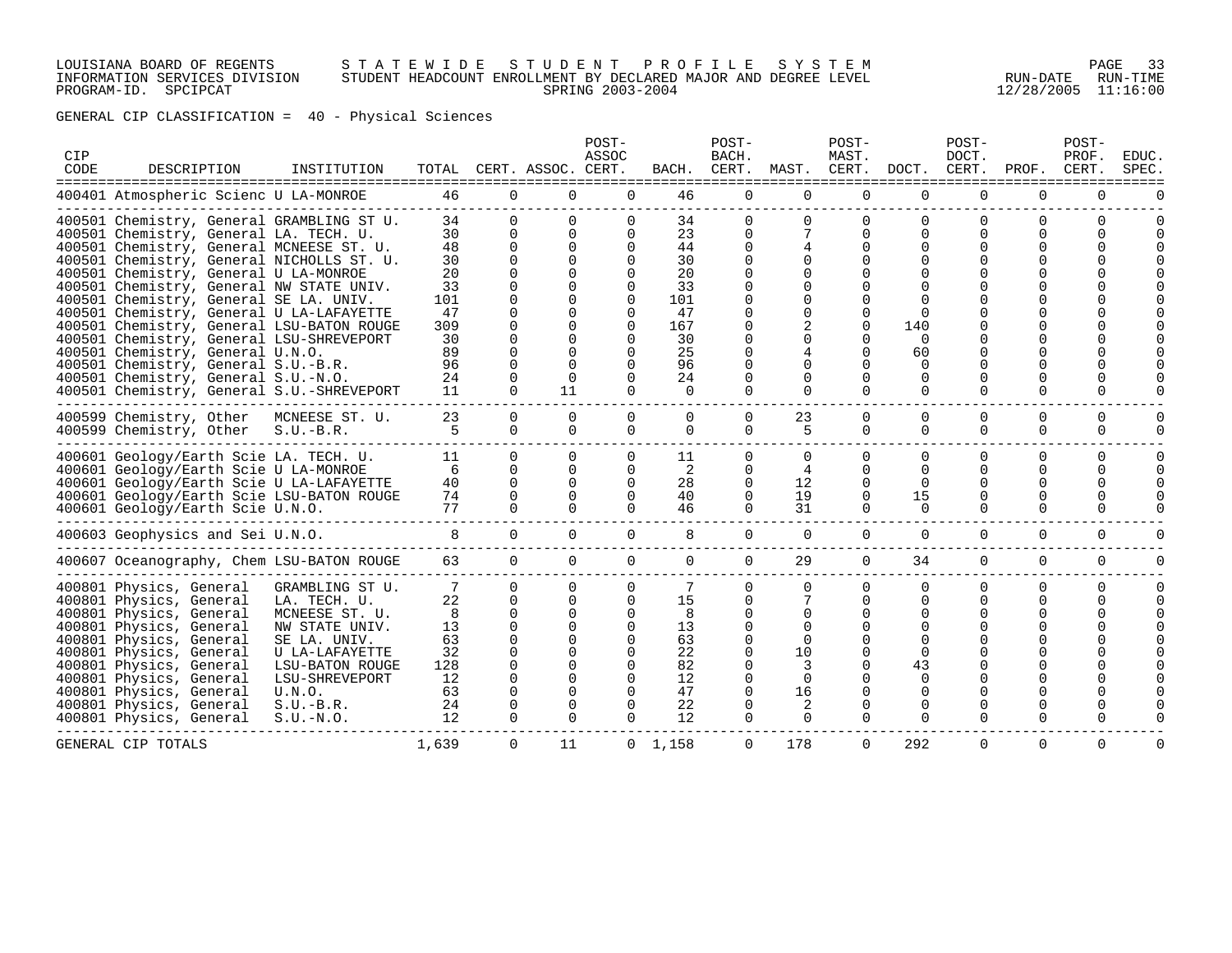LOUISIANA BOARD OF REGENTS S T A T E W I D E S T U D E N T P R O F I L E S Y S T E M PAGE 34 INFORMATION SERVICES DIVISION STUDENT HEADCOUNT ENROLLMENT BY DECLARED MAJOR AND DEGREE LEVEL RUN-DATE RUN-TIME PROGRAM-ID. SPCIPCAT SPRING 2003-2004 12/28/2005 11:16:00

GENERAL CIP CLASSIFICATION = 41 - Science Technologies/Technicians

| CIP<br>CODE | DESCRIPTION                                                                                                                       | INSTITUTION | TOTAL    | CERT. | ASSOC.   | POST-<br>ASSOC<br>CERT | BACH | POST-<br>BACH.<br>CERT | MAST | POST-<br>MAST.<br>CERT | DOCT | POST-<br>DOCT.<br>CERT | PROF | POST-<br>PROF<br>CERT | EDUC.<br>SPEC. |
|-------------|-----------------------------------------------------------------------------------------------------------------------------------|-------------|----------|-------|----------|------------------------|------|------------------------|------|------------------------|------|------------------------|------|-----------------------|----------------|
|             | 410204 Industrial Radiolo LTC-T.H. HARRIS                                                                                         |             | 49       |       |          |                        |      |                        |      |                        |      |                        |      |                       |                |
|             | 410301 Chemical Technolog NICHOLLS ST. U.<br>410301 Chemical Technolog LTC-ASCENSION<br>410301 Chemical Technolog LTC-RIVER PRSHS |             | 27<br>65 |       | 27<br>65 |                        |      |                        |      |                        |      |                        |      |                       | $\Omega$       |
|             | GENERAL CIP TOTALS                                                                                                                |             | 143      |       | 94       |                        |      |                        |      |                        |      |                        |      |                       | <sup>n</sup>   |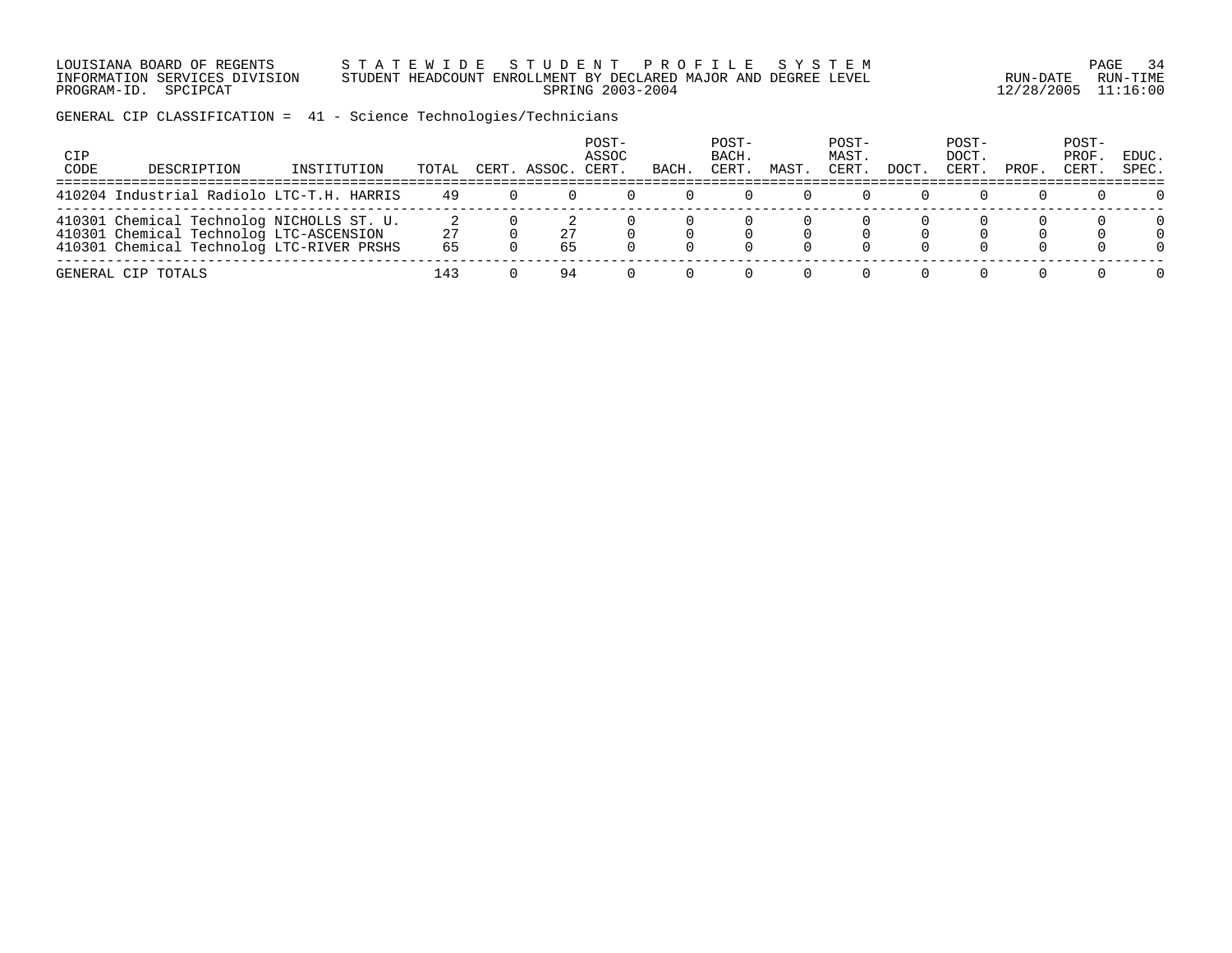## LOUISIANA BOARD OF REGENTS S T A T E W I D E S T U D E N T P R O F I L E S Y S T E M PAGE 35 INFORMATION SERVICES DIVISION STUDENT HEADCOUNT ENROLLMENT BY DECLARED MAJOR AND DEGREE LEVEL RUN-DATE RUN-TIME PROGRAM-ID. SPCIPCAT SPRING 2003-2004 12/28/2005 11:16:00

GENERAL CIP CLASSIFICATION = 42 - Psychology

| <b>CIP</b><br>CODE | DESCRIPTION                                                                | INSTITUTION |            |          | TOTAL CERT. ASSOC. CERT. | POST-<br>ASSOC | BACH.           | POST-<br>BACH.<br>CERT. | MAST.    | POST-<br>MAST.<br>CERT. | DOCT.    | POST-<br>DOCT.<br>CERT. | PROF.    | POST-<br>PROF.<br>CERT. | EDUC.<br>SPEC. |
|--------------------|----------------------------------------------------------------------------|-------------|------------|----------|--------------------------|----------------|-----------------|-------------------------|----------|-------------------------|----------|-------------------------|----------|-------------------------|----------------|
|                    | 420101 Psychology, Genera GRAMBLING ST U.                                  |             | 174        |          |                          |                | 174             |                         |          |                         |          |                         |          |                         |                |
|                    | 420101 Psychology, Genera LA. TECH. U.                                     |             | 220        |          |                          |                | 220             |                         |          |                         |          |                         |          |                         |                |
|                    | 420101 Psychology, Genera MCNEESE ST. U.                                   |             | 299        |          |                          |                | 235             |                         | 64       |                         |          |                         |          |                         |                |
|                    | 420101 Psychology, Genera NICHOLLS ST. U.                                  |             | 139        |          |                          |                | 139             |                         | $\Omega$ |                         |          |                         |          |                         |                |
|                    | 420101 Psychology, Genera U LA-MONROE                                      |             | 233        |          |                          |                | 208             |                         | 25       |                         |          |                         |          |                         |                |
|                    | 420101 Psychology, Genera NW STATE UNIV.                                   |             | 369        |          |                          |                | 369             |                         | $\Omega$ |                         |          |                         |          |                         |                |
|                    | 420101 Psychology, Genera SE LA. UNIV.                                     |             | 436        |          |                          |                | 407             |                         | 29       |                         |          |                         |          |                         |                |
|                    | 420101 Psychology, Genera U LA-LAFAYETTE                                   |             | 422        |          |                          |                | 402             |                         | 20       |                         |          |                         |          |                         |                |
|                    | 420101 Psychology, Genera LSU-BATON ROUGE                                  |             | 1,196      |          |                          |                | 1,105           |                         |          |                         | 91       |                         |          |                         |                |
|                    | 420101 Psychology, Genera LSU-SHREVEPORT                                   |             | 194        |          |                          |                | 194             |                         |          |                         |          |                         |          |                         |                |
|                    | 420101 Psychology, Genera U.N.O.                                           |             | 309<br>330 |          |                          |                | 309<br>330      |                         |          |                         |          |                         |          |                         |                |
|                    | 420101 Psychology, Genera S.U.-B.R.<br>420101 Psychology, Genera S.U.-N.O. |             | 131        |          |                          |                | 131             |                         |          |                         |          |                         |          |                         |                |
|                    |                                                                            |             |            |          |                          |                |                 |                         |          |                         |          |                         |          |                         |                |
|                    | 420201 Clinical Psycholog NW STATE UNIV.                                   |             | 26         |          |                          |                |                 |                         | 26       |                         | $\Omega$ |                         |          |                         |                |
|                    | 420601 Counseling Psychol LA. TECH. U.                                     |             | 30         |          |                          |                |                 |                         | $\Omega$ |                         | 30       | $\Omega$                | 0        | $\Omega$                |                |
|                    | 420601 Counseling Psychol NICHOLLS ST. U.                                  |             | 46         | $\Omega$ |                          |                |                 | $\cap$                  | 46       |                         | $\Omega$ | U                       |          |                         |                |
|                    |                                                                            |             |            |          |                          |                |                 |                         |          |                         |          |                         |          |                         |                |
|                    | 420901 Industrial and Org LA. TECH. U.                                     |             | 98         | $\Omega$ |                          | $\Omega$       | $\Omega$        | $\Omega$                | 98       | $\Omega$                | $\Omega$ | 0                       | $\Omega$ | $\Omega$                |                |
|                    | 421801 Educational Psycho LA. TECH. U.                                     |             | 10         |          |                          |                |                 |                         | 10       |                         |          |                         |          |                         |                |
|                    | 421801 Educational Psycho NICHOLLS ST. U.                                  |             | 20         |          |                          |                |                 |                         | $\Omega$ |                         |          |                         |          |                         |                |
|                    | 421801 Educational Psycho U LA-MONROE                                      |             | 17         |          |                          |                |                 |                         | $\Omega$ |                         |          |                         |          |                         |                |
|                    | 421801 Educational Psycho LSU-SHREVEPORT                                   |             | 11         |          |                          |                |                 |                         |          |                         |          |                         |          |                         |                |
|                    | 429999 Psychology, Other U.N.O.                                            |             | 27         | $\Omega$ |                          |                | $\Omega$        |                         | $\Omega$ | $\Omega$                | 27       | $\Omega$                | $\Omega$ | $\Omega$                |                |
|                    | GENERAL CIP TOTALS                                                         |             | 4,737      |          |                          |                | $0 \quad 4,223$ |                         | 318      | $\Omega$                | 148      | $\Omega$                | $\Omega$ | $\Omega$                |                |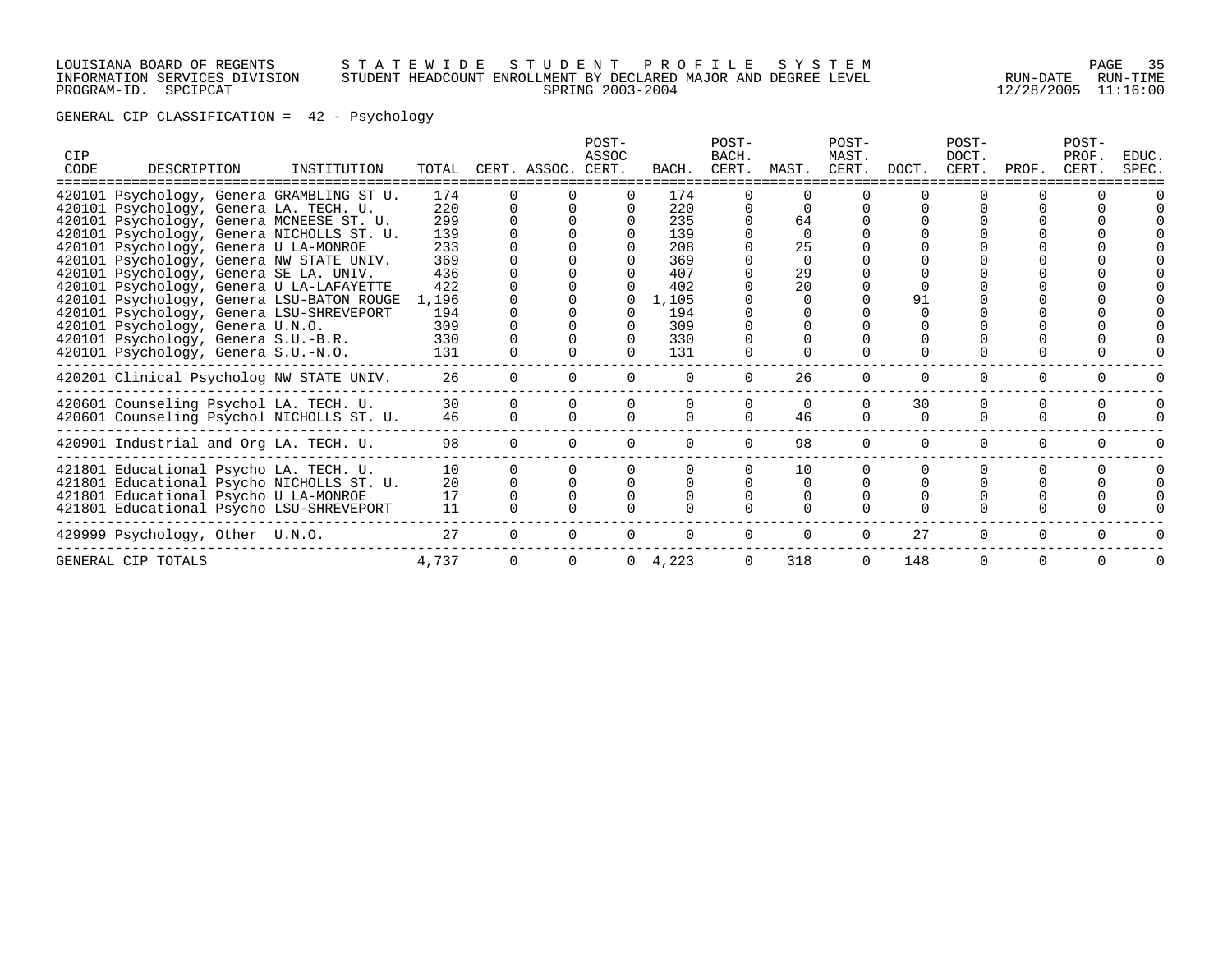#### LOUISIANA BOARD OF REGENTS S T A T E W I D E S T U D E N T P R O F I L E S Y S T E M PAGE 36 INFORMATION SERVICES DIVISION STUDENT HEADCOUNT ENROLLMENT BY DECLARED MAJOR AND DEGREE LEVEL RUN-DATE RUN-TIME PROGRAM-ID. SPCIPCAT SPRING 2003-2004 12/28/2005 11:16:00

GENERAL CIP CLASSIFICATION = 43 - Security and Protective Services

| CIP<br>CODE | DESCRIPTION                                                                                                                                                                                                                                                                                                                                                                                                                                                                         | INSTITUTION |                                                                          |                                                                    | TOTAL CERT. ASSOC. CERT.                                    | POST-<br>ASSOC                 |                                                                         | POST-<br>BACH.<br>BACH. CERT. MAST. CERT. DOCT. CERT. |                                                                    | POST-<br>MAST. |          | POST-<br>DOCT. | PROF.    | POST-<br>PROF.<br>CERT. | EDUC.<br>SPEC. |
|-------------|-------------------------------------------------------------------------------------------------------------------------------------------------------------------------------------------------------------------------------------------------------------------------------------------------------------------------------------------------------------------------------------------------------------------------------------------------------------------------------------|-------------|--------------------------------------------------------------------------|--------------------------------------------------------------------|-------------------------------------------------------------|--------------------------------|-------------------------------------------------------------------------|-------------------------------------------------------|--------------------------------------------------------------------|----------------|----------|----------------|----------|-------------------------|----------------|
|             | 430103 Criminal Justice/L S.U.-SHREVEPORT                                                                                                                                                                                                                                                                                                                                                                                                                                           |             | 41                                                                       | $\Omega$                                                           | 41                                                          | $\Omega$                       | $\Omega$                                                                | 0                                                     | $\Omega$                                                           | $\Omega$       | $\Omega$ | $\Omega$       | $\Omega$ |                         |                |
|             | 430104 Criminal Justice/S GRAMBLING ST U.<br>430104 Criminal Justice/S MCNEESE ST. U.<br>430104 Criminal Justice/S U LA-MONROE<br>430104 Criminal Justice/S NW STATE UNIV.<br>430104 Criminal Justice/S SE LA. UNIV.<br>430104 Criminal Justice/S U LA-LAFAYETTE<br>430104 Criminal Justice/S LSU-SHREVEPORT<br>430104 Criminal Justice/S S.U.-B.R.<br>430104 Criminal Justice/S S.U.-N.O.<br>430104 Criminal Justice/S BOSSIER P.C.C.<br>430104 Criminal Justice/S SOUTH LA. C. C. |             | 347<br>244<br>278<br>252<br>404<br>350<br>132<br>192<br>257<br>242<br>53 | 0<br>0<br>$\Omega$<br>0                                            | $\Omega$<br>$\Omega$<br>$\Omega$<br>242<br>53               | $\Omega$<br>$\Omega$<br>$\cap$ | 302<br>244<br>251<br>252<br>404<br>350<br>132<br>192<br>194<br>$\Omega$ | 0                                                     | 45<br>$\Omega$<br>27<br>$\Omega$<br><sup>n</sup><br>63<br>$\Omega$ |                |          |                | 0        |                         |                |
|             | 430104 Criminal Justice/S LTC-OAKDALE<br>430104 Criminal Justice/S SOWELA                                                                                                                                                                                                                                                                                                                                                                                                           |             | 100<br>87                                                                | <sup>n</sup>                                                       | 93<br>87                                                    | <sup>n</sup>                   | $\Omega$                                                                |                                                       | $\Omega$<br>$\Omega$                                               | ∩              | $\Omega$ |                |          |                         |                |
|             | 430107 Criminal Justice/P GRAMBLING ST U.<br>430107 Criminal Justice/P NICHOLLS ST. U.<br>430107 Criminal Justice/P U LA-MONROE<br>430107 Criminal Justice/P NW STATE UNIV.<br>430107 Criminal Justice/P SE LA. UNIV.<br>430107 Criminal Justice/P U LA-LAFAYETTE<br>430107 Criminal Justice/P LSU-ALEXANDRIA<br>430107 Criminal Justice/P LSU-EUNICE<br>430107 Criminal Justice/P S.U.-B.R.<br>430107 Criminal Justice/P DELGADO C. C.                                             |             | 28<br>85<br>30<br>139<br>33<br>$\overline{4}$<br>107<br>107<br>91<br>569 | $\Omega$<br>$\Omega$<br>$\Omega$<br>$\Omega$<br>$\Omega$<br>$\cap$ | 28<br>85<br>30<br>139<br>33<br>4<br>107<br>107<br>91<br>569 |                                | $\Omega$                                                                | <sup>n</sup>                                          | $\Omega$                                                           |                |          |                |          |                         |                |
|             | 430201 Fire Protection an DELGADO C. C.                                                                                                                                                                                                                                                                                                                                                                                                                                             |             | 122                                                                      | $\Omega$                                                           | 122                                                         | $\Omega$                       | $\Omega$                                                                | $\Omega$                                              | $\Omega$                                                           | $\Omega$       | $\Omega$ | $\Omega$       | $\Omega$ | $\Omega$                |                |
|             | 430203 Fire Science/Fire- LSU-EUNICE                                                                                                                                                                                                                                                                                                                                                                                                                                                |             | 122                                                                      | $\mathcal{E}$                                                      | 119                                                         | $\Omega$                       | $\Omega$                                                                | $\Omega$                                              | $\Omega$                                                           | $\Omega$       | $\Omega$ | $\Omega$       | $\Omega$ | $\Omega$                |                |
|             | 430299 Fire Protection, O LSU-EUNICE                                                                                                                                                                                                                                                                                                                                                                                                                                                |             |                                                                          | 3                                                                  | $\Omega$                                                    |                                | $\Omega$                                                                | 0                                                     | $\Omega$                                                           | $\Omega$       | $\Omega$ | $\Omega$       | $\Omega$ | $\Omega$                |                |
|             | 439999 Security and Prote LSU-EUNICE                                                                                                                                                                                                                                                                                                                                                                                                                                                |             | $\mathcal{R}$                                                            | $\Omega$                                                           | 3                                                           | $\Omega$                       | $\Omega$                                                                | $\Omega$                                              | $\Omega$                                                           | $\Omega$       | $\Omega$ | $\Omega$       | $\Omega$ | $\Omega$                |                |
|             | GENERAL CIP TOTALS                                                                                                                                                                                                                                                                                                                                                                                                                                                                  |             | 4,422                                                                    |                                                                    | 6, 1, 953                                                   |                                | $0 \quad 2.321$                                                         | $\Omega$                                              | 135                                                                | $\Omega$       | $\Omega$ | $\Omega$       | $\Omega$ | $\Omega$                | $\Omega$       |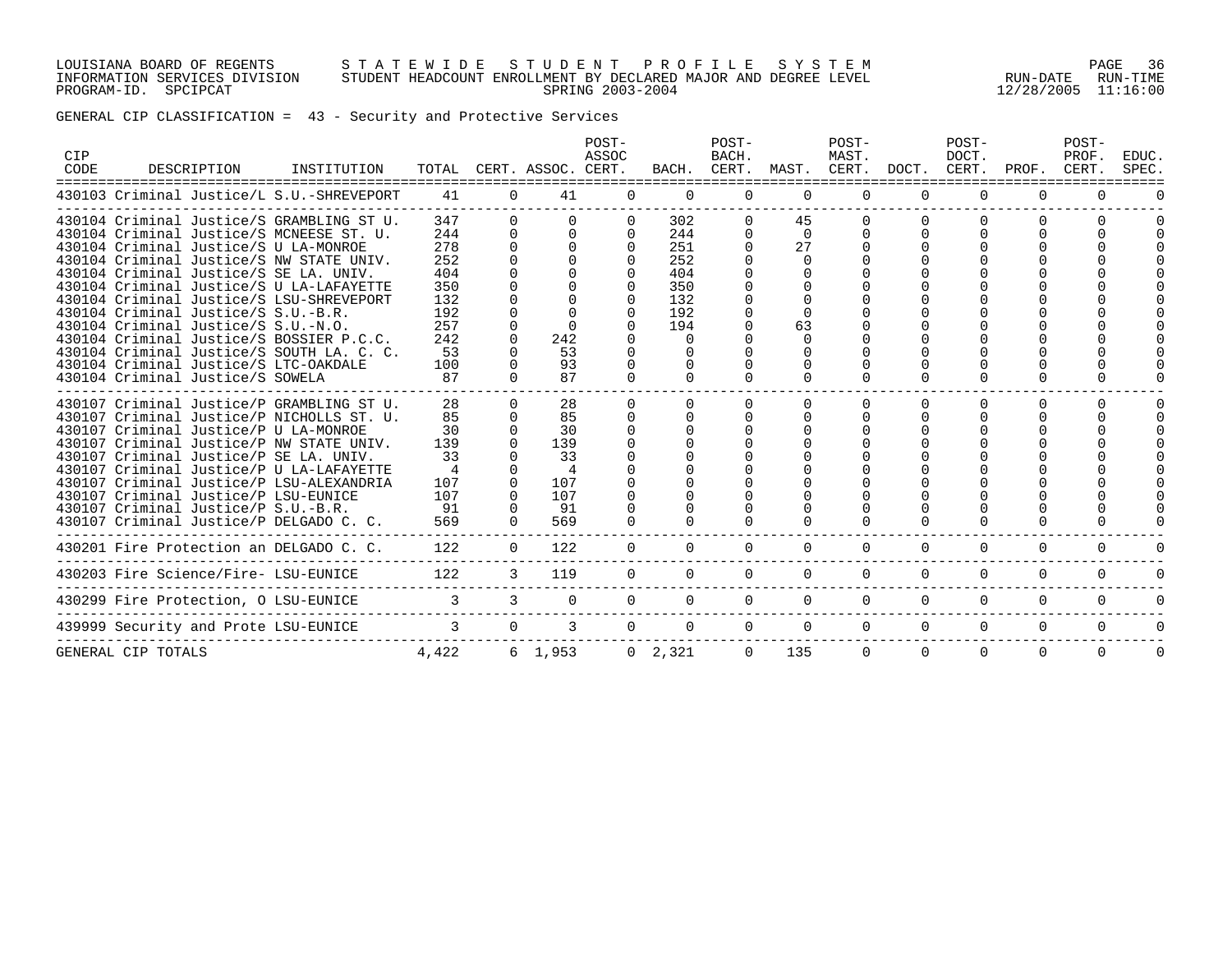LOUISIANA BOARD OF REGENTS S T A T E W I D E S T U D E N T P R O F I L E S Y S T E M PAGE 37 INFORMATION SERVICES DIVISION STUDENT HEADCOUNT ENROLLMENT BY DECLARED MAJOR AND DEGREE LEVEL RUN-DATE RUN-TIME PROGRAM-ID. SPCIPCAT SPRING 2003-2004 12/28/2005 11:16:00

## GENERAL CIP CLASSIFICATION = 44 - Public Administration and Social Service Professions

| <b>CIP</b><br>CODE | DESCRIPTION                                                                                                                                                       | INSTITUTION                                                                                                       | TOTAL                                         | CERT. ASSOC. | POST-<br>ASSOC<br>CERT. | BACH                                   | POST-<br>BACH.<br>CERT. | MAST.                   | POST-<br>MAST.<br>CERT. | DOCT. | POST-<br>DOCT.<br>CERT. | PROF. | POST-<br>PROF.<br>CERT. | EDUC.<br>SPEC. |
|--------------------|-------------------------------------------------------------------------------------------------------------------------------------------------------------------|-------------------------------------------------------------------------------------------------------------------|-----------------------------------------------|--------------|-------------------------|----------------------------------------|-------------------------|-------------------------|-------------------------|-------|-------------------------|-------|-------------------------|----------------|
|                    | 440201 Community Organiza LSU-SHREVEPORT                                                                                                                          |                                                                                                                   | 35                                            |              |                         | $\Omega$                               |                         | 35                      |                         |       | 0                       |       |                         |                |
|                    | 440401 Public Administrat GRAMBLING ST U.<br>440401 Public Administrat LSU-BATON ROUGE<br>440401 Public Administrat U.N.O.<br>440401 Public Administrat S.U.-B.R. |                                                                                                                   | 132<br>136<br>39<br>168                       |              |                         | 19                                     |                         | 113<br>136<br>39<br>168 |                         |       |                         |       |                         |                |
|                    | 440501 Public Policy Anal S.U.-B.R.                                                                                                                               |                                                                                                                   | 26                                            |              |                         |                                        |                         |                         |                         | 26    |                         |       |                         |                |
|                    | 440701 Social Work<br>440701 Social Work<br>440701 Social Work<br>440701 Social Work<br>440701 Social Work<br>440701 Social Work<br>440701 Social Work            | GRAMBLING ST U.<br>U LA-MONROE<br>NW STATE UNIV.<br>SE LA. UNIV.<br>LSU-BATON ROUGE<br>$S.U.-B.R.$<br>$S.U.-N.O.$ | 175<br>126<br>237<br>237<br>195<br>221<br>483 |              |                         | 123<br>126<br>237<br>237<br>221<br>191 |                         | 52<br>179<br>292        |                         | 16    |                         |       |                         |                |
|                    | GENERAL CIP TOTALS                                                                                                                                                |                                                                                                                   | 2,210                                         | $\Omega$     |                         | $0 \quad 1,154$                        |                         | $0 \quad 1,014$         |                         | 42    | 0                       |       |                         |                |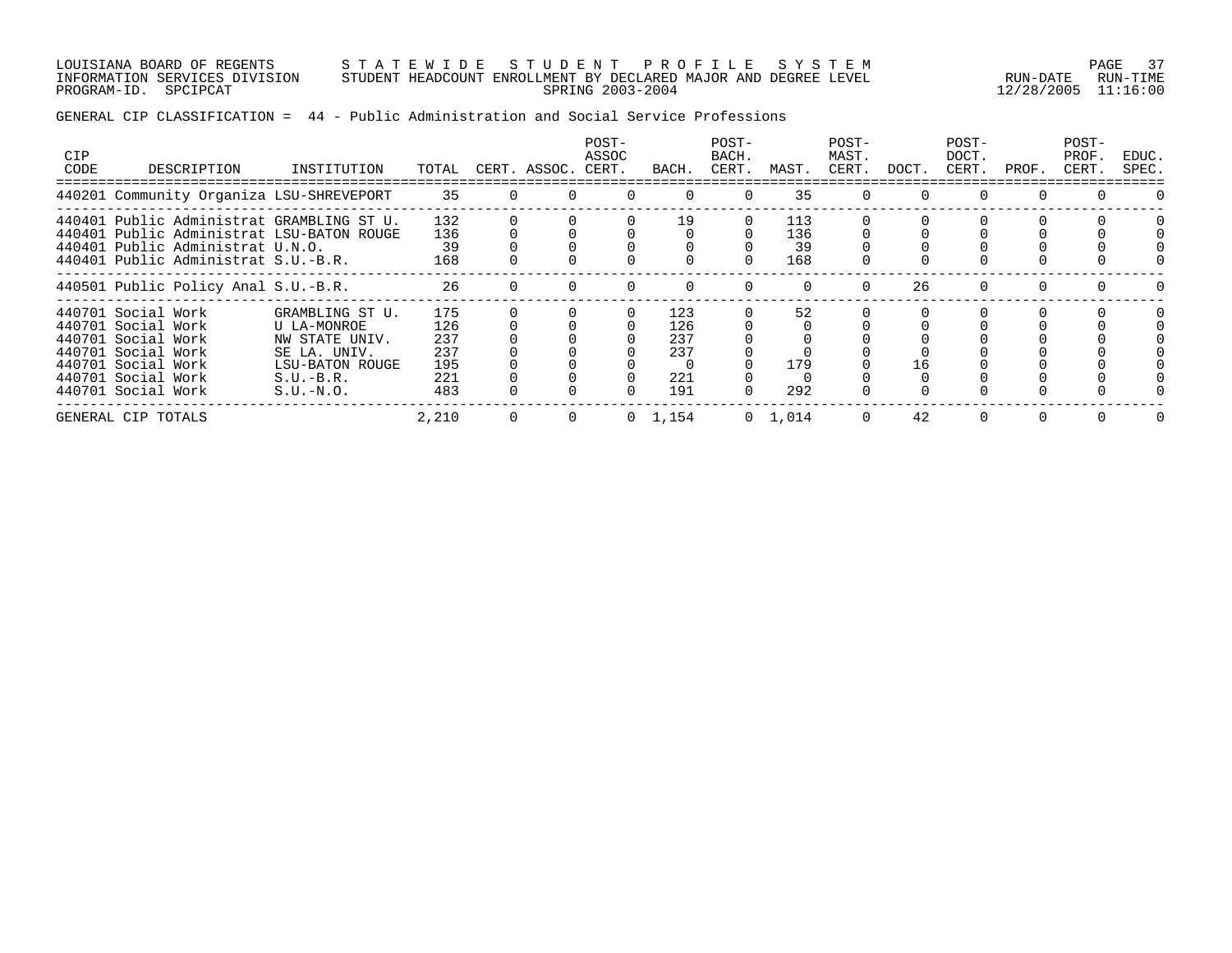## LOUISIANA BOARD OF REGENTS S T A T E W I D E S T U D E N T P R O F I L E S Y S T E M PAGE 38 INFORMATION SERVICES DIVISION STUDENT HEADCOUNT ENROLLMENT BY DECLARED MAJOR AND DEGREE LEVEL RUN-DATE RUN-TIME PROGRAM-ID. SPCIPCAT SPRING 2003-2004 12/28/2005 11:16:00

GENERAL CIP CLASSIFICATION = 45 - Social Sciences

| CIP<br>CODE | DESCRIPTION                                                                                                                                                                                                                                                                                                                                                              | INSTITUTION                                                                                                                                                                                                                       | TOTAL                                                                             |                                                                                  | CERT. ASSOC. CERT.                                                                                                                               | POST-<br>ASSOC                                                                                                                                           | BACH.                                                                             | POST-<br>BACH.<br>CERT.                                                                                                          | MAST.                                                                                                              | POST-<br>MAST.<br>CERT.                                                                         | DOCT.                                                                                                                | POST-<br>DOCT.<br>CERT.<br>==============            | PROF.                                                                    | POST-<br>PROF<br>CERT.<br>====================                        | EDUC.<br>SPEC                                |
|-------------|--------------------------------------------------------------------------------------------------------------------------------------------------------------------------------------------------------------------------------------------------------------------------------------------------------------------------------------------------------------------------|-----------------------------------------------------------------------------------------------------------------------------------------------------------------------------------------------------------------------------------|-----------------------------------------------------------------------------------|----------------------------------------------------------------------------------|--------------------------------------------------------------------------------------------------------------------------------------------------|----------------------------------------------------------------------------------------------------------------------------------------------------------|-----------------------------------------------------------------------------------|----------------------------------------------------------------------------------------------------------------------------------|--------------------------------------------------------------------------------------------------------------------|-------------------------------------------------------------------------------------------------|----------------------------------------------------------------------------------------------------------------------|------------------------------------------------------|--------------------------------------------------------------------------|-----------------------------------------------------------------------|----------------------------------------------|
|             | 450101 Social Sciences, G NW STATE UNIV.<br>450101 Social Sciences, G S.U.-B.R.<br>450201 Anthropology<br>450201 Anthropology<br>450201 Anthropology<br>450201 Anthropology                                                                                                                                                                                              | NW STATE UNIV.<br>U LA-LAFAYETTE<br>LSU-BATON ROUGE<br>U.N.O.                                                                                                                                                                     | 7<br>73<br>31<br>43<br>226<br>90                                                  | $\Omega$<br>$\Omega$<br>$\Omega$<br>$\Omega$<br>$\Omega$<br>$\cap$               | $\Omega$<br>$\Omega$<br>$\Omega$<br>$\Omega$<br>$\Omega$<br>$\Omega$                                                                             | $\Omega$<br>$\Omega$<br>$\Omega$<br>$\Omega$<br>$\Omega$<br>$\cap$                                                                                       | $\Omega$<br>31<br>43<br>186<br>90                                                 | ∩<br>$\Omega$<br>$\Omega$<br>$\Omega$<br>$\Omega$<br>$\Omega$                                                                    | $\Omega$<br>73<br>$\Omega$<br>$\Omega$<br>40<br>$\Omega$                                                           | $\cap$<br>$\Omega$<br>$\Omega$<br>$\cap$<br>$\Omega$<br>$\Omega$                                | ∩<br>$\Omega$<br>$\Omega$<br>∩<br>$\Omega$<br>$\Omega$                                                               | U<br>$\Omega$<br>0<br>U<br>O<br>$\Omega$             | U<br>$\Omega$<br>0<br>U<br>O<br>$\Omega$                                 | $\Omega$<br>$\Omega$<br>$\Omega$<br>$\Omega$<br>$\Omega$<br>$\Omega$  |                                              |
|             | 450601 Economics, General LSU-BATON ROUGE<br>450601 Economics, General U.N.O.                                                                                                                                                                                                                                                                                            |                                                                                                                                                                                                                                   | 169<br>8                                                                          | $\Omega$<br>$\mathbf 0$                                                          | $\Omega$<br>$\Omega$                                                                                                                             | $\Omega$<br>0                                                                                                                                            | 140<br>8                                                                          | $\Omega$<br>0                                                                                                                    | 4<br>$\Omega$                                                                                                      | $\Omega$<br>$\Omega$                                                                            | 25<br>$\Omega$                                                                                                       | $\Omega$<br>$\Omega$                                 | $\Omega$<br>$\Omega$                                                     | $\Omega$<br>$\mathbf 0$                                               | <sup>n</sup>                                 |
|             | 450701 Geography<br>450701 Geography<br>450701 Geography<br>450701 Geography                                                                                                                                                                                                                                                                                             | LA. TECH. U.<br>LSU-BATON ROUGE<br>LSU-SHREVEPORT<br>U.N.O.                                                                                                                                                                       | 10<br>127<br>$\overline{1}$<br>57                                                 | $\Omega$<br>$\Omega$<br>$\Omega$<br>$\Omega$                                     | $\Omega$<br>$\Omega$<br>$\Omega$<br>$\Omega$                                                                                                     | $\Omega$<br>$\Omega$<br>$\Omega$<br>$\Omega$                                                                                                             | 10<br>66<br>1<br>40                                                               | $\Omega$<br>$\Omega$<br>$\Omega$<br>$\Omega$                                                                                     | $\Omega$<br>24<br>$\Omega$<br>17                                                                                   | $\Omega$<br>$\Omega$<br>$\Omega$<br>$\Omega$                                                    | $\Omega$<br>37<br>$\Omega$<br>$\Omega$                                                                               | $\Omega$<br>$\Omega$<br>$\Omega$<br>$\Omega$         | $\Omega$<br>0<br>$\Omega$<br>$\Omega$                                    | $\Omega$<br>$\Omega$<br>$\Omega$<br>0                                 | $\Omega$<br>$\Omega$<br>$\Omega$<br>$\Omega$ |
|             | 451001 Political Science<br>451001 Political Science<br>451001 Political Science<br>451001 Political Science<br>451001 Political Science<br>451001 Political Science<br>451001 Political Science<br>451001 Political Science<br>451001 Political Science<br>451001 Political Science<br>451001 Political Science<br>451001 Political Science<br>451001 Political Science | GRAMBLING ST U.<br>LA. TECH. U<br>MCNEESE ST. U.<br>NICHOLLS ST. U.<br><b>U LA-MONROE</b><br>NW STATE UNIV.<br>SE LA. UNIV.<br>U LA-LAFAYETTE<br><b>LSU-BATON ROUGE</b><br>LSU-SHREVEPORT<br>U.N.O.<br>$S.U.-B.R.$<br>$S.U.-N.O.$ | 21<br>115<br>42<br>167<br>25<br>66<br>121<br>101<br>770<br>34<br>313<br>207<br>14 | $\Omega$<br>$\Omega$<br>$\Omega$<br>$\Omega$<br>$\Omega$<br>$\Omega$<br>$\Omega$ | $\Omega$<br>$\Omega$<br>$\Omega$<br>$\Omega$<br>$\Omega$<br>$\Omega$<br>$\Omega$<br>$\Omega$<br>$\Omega$<br>$\Omega$<br>$\Omega$<br>$\Omega$     | $\Omega$<br>$\Omega$<br>$\Omega$<br>$\Omega$<br>$\Omega$<br>$\Omega$<br>$\Omega$<br>$\Omega$<br>$\Omega$<br>$\Omega$<br>$\Omega$<br>$\Omega$<br>$\Omega$ | 21<br>115<br>42<br>167<br>25<br>66<br>121<br>101<br>729<br>34<br>266<br>207<br>14 | $\Omega$<br>$\Omega$<br>O<br>$\Omega$<br>∩<br>∩<br>$\Omega$<br>$\Omega$<br>$\Omega$<br>0<br>$\Omega$<br>$\Omega$                 | $\Omega$<br>$\Omega$<br>$\Omega$<br>$\Omega$<br>∩<br>∩<br>$\Omega$<br>18<br>$\Omega$<br>21<br>$\Omega$<br>$\Omega$ | $\Omega$<br>$\Omega$<br>$\Omega$<br>O<br>$\Omega$<br>$\cap$<br>$\Omega$<br>$\Omega$<br>$\Omega$ | 0<br>$\Omega$<br>O<br>$\Omega$<br>∩<br>O<br>∩<br>$\Omega$<br>23<br>$\Omega$<br>26<br>$\Omega$<br>$\Omega$            | $\Omega$<br>$\Omega$<br>U<br>O<br>O<br>U<br>$\Omega$ | 0<br>$\Omega$<br>$\Omega$<br>O<br>U<br>∩<br>O<br>O<br>O<br>O<br>$\Omega$ | $\mathbf 0$<br>$\Omega$<br>$\Omega$<br>O<br>$\Omega$<br>U<br>$\Omega$ | <sup>n</sup><br><sup>n</sup>                 |
|             | 451101 Sociology<br>451101 Sociology<br>451101 Sociology<br>451101 Sociology<br>451101 Sociology<br>451101 Sociology<br>451101 Sociology<br>451101 Sociology<br>451101 Sociology<br>451101 Sociology<br>451101 Sociology<br>451101 Sociology<br>451101 Sociology                                                                                                         | GRAMBLING ST U.<br>LA. TECH. U<br>MCNEESE ST. U.<br>NICHOLLS ST. U.<br>U LA-MONROE<br>NW STATE UNIV.<br>SE LA. UNIV.<br>U LA-LAFAYETTE<br>LSU-BATON ROUGE<br>LSU-SHREVEPORT<br>U.N.O.<br>$S.U.-B.R.$<br>$S.U.-N.O.$               | 31<br>161<br>117<br>44<br>45<br>29<br>115<br>143<br>573<br>50<br>188<br>53<br>22  | $\Omega$<br>$\Omega$<br>∩<br>$\Omega$<br>0                                       | $\Omega$<br>$\Omega$<br>$\Omega$<br>$\Omega$<br>$\Omega$<br><sup>0</sup><br>$\Omega$<br>$\Omega$<br>$\Omega$<br>$\Omega$<br>$\Omega$<br>$\Omega$ | 0<br>$\Omega$<br>$\Omega$<br>$\Omega$<br>$\Omega$<br>0<br>$\Omega$<br>$\Omega$<br>$\Omega$<br>$\Omega$<br>$\Omega$<br>$\Omega$<br>0                      | 31<br>161<br>117<br>44<br>45<br>29<br>90<br>143<br>533<br>50<br>156<br>53<br>22   | $\Omega$<br>$\Omega$<br>$\Omega$<br>$\Omega$<br>$\Omega$<br>O<br>$\Omega$<br>O<br>$\Omega$<br>$\Omega$<br>0<br><sup>0</sup><br>0 | $\Omega$<br>$\Omega$<br>$\Omega$<br>$\Omega$<br>∩<br>$\Omega$<br>25<br>$\Omega$<br>7<br>$\Omega$<br>32<br>0<br>0   | $\Omega$<br>$\Omega$<br>O<br>$\Omega$<br>$\Omega$<br>∩<br>$\mathbf 0$                           | $\Omega$<br>$\Omega$<br>$\Omega$<br>$\Omega$<br>O<br>$\Omega$<br>$\Omega$<br>33<br>$\Omega$<br>0<br>0<br>$\mathbf 0$ | $\Omega$<br>O<br>0<br>U<br>$\Omega$                  | 0<br>$\Omega$<br>O<br>O<br>∩<br>N<br>U<br>U<br>O<br>U<br>$\Omega$        | $\Omega$<br>$\Omega$<br>$\Omega$<br>O<br>$\Omega$<br>0                |                                              |
|             | 451201 Urban Studies/Affa U.N.O.                                                                                                                                                                                                                                                                                                                                         |                                                                                                                                                                                                                                   | 100                                                                               | $\mathbf 0$                                                                      | 0                                                                                                                                                | $\mathbf 0$                                                                                                                                              | 35                                                                                | 0                                                                                                                                | 22                                                                                                                 | 0                                                                                               | 43                                                                                                                   | 0                                                    | $\mathbf 0$                                                              | 0                                                                     |                                              |
|             | GENERAL CIP TOTALS                                                                                                                                                                                                                                                                                                                                                       |                                                                                                                                                                                                                                   | 4,509                                                                             | $\Omega$                                                                         | $\Omega$                                                                                                                                         | $\overline{0}$                                                                                                                                           | 4,039                                                                             | $\Omega$                                                                                                                         | 283                                                                                                                | $\Omega$                                                                                        | 187                                                                                                                  | $\Omega$                                             | $\Omega$                                                                 | $\Omega$                                                              | $\Omega$                                     |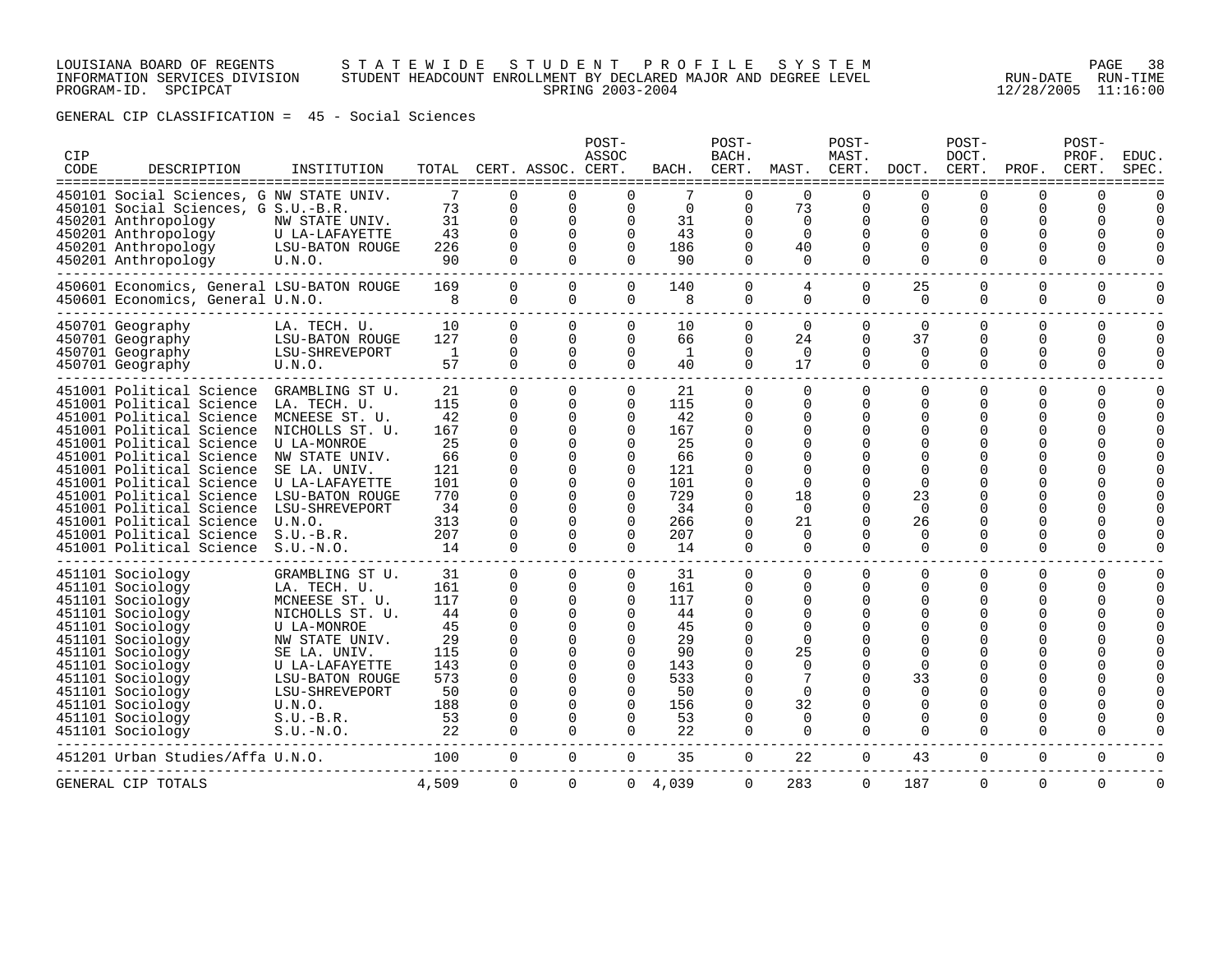## LOUISIANA BOARD OF REGENTS S T A T E W I D E S T U D E N T P R O F I L E S Y S T E M PAGE 39 INFORMATION SERVICES DIVISION STUDENT HEADCOUNT ENROLLMENT BY DECLARED MAJOR AND DEGREE LEVEL RUN-DATE RUN-TIME PROGRAM-ID. SPCIPCAT SPRING 2003-2004 12/28/2005 11:16:00

GENERAL CIP CLASSIFICATION = 46 - Construction Trades

| CIP<br>CODE | DESCRIPTION                               | INSTITUTION     | TOTAL |             | CERT. ASSOC. CERT. | POST-<br>ASSOC | BACH.    | POST-<br>BACH.<br>CERT. | MAST.       | POST-<br>MAST.<br>CERT. | DOCT.       | POST-<br>DOCT.<br>CERT. | PROF.    | POST-<br>PROF.<br>CERT. | EDUC.<br>SPEC. |
|-------------|-------------------------------------------|-----------------|-------|-------------|--------------------|----------------|----------|-------------------------|-------------|-------------------------|-------------|-------------------------|----------|-------------------------|----------------|
|             | 460101 Mason/Masonry                      | LTC-T.H. HARRIS | 8     | $\mathbf 0$ | 0                  | 0              | 0        | 0                       | $\mathbf 0$ | $\mathbf 0$             | $\mathbf 0$ | 0                       | 0        | =========<br>0          |                |
|             | 460201 Carpentry/Carpente DELGADO C. C.   |                 | 20    | 20          | $\Omega$           | $\Omega$       | 0        | $\Omega$                | $\Omega$    | $\cap$                  | $\Omega$    | $\Omega$                | $\Omega$ | $\Omega$                |                |
|             | 460201 Carpentry/Carpente LTC-HUEY P LONG |                 | 9     | $\Omega$    | 0                  | 0              | 0        | 0                       | 0           | <sup>0</sup>            | O           |                         | O        | $\Omega$                |                |
|             | 460201 Carpentry/Carpente LTC-LAFOURCHE   |                 | 10    | $\Omega$    | $\Omega$           | $\Omega$       | $\Omega$ | $\Omega$                | $\Omega$    |                         | $\Omega$    |                         | U        |                         |                |
|             | 460201 Carpentry/Carpente LTC-L. SALTER   |                 | 15    |             |                    |                |          |                         |             |                         |             |                         |          |                         |                |
|             | 460201 Carpentry/Carpente LTC-NATCHITOCHE |                 | 8     |             |                    |                |          |                         |             |                         |             |                         |          |                         |                |
|             | 460201 Carpentry/Carpente LTC-NORTHWEST   |                 | 18    |             |                    |                |          |                         |             |                         |             |                         |          |                         |                |
|             | 460201 Carpentry/Carpente LTC-WEST JEFF.  |                 |       |             |                    |                |          |                         |             |                         |             |                         |          |                         |                |
|             | 460201 Carpentry/Carpente LTC-YOUNG MEM.  |                 | 8     |             |                    |                |          |                         |             |                         |             |                         |          |                         |                |
|             | 460201 Carpentry/Carpente LTC-SH. BOSSIER |                 | 12    |             |                    |                |          |                         |             |                         |             |                         |          |                         |                |
|             | 460201 Carpentry/Carpente LTC-S. COLLIER  |                 | 18    |             |                    |                |          |                         |             |                         |             |                         |          |                         |                |
|             | 460201 Carpentry/Carpente LTC-SULLIVAN    |                 | 55    |             |                    |                |          |                         |             |                         |             |                         |          |                         |                |
|             | 460201 Carpentry/Carpente LTC-TECHE AREA  |                 |       |             | $\Omega$           | $\Omega$       | 0        | $\Omega$                | $\Omega$    | $\Omega$                | $\Omega$    | 0                       | $\Omega$ | $\Omega$                |                |
|             | 460302 Electrician                        | DELGADO C. C.   | 16    | 16          | $\Omega$           | $\Omega$       | 0        | $\Omega$                | $\Omega$    | $\Omega$                | $\Omega$    | 0                       | $\Omega$ | $\Omega$                |                |
|             | 460302 Electrician                        | NUNEZ C. C.     | 34    | 34          | $\Omega$           | 0              | 0        | $\Omega$                | $\Omega$    | $\Omega$                | $\Omega$    | U                       | 0        | $\Omega$                |                |
|             | 460302 Electrician                        | LTC-ALEXANDRIA  | 20    | $\Omega$    | $\Omega$           | <sup>n</sup>   | O        | <sup>0</sup>            | ∩           |                         | $\Omega$    |                         | U        | U                       |                |
|             | 460302 Electrician                        | LTC-D. OUACHITA | 34    |             |                    |                |          |                         |             |                         |             |                         |          |                         |                |
|             | 460302 Electrician                        | LTC-FLA. PARISH | 7     |             |                    |                |          |                         |             |                         |             |                         |          |                         |                |
|             | 460302 Electrician                        | L.E. FLETCHER   | 17    |             |                    |                |          |                         |             |                         |             |                         |          |                         |                |
|             | 460302 Electrician                        | LTC-LAFAYETTE   | 30    |             |                    |                |          |                         |             |                         |             |                         |          |                         |                |
|             | 460302 Electrician                        | LTC-LAFOURCHE   | 14    |             |                    |                |          |                         |             |                         |             |                         |          |                         |                |
|             | 460302 Electrician                        | LTC-M. SMITH    | 16    |             |                    |                |          |                         |             |                         |             |                         |          |                         |                |
|             | 460302 Electrician                        | LTC-WEST JEFF.  | 16    |             |                    |                |          |                         |             |                         |             |                         |          |                         |                |
|             | 460302 Electrician                        | LTC-YOUNG MEM.  | 9     |             |                    |                |          |                         |             |                         |             |                         |          |                         |                |
|             | 460302 Electrician                        | LTC-SH. BOSSIER | 28    |             |                    |                |          |                         |             |                         |             |                         |          |                         |                |
|             | 460302 Electrician                        | LTC-SLIDELL     | 4     |             |                    |                |          |                         |             |                         |             |                         |          |                         |                |
|             | 460302 Electrician                        | SOWELA          | 34    |             |                    |                |          |                         |             |                         |             |                         |          |                         |                |
|             | 460302 Electrician                        | LTC-T.H. HARRIS | 18    |             |                    | $\Omega$       |          | O                       | O           |                         | $\Omega$    |                         | O        |                         |                |
|             | 460302 Electrician                        | LTC-TECHE AREA  | 19    | 0           | $\Omega$           | 0              | 0        | $\Omega$                | $\Omega$    | $\Omega$                | $\Omega$    | U                       | O        | $\Omega$                |                |
|             | 460401 Building/Property                  | LTC-FLA. PARISH | 9     | $\Omega$    | $\Omega$           | $\Omega$       | $\Omega$ | $\Omega$                | $\Omega$    | $\Omega$                | $\Omega$    | $\Omega$                | $\Omega$ | 0                       | $\Omega$       |
|             | 460401 Building/Property                  | LTC-GULF AREA   | 4     | $\Omega$    | $\Omega$           | $\Omega$       | 0        | $\Omega$                | $\Omega$    | $\Omega$                | $\Omega$    | 0                       | 0        | $\Omega$                | $\Omega$       |
|             | 460401 Building/Property                  | LTC-JEFFERSON   | 12    |             |                    | $\Omega$       | O        | $\Omega$                | $\Omega$    |                         | 0           | O                       | O        | $\Omega$                |                |
|             | 460401 Building/Property LTC-WEST JEFF.   |                 | 18    | $\Omega$    | $\Omega$           | $\Omega$       | $\Omega$ | $\Omega$                | $\Omega$    | $\Omega$                | $\Omega$    | $\Omega$                | $\Omega$ | $\Omega$                |                |
|             | 460412 Building/Construct DELGADO C. C.   |                 | 13    | 13          | 0                  | $\Omega$       | 0        | $\Omega$                | $\Omega$    | $\Omega$                | $\Omega$    | $\Omega$                | $\Omega$ | $\Omega$                |                |
|             | GENERAL CIP TOTALS                        |                 | 567   | 113         | $\Omega$           | $\Omega$       | 0        | 0                       | 0           | 0                       | 0           | 0                       | 0        | 0                       | <sup>n</sup>   |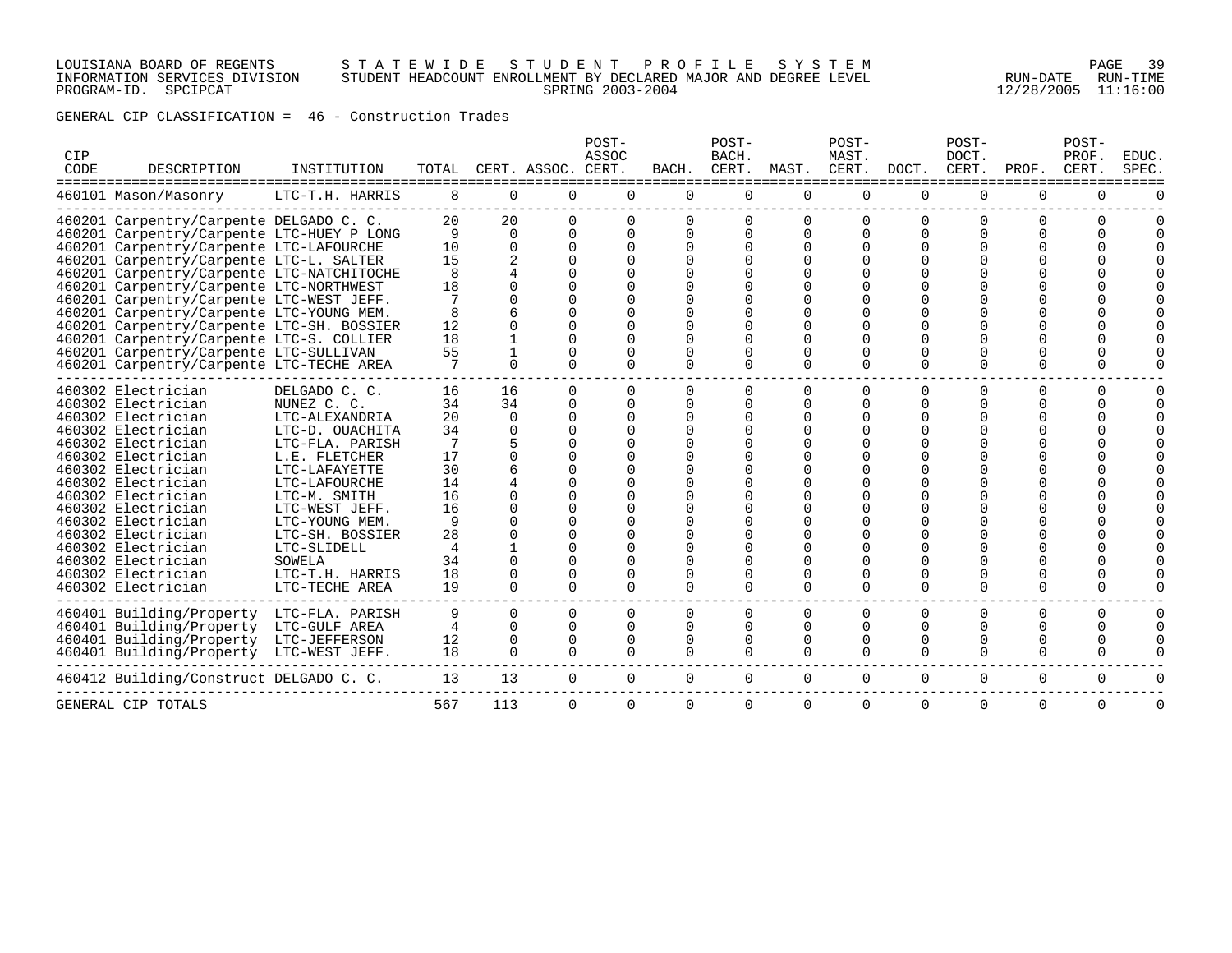LOUISIANA BOARD OF REGENTS S T A T E W I D E S T U D E N T P R O F I L E S Y S T E M PAGE 40 INFORMATION SERVICES DIVISION STUDENT HEADCOUNT ENROLLMENT BY DECLARED MAJOR AND DEGREE LEVEL RUN-DATE RUN-TIME PROGRAM-ID. SPCIPCAT SPRING 2003-2004 12/28/2005 11:16:00

# GENERAL CIP CLASSIFICATION = 47 - Mechanic and Repair Technologies/Technicians

| CIP<br>CODE | DESCRIPTION                                                                                                                   | INSTITUTION |                      |                             | TOTAL CERT. ASSOC. CERT.   | POST-<br>ASSOC                   | BACH.                            | POST-<br>BACH.<br>CERT. | MAST. CERT.          | POST-<br>MAST.       | DOCT. CERT.                | POST-<br>DOCT.       | PROF.                | POST-<br>PROF.<br>CERT. | <b>EDUC</b><br>SPEC  |
|-------------|-------------------------------------------------------------------------------------------------------------------------------|-------------|----------------------|-----------------------------|----------------------------|----------------------------------|----------------------------------|-------------------------|----------------------|----------------------|----------------------------|----------------------|----------------------|-------------------------|----------------------|
|             | 470101 Electrical/Electro DELGADO C. C.<br>470101 Electrical/Electro LTC-EVANGELINE                                           |             | 33<br>$\overline{4}$ | 11<br>$\Omega$              | 22<br>$\Omega$             | $\Omega$<br>$\Omega$             | $\Omega$<br>$\Omega$             | $\Omega$<br>$\Omega$    | $\Omega$<br>$\Omega$ | $\Omega$<br>0        | $\Omega$<br>$\Omega$       | $\Omega$<br>$\Omega$ | $\Omega$<br>$\Omega$ | $\Omega$<br>$\Omega$    | ======<br>$\Omega$   |
|             | 470101 Electrical/Electro LTC-GULF AREA<br>470101 Electrical/Electro LTC-SH. BOSSIER                                          |             | 2<br>14              | $\Omega$<br>$\Omega$        | 2<br>$\Omega$              | $\Omega$<br>$\Omega$             | $\Omega$<br>$\Omega$             | $\Omega$<br>$\Omega$    | $\Omega$<br>$\Omega$ | $\Omega$<br>$\Omega$ | $\Omega$<br>$\Omega$       | $\Omega$<br>$\Omega$ | $\Omega$<br>$\Omega$ | $\Omega$<br>$\Omega$    | U<br>$\Omega$        |
|             | 470103 Communications Sys LTC-FOLKES<br>470103 Communications Sys LTC-GULF AREA                                               |             | 34<br>3              | 6<br>$\Omega$               | $\Omega$<br>3              | $\Omega$<br>$\Omega$             | $\Omega$<br>$\Omega$             | $\Omega$<br>$\Omega$    | $\Omega$<br>$\Omega$ | $\Omega$<br>$\Omega$ | $\Omega$<br>$\Omega$       | $\Omega$<br>$\Omega$ | $\Omega$<br>$\Omega$ | $\Omega$<br>$\Omega$    | $\Omega$<br>$\Omega$ |
|             | 470103 Communications Sys LTC-YOUNG MEM.                                                                                      |             | 8                    | 8                           | $\Omega$                   | $\Omega$                         | $\Omega$                         | $\Omega$                | $\Omega$             | $\Omega$             | $\Omega$                   | $\Omega$             | $\Omega$             | $\Omega$                | $\Omega$             |
|             | 470104 Computer Installat S.U.-SHREVEPORT<br>470104 Computer Installat LTC-ACADIAN                                            |             | 22<br>14             | 22<br>1                     | $\Omega$<br>11             | $\Omega$<br>$\Omega$             | $\Omega$<br>$\Omega$             | $\Omega$<br>0           | $\Omega$<br>0        | 0<br>$\Omega$        | 0<br>$\Omega$              | 0<br>0               | $\Omega$<br>O        | $\Omega$<br>U           | $\Omega$<br>$\Omega$ |
|             | 470104 Computer Installat LTC-EVANGELINE<br>470104 Computer Installat LTC-GULF AREA                                           |             | 5<br>19<br>19        | $\Omega$<br>1<br>$\Omega$   | $\overline{0}$<br>13<br>11 | $\Omega$<br>$\Omega$<br>$\Omega$ | $\Omega$<br>$\Omega$<br>$\Omega$ | 0<br><sup>n</sup><br>U  | 0<br><sup>n</sup>    | 0                    |                            | O                    | O                    |                         |                      |
|             | 470104 Computer Installat LTC-JEFFERSON<br>470104 Computer Installat LTC-SH. BOSSIER<br>470104 Computer Installat LTC-SLIDELL |             | 60<br>20             | $\Omega$                    | $\Omega$<br>$\Omega$       | $\Omega$<br>$\Omega$             |                                  |                         |                      | ∩                    | ∩                          | ∩                    |                      |                         |                      |
|             | 470104 Computer Installat LTC-SULLIVAN<br>470104 Computer Installat LTC-TECHE AREA                                            |             | $\mathbf{1}$         | $\Omega$<br>$\Omega$        | $\Omega$<br>$\Omega$       | 0<br>$\Omega$                    | $\Omega$                         | U<br>$\Omega$           | 0<br>$\Omega$        | O<br>$\Omega$        | ∩<br>$\Omega$              | O<br>$\Omega$        | O<br>$\Omega$        | O                       |                      |
|             | 470105 Industrial Electro LTC-ALEXANDRIA<br>470105 Industrial Electro LTC-AVOYELLES                                           |             | 35<br>5              | $\Omega$<br>$\Omega$        | $\Omega$<br>$\Omega$       | $\Omega$<br>$\Omega$             | $\Omega$<br>$\Omega$             | $\Omega$<br>0           | $\Omega$<br>0        | $\Omega$<br>$\Omega$ | $\Omega$<br>$\Omega$       | $\Omega$<br>0        | $\Omega$<br>O        | $\Omega$<br>U           | O                    |
|             | 470105 Industrial Electro LTC-BASTROP<br>470105 Industrial Electro LTC-D. OUACHITA                                            |             | 18<br>25             | $\Omega$<br>$\Omega$        | $\Omega$<br>$\Omega$       | $\Omega$<br>$\Omega$             | $\Omega$<br>$\Omega$             | 0<br>O                  |                      | 0<br>0               | O<br>O                     | O<br>O               | O<br>O               |                         |                      |
|             | 470105 Industrial Electro L.E. FLETCHER<br>470105 Industrial Electro LTC-LAFAYETTE                                            |             | 26<br>35             | $\Omega$<br>-1              | 13<br>27                   | $\Omega$<br>0                    |                                  |                         |                      | O                    |                            |                      |                      |                         |                      |
|             | 470105 Industrial Electro LTC-L. SALTER<br>470105 Industrial Electro LTC-NATCHITOCHE                                          |             | 10<br>12             |                             | $\Omega$<br>$\Omega$       | $\Omega$<br>$\Omega$             |                                  |                         |                      | n                    |                            |                      |                      |                         |                      |
|             | 470105 Industrial Electro LTC-WEST JEFF.                                                                                      |             | 9                    | $\Omega$                    | 7                          | $\Omega$                         |                                  |                         |                      |                      |                            |                      |                      |                         |                      |
|             | 470105 Industrial Electro SOWELA<br>470105 Industrial Electro LTC-T.H. HARRIS                                                 |             | 22<br>57             | $\Omega$<br>0               | 22<br>55                   | $\Omega$<br>0                    | $\Omega$                         | U<br>U                  | n                    | n<br>O               | $\Omega$                   | O                    | O                    |                         |                      |
|             | 470105 Industrial Electro LTC-TECHE AREA                                                                                      |             | 18                   | $\Omega$                    | $\Omega$                   | $\Omega$                         | $\Omega$                         | 0                       | 0                    | 0                    | $\Omega$                   | $\Omega$             | $\Omega$             | O                       |                      |
|             | 470106 Appliance Installa LTC-ALEXANDRIA<br>470106 Appliance Installa LTC-HAMMOND                                             |             | 18<br>5              | $\mathbf{1}$<br>$\mathbf 0$ | 0<br>$\overline{0}$        | $\mathbf{0}$<br>$\mathbf{0}$     | 0<br>$\overline{0}$              | 0<br>0                  | 0<br>0               | 0<br>$\overline{0}$  | $\mathbf 0$<br>$\mathbf 0$ | 0<br>0               | 0<br>0               | 0<br>0                  | 0<br>O               |
|             | 470199 Electrical/Electro DELGADO C. C.                                                                                       |             | 84                   | 37                          | 47                         | $\overline{0}$                   | $\overline{0}$                   | $\overline{0}$          | $\overline{0}$       | $\overline{0}$       | $\overline{0}$             | $\overline{0}$       | $\mathbf 0$          | $\mathbf 0$             | 0                    |
|             | 470201 Heating, Air Condi DELGADO C. C.                                                                                       |             | $\mathbf{1}$         | $\mathbf{1}$                | $\Omega$                   | $\Omega$                         | $\Omega$                         | $\Omega$                | $\Omega$             | 0                    | 0                          | 0                    | 0                    | $\Omega$                | $\Omega$             |
|             | 470201 Heating, Air Condi NUNEZ C. C.                                                                                         |             | 58                   | 39<br>$\Omega$              | 19<br>$\Omega$             | 0<br>$\Omega$                    | $\Omega$<br>$\Omega$             | $\Omega$<br>$\Omega$    | $\Omega$<br>$\Omega$ | 0<br>$\Omega$        | 0                          | 0                    | 0                    | $\Omega$                | $\Omega$             |
|             | 470201 Heating, Air Condi LTC-BATON ROUGE<br>470201 Heating, Air Condi LTC-C.B. COREIL                                        |             | 29<br>3              | $\Omega$                    | $\Omega$                   | $\Omega$                         | $\Omega$                         |                         |                      |                      |                            | 0                    |                      |                         |                      |
|             | 470201 Heating, Air Condi LTC-D. OUACHITA                                                                                     |             | 20                   | $\Omega$                    | $\Omega$                   | $\Omega$                         |                                  |                         |                      |                      |                            |                      |                      |                         |                      |
|             | 470201 Heating, Air Condi LTC-EVANGELINE                                                                                      |             | 7                    | $\Omega$                    | $\Omega$                   | $\Omega$                         |                                  |                         |                      |                      |                            |                      |                      |                         |                      |
|             | 470201 Heating, Air Condi LTC-GULF AREA                                                                                       |             | 11<br>9              | $\Omega$<br>$\Omega$        | $\Omega$<br>$\Omega$       | 0                                |                                  |                         |                      |                      |                            |                      |                      |                         |                      |
|             | 470201 Heating, Air Condi L.E. FLETCHER<br>470201 Heating, Air Condi LTC-LAFAYETTE                                            |             | 21                   | $\Omega$                    | $\Omega$                   | $\Omega$                         |                                  |                         |                      |                      |                            |                      |                      |                         |                      |
|             | 470201 Heating, Air Condi LTC-L. SALTER                                                                                       |             | q                    | $\Omega$                    | $\Omega$                   | $\cap$                           | $\Omega$                         | ∩                       |                      | $\Omega$             | $\Omega$                   | ∩                    | ∩                    |                         |                      |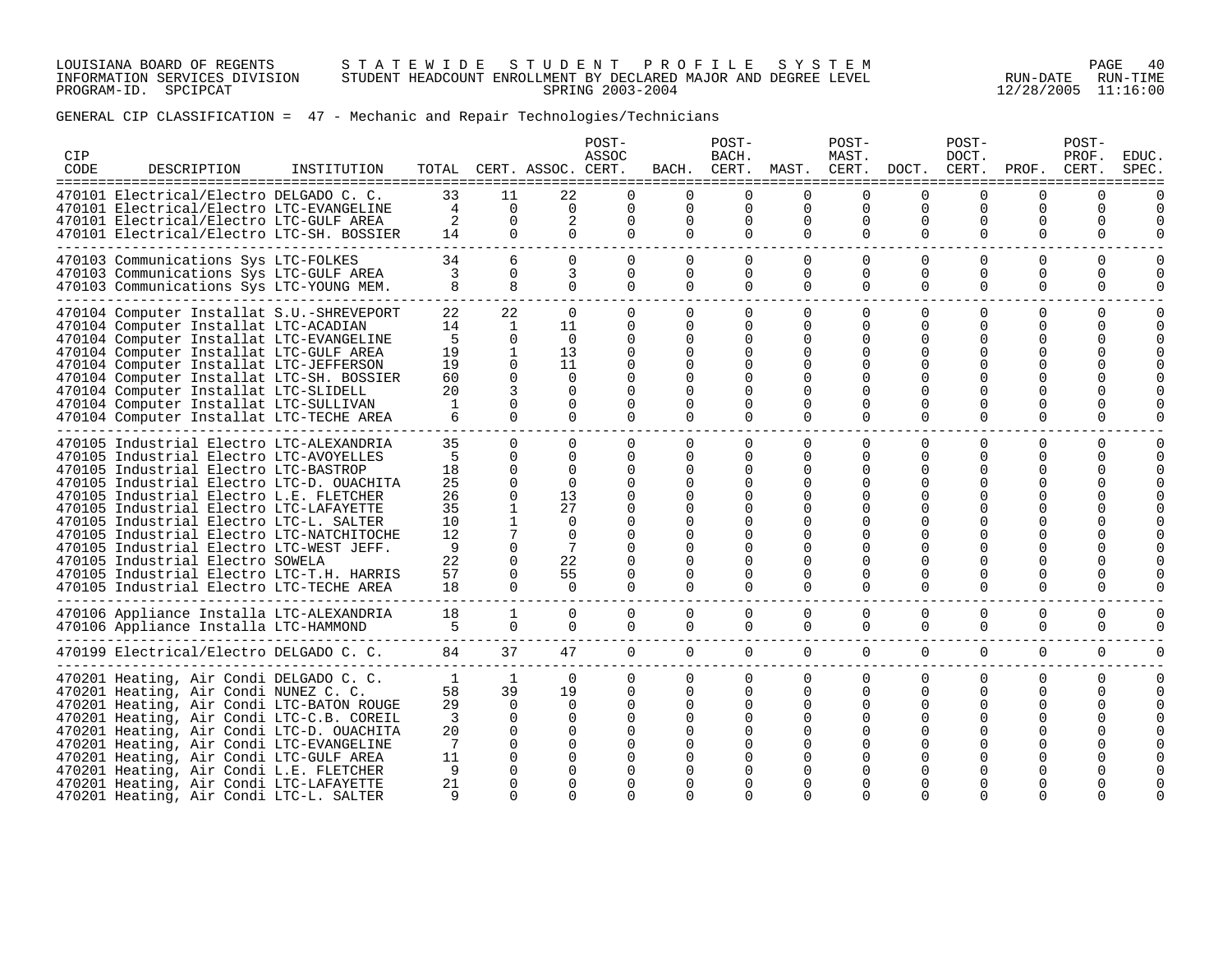LOUISIANA BOARD OF REGENTS S T A T E W I D E S T U D E N T P R O F I L E S Y S T E M PAGE 41 INFORMATION SERVICES DIVISION STUDENT HEADCOUNT ENROLLMENT BY DECLARED MAJOR AND DEGREE LEVEL RUN-DATE RUN-TIME PROGRAM-ID. SPCIPCAT SPRING 2003-2004 12/28/2005 11:16:00

# GENERAL CIP CLASSIFICATION = 47 - Mechanic and Repair Technologies/Technicians

| CIP<br>CODE | DESCRIPTION                                                                                                                                                                                                        | INSTITUTION |                            |                                       | TOTAL CERT. ASSOC. CERT.                                 | POST-<br>ASSOC                                           | BACH.                                        | POST-<br>BACH.<br>CERT.                      | MAST.                                 | POST-<br>MAST.<br>CERT.                                  | DOCT.                                                 | POST-<br>DOCT.<br>CERT.               | PROF.                                             | POST-<br>PROF.<br>CERT.                      | <b>EDUC</b><br>SPEC |
|-------------|--------------------------------------------------------------------------------------------------------------------------------------------------------------------------------------------------------------------|-------------|----------------------------|---------------------------------------|----------------------------------------------------------|----------------------------------------------------------|----------------------------------------------|----------------------------------------------|---------------------------------------|----------------------------------------------------------|-------------------------------------------------------|---------------------------------------|---------------------------------------------------|----------------------------------------------|---------------------|
|             | 470201 Heating, Air Condi LTC-MANSFIELD<br>470201 Heating, Air Condi LTC-NATCHITOCHE<br>470201 Heating, Air Condi LTC-NORTHWEST<br>470201 Heating, Air Condi LTC-RIVER PRSHS                                       |             | 9<br>5<br>19<br>21         | 0<br>2<br>$\mathbf 0$<br>$\Omega$     | O<br>$\Omega$<br>$\Omega$<br>$\Omega$                    | $\Omega$<br>$\Omega$<br>$\Omega$<br>$\Omega$             | $\Omega$<br>$\Omega$<br>$\Omega$<br>$\Omega$ | $\Omega$<br>$\Omega$<br>$\Omega$             | $\Omega$<br>$\Omega$<br>$\Omega$      | $\Omega$<br>$\mathbf 0$<br>0<br>$\Omega$                 | $\Omega$<br>$\mathbf 0$<br>0                          | $\Omega$<br>$\mathbf 0$<br>0          | $\Omega$<br>$\Omega$<br>$\Omega$                  | <sup>0</sup><br>$\Omega$<br><sup>0</sup>     |                     |
|             | 470201 Heating, Air Condi LTC-YOUNG MEM.<br>470201 Heating, Air Condi LTC-SH. JACKSON<br>470201 Heating, Air Condi LTC-SH. BOSSIER                                                                                 |             | 2<br>7<br>34               | $\Omega$<br>$\Omega$                  | $\Omega$<br>$\Omega$<br>$\Omega$                         | $\Omega$                                                 |                                              |                                              |                                       | $\Omega$<br>$\Omega$                                     | $\Omega$                                              | O                                     |                                                   |                                              |                     |
|             | 470201 Heating, Air Condi LTC-S. COLLIER<br>470201 Heating, Air Condi SOWELA<br>470201 Heating, Air Condi LTC-SULLIVAN<br>470201 Heating, Air Condi LTC-T.H. HARRIS                                                |             | 16<br>26<br>17<br>24       | 0<br>$\Omega$<br>3<br>0               | $\Omega$<br>$\Omega$<br>$\Omega$<br>$\Omega$             |                                                          | $\Omega$                                     | O                                            |                                       | $\Omega$<br>$\Omega$                                     | 0<br>$\Omega$                                         |                                       | O                                                 |                                              |                     |
|             | 470201 Heating, Air Condi LTC-TECHE AREA<br>470303 Industrial Mechani BOSSIER P.C.C.<br>470303 Industrial Mechani LTC-NATCHITOCHE                                                                                  |             | 15<br>26<br>15             | $\Omega$<br>$\Omega$<br>6             | $\Omega$<br>26<br>$\Omega$                               | $\Omega$<br>$\Omega$<br>$\Omega$                         | $\Omega$<br>$\Omega$<br>0                    | 0<br>$\Omega$<br>0                           | $\Omega$<br>$\Omega$<br>0             | $\Omega$<br>$\Omega$<br>$\Omega$                         | 0<br>$\Omega$<br>$\Omega$                             | $\Omega$<br>$\Omega$<br>$\Omega$      | $\Omega$<br>$\Omega$<br><sup>0</sup>              | 0<br>$\Omega$<br>U                           | 0<br>0              |
|             | 470303 Industrial Mechani LTC-NORTHWEST<br>470303 Industrial Mechani LTC-RIVER PRSHS<br>470303 Industrial Mechani LTC-RUSTON                                                                                       |             | 12<br>20<br>28             | 1<br>$\Omega$<br>$\Omega$             | $\Omega$<br>$\Omega$<br>$\Omega$                         | $\Omega$<br>$\Omega$<br>$\Omega$                         | $\Omega$<br>$\Omega$<br>$\Omega$             | $\Omega$<br>$\Omega$<br>$\Omega$             | 0<br>0<br>$\Omega$                    | $\Omega$<br>$\Omega$<br>$\Omega$                         | $\Omega$<br>$\Omega$<br>$\Omega$                      | $\Omega$<br>$\Omega$<br>$\Omega$      | O<br>O<br>$\Omega$                                | <sup>0</sup><br><sup>0</sup><br><sup>0</sup> | O                   |
|             | 470399 Heavy/Industrial E LTC-SH. BOSSIER                                                                                                                                                                          |             | 10                         | 0                                     | $\overline{0}$                                           | $\overline{0}$                                           | $\Omega$                                     | $\mathbf{0}$                                 | $\Omega$                              | 0                                                        | $\mathbf{0}$                                          | $\Omega$                              | 0                                                 | 0                                            | 0                   |
|             | 470408 Watchmaking and Je LTC-EVANGELINE<br>470408 Watchmaking and Je LTC-LAFAYETTE                                                                                                                                |             | 15<br>15                   | 0<br>2                                | 0<br>$\Omega$                                            | $\Omega$<br>$\Omega$                                     | $\Omega$<br>0                                | 0<br>$\Omega$                                | $\Omega$<br>$\Omega$                  | 0<br>$\Omega$                                            | 0<br>$\Omega$                                         | $\Omega$<br>$\Omega$                  | 0<br>$\Omega$                                     | <sup>0</sup><br>$\Omega$                     | O<br>U              |
|             | -------------------------------<br>470499 Precision Systems LTC-SULLIVAN                                                                                                                                           |             | 14                         | $\overline{0}$                        | 10 <sup>°</sup>                                          | $\mathbf{0}$                                             | $\overline{0}$                               | $\mathbf{0}$                                 | 0                                     | $\overline{0}$                                           | $\overline{0}$                                        | $\mathbf 0$                           | 0                                                 | $\mathbf 0$                                  | 0                   |
|             | 470603 Autobody/Collision LTC-ALEXANDRIA<br>470603 Autobody/Collision LTC-AVOYELLES<br>470603 Autobody/Collision LTC-EVANGELINE<br>470603 Autobody/Collision LTC-FOLKES<br>470603 Autobody/Collision LTC-GULF AREA |             | 25<br>15<br>16<br>19<br>13 | $\Omega$<br>9<br>$\mathbf{1}$<br>5    | $\Omega$<br>$\Omega$<br>$\Omega$<br>$\Omega$<br>$\Omega$ | $\Omega$<br>$\Omega$<br>$\Omega$<br>$\Omega$<br>$\Omega$ | $\Omega$<br>$\Omega$<br>$\Omega$<br>$\Omega$ | $\Omega$<br>$\Omega$<br>$\Omega$<br>$\Omega$ | $\Omega$<br>$\Omega$<br>$\Omega$<br>0 | $\Omega$<br>$\Omega$<br>$\Omega$<br>$\Omega$<br>$\Omega$ | $\Omega$<br>$\Omega$<br>$\Omega$<br><sup>0</sup><br>0 | $\Omega$<br>$\Omega$<br>$\Omega$<br>O | $\Omega$<br>$\Omega$<br>$\Omega$<br>O<br>$\Omega$ | $\Omega$<br>$\Omega$<br>U<br>U               | O<br>O              |
|             | 470603 Autobody/Collision LTC-LAFAYETTE<br>470603 Autobody/Collision LTC-WEST JEFF.<br>470603 Autobody/Collision LTC-SH. BOSSIER                                                                                   |             | 20<br>20<br>33             | 0<br>0<br>$\Omega$<br>$\Omega$        | $\Omega$<br>$\Omega$<br>$\Omega$<br>$\Omega$             | $\Omega$<br>$\Omega$<br>$\Omega$<br>$\Omega$             | $\Omega$<br>$\Omega$<br>$\Omega$             | $\Omega$                                     | $\Omega$                              | $\Omega$<br>$\Omega$<br>$\Omega$                         | ∩                                                     |                                       | $\Omega$<br>$\Omega$                              | U                                            |                     |
|             | 470603 Autobody/Collision LTC-S. COLLIER<br>470603 Autobody/Collision SOWELA<br>470603 Autobody/Collision LTC-T.H. HARRIS                                                                                          |             | 18<br>19<br>21             | $\Omega$<br>$\Omega$                  | $\Omega$<br>$\Omega$                                     | $\Omega$<br>$\Omega$                                     | $\Omega$<br>$\Omega$                         | 0<br>$\Omega$                                | 0<br>$\Omega$                         | $\Omega$<br>$\Omega$                                     | <sup>0</sup><br>0<br>$\Omega$                         | $\Omega$<br>$\Omega$                  | $\Omega$<br>$\Omega$                              | 0<br>$\Omega$                                |                     |
|             | 470604 Automobile/Automot DELGADO C. C.<br>470604 Automobile/Automot LTC-ACADIAN<br>470604 Automobile/Automot LTC-ALEXANDRIA                                                                                       |             | 176<br>7<br>18             | 40<br>$\Omega$<br>$\Omega$            | 136<br>$\Omega$<br>$\Omega$                              | $\Omega$<br>$\Omega$<br>$\Omega$                         | $\Omega$<br>$\Omega$<br>$\Omega$             | $\Omega$<br>$\Omega$<br>O                    | $\Omega$<br>$\Omega$<br>0             | $\Omega$<br>$\Omega$<br>$\Omega$                         | 0<br>$\Omega$<br>0                                    | $\Omega$<br>$\Omega$                  | O<br>$\Omega$<br>O                                | $\Omega$<br><sup>0</sup><br><sup>0</sup>     | O                   |
|             | 470604 Automobile/Automot LTC-ASCENSION<br>470604 Automobile/Automot LTC-AVOYELLES<br>470604 Automobile/Automot LTC-BATON ROUGE<br>470604 Automobile/Automot LTC-C.B. COREIL                                       |             | 27<br>6<br>51<br>3         | $\Omega$<br>$\Omega$<br>$\Omega$<br>O | $\Omega$<br>$\Omega$<br>14<br>0                          | $\Omega$<br>$\Omega$                                     | $\Omega$                                     | $\Omega$                                     | ∩                                     | $\Omega$                                                 | $\Omega$                                              |                                       | $\Omega$                                          | <sup>0</sup>                                 |                     |
|             | 470604 Automobile/Automot LTC-D. OUACHITA<br>470604 Automobile/Automot LTC-FLA. PARISH                                                                                                                             |             | 27<br>4                    | O<br>$\Omega$                         | $\Omega$<br>$\Omega$                                     | $\Omega$                                                 | $\Omega$                                     | ∩                                            | $\Omega$                              | $\Omega$                                                 | <sup>0</sup><br>$\Omega$                              | $\Omega$                              | $\Omega$                                          | $\Omega$                                     |                     |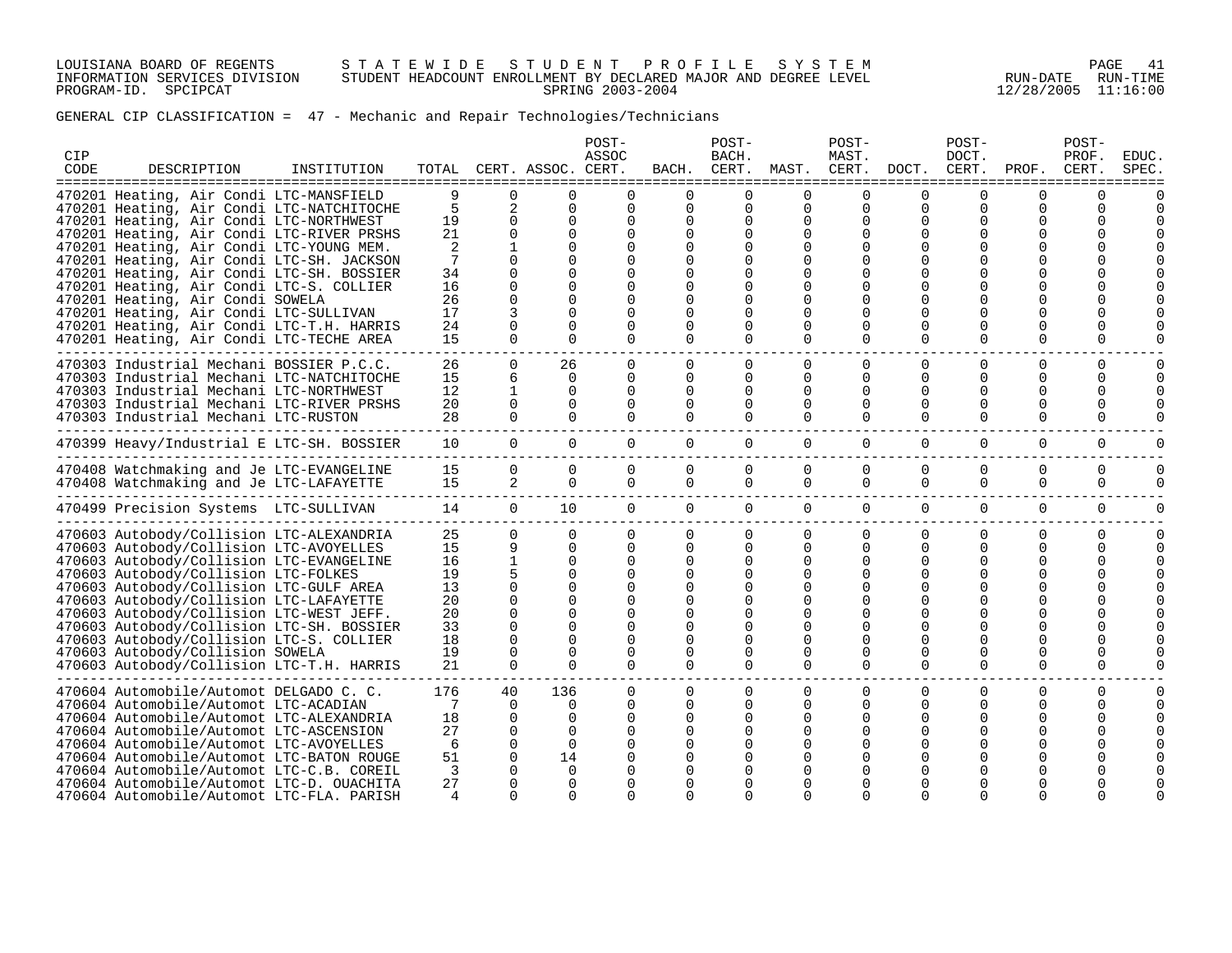LOUISIANA BOARD OF REGENTS S T A T E W I D E S T U D E N T P R O F I L E S Y S T E M PAGE 42 INFORMATION SERVICES DIVISION STUDENT HEADCOUNT ENROLLMENT BY DECLARED MAJOR AND DEGREE LEVEL RUN-DATE RUN-TIME PROGRAM-ID. SPCIPCAT SPRING 2003-2004 12/28/2005 11:16:00

# GENERAL CIP CLASSIFICATION = 47 - Mechanic and Repair Technologies/Technicians

| =====================================<br>=====================================<br>--------------<br>-------<br>-------------<br>470604 Automobile/Automot LTC-FOLKES<br>48<br>$\Omega$<br>$\Omega$<br>$\Omega$<br>$\Omega$<br>∩<br>$\Omega$<br>O<br>$\Omega$<br>470604 Automobile/Automot LTC-GULF AREA<br>$\Omega$<br>4<br>0<br>0<br>$\Omega$<br>$\Omega$<br>$\Omega$<br>$\Omega$<br>0<br>470604 Automobile/Automot LTC-HAMMOND<br>23<br>$\Omega$<br>$\Omega$<br>$\Omega$<br>$\Omega$<br>$\Omega$<br><sup>0</sup><br>$\Omega$<br>$\Omega$<br>470604 Automobile/Automot LTC-HUEY P LONG<br>8<br>U<br>$\Omega$<br>$\Omega$<br>O<br>O<br>$\Omega$<br>O<br>470604 Automobile/Automot LTC-JEFFERSON<br>22<br>$\Omega$<br>$\Omega$<br><sup>0</sup><br>$\Omega$<br><sup>0</sup><br>23<br>470604 Automobile/Automot L.E. FLETCHER<br>$\Omega$<br>$\Omega$<br><sup>0</sup><br>∩<br>∩ | U        | ∩<br>$\Omega$<br>$\Omega$<br>O<br>∩<br>∩ | U<br>O<br>O<br>O |   |
|------------------------------------------------------------------------------------------------------------------------------------------------------------------------------------------------------------------------------------------------------------------------------------------------------------------------------------------------------------------------------------------------------------------------------------------------------------------------------------------------------------------------------------------------------------------------------------------------------------------------------------------------------------------------------------------------------------------------------------------------------------------------------------------------------------------------------------------------------------------------------|----------|------------------------------------------|------------------|---|
|                                                                                                                                                                                                                                                                                                                                                                                                                                                                                                                                                                                                                                                                                                                                                                                                                                                                              |          |                                          |                  |   |
|                                                                                                                                                                                                                                                                                                                                                                                                                                                                                                                                                                                                                                                                                                                                                                                                                                                                              |          |                                          |                  |   |
|                                                                                                                                                                                                                                                                                                                                                                                                                                                                                                                                                                                                                                                                                                                                                                                                                                                                              |          |                                          |                  |   |
|                                                                                                                                                                                                                                                                                                                                                                                                                                                                                                                                                                                                                                                                                                                                                                                                                                                                              |          |                                          |                  |   |
|                                                                                                                                                                                                                                                                                                                                                                                                                                                                                                                                                                                                                                                                                                                                                                                                                                                                              |          |                                          |                  |   |
|                                                                                                                                                                                                                                                                                                                                                                                                                                                                                                                                                                                                                                                                                                                                                                                                                                                                              |          |                                          |                  |   |
| 470604 Automobile/Automot LTC-LAFAYETTE<br>22<br>$\Omega$<br>O<br>O                                                                                                                                                                                                                                                                                                                                                                                                                                                                                                                                                                                                                                                                                                                                                                                                          |          |                                          |                  |   |
| 470604 Automobile/Automot LTC-LAFOURCHE<br>21<br>$\Omega$<br>O<br>0                                                                                                                                                                                                                                                                                                                                                                                                                                                                                                                                                                                                                                                                                                                                                                                                          |          |                                          |                  |   |
| 470604 Automobile/Automot LTC-L. SALTER<br>9<br>$\Omega$<br>O<br>O                                                                                                                                                                                                                                                                                                                                                                                                                                                                                                                                                                                                                                                                                                                                                                                                           |          |                                          |                  |   |
| 470604 Automobile/Automot LTC-M. SMITH<br>15<br>U<br>O<br>O                                                                                                                                                                                                                                                                                                                                                                                                                                                                                                                                                                                                                                                                                                                                                                                                                  |          |                                          |                  |   |
| 470604 Automobile/Automot LTC-NATCHITOCHE<br>1<br>O<br>O<br>$\Omega$<br>O<br>$\Omega$                                                                                                                                                                                                                                                                                                                                                                                                                                                                                                                                                                                                                                                                                                                                                                                        |          |                                          |                  |   |
| 470604 Automobile/Automot LTC-NORTHEAST<br>U<br>∩<br><sup>0</sup><br>O<br>n                                                                                                                                                                                                                                                                                                                                                                                                                                                                                                                                                                                                                                                                                                                                                                                                  |          |                                          |                  |   |
| 470604 Automobile/Automot LTC-NORTHWEST<br>32<br>U<br>O<br>$\Omega$                                                                                                                                                                                                                                                                                                                                                                                                                                                                                                                                                                                                                                                                                                                                                                                                          |          |                                          |                  |   |
| 470604 Automobile/Automot LTC-SABINE VALY<br>9<br>∩<br>U<br>U                                                                                                                                                                                                                                                                                                                                                                                                                                                                                                                                                                                                                                                                                                                                                                                                                |          |                                          |                  |   |
| 27<br>470604 Automobile/Automot LTC-SH. BOSSIER<br>$\Omega$<br>O<br>0<br>O<br><sup>0</sup>                                                                                                                                                                                                                                                                                                                                                                                                                                                                                                                                                                                                                                                                                                                                                                                   |          | O                                        |                  |   |
| 470604 Automobile/Automot LTC-S. COLLIER<br>13<br>$\Omega$<br>O<br><sup>n</sup><br>∩                                                                                                                                                                                                                                                                                                                                                                                                                                                                                                                                                                                                                                                                                                                                                                                         |          |                                          |                  |   |
| 470604 Automobile/Automot LTC-SLIDELL<br>13<br>O<br>O<br>$\Omega$                                                                                                                                                                                                                                                                                                                                                                                                                                                                                                                                                                                                                                                                                                                                                                                                            |          |                                          |                  |   |
| 470604 Automobile/Automot SOWELA<br>46<br>U<br>O<br>$\Omega$<br>O<br><sup>0</sup>                                                                                                                                                                                                                                                                                                                                                                                                                                                                                                                                                                                                                                                                                                                                                                                            |          | O                                        |                  |   |
| 470604 Automobile/Automot LTC-SULLIVAN<br>36<br>O<br>0<br>O<br>O                                                                                                                                                                                                                                                                                                                                                                                                                                                                                                                                                                                                                                                                                                                                                                                                             |          | O                                        |                  |   |
| 470604 Automobile/Automot LTC-T.H. HARRIS<br>12<br>U<br>$\Omega$<br>$\Omega$<br>∩<br>∩                                                                                                                                                                                                                                                                                                                                                                                                                                                                                                                                                                                                                                                                                                                                                                                       |          | ∩                                        | ∩                |   |
| 470604 Automobile/Automot LTC-TAL/M SURLE<br>6<br>O<br>$\Omega$<br>0<br>O<br>O<br>O<br>$\Omega$<br><sup>0</sup>                                                                                                                                                                                                                                                                                                                                                                                                                                                                                                                                                                                                                                                                                                                                                              | U        | O                                        | O                |   |
| 470604 Automobile/Automot LTC-TECHE AREA<br>11<br>$\Omega$<br>$\Omega$<br>$\Omega$<br>$\Omega$<br>$\Omega$<br>$\Omega$<br>$\Omega$<br>$\Omega$                                                                                                                                                                                                                                                                                                                                                                                                                                                                                                                                                                                                                                                                                                                               | $\Omega$ | $\Omega$                                 | O                |   |
| 470605 Diesel Mechanics T LTC-ACADIAN<br>14<br>$\Omega$<br>$\Omega$<br>$\Omega$<br>$\Omega$<br>$\Omega$<br>$\Omega$                                                                                                                                                                                                                                                                                                                                                                                                                                                                                                                                                                                                                                                                                                                                                          | $\Omega$ | $\Omega$                                 | 0                | U |
| 0<br>0<br>470605 Diesel Mechanics T LTC-ALEXANDRIA<br>9<br>$\Omega$<br>$\Omega$<br>0<br>$\Omega$<br><sup>0</sup><br>$\Omega$<br>0                                                                                                                                                                                                                                                                                                                                                                                                                                                                                                                                                                                                                                                                                                                                            |          | 0                                        | 0                |   |
| 470605 Diesel Mechanics T LTC-AVOYELLES<br>3<br>$\Omega$<br>$\Omega$<br>$\Omega$<br>O<br>U<br>0                                                                                                                                                                                                                                                                                                                                                                                                                                                                                                                                                                                                                                                                                                                                                                              |          | ∩                                        | O                |   |
| 470605 Diesel Mechanics T LTC-GULF AREA<br>11<br>$\Omega$<br>$\Omega$<br>$\Omega$<br>$\Omega$<br>$\Omega$                                                                                                                                                                                                                                                                                                                                                                                                                                                                                                                                                                                                                                                                                                                                                                    |          | O                                        | O                |   |
| 470605 Diesel Mechanics T L.E. FLETCHER<br>15<br>U<br>$\Omega$<br><sup>0</sup>                                                                                                                                                                                                                                                                                                                                                                                                                                                                                                                                                                                                                                                                                                                                                                                               |          |                                          |                  |   |
| 470605 Diesel Mechanics T LTC-LAFAYETTE<br>13<br>U<br>U<br><sup>0</sup><br>∩                                                                                                                                                                                                                                                                                                                                                                                                                                                                                                                                                                                                                                                                                                                                                                                                 |          |                                          |                  |   |
| 470605 Diesel Mechanics T LTC-SH. BOSSIER<br>13<br>U<br>O<br>0<br>U<br>∩                                                                                                                                                                                                                                                                                                                                                                                                                                                                                                                                                                                                                                                                                                                                                                                                     |          | O                                        | O                |   |
| 12<br>470605 Diesel Mechanics T SOWELA<br>$\Omega$<br>U<br><sup>0</sup>                                                                                                                                                                                                                                                                                                                                                                                                                                                                                                                                                                                                                                                                                                                                                                                                      |          | ∩                                        | U                |   |
| 470605 Diesel Mechanics T LTC-SULLIVAN<br>7<br>U<br>O<br>$\Omega$<br><sup>0</sup>                                                                                                                                                                                                                                                                                                                                                                                                                                                                                                                                                                                                                                                                                                                                                                                            |          | O                                        | O                |   |
| 470605 Diesel Mechanics T LTC-T.H. HARRIS<br>15<br>U<br>U<br><sup>0</sup><br><sup>0</sup><br>∩<br>$\Omega$<br><sup>0</sup>                                                                                                                                                                                                                                                                                                                                                                                                                                                                                                                                                                                                                                                                                                                                                   |          | O                                        | O                |   |
| 470605 Diesel Mechanics T LTC-TECHE AREA<br>16<br>$\Omega$<br>$\Omega$<br>$\Omega$<br>$\Omega$<br>$\Omega$<br>$\Omega$<br>0<br>0                                                                                                                                                                                                                                                                                                                                                                                                                                                                                                                                                                                                                                                                                                                                             | 0        | 0                                        | 0                |   |
|                                                                                                                                                                                                                                                                                                                                                                                                                                                                                                                                                                                                                                                                                                                                                                                                                                                                              |          |                                          |                  |   |
| 9<br>$\mathbf{1}$<br>$\Omega$<br>470606 Small Engine Mecha LTC-LAFAYETTE<br>$\Omega$<br>$\Omega$<br>$\Omega$<br>$\Omega$<br>$\Omega$<br>$\Omega$                                                                                                                                                                                                                                                                                                                                                                                                                                                                                                                                                                                                                                                                                                                             | $\Omega$ | $\Omega$                                 | 0                | U |
| 9<br>470606 Small Engine Mecha LTC-L. SALTER<br>0<br>$\Omega$<br>0<br>O<br>O<br>0<br>0<br>$\Omega$                                                                                                                                                                                                                                                                                                                                                                                                                                                                                                                                                                                                                                                                                                                                                                           | U        | O                                        | 0                | O |
| 6<br>470606 Small Engine Mecha LTC-NORTHWEST<br>1<br>0<br>0<br>$\Omega$<br>O<br>0<br>$\Omega$<br>0                                                                                                                                                                                                                                                                                                                                                                                                                                                                                                                                                                                                                                                                                                                                                                           | U        | O                                        | O                |   |
| 5<br>470606 Small Engine Mecha LTC-SH. JACKSON<br>0<br>$\Omega$<br>0<br>$\Omega$<br><sup>0</sup><br>0<br>$\Omega$<br>$\Omega$                                                                                                                                                                                                                                                                                                                                                                                                                                                                                                                                                                                                                                                                                                                                                | $\Omega$ | O                                        | O                |   |
| 470606 Small Engine Mecha LTC-SH. BOSSIER<br>18<br>$\Omega$<br>$\Omega$<br>$\Omega$<br>$\Omega$<br>0<br>$\Omega$<br>$\Omega$<br>$\Omega$                                                                                                                                                                                                                                                                                                                                                                                                                                                                                                                                                                                                                                                                                                                                     | $\Omega$ | $\Omega$                                 | O                | U |
|                                                                                                                                                                                                                                                                                                                                                                                                                                                                                                                                                                                                                                                                                                                                                                                                                                                                              |          |                                          |                  |   |
| 470608 Aircraft Powerplan S.U.-SHREVEPORT<br>3<br>$\Omega$<br>$\Omega$<br>3<br>0<br>0<br>$\Omega$<br>0                                                                                                                                                                                                                                                                                                                                                                                                                                                                                                                                                                                                                                                                                                                                                                       | $\Omega$ | O                                        | 0                | 0 |
| 470608 Aircraft Powerplan LTC-LAFAYETTE<br>36<br>$\Omega$<br>$\Omega$<br>$\Omega$<br>$\Omega$<br>0<br>0<br>$\Omega$<br>$\Omega$                                                                                                                                                                                                                                                                                                                                                                                                                                                                                                                                                                                                                                                                                                                                              | $\Omega$ | $\Omega$                                 | $\Omega$         | O |
| 470608 Aircraft Powerplan SOWELA<br>41<br>$\Omega$<br>41<br>$\Omega$<br>$\Omega$<br>$\Omega$<br>$\Omega$<br>$\Omega$<br>$\Omega$                                                                                                                                                                                                                                                                                                                                                                                                                                                                                                                                                                                                                                                                                                                                             | $\Omega$ | $\Omega$                                 | $\Omega$         | U |
| 470609 Avionics Maintenan S.U.-SHREVEPORT<br>21<br>0<br>0<br>0<br>21<br>$\mathbf{0}$<br>$\Omega$<br>$\Omega$<br>0                                                                                                                                                                                                                                                                                                                                                                                                                                                                                                                                                                                                                                                                                                                                                            | 0        | 0                                        | 0                | U |
| 2,383<br>214<br>500<br>0<br>$\Omega$<br>$\Omega$<br>0<br>0<br>0<br>GENERAL CIP TOTALS                                                                                                                                                                                                                                                                                                                                                                                                                                                                                                                                                                                                                                                                                                                                                                                        | 0        | 0                                        | 0                | 0 |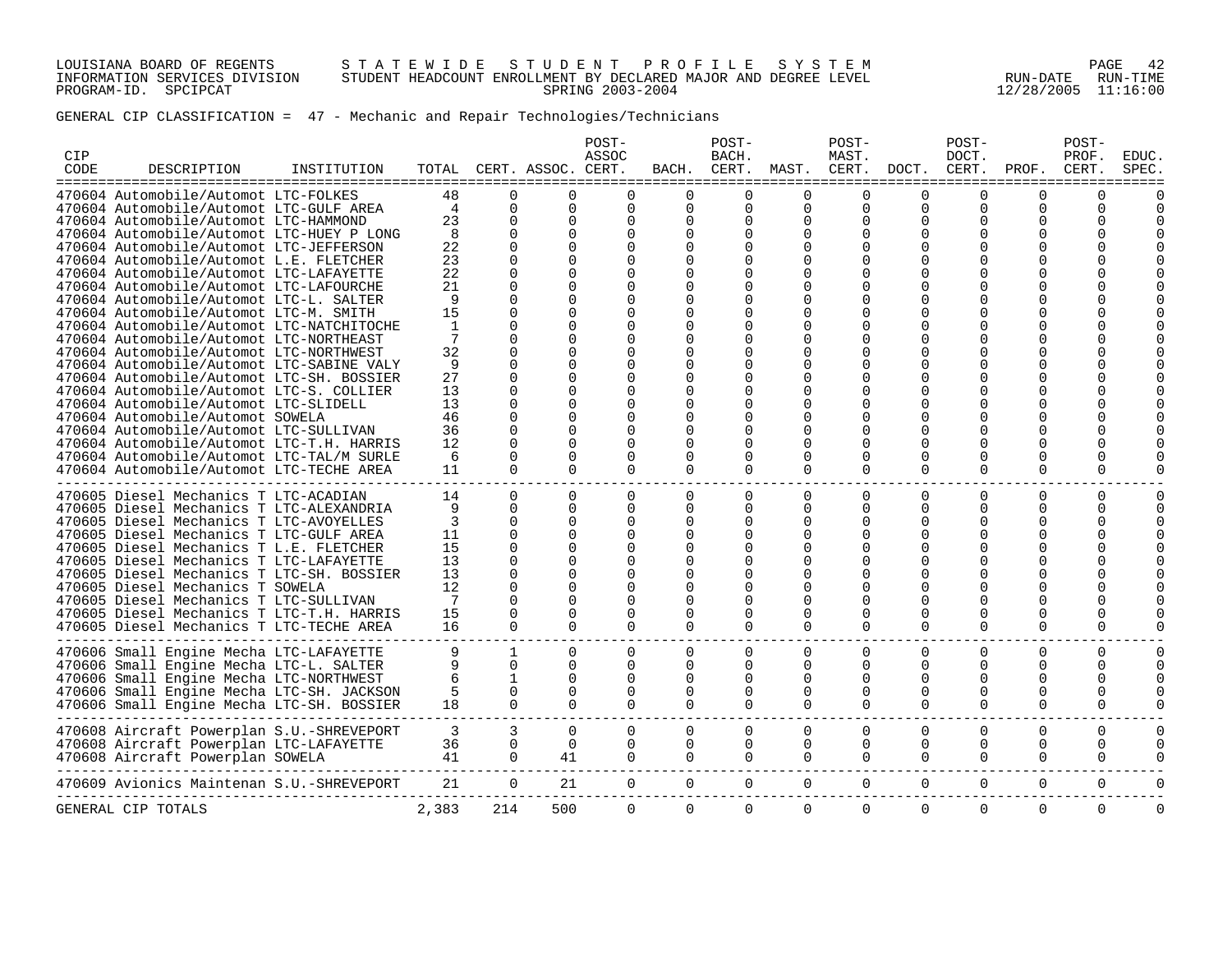## LOUISIANA BOARD OF REGENTS S T A T E W I D E S T U D E N T P R O F I L E S Y S T E M PAGE 43 INFORMATION SERVICES DIVISION STUDENT HEADCOUNT ENROLLMENT BY DECLARED MAJOR AND DEGREE LEVEL RUN-DATE RUN-TIME PROGRAM-ID. SPCIPCAT SPRING 2003-2004 12/28/2005 11:16:00

GENERAL CIP CLASSIFICATION = 48 - Precision Production

| CIP<br>CODE | DESCRIPTION                                                                         | INSTITUTION |                   |                      | TOTAL CERT. ASSOC. CERT. | POST-<br>ASSOC       |          | POST-<br>BACH. | BACH. CERT. MAST. CERT. DOCT. | POST-<br>MAST.           |             | POST-<br>DOCT.<br>CERT. | PROF.    | POST-<br>PROF.<br>CERT. | EDUC.<br>SPEC |
|-------------|-------------------------------------------------------------------------------------|-------------|-------------------|----------------------|--------------------------|----------------------|----------|----------------|-------------------------------|--------------------------|-------------|-------------------------|----------|-------------------------|---------------|
|             | 480303 Upholstery/Upholst LTC-LAFAYETTE                                             |             | 14                | 3                    | $\Omega$                 | $\Omega$             | $\Omega$ | $\Omega$       | $\Omega$                      | $\Omega$                 | $\Omega$    | $\Omega$                | $\Omega$ | $\Omega$                |               |
|             | 480303 Upholstery/Upholst LTC-OAKDALE                                               |             | 23                | $\Omega$             | $\Omega$                 | $\Omega$             | $\Omega$ | $\Omega$       | $\Omega$                      | $\Omega$                 | $\Omega$    | $\Omega$                | $\Omega$ | $\Omega$                |               |
|             | 480501 Machine Tool Techn DELGADO C. C.                                             |             | 4                 | $\Omega$             | 4                        | $\Omega$             | $\Omega$ | 0              | 0                             | $\Omega$                 | $\Omega$    | $\Omega$                | 0        | $\Omega$                |               |
|             | 480501 Machine Tool Techn LTC-ACADIAN                                               |             | 13                | $\Omega$             | $\Omega$                 | $\Omega$             | $\Omega$ | $\Omega$       | 0                             | $\Omega$                 | O           |                         | 0        | $\Omega$                |               |
|             | 480501 Machine Tool Techn LTC-ALEXANDRIA                                            |             | $\overline{4}$    | $\Omega$             |                          | $\Omega$             | $\Omega$ | $\Omega$       | $\Omega$                      | $\Omega$                 | $\Omega$    |                         | O        |                         |               |
|             | 480501 Machine Tool Techn LTC-BATON ROUGE                                           |             | 29                | $\Omega$             | $\Omega$                 | $\Omega$             |          |                |                               | $\Omega$                 |             |                         | O        |                         |               |
|             | 480501 Machine Tool Techn L.E. FLETCHER                                             |             | 16                | $\Omega$             | $\Omega$                 | $\Omega$             |          | $\Omega$       |                               |                          | O           |                         | O        |                         |               |
|             | 480501 Machine Tool Techn LTC-LAFAYETTE                                             |             | 11                | $\Omega$             | $\Omega$                 | $\Omega$             |          |                |                               |                          |             |                         | O        |                         |               |
|             | 480501 Machine Tool Techn LTC-NORTHWEST                                             |             | 15                | $\Omega$             | $\Omega$                 | $\Omega$             |          | $\Omega$       |                               |                          | O           |                         | O        |                         |               |
|             | 480501 Machine Tool Techn LTC-SH. BOSSIER                                           |             | 14                | $\Omega$             | $\Omega$                 | $\Omega$             | 0        | 0              | 0                             | 0                        | 0           |                         | O        |                         |               |
|             | 480501 Machine Tool Techn SOWELA                                                    |             | 17<br>23          | $\Omega$<br>$\Omega$ | $\Omega$                 | 0                    | 0        | $\Omega$       |                               |                          |             |                         | O        |                         |               |
|             | 480501 Machine Tool Techn LTC-SULLIVAN<br>480501 Machine Tool Techn LTC-T.H. HARRIS |             | 13                | $\Omega$             | $\Omega$<br>$\Omega$     | $\Omega$<br>$\Omega$ | 0<br>0   | 0<br>$\Omega$  | O<br>$\Omega$                 | $\Omega$<br><sup>0</sup> | O<br>O      | O<br>U                  | O<br>O   | $\Omega$<br>$\Omega$    |               |
|             | 480501 Machine Tool Techn LTC-TECHE AREA                                            |             | 14                | $10^{-}$             | $\Omega$                 | $\Omega$             | $\Omega$ | $\Omega$       | $\Omega$                      | $\Omega$                 | $\Omega$    | $\Omega$                | $\Omega$ | $\Omega$                |               |
|             |                                                                                     |             |                   |                      |                          |                      |          |                |                               |                          |             |                         |          |                         |               |
|             | 480503 Machine Shop Techn DELGADO C. C.                                             |             | 15                | 15                   | $\Omega$                 | $\Omega$             | $\Omega$ | $\Omega$       | $\Omega$                      | $\Omega$                 | $\Omega$    | $\Omega$                | $\Omega$ | $\mathbf 0$             | $\Omega$      |
|             | 480503 Machine Shop Techn NUNEZ C. C.                                               |             | 13                | 13                   | $\Omega$                 | $\Omega$             | 0        | 0              | 0                             | 0                        | $\mathbf 0$ | 0                       | 0        | 0                       | $\Omega$      |
|             | 480508 Welding Technology NUNEZ C. C.                                               |             | 17                | 17                   | $\overline{0}$           | $\mathbf{0}$         | 0        | $\mathbf 0$    | 0                             | 0                        | 0           | 0                       | 0        | 0                       | $\Omega$      |
|             | 480508 Welding Technology LTC-ACADIAN                                               |             | 17                | $\mathbf{1}$         | $\overline{0}$           | $\Omega$             | $\Omega$ | 0              | 0                             | 0                        | $\Omega$    | $\Omega$                | 0        | $\Omega$                | $\Omega$      |
|             | 480508 Welding Technology LTC-ALEXANDRIA                                            |             | 30                | $\Omega$<br>$\Omega$ | $\overline{0}$           | $\Omega$             | $\Omega$ | 0              | 0                             | 0                        | 0           | O                       | 0        | $\Omega$                |               |
|             | 480508 Welding Technology LTC-ASCENSION                                             |             | 15<br>6           | 4                    | $\Omega$<br>$\Omega$     | $\Omega$<br>$\Omega$ | 0<br>0   | $\Omega$       | 0                             | 0                        | 0<br>0      |                         | 0        | $\Omega$<br>$\Omega$    |               |
|             | 480508 Welding Technology LTC-AVOYELLES<br>480508 Welding Technology LTC-BASTROP    |             | 16                | $\Omega$             |                          | 0                    |          | 0<br>0         | 0                             |                          |             |                         | 0<br>O   |                         |               |
|             | 480508 Welding Technology LTC-BATON ROUGE                                           |             | 46                | $\Omega$             | $\Omega$                 | 0                    | 0        | 0              | 0                             |                          |             |                         | 0        | $\Omega$                |               |
|             | 480508 Welding Technology LTC-C.B. COREIL                                           |             | 12                | .5                   | $\Omega$                 | 0                    |          | 0              |                               |                          |             |                         | 0        |                         |               |
|             | 480508 Welding Technology LTC-D. OUACHITA                                           |             | 23                | $\Omega$             | $\Omega$                 | $\Omega$             | 0        | 0              |                               |                          |             |                         | 0        |                         |               |
|             | 480508 Welding Technology LTC-EVANGELINE                                            |             | 14                | $\Omega$             | $\Omega$                 | 0                    | 0        | $\Omega$       | O                             |                          | O           |                         | O        | $\Omega$                |               |
|             | 480508 Welding Technology LTC-FLA. PARISH                                           |             | 15                | $\Omega$             | $\Omega$                 | $\Omega$             | O        | O              | O                             |                          | O           |                         | O        |                         |               |
|             | 480508 Welding Technology LTC-FOLKES                                                |             | 62                | 15                   | $\Omega$                 | 0                    | 0        | 0              | O                             |                          | O           |                         | 0        |                         |               |
|             | 480508 Welding Technology LTC-GULF AREA                                             |             | 18                | $\Omega$             | $\Omega$                 | 0                    | 0        | 0              | 0                             | 0                        | 0           |                         | 0        |                         |               |
|             | 480508 Welding Technology LTC-HAMMOND                                               |             | 14                | $\Omega$             | $\Omega$                 | 0                    | 0        | 0              | 0                             | $\Omega$                 | O           | O                       | 0        | $\Omega$                |               |
|             | 480508 Welding Technology LTC-HUEY P LONG                                           |             | 29                | $\Omega$             | 0                        | 0                    | 0        | 0              |                               | 0                        | 0           |                         | 0        |                         |               |
|             | 480508 Welding Technology LTC-JEFFERSON                                             |             | 11                | $\Omega$             | 0                        | $\Omega$             | 0        | 0              | O                             | 0                        | O           |                         | 0        |                         |               |
|             | 480508 Welding Technology LTC-JUMONVILLE                                            |             | 22                | $\Omega$             | $\Omega$                 | 0                    |          | 0              | 0                             |                          | O           |                         | 0        |                         |               |
|             | 480508 Welding Technology L.E. FLETCHER                                             |             | 20                |                      | 0                        | 0                    | 0        | 0              | 0                             |                          | 0           |                         | 0        |                         |               |
|             | 480508 Welding Technology LTC-LAFAYETTE                                             |             | 15                | 1                    | $\Omega$                 | $\Omega$             | 0        | $\Omega$       | $\Omega$                      | 0                        | 0           |                         | 0        |                         |               |
|             | 480508 Welding Technology LTC-LAFOURCHE                                             |             | 24                | $\Omega$             | $\Omega$                 | 0                    | 0        | 0              | $\Omega$                      | 0                        | 0           |                         | 0        | 0                       |               |
|             | 480508 Welding Technology LTC-L. SALTER                                             |             | 14                | $\Omega$             | $\Omega$                 | $\Omega$             | 0        | $\Omega$       | 0                             |                          | 0           |                         | 0        | $\Omega$                |               |
|             | 480508 Welding Technology LTC-MANSFIELD                                             |             | $12 \overline{ }$ | $\Omega$             | $\mathbf 0$              | $\Omega$             | 0        | $\Omega$       | 0                             | $\Omega$                 | 0           |                         | 0        |                         |               |
|             | 480508 Welding Technology LTC-M. SMITH                                              |             | 18                | $\Omega$             | $\Omega$                 | $\Omega$             | 0        | 0              |                               |                          |             |                         | O        |                         |               |
|             | 480508 Welding Technology LTC-N. CENTRAL                                            |             | 15                | $\Omega$             | $\Omega$                 | $\Omega$             | $\Omega$ | $\Omega$       |                               |                          |             |                         | 0        |                         |               |
|             | 480508 Welding Technology LTC-NORTHEAST                                             |             | 14                | $\Omega$             | $\Omega$                 | $\Omega$             | 0        | $\Omega$       | $\Omega$                      | <sup>0</sup>             | $\Omega$    |                         | O        |                         |               |
|             | 480508 Welding Technology LTC-NORTHWEST                                             |             | 39                | $\Omega$             | $\Omega$                 | $\Omega$             |          |                |                               |                          | O           |                         |          |                         |               |
|             | 480508 Welding Technology LTC-OAKDALE                                               |             | 15                | $\Omega$             | $\Omega$                 | O                    | O        | O              |                               |                          | 0           |                         | O        |                         |               |
|             | 480508 Welding Technology LTC-RIVER PRSHS                                           |             | 18                |                      | 0                        | $\Omega$             |          | $\Omega$       | $\Omega$                      | $\Omega$                 | 0           |                         | O        |                         |               |
|             | 480508 Welding Technology LTC-RUSTON                                                |             | 14                |                      | $\Omega$                 | $\cap$               | 0        | $\Omega$       | $\Omega$                      | $\Omega$                 | $\Omega$    | $\Omega$                | U        |                         |               |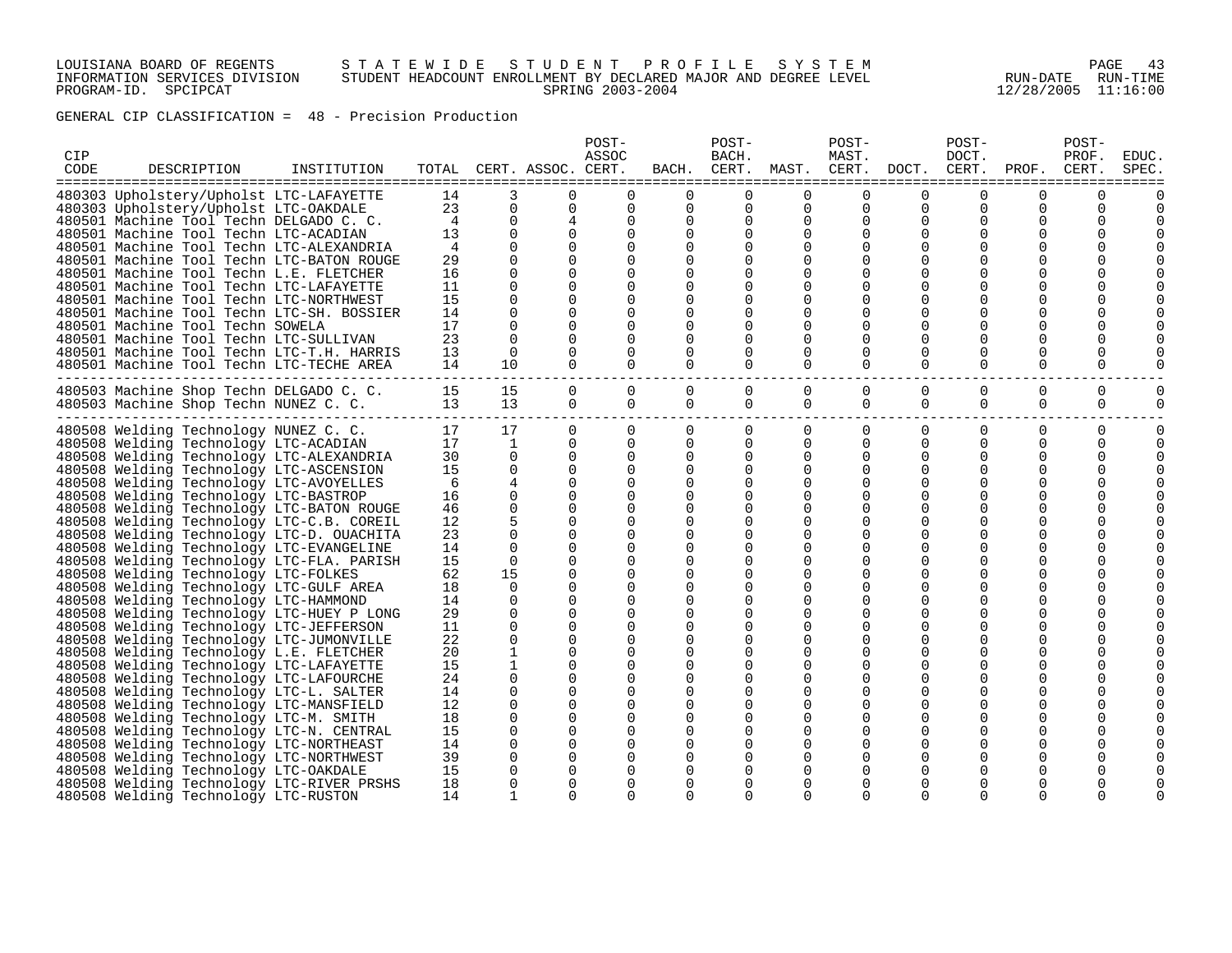### LOUISIANA BOARD OF REGENTS S T A T E W I D E S T U D E N T P R O F I L E S Y S T E M PAGE 44 INFORMATION SERVICES DIVISION STUDENT HEADCOUNT ENROLLMENT BY DECLARED MAJOR AND DEGREE LEVEL RUN-DATE RUN-TIME PROGRAM-ID. SPCIPCAT SPRING 2003-2004 12/28/2005 11:16:00

GENERAL CIP CLASSIFICATION = 48 - Precision Production

| CIP<br>CODE | DESCRIPTION                               | INSTITUTION | TOTAL |     | CERT. ASSOC. CERT. | POST-<br>ASSOC | BACH. | POST-<br>BACH.<br>CERT. | MAST. | POST-<br>MAST.<br>CERT. | DOCT. | POST-<br>DOCT.<br>CERT. | PROF. | POST-<br>PROF.<br>CERT. | EDUC.<br>SPEC. |
|-------------|-------------------------------------------|-------------|-------|-----|--------------------|----------------|-------|-------------------------|-------|-------------------------|-------|-------------------------|-------|-------------------------|----------------|
|             | 480508 Welding Technology LTC-WEST JEFF.  |             | 14    |     |                    |                |       |                         |       |                         |       |                         |       |                         |                |
|             | 480508 Welding Technology LTC-WESTSIDE    |             |       |     |                    |                |       |                         |       |                         |       |                         |       |                         |                |
|             | 480508 Welding Technology LTC-YOUNG MEM.  |             |       |     |                    |                |       |                         |       |                         |       |                         |       |                         |                |
|             | 480508 Welding Technology LTC-SABINE VALY |             |       |     |                    |                |       |                         |       |                         |       |                         |       |                         |                |
|             | 480508 Welding Technology LTC-SH. JACKSON |             | 16    |     |                    |                |       |                         |       |                         |       |                         |       |                         |                |
|             | 480508 Welding Technology LTC-SH. BOSSIER |             | 16    |     |                    |                |       |                         |       |                         |       |                         |       |                         |                |
|             | 480508 Welding Technology LTC-S. COLLIER  |             | 26    |     |                    |                |       |                         |       |                         |       |                         |       |                         |                |
|             | 480508 Welding Technology SOWELA          |             | 50    |     |                    |                |       |                         |       |                         |       |                         |       |                         |                |
|             | 480508 Welding Technology LTC-SULLIVAN    |             | 22    |     |                    |                |       |                         |       |                         |       |                         |       |                         |                |
|             | 480508 Welding Technology LTC-T.H. HARRIS |             | 37    |     |                    |                |       |                         |       |                         |       |                         |       |                         |                |
|             | 480508 Welding Technology LTC-TAL/M SURLE |             | 21    |     |                    |                |       |                         |       |                         |       |                         |       |                         |                |
|             | 480508 Welding Technology LTC-TECHE AREA  |             |       |     |                    |                |       |                         |       |                         |       |                         |       |                         |                |
|             | 480703 Cabinetmaking and LTC-OAKDALE      |             | 27    |     |                    |                |       |                         |       |                         |       |                         |       |                         |                |
|             | GENERAL CIP TOTALS                        |             | 1,077 | 103 |                    |                |       |                         |       |                         |       |                         |       |                         |                |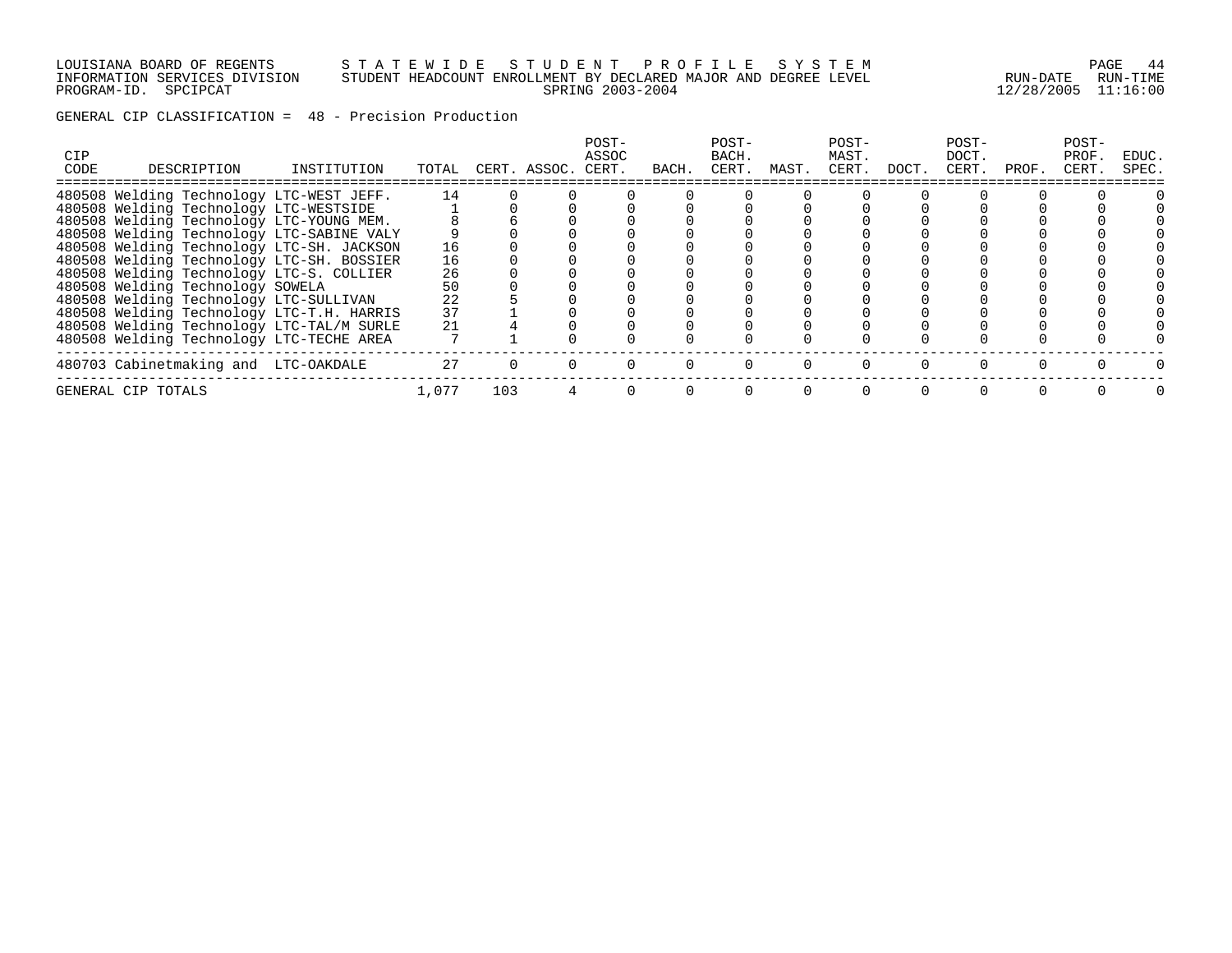LOUISIANA BOARD OF REGENTS S T A T E W I D E S T U D E N T P R O F I L E S Y S T E M PAGE 45 INFORMATION SERVICES DIVISION STUDENT HEADCOUNT ENROLLMENT BY DECLARED MAJOR AND DEGREE LEVEL RUN-DATE RUN-TIME PROGRAM-ID. SPCIPCAT SPRING 2003-2004 12/28/2005 11:16:00

GENERAL CIP CLASSIFICATION = 49 - Transportation and Materials Moving

| CIP<br>CODE | DESCRIPTION                                                                                                               | INSTITUTION | TOTAL           |    | CERT. ASSOC. | POST-<br>ASSOC<br>CERT. | BACH            | POST-<br>BACH.<br>CERT. | MAST     | POST-<br>MAST.<br>CERT | DOCT | POST-<br>DOCT.<br>CERT. | PROF. | POST-<br>PROF.<br>CERT. | EDUC.<br>SPEC. |
|-------------|---------------------------------------------------------------------------------------------------------------------------|-------------|-----------------|----|--------------|-------------------------|-----------------|-------------------------|----------|------------------------|------|-------------------------|-------|-------------------------|----------------|
|             | 490102 Airline/Commercial LA. TECH. U.<br>490102 Airline/Commercial U LA-MONROE<br>490104 Aviation/Airway Ma LA. TECH. U. |             | 156<br>58<br>41 |    |              |                         | 156<br>58<br>41 |                         |          |                        |      |                         |       |                         |                |
|             | 490304 Diver, Professiona LTC-YOUNG MEM.                                                                                  |             | 22              | 22 |              |                         |                 |                         |          |                        |      |                         |       |                         |                |
|             | 490309 Marine Science/Mer L.E. FLETCHER                                                                                   |             | 111             |    |              |                         |                 |                         | $\Omega$ |                        |      |                         |       |                         |                |
|             | GENERAL CIP TOTALS                                                                                                        |             | 388             | 22 |              |                         | 255             |                         |          |                        |      |                         |       |                         |                |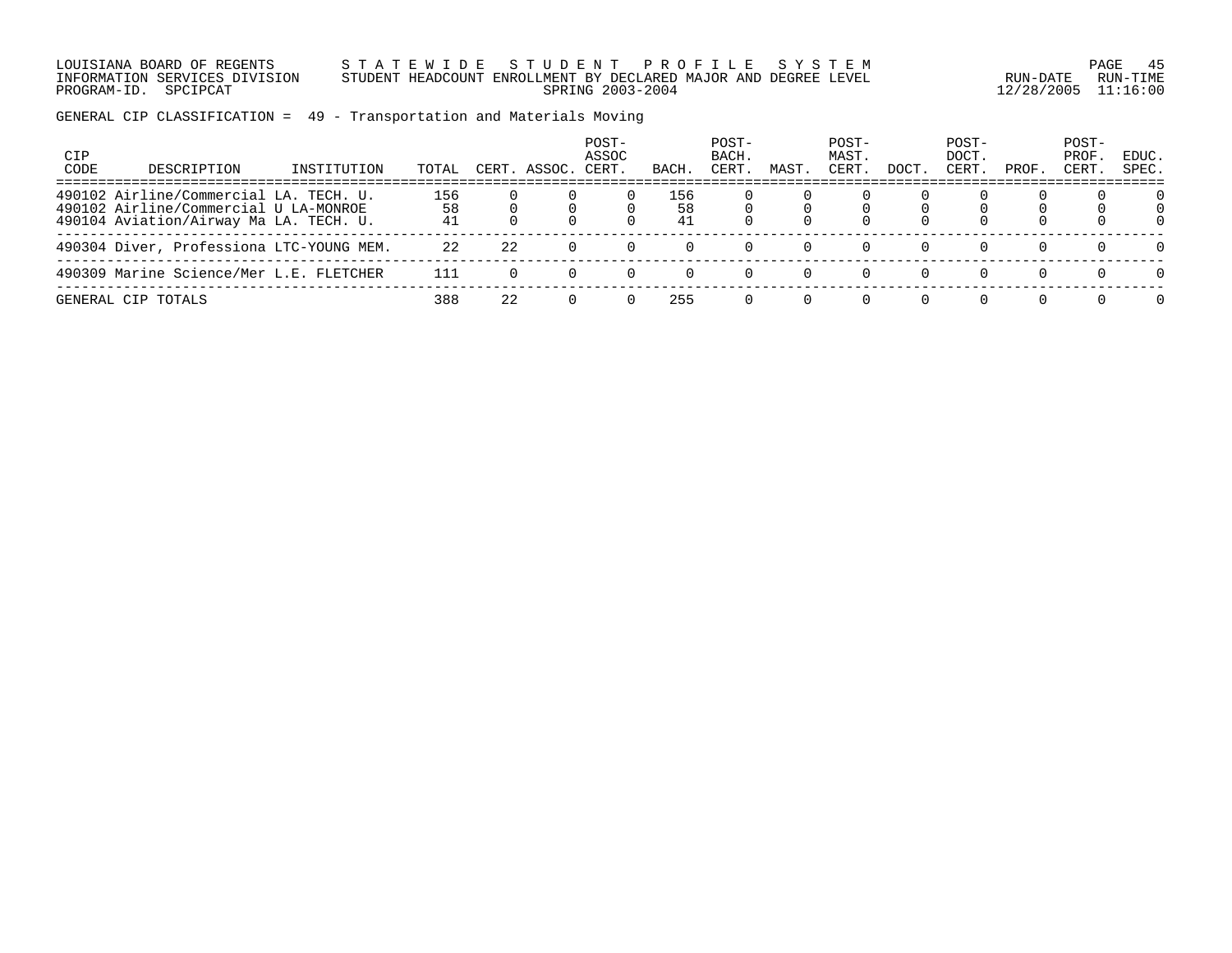#### LOUISIANA BOARD OF REGENTS S T A T E W I D E S T U D E N T P R O F I L E S Y S T E M PAGE 46 INFORMATION SERVICES DIVISION STUDENT HEADCOUNT ENROLLMENT BY DECLARED MAJOR AND DEGREE LEVEL RUN-DATE RUN-TIME PROGRAM-ID. SPCIPCAT SPRING 2003-2004 12/28/2005 11:16:00

GENERAL CIP CLASSIFICATION = 50 - Visual and Performing Arts

| CIP<br>CODE | DESCRIPTION<br>======================================                                                                                                                                                                                                                                                       | INSTITUTION                                                                                                                  |                                                 |                                                                          | TOTAL CERT. ASSOC. CERT.                                                   | POST-<br>ASSOC                                                       | BACH.                                         | POST-<br>BACH.<br>CERT.                                                   | MAST.                                                               | POST-<br>MAST.<br>CERT.                                     | DOCT.                                                         | POST-<br>DOCT.<br>CERT.      | PROF.                                         | POST-<br>PROF.<br>CERT.             | EDUC.<br>SPEC.                       |
|-------------|-------------------------------------------------------------------------------------------------------------------------------------------------------------------------------------------------------------------------------------------------------------------------------------------------------------|------------------------------------------------------------------------------------------------------------------------------|-------------------------------------------------|--------------------------------------------------------------------------|----------------------------------------------------------------------------|----------------------------------------------------------------------|-----------------------------------------------|---------------------------------------------------------------------------|---------------------------------------------------------------------|-------------------------------------------------------------|---------------------------------------------------------------|------------------------------|-----------------------------------------------|-------------------------------------|--------------------------------------|
|             | 500101 Visual and Perform U LA-LAFAYETTE                                                                                                                                                                                                                                                                    |                                                                                                                              | 78                                              | 0                                                                        | $\Omega$                                                                   | 0                                                                    | 78                                            | $\Omega$                                                                  | $\Omega$                                                            | $\Omega$                                                    | $\Omega$                                                      | 0                            | 0                                             | 0                                   |                                      |
|             | 500301 Dance, General                                                                                                                                                                                                                                                                                       | S.U.-SHREVEPORT                                                                                                              | 2                                               | 2                                                                        | $\Omega$                                                                   | 0                                                                    | $\Omega$                                      | 0                                                                         | 0                                                                   | $\Omega$                                                    | 0                                                             | 0                            | $\Omega$                                      | $\Omega$                            | $\cap$                               |
|             | 500401 Design and Visual NW STATE UNIV.                                                                                                                                                                                                                                                                     |                                                                                                                              | 2                                               | $\Omega$                                                                 | $\Omega$                                                                   | 0                                                                    | 2                                             | $\Omega$                                                                  | $\Omega$                                                            | $\Omega$                                                    | $\Omega$                                                      | $\Omega$                     | $\Omega$                                      | $\Omega$                            | <sup>n</sup>                         |
|             | 500402 Commercial and Adv DELGADO C. C.<br>500402 Commercial and Adv SOWELA                                                                                                                                                                                                                                 |                                                                                                                              | <sup>1</sup><br>86                              | $\Omega$<br>$\Omega$                                                     | 1<br>86                                                                    | 0<br>$\Omega$                                                        | $\Omega$<br>$\Omega$                          | $\Omega$<br>$\Omega$                                                      | $\Omega$<br>$\Omega$                                                | $\Omega$<br>$\Omega$                                        | $\Omega$<br>$\Omega$                                          | $\Omega$<br>$\Omega$         | $\Omega$<br>$\Omega$                          | $\mathbf 0$<br>$\mathbf 0$          | $\Omega$<br><sup>n</sup>             |
|             | 500404 Industrial Design U LA-LAFAYETTE                                                                                                                                                                                                                                                                     |                                                                                                                              | 73                                              | $\Omega$                                                                 | $\Omega$                                                                   | $\overline{0}$                                                       | 73                                            | $\mathbf{0}$                                                              | $\Omega$                                                            | $\Omega$                                                    | $\Omega$                                                      | $\Omega$                     | $\Omega$                                      | $\Omega$                            | $\Omega$                             |
|             | 500408 Interior Design                                                                                                                                                                                                                                                                                      | DELGADO C. C.                                                                                                                | 193                                             | $\Omega$                                                                 | 193                                                                        | $\mathbf 0$                                                          | $\Omega$                                      | $\Omega$                                                                  | $\Omega$                                                            | $\Omega$                                                    | 0                                                             | $\Omega$                     | $\Omega$                                      | $\mathbf 0$                         | $\Omega$                             |
|             | 500409 Graphic Design<br>500409 Graphic Design<br>500409 Graphic Design                                                                                                                                                                                                                                     | LA. TECH. U.<br>NW STATE UNIV.<br>DELGADO C. C.                                                                              | 223<br>22<br>192                                | $\Omega$<br>$\Omega$<br>0                                                | $\Omega$<br>$\Omega$<br>192                                                | 0<br>0<br>0                                                          | 223<br>22<br>0                                | $\Omega$<br>$\Omega$<br>0                                                 | $\Omega$<br>$\Omega$<br>$\Omega$                                    | $\Omega$<br>$\Omega$<br>0                                   | $\Omega$<br>$\Omega$<br>0                                     | $\Omega$<br>0<br>0           | $\Omega$<br>$\Omega$<br>0                     | $\Omega$<br>$\Omega$<br>0           | $\Omega$<br>$\Omega$<br><sup>0</sup> |
|             | 500501 Drama and Dramatic GRAMBLING ST U.<br>500501 Drama and Dramatic MCNEESE ST. U.<br>500501 Drama and Dramatic NW STATE UNIV.<br>500501 Drama and Dramatic LSU-BATON ROUGE<br>500501 Drama and Dramatic U.N.O.<br>500501 Drama and Dramatic S.U.-B.R.<br>500501 Drama and Dramatic BOSSIER P.C.C.       |                                                                                                                              | 30<br>28<br>95<br>141<br>110<br>28<br>24        | $\Omega$<br>$\Omega$<br>$\Omega$<br>$\Omega$<br>$\Omega$<br>$\Omega$     | $\Omega$<br>$\Omega$<br>$\Omega$<br>$\Omega$<br>$\Omega$<br>$\Omega$<br>24 | 0<br>$\Omega$<br>0<br>$\Omega$<br>$\Omega$<br>0<br>0                 | 30<br>28<br>95<br>117<br>$\Omega$<br>28<br>0  | $\Omega$<br>$\Omega$<br>$\Omega$<br>$\Omega$<br>$\Omega$<br>$\Omega$<br>0 | $\Omega$<br><sup>0</sup><br>110<br>$\Omega$<br>0                    | $\Omega$<br>$\Omega$<br>∩<br>$\Omega$<br>∩<br>O<br>$\Omega$ | $\Omega$<br>$\Omega$<br>0<br>16<br>$\Omega$<br>0<br>0         | $\Omega$<br>0<br>O<br>O<br>0 | $\Omega$<br>$\Omega$<br>Ω<br>O<br>U<br>O<br>0 | $\Omega$<br>$\Omega$<br>n<br>U<br>0 |                                      |
|             | 500605 Photography                                                                                                                                                                                                                                                                                          | LA. TECH. U.                                                                                                                 | 50                                              | $\Omega$                                                                 | $\Omega$                                                                   | 0                                                                    | 50                                            | $\overline{0}$                                                            | $\Omega$                                                            | $\Omega$                                                    | 0                                                             | $\Omega$                     | $\Omega$                                      | $\mathbf 0$                         |                                      |
|             | 500701 Art/Art Studies, G GRAMBLING ST U.<br>500701 Art/Art Studies, G MCNEESE ST. U.<br>500701 Art/Art Studies, G NICHOLLS ST. U.<br>500701 Art/Art Studies, G NW STATE UNIV.<br>500701 Art/Art Studies, G SE LA. UNIV.<br>500701 Art/Art Studies, G U LA-LAFAYETTE<br>500701 Art/Art Studies, G S.U.-N.O. |                                                                                                                              | 16<br>137<br>117<br>29<br>186<br>399<br>15      | $\Omega$<br>$\Omega$<br>$\Omega$<br><sup>0</sup><br>$\Omega$<br>$\Omega$ | $\Omega$<br>$\Omega$<br><sup>0</sup><br><sup>0</sup><br>$\Omega$           | 0<br>$\Omega$<br>$\Omega$<br>$\Omega$<br>$\Omega$<br>$\Omega$<br>0   | 16<br>137<br>117<br>18<br>186<br>399<br>15    | $\Omega$<br>0<br>$\Omega$<br>0<br>$\Omega$<br>0<br>0                      | $\Omega$<br>$\Omega$<br>$\Omega$<br>11<br>$\Omega$<br>0<br>$\Omega$ | O<br>∩<br>O<br>O<br>0<br>$\Omega$                           | 0<br>$\Omega$<br>$\Omega$<br>$\Omega$<br>$\Omega$<br>$\Omega$ | 0<br>0<br>O<br>O<br>0        | 0<br>U<br>U<br>O<br>O<br>U<br>$\Omega$        | $\Omega$<br>$\Omega$<br>$\Omega$    |                                      |
|             | 500702 Fine/Studio Arts,<br>500702 Fine/Studio Arts,<br>500702 Fine/Studio Arts,<br>500702 Fine/Studio Arts,<br>500702 Fine/Studio Arts,<br>500702 Fine/Studio Arts,<br>500702 Fine/Studio Arts,<br>500702 Fine/Studio Arts,                                                                                | LA. TECH. U.<br>U LA-MONROE<br>NW STATE UNIV.<br>LSU-BATON ROUGE<br>LSU-SHREVEPORT<br>U.N.O.<br>$S.U.-B.R.$<br>DELGADO C. C. | 72<br>80<br>66<br>645<br>59<br>304<br>60<br>127 | $\Omega$<br>$\Omega$<br>$\Omega$<br>$\Omega$<br>$\Omega$<br>$\Omega$     | $\Omega$<br>U<br>$\Omega$<br><sup>n</sup><br>U<br>U<br>127                 | $\Omega$<br>0<br>$\Omega$<br>$\Omega$<br><sup>n</sup><br>0<br>0<br>0 | 54<br>80<br>66<br>603<br>59<br>288<br>60<br>0 | 0<br>$\Omega$<br>0<br>$\Omega$<br>$\Omega$<br>0<br>0<br>0                 | 18<br>$\Omega$<br>$\Omega$<br>42<br>$\Omega$<br>16<br>$\Omega$<br>0 | $\Omega$<br>∩<br>O<br>O<br>∩<br>O<br>O<br>0                 | $\mathbf 0$<br>U<br>O<br>O<br>U<br>O<br>0                     | $\Omega$<br>U<br>U<br>O<br>0 | $\Omega$<br>U<br>O<br>O<br>U<br>0             | $\Omega$<br>∩<br>0                  |                                      |
|             | 500703 Art History, Criti LSU-BATON ROUGE<br>500703 Art History, Criti U.N.O.                                                                                                                                                                                                                               |                                                                                                                              | 16<br>33                                        | $\Omega$<br>$\Omega$                                                     | $\Omega$<br>$\Omega$                                                       | 0<br>$\Omega$                                                        | $\Omega$<br>33                                | $\Omega$<br>$\Omega$                                                      | 16<br>$\Omega$                                                      | $\Omega$<br>$\Omega$                                        | $\Omega$<br>0                                                 | 0<br>$\Omega$                | $\Omega$<br>0                                 | $\Omega$<br>0                       |                                      |
|             | 500704 Arts Management                                                                                                                                                                                                                                                                                      | SE LA. UNIV.                                                                                                                 | 28                                              | $\Omega$                                                                 | $\Omega$                                                                   | 0                                                                    | 28                                            | $\Omega$                                                                  | $\Omega$                                                            | $\Omega$                                                    | $\Omega$                                                      | $\Omega$                     | $\Omega$                                      | $\Omega$                            | $\Omega$                             |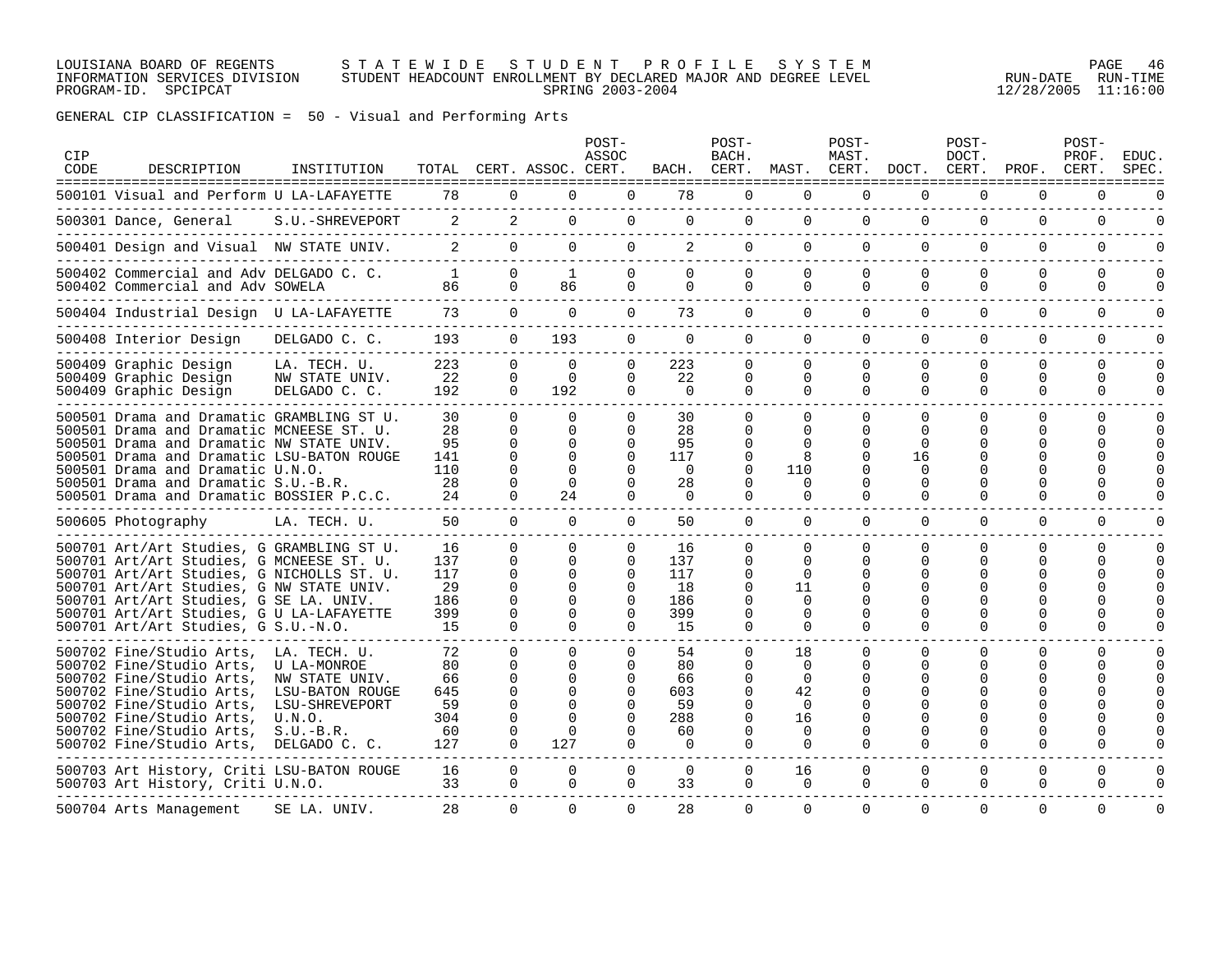### LOUISIANA BOARD OF REGENTS S T A T E W I D E S T U D E N T P R O F I L E S Y S T E M PAGE 47 INFORMATION SERVICES DIVISION STUDENT HEADCOUNT ENROLLMENT BY DECLARED MAJOR AND DEGREE LEVEL RUN-DATE RUN-TIME PROGRAM-ID. SPCIPCAT SPRING 2003-2004 12/28/2005 11:16:00

GENERAL CIP CLASSIFICATION = 50 - Visual and Performing Arts

| CIP<br>CODE | DESCRIPTION                                                                                                                                                                                                                                                                                                                                                                                                                        | INSTITUTION                                                                                  | TOTAL                                                |          | CERT. ASSOC. CERT. | POST-<br>ASSOC | BACH.                                                | POST-<br>BACH.<br>CERT. | MAST.                            | POST-<br>MAST.<br>CERT. | DOCT.    | POST-<br>DOCT.<br>CERT. | PROF.    | POST-<br>PROF.<br>CERT. | EDUC.<br>SPEC. |
|-------------|------------------------------------------------------------------------------------------------------------------------------------------------------------------------------------------------------------------------------------------------------------------------------------------------------------------------------------------------------------------------------------------------------------------------------------|----------------------------------------------------------------------------------------------|------------------------------------------------------|----------|--------------------|----------------|------------------------------------------------------|-------------------------|----------------------------------|-------------------------|----------|-------------------------|----------|-------------------------|----------------|
|             | 500704 Arts Management                                                                                                                                                                                                                                                                                                                                                                                                             | U.N.O.                                                                                       | 41                                                   | $\Omega$ |                    | $\Omega$       | $\Omega$                                             | $\Omega$                | 41                               | $\Omega$                | $\Omega$ | $\Omega$                | $\Omega$ |                         |                |
|             | 500713 Metal and Jewelry LTC-NATCHITOCHE                                                                                                                                                                                                                                                                                                                                                                                           |                                                                                              | 9                                                    |          |                    |                |                                                      |                         |                                  |                         |          | <sup>0</sup>            |          |                         |                |
|             | 500901 Music, General<br>500901 Music, General<br>500901 Music, General<br>500901 Music, General<br>500901 Music, General<br>500901 Music, General                                                                                                                                                                                                                                                                                 | LA. TECH. U.<br>NICHOLLS ST. U.<br>U LA-MONROE<br>LSU-BATON ROUGE<br>U.N.O.<br>DELGADO C. C. | 20<br>24<br>35<br>106<br>134                         |          | 134                |                | 20<br>24<br>19<br>106                                |                         |                                  |                         | 16       |                         |          |                         |                |
|             | 500903 Music Performance, GRAMBLING ST U.<br>500903 Music Performance, LA. TECH. U.<br>500903 Music Performance, MCNEESE ST. U.<br>500903 Music Performance, U LA-MONROE<br>500903 Music Performance, NW STATE UNIV.<br>500903 Music Performance, SE LA. UNIV.<br>500903 Music Performance, U LA-LAFAYETTE<br>500903 Music Performance, LSU-BATON ROUGE<br>500903 Music Performance, U.N.O.<br>500903 Music Performance, S.U.-B.R. |                                                                                              | 11<br>50<br>14<br>51<br>87<br>143<br>299<br>40<br>83 |          |                    |                | 11<br>50<br>38<br>64<br>127<br>149<br>$\Omega$<br>83 |                         | 14<br>13<br>23<br>16<br>76<br>40 |                         | 74       |                         |          |                         |                |
|             | 500905 Musicology and Eth LSU-BATON ROUGE                                                                                                                                                                                                                                                                                                                                                                                          |                                                                                              | $\overline{1}$                                       |          |                    |                |                                                      |                         |                                  |                         |          |                         |          |                         |                |
|             | 500910 Jazz/Jazz Studies S.U.-B.R.                                                                                                                                                                                                                                                                                                                                                                                                 |                                                                                              | $\mathcal{L}$                                        |          |                    | $\Omega$       |                                                      |                         | $\Omega$                         |                         |          | $\Omega$                | $\Omega$ |                         |                |
|             | GENERAL CIP TOTALS                                                                                                                                                                                                                                                                                                                                                                                                                 |                                                                                              | 4,929                                                |          | 760                |                | 0, 3, 607                                            |                         | 444                              | $\Omega$                | 107      |                         |          |                         |                |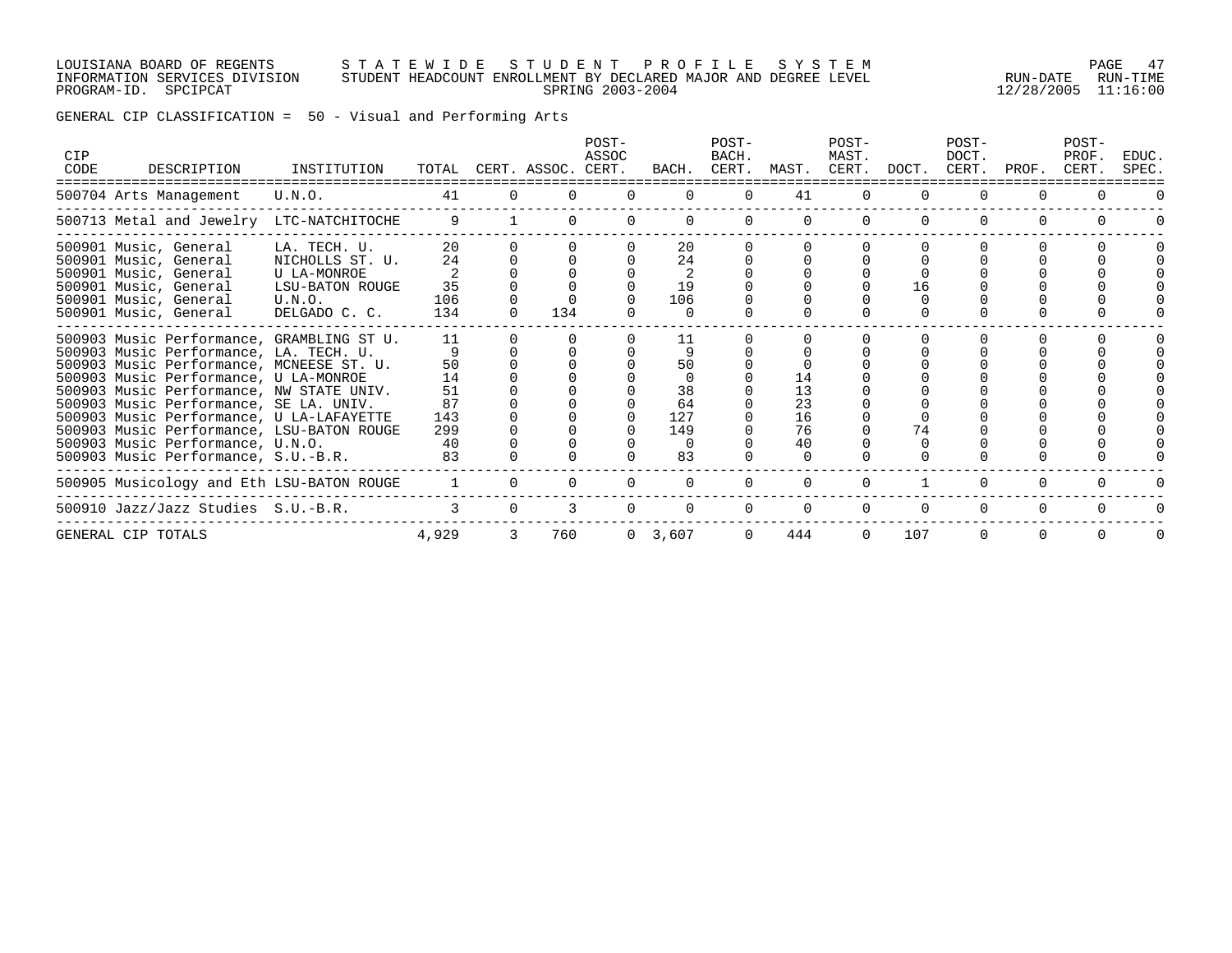LOUISIANA BOARD OF REGENTS S T A T E W I D E S T U D E N T P R O F I L E S Y S T E M PAGE 48 INFORMATION SERVICES DIVISION STUDENT HEADCOUNT ENROLLMENT BY DECLARED MAJOR AND DEGREE LEVEL RUN-DATE RUN-TIME PROGRAM-ID. SPCIPCAT SPRING 2003-2004 12/28/2005 11:16:00

| <b>CIP</b><br>CODE | DESCRIPTION                                                                                                                                                                                                                                                                                              | INSTITUTION |                                         |                                                 | TOTAL CERT. ASSOC. CERT.                                                         | POST-<br>ASSOC                                                                   | BACH.                                   | POST-<br>BACH.<br>CERT.                                  | MAST.                                                    | POST-<br>MAST.                                                                   | CERT. DOCT.                                                  | $POST-$<br>DOCT.<br>CERT.                    | PROF.                                             | POST-<br>PROF.<br>CERT.                          | EDUC.<br>SPEC.   |
|--------------------|----------------------------------------------------------------------------------------------------------------------------------------------------------------------------------------------------------------------------------------------------------------------------------------------------------|-------------|-----------------------------------------|-------------------------------------------------|----------------------------------------------------------------------------------|----------------------------------------------------------------------------------|-----------------------------------------|----------------------------------------------------------|----------------------------------------------------------|----------------------------------------------------------------------------------|--------------------------------------------------------------|----------------------------------------------|---------------------------------------------------|--------------------------------------------------|------------------|
|                    | 510000 Health Services/Al NICHOLLS ST. U.                                                                                                                                                                                                                                                                |             | 245                                     |                                                 | $\Omega$<br>$\Omega$                                                             | $\Omega$                                                                         | 245                                     | $\Omega$                                                 | $\Omega$                                                 | $\Omega$                                                                         | $\Omega$                                                     | $\Omega$                                     | $\Omega$                                          | $\Omega$                                         | U                |
|                    | 510203 Speech-Language Pa GRAMBLING ST U.<br>510203 Speech-Lanquage Pa SE LA. UNIV.                                                                                                                                                                                                                      |             | 13<br>74                                | $\mathbf 0$<br>$\Omega$                         | $\mathbf 0$<br>$\Omega$                                                          | $\Omega$<br>$\Omega$                                                             | 13<br>$\Omega$                          | $\Omega$<br>$\Omega$                                     | $\Omega$<br>74                                           | 0<br>$\Omega$                                                                    | $\mathbf 0$<br>$\Omega$                                      | $\Omega$<br>$\Omega$                         | 0<br>$\Omega$                                     | 0<br>$\Omega$                                    | 0<br>$\Omega$    |
|                    | 510204 Audiology/Audiolog LA. TECH. U.<br>510204 Audiology/Audiolog NICHOLLS ST. U.<br>510204 Audiology/Audiolog U LA-MONROE<br>510204 Audiology/Audiolog U LA-LAFAYETTE<br>510204 Audiology/Audiolog LSU-BATON ROUGE<br>510204 Audiology/Audiolog LSU-SHREVEPORT<br>510204 Audiology/Audiolog S.U.-B.R. |             | 88<br>49<br>85<br>177<br>257<br>5<br>61 | $\Omega$<br>0<br>0<br>$\Omega$<br>0<br>$\Omega$ | $\Omega$<br>$\Omega$<br>$\Omega$<br>$\Omega$<br>$\Omega$<br>$\Omega$<br>$\Omega$ | $\Omega$<br>$\Omega$<br>$\Omega$<br>$\Omega$<br>$\Omega$<br>$\Omega$<br>$\Omega$ | 52<br>49<br>62<br>139<br>189<br>5<br>61 | $\Omega$<br>$\Omega$<br>$\Omega$<br>$\Omega$<br>$\Omega$ | 36<br>$\Omega$<br>23<br>38<br>54<br>$\Omega$<br>$\Omega$ | $\Omega$<br>$\Omega$<br>$\Omega$<br>$\Omega$<br>$\Omega$<br>$\Omega$<br>$\Omega$ | $\Omega$<br>$\Omega$<br>0<br>$\Omega$<br>14<br>$\Omega$<br>0 | $\Omega$<br>$\Omega$<br>∩<br>$\Omega$        | $\Omega$<br>$\Omega$<br>O<br>$\Omega$<br>$\Omega$ | $\Omega$<br><sup>0</sup><br>U<br>U<br>$\Omega$   | O                |
|                    | 510299 Communication Diso U LA-LAFAYETTE                                                                                                                                                                                                                                                                 |             | 16                                      | $\Omega$                                        | $\Omega$                                                                         | $\Omega$                                                                         | $\overline{0}$                          | $\overline{0}$                                           | $\overline{0}$                                           | $\overline{0}$                                                                   | 16                                                           | $\mathbf 0$                                  | 0                                                 | $\mathbf 0$                                      | U                |
|                    | 510602 Dental Hygiene/Hyg U LA-MONROE<br>510602 Dental Hygiene/Hyg U LA-LAFAYETTE<br>510602 Dental Hygiene/Hyg S.U.-SHREVEPORT<br>510602 Dental Hygiene/Hyg DELGADO C. C.                                                                                                                                |             | 127<br>84<br>84<br>19                   | $\Omega$<br>0<br>0<br>$\Omega$                  | $\Omega$<br>$\Omega$<br>84<br>19                                                 | $\Omega$<br>$\Omega$<br>$\Omega$<br>$\Omega$                                     | 127<br>84<br>$\Omega$<br>$\Omega$       | $\Omega$<br>0<br>$\Omega$<br>$\Omega$                    | $\Omega$<br>$\Omega$<br>$\Omega$<br>$\Omega$             | $\Omega$<br>$\Omega$<br>$\Omega$<br>$\Omega$                                     | $\Omega$<br>$\Omega$<br>0<br>$\Omega$                        | $\Omega$<br>$\Omega$<br>$\Omega$<br>$\Omega$ | $\Omega$<br>$\Omega$<br>$\Omega$<br>$\Omega$      | $\Omega$<br>$\Omega$<br><sup>0</sup><br>$\Omega$ | O<br>O<br>U<br>U |
|                    | 510603 Dental Laboratory DELGADO C. C.                                                                                                                                                                                                                                                                   |             | 30                                      | $\Omega$                                        | 30                                                                               | $\Omega$                                                                         | $\Omega$                                | $\Omega$                                                 | $\Omega$                                                 | $\Omega$                                                                         | $\Omega$                                                     | $\Omega$                                     | $\Omega$                                          | $\Omega$                                         | O                |
|                    | 510701 Health/Health Care U LA-LAFAYETTE<br>510701 Health/Health Care U.N.O.                                                                                                                                                                                                                             |             | 31<br>66                                | $\Omega$<br>0                                   | $\mathbf{0}$<br>$\Omega$                                                         | $\Omega$<br>$\Omega$                                                             | $\Omega$<br>$\Omega$                    | $\Omega$<br>$\Omega$                                     | 29<br>66                                                 | 2<br>$\Omega$                                                                    | 0<br>$\Omega$                                                | $\Omega$<br>$\Omega$                         | 0<br>$\Omega$                                     | 0<br>$\Omega$                                    | 0<br>U           |
|                    | 510705 Medical Office Man NUNEZ C. C.                                                                                                                                                                                                                                                                    |             | 75                                      | $\Omega$                                        | 75                                                                               | $\Omega$                                                                         | $\Omega$                                | $\Omega$                                                 | $\Omega$                                                 | $\Omega$                                                                         | $\Omega$                                                     | $\Omega$                                     | $\Omega$                                          | $\Omega$                                         | $\Omega$         |
|                    | 510706 Health Information LA. TECH. U.<br>510706 Health Information U LA-LAFAYETTE                                                                                                                                                                                                                       |             | 87<br>120                               | 0<br>$\Omega$                                   | <sup>n</sup><br>$\Omega$                                                         | $\Omega$<br>$\Omega$                                                             | 87<br>120                               | $\Omega$<br>$\Omega$                                     | $\Omega$<br>$\Omega$                                     | $\Omega$<br>$\Omega$                                                             | $\Omega$<br>$\Omega$                                         | $\Omega$<br>$\Omega$                         | 0<br>$\Omega$                                     | $\Omega$<br>0                                    | O<br>0           |
|                    | 510707 Health Information LA. TECH. U.<br>510707 Health Information S.U.-SHREVEPORT<br>510707 Health Information DELGADO C. C.                                                                                                                                                                           |             | 23<br>19<br>188                         | $\Omega$<br>$\Omega$<br>7                       | 23<br>19<br>181                                                                  | $\Omega$<br>$\Omega$<br>$\Omega$                                                 | $\Omega$<br>$\Omega$<br>$\Omega$        | $\Omega$<br>$\Omega$<br>$\Omega$                         | $\Omega$<br>$\Omega$<br>$\Omega$                         | $\Omega$<br>$\Omega$<br>$\Omega$                                                 | $\Omega$<br>$\Omega$<br>$\Omega$                             | $\Omega$<br>$\Omega$<br>$\Omega$             | $\Omega$<br>$\Omega$<br>$\Omega$                  | $\Omega$<br>$\Omega$<br>$\Omega$                 | O<br>O           |
|                    | 510710 Medical Office Ass BOSSIER P.C.C.                                                                                                                                                                                                                                                                 |             | 45                                      | $\overline{0}$                                  | $\Omega$                                                                         | $\overline{0}$                                                                   | $\Omega$                                | $\overline{0}$                                           | $\Omega$                                                 | $\Omega$                                                                         | $\Omega$                                                     | $\Omega$                                     | $\Omega$                                          | $\Omega$                                         | O                |
|                    | 510713 Medical Insurance L.E. FLETCHER                                                                                                                                                                                                                                                                   |             | 9                                       | 9                                               | $\Omega$                                                                         | $\Omega$                                                                         | $\Omega$                                | $\Omega$                                                 | $\Omega$                                                 | $\Omega$                                                                         | $\Omega$                                                     | $\Omega$                                     | $\Omega$                                          | $\Omega$                                         | 0                |
|                    | 510716 Medical Administra LTC-BASTROP<br>510716 Medical Administra LTC-D. OUACHITA<br>510716 Medical Administra LTC-EVANGELINE<br>510716 Medical Administra LTC-FLA. PARISH<br>510716 Medical Administra LTC-GULF AREA<br>510716 Medical Administra LTC-HAMMOND                                          |             | 5<br>31                                 | 5<br>2<br>7<br>3<br>31                          | $\Omega$<br>$\Omega$<br>$\Omega$<br>$\Omega$<br>$\Omega$                         | $\Omega$<br>$\Omega$                                                             | $\Omega$<br>$\Omega$                    | $\Omega$<br>$\Omega$<br>U                                | $\Omega$<br>$\Omega$                                     | $\Omega$<br>$\Omega$<br>$\Omega$<br><sup>0</sup>                                 | $\Omega$<br>$\Omega$                                         | $\Omega$<br>$\Omega$                         | $\Omega$<br>$\Omega$                              | $\Omega$<br><sup>0</sup>                         | O                |
|                    | 510716 Medical Administra LTC-MANSFIELD<br>510716 Medical Administra LTC-SLIDELL<br>510716 Medical Administra LTC-SULLIVAN                                                                                                                                                                               |             | 4<br>18<br>82                           | 4<br>18<br>82                                   | U                                                                                |                                                                                  |                                         |                                                          |                                                          |                                                                                  |                                                              |                                              |                                                   |                                                  |                  |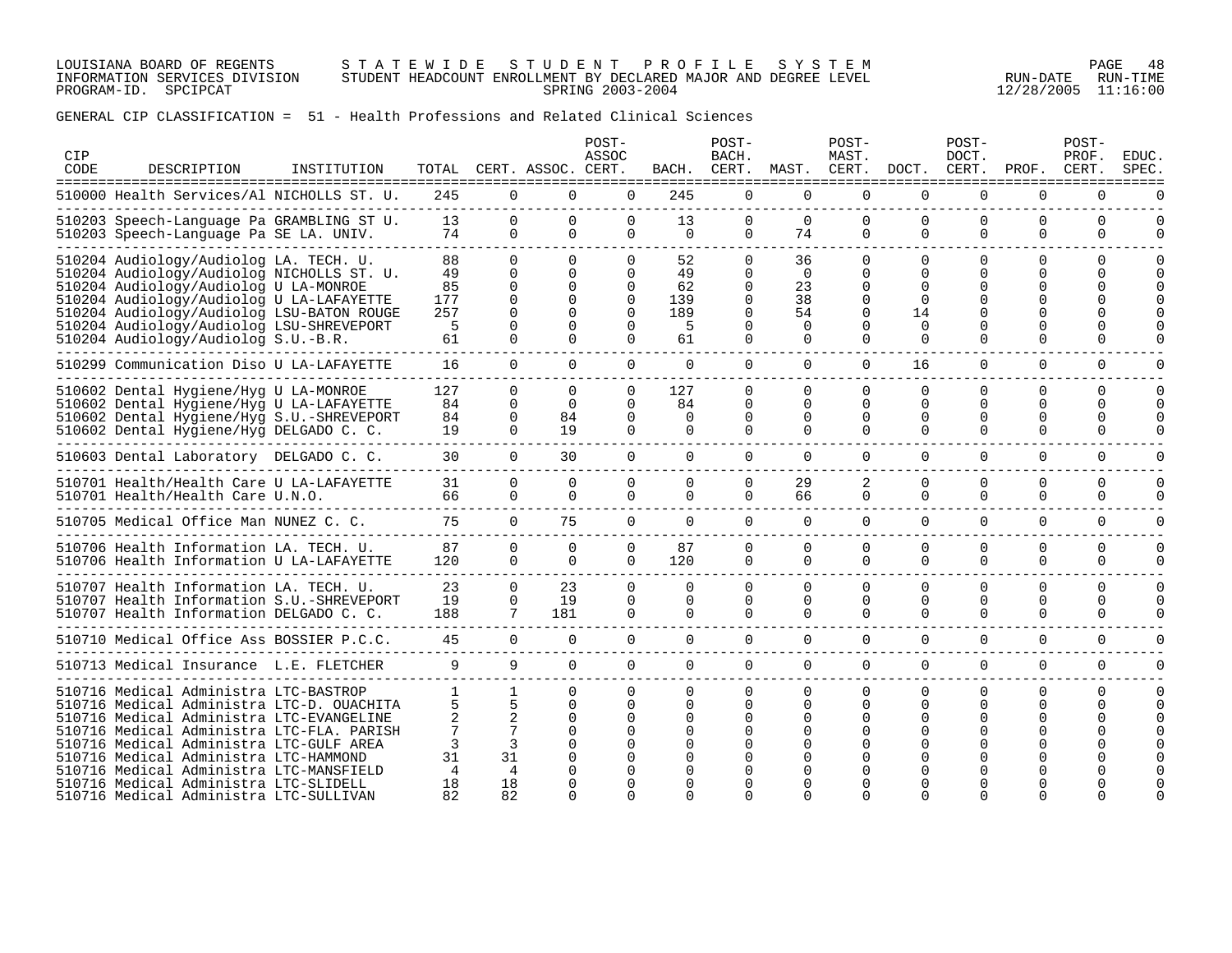LOUISIANA BOARD OF REGENTS S T A T E W I D E S T U D E N T P R O F I L E S Y S T E M PAGE 49 INFORMATION SERVICES DIVISION STUDENT HEADCOUNT ENROLLMENT BY DECLARED MAJOR AND DEGREE LEVEL RUN-DATE RUN-TIME PROGRAM-ID. SPCIPCAT SPRING 2003-2004 12/28/2005 11:16:00

| CIP<br>CODE | DESCRIPTION                                                                                                                                                                                                                                                                                                                                                                                                                                                       | INSTITUTION   |                                                             |                                                                                                         | TOTAL CERT. ASSOC. CERT.                                                                            | POST-<br>ASSOC                               | BACH.                                             | POST-<br>BACH.                      | CERT. MAST. CERT. DOCT. CERT.                               | POST-<br>MAST.                                                |                                | $POST-$<br>DOCT.                          | PROF.                                                 | POST-<br>PROF.<br>CERT.       | EDUC.<br>SPEC             |
|-------------|-------------------------------------------------------------------------------------------------------------------------------------------------------------------------------------------------------------------------------------------------------------------------------------------------------------------------------------------------------------------------------------------------------------------------------------------------------------------|---------------|-------------------------------------------------------------|---------------------------------------------------------------------------------------------------------|-----------------------------------------------------------------------------------------------------|----------------------------------------------|---------------------------------------------------|-------------------------------------|-------------------------------------------------------------|---------------------------------------------------------------|--------------------------------|-------------------------------------------|-------------------------------------------------------|-------------------------------|---------------------------|
|             | 510716 Medical Administra LTC-TECHE AREA                                                                                                                                                                                                                                                                                                                                                                                                                          |               |                                                             | $3 \sim$                                                                                                | $\Omega$<br>$3 \sim$                                                                                | $\Omega$                                     | $\Omega$                                          | $\Omega$                            | $\Omega$                                                    | $\Omega$                                                      | $\Omega$                       | $\Omega$                                  | $\Omega$                                              | $\Omega$                      |                           |
|             | 510801 Medical/Clinical A BOSSIER P.C.C.<br>510801 Medical/Clinical A LTC-RIVER PRSHS<br>510801 Medical/Clinical A LTC-WESTSIDE<br>510801 Medical/Clinical A LTC-T.H. HARRIS                                                                                                                                                                                                                                                                                      |               | 104<br>14<br>12<br>33                                       | 3<br>14<br>12<br>33                                                                                     | 97<br>$\Omega$<br>$\Omega$                                                                          | $\Omega$<br>$\Omega$<br>$\Omega$             | $\Omega$<br>$\Omega$<br>$\Omega$                  | $\Omega$<br>0<br>0                  | $\Omega$<br>$\Omega$<br>$\Omega$<br>$\Omega$                | $\Omega$<br>$\Omega$<br>$\Omega$                              | $\Omega$<br>$\Omega$           | <sup>0</sup><br>$\Omega$<br>0<br>$\Omega$ | $\Omega$<br>$\Omega$<br>U<br>$\Omega$                 | 0<br><sup>n</sup><br>U        | $\Omega$                  |
|             | 510802 Clinical/Medical L LTC-LAFAYETTE                                                                                                                                                                                                                                                                                                                                                                                                                           |               | 30                                                          | $\Omega$                                                                                                | 30                                                                                                  | $\Omega$                                     | $\Omega$                                          | $\Omega$                            | $\Omega$                                                    | $\Omega$                                                      | $\Omega$                       | $\Omega$                                  | $\Omega$                                              | $\mathbf 0$                   | $\Omega$                  |
|             | 510803 Occupational Thera U LA-MONROE<br>510803 Occupational Thera DELGADO C. C.                                                                                                                                                                                                                                                                                                                                                                                  |               | 79<br>48                                                    | $\Omega$<br>$\Omega$                                                                                    | 79<br>48                                                                                            | $\Omega$<br>$\Omega$                         | $\Omega$<br>$\Omega$                              | $\Omega$<br>$\Omega$                | $\Omega$<br>$\Omega$                                        | $\mathbf 0$<br>$\Omega$                                       | $\Omega$<br>$\Omega$           | 0<br>$\Omega$                             | $\Omega$<br>$\Omega$                                  | $\Omega$<br>$\Omega$          | $\Omega$<br>$\Omega$      |
|             | 510805 Pharmacy Technicia LSU-ALEXANDRIA<br>510805 Pharmacy Technicia BOSSIER P.C.C.<br>510805 Pharmacy Technicia DELGADO C. C.                                                                                                                                                                                                                                                                                                                                   |               | 52<br>75<br>245                                             | 52<br>$\Omega$<br>245                                                                                   | $\Omega$<br>63<br>$\Omega$                                                                          | $\cap$<br>$\Omega$<br>$\Omega$               | $\Omega$<br>$\Omega$<br>$\cap$                    | 0<br>$\Omega$<br>$\cap$             | $\Omega$<br>$\Omega$<br>$\Omega$                            | $\Omega$<br>$\Omega$<br>$\Omega$                              | $\cap$<br>$\Omega$<br>$\Omega$ | $\Omega$<br>$\Omega$<br>$\cap$            | $\Omega$<br>$\Omega$<br>$\Omega$                      | <sup>n</sup><br>0<br>$\Omega$ | $\Omega$<br>$\Omega$<br>U |
|             | 510806 Physical Therapist BOSSIER P.C.C.<br>510806 Physical Therapist DELGADO C. C.                                                                                                                                                                                                                                                                                                                                                                               |               | 280<br>302                                                  | $\Omega$<br>$\Omega$                                                                                    | 280<br>302                                                                                          | $\Omega$<br>$\Omega$                         | $\Omega$<br>$\Omega$                              | $\Omega$<br>$\Omega$                | $\Omega$<br>$\Omega$                                        | $\Omega$<br>$\Omega$                                          | $\Omega$<br>$\Omega$           | $\Omega$<br>$\Omega$                      | $\Omega$<br>$\Omega$                                  | $\Omega$<br>0                 | $\Omega$<br>0             |
|             | 510808 Veterinary/Animal NW STATE UNIV.<br>510808 Veterinary/Animal NUNEZ C. C.                                                                                                                                                                                                                                                                                                                                                                                   |               | 43<br>24                                                    | $\Omega$<br>24                                                                                          | 43<br>$\Omega$                                                                                      | $\Omega$<br>$\Omega$                         | $\Omega$<br>$\Omega$                              | $\Omega$<br>$\Omega$                | $\Omega$<br>$\Omega$                                        | $\Omega$<br>$\Omega$                                          | $\Omega$<br>$\Omega$           | $\Omega$<br>$\Omega$                      | $\Omega$<br>$\Omega$                                  | $\Omega$<br>$\Omega$          |                           |
|             | 510812 Respiratory Therap LTC-WEST JEFF.                                                                                                                                                                                                                                                                                                                                                                                                                          |               | 69                                                          | $\Omega$                                                                                                | 69                                                                                                  | $\Omega$                                     | $\Omega$                                          | $\Omega$                            | $\Omega$                                                    | $\Omega$                                                      | $\Omega$                       | $\Omega$                                  | $\Omega$                                              | $\Omega$                      |                           |
|             | 510899 Allied Health and S.U.-SHREVEPORT                                                                                                                                                                                                                                                                                                                                                                                                                          |               | 5 <sup>1</sup>                                              | $5^{\circ}$                                                                                             | $\Omega$                                                                                            | $\overline{0}$                               | $\overline{0}$                                    | $\overline{0}$                      | $\overline{0}$                                              | $\overline{0}$                                                | $\mathbf 0$                    | 0                                         | $\mathbf 0$                                           | $\mathbf 0$                   |                           |
|             | 510904 Emergency Medical NICHOLLS ST. U.<br>510904 Emergency Medical S.U.-SHREVEPORT<br>510904 Emergency Medical BOSSIER P.C.C.<br>510904 Emergency Medical<br>510904 Emergency Medical NUNEZ C. C.<br>510904 Emergency Medical SOUTH LA. C. C.<br>510904 Emergency Medical LTC-D. OUACHITA<br>510904 Emergency Medical L.E. FLETCHER<br>510904 Emergency Medical LTC-LAFAYETTE<br>510904 Emergency Medical LTC-NORTHEAST<br>510904 Emergency Medical LTC-SLIDELL | DELGADO C. C. | 27<br>7<br>85<br>98<br>40<br>342<br>14<br>30<br>1<br>1<br>3 | $\Omega$<br>$\Omega$<br>1<br>19<br>$\Omega$<br>$\Omega$<br>$\Omega$<br>$\Omega$<br>$\Omega$<br>$\Omega$ | 27<br>$\Omega$<br>82<br>97<br>21<br>342<br>$\Omega$<br>$\Omega$<br>$\Omega$<br>$\Omega$<br>$\Omega$ | $\Omega$<br>$\Omega$<br>$\Omega$<br>$\Omega$ | $\Omega$<br>$\Omega$<br>$\Omega$<br>O<br>$\Omega$ | $\Omega$<br>$\Omega$<br>0<br>O<br>0 | $\Omega$<br>$\Omega$<br>$\Omega$<br>0<br>0<br>0<br>$\Omega$ | $\Omega$<br>$\Omega$<br>$\Omega$<br>$\Omega$<br>0<br>$\Omega$ | $\Omega$<br>$\Omega$           | $\Omega$<br>$\Omega$<br>O<br>$\Omega$     | $\Omega$<br>$\Omega$<br><sup>0</sup><br>0<br>$\Omega$ | 0<br>0<br>$\Omega$            |                           |
|             | 510905 Nuclear Medical Te DELGADO C. C.                                                                                                                                                                                                                                                                                                                                                                                                                           |               | 35                                                          | 35                                                                                                      | $\Omega$                                                                                            | $\Omega$                                     | $\Omega$                                          | $\Omega$                            | $\Omega$                                                    | $\Omega$                                                      | $\Omega$                       | $\Omega$                                  | 0                                                     | $\Omega$                      | U                         |
|             | 510907 Medical Radiologic DELGADO C. C.                                                                                                                                                                                                                                                                                                                                                                                                                           |               | 70                                                          | $\overline{1}$                                                                                          | 69                                                                                                  | $\Omega$                                     | $\Omega$                                          | $\Omega$                            | $\Omega$                                                    | $\Omega$                                                      | $\Omega$                       | $\Omega$                                  | $\Omega$                                              | $\Omega$                      | $\Omega$                  |
|             | 510908 Respiratory Care T NICHOLLS ST. U.<br>510908 Respiratory Care T LSU-EUNICE<br>510908 Respiratory Care T S.U.-SHREVEPORT<br>510908 Respiratory Care T BOSSIER P.C.C.<br>510908 Respiratory Care T DELGADO C. C.                                                                                                                                                                                                                                             |               | 33<br>77<br>81<br>186<br>164                                | $\mathbf{0}$<br>$\Omega$<br>0                                                                           | 33<br>77<br>81<br>185<br>163                                                                        | $\Omega$<br>$\Omega$<br>0                    | $\Omega$<br>$\Omega$<br>0<br>U                    | $\Omega$<br>0                       | $\Omega$<br>$\Omega$<br>0<br>∩<br>∩                         | $\mathbf{0}$<br>$\Omega$<br>0                                 | $\Omega$                       | $\Omega$<br>0                             | $\Omega$<br>0                                         | $\Omega$<br>U                 | $\Omega$                  |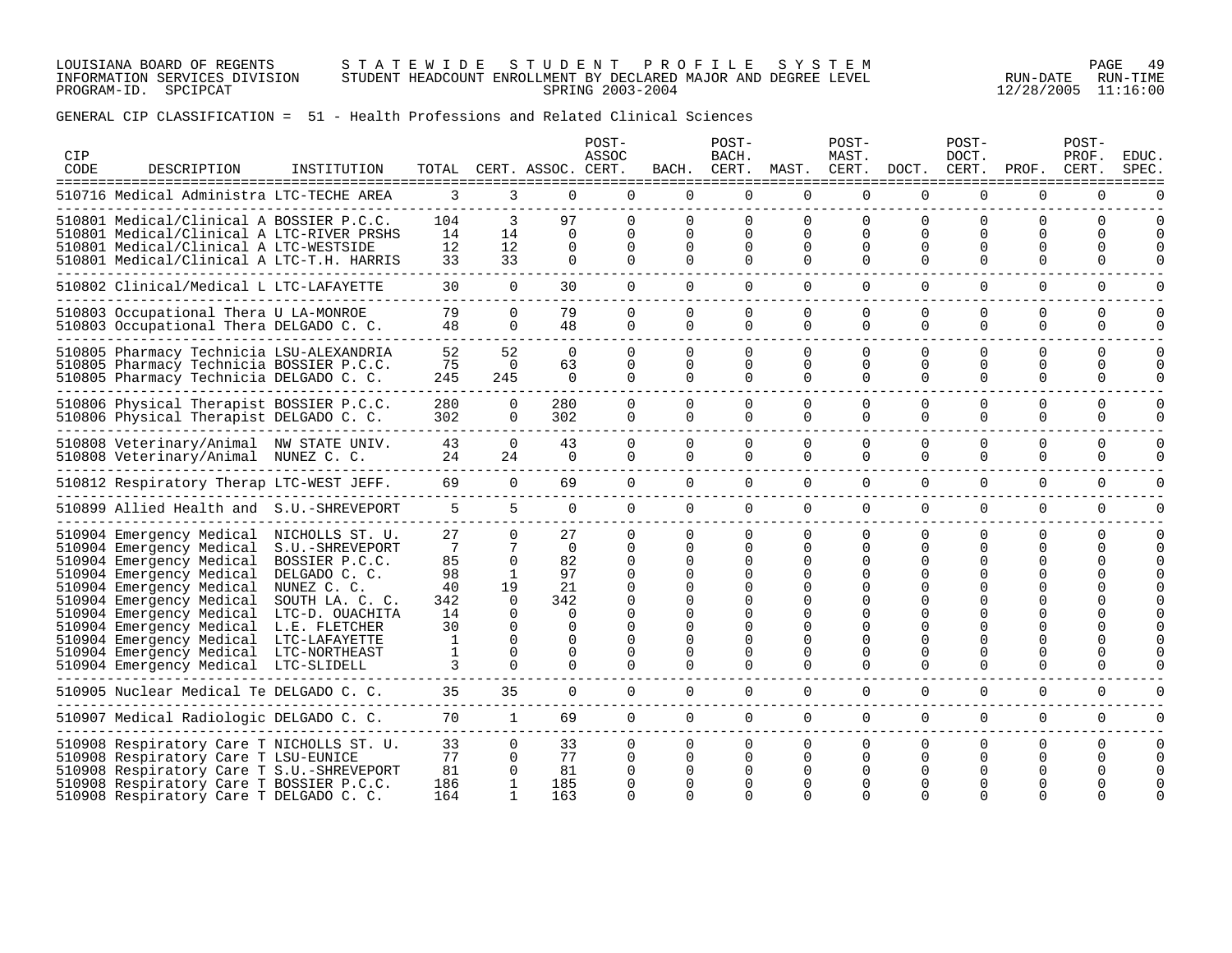LOUISIANA BOARD OF REGENTS S T A T E W I D E S T U D E N T P R O F I L E S Y S T E M PAGE 50 INFORMATION SERVICES DIVISION STUDENT HEADCOUNT ENROLLMENT BY DECLARED MAJOR AND DEGREE LEVEL RUN-DATE RUN-TIME PROGRAM-ID. SPCIPCAT SPRING 2003-2004 12/28/2005 11:16:00

| CIP<br>CODE | DESCRIPTION                                                                                                                                                                                                                                                                                               | INSTITUTION |                                                 |                                                                      | TOTAL CERT. ASSOC. CERT.                                                 | POST-<br>ASSOC                                                                   | BACH.                                                    | POST-<br>BACH.<br>CERT.                           | MAST. CERT.                                              | POST-<br>MAST.                                           | DOCT. CERT.                                              | $POST-$<br>DOCT.                      | PROF.                                      | POST-<br>PROF.<br>CERT.          | <b>EDUC</b><br>SPEC  |
|-------------|-----------------------------------------------------------------------------------------------------------------------------------------------------------------------------------------------------------------------------------------------------------------------------------------------------------|-------------|-------------------------------------------------|----------------------------------------------------------------------|--------------------------------------------------------------------------|----------------------------------------------------------------------------------|----------------------------------------------------------|---------------------------------------------------|----------------------------------------------------------|----------------------------------------------------------|----------------------------------------------------------|---------------------------------------|--------------------------------------------|----------------------------------|----------------------|
|             | 510909 Surgical Technolog S.U.-SHREVEPORT<br>510909 Surgical Technolog BOSSIER P.C.C.<br>510909 Surgical Technolog DELGADO C. C.<br>510909 Surgical Technolog LTC-LAFAYETTE<br>510909 Surgical Technolog LTC-LAFOURCHE                                                                                    |             | 28<br>56<br>232<br>39<br>22                     | $\Omega$<br>$\Omega$<br>232<br>$\Omega$<br>$\Omega$                  | 28<br>$\Omega$<br>$\Omega$<br>$\Omega$<br>22                             | $\Omega$<br>$\Omega$<br>$\Omega$<br>$\Omega$<br>$\Omega$                         | $\Omega$<br>$\Omega$<br>$\Omega$<br>$\Omega$<br>$\Omega$ | $\Omega$<br>$\Omega$<br>$\Omega$<br>0<br>$\Omega$ | $\Omega$<br>$\Omega$<br>$\Omega$<br>$\Omega$<br>$\Omega$ | $\Omega$<br>$\Omega$<br>$\Omega$<br>0<br>$\Omega$        | $\Omega$<br>$\Omega$<br>O<br>$\Omega$                    | $\Omega$<br>$\Omega$<br>O<br>$\Omega$ | U<br>$\Omega$<br>$\Omega$<br>$\Omega$      | $\Omega$<br>$\Omega$<br>U<br>O   | $\Omega$<br>U        |
|             | 510910 Diagnostic Medical LSU-EUNICE<br>510910 Diagnostic Medical DELGADO C. C.                                                                                                                                                                                                                           |             | 93                                              | 3<br>93                                                              | $\Omega$<br>$\Omega$                                                     | $\Omega$<br>$\Omega$                                                             | $\Omega$<br>$\Omega$                                     | $\Omega$<br>$\Omega$                              | $\Omega$<br>$\Omega$                                     | $\Omega$<br>$\Omega$                                     | $\Omega$<br>$\Omega$                                     | $\Omega$<br>$\Omega$                  | $\Omega$<br>$\Omega$                       | $\Omega$<br>$\Omega$             | 0<br>$\Omega$        |
|             | 510911 Radiologic Technol MCNEESE ST. U.<br>510911 Radiologic Technol U LA-MONROE<br>510911 Radiologic Technol NW STATE UNIV.<br>510911 Radiologic Technol LSU-ALEXANDRIA<br>510911 Radiologic Technol LSU-EUNICE<br>510911 Radiologic Technol S.U.-SHREVEPORT<br>510911 Radiologic Technol DELGADO C. C. |             | 198<br>292<br>269<br>269<br>295<br>253<br>1,228 | $\Omega$<br>$\Omega$<br>$\Omega$<br>$\Omega$<br>$\Omega$<br>$\Omega$ | $\Omega$<br>$\Omega$<br>$\Omega$<br>269<br>295<br>253<br>$0 \quad 1,228$ | $\Omega$<br>$\Omega$<br>$\Omega$<br>$\Omega$<br>$\Omega$<br>$\Omega$<br>$\Omega$ | 198<br>292<br>269<br>$\Omega$<br>0                       | $\Omega$<br>0<br>0<br>0<br>O<br>0<br>$\Omega$     | $\Omega$<br>$\Omega$<br>0<br>$\Omega$<br>$\Omega$        | $\Omega$<br>$\Omega$<br>0<br>0<br>$\Omega$               | $\Omega$<br>$\Omega$<br>$\Omega$<br>$\Omega$             | $\Omega$<br>0<br>0<br>$\Omega$        | $\Omega$<br>$\Omega$<br>0<br>O<br>$\Omega$ | $\Omega$<br>U                    | $\Omega$             |
|             | 510913 Athletic Training/ SE LA. UNIV.<br>510913 Athletic Training/ U LA-LAFAYETTE                                                                                                                                                                                                                        |             | 109<br>81                                       | $\mathbf 0$<br>$\mathbf 0$                                           | $\mathbf 0$<br>$\Omega$                                                  | $\overline{0}$<br>$\Omega$                                                       | 109<br>81                                                | 0<br>0                                            | 0<br>0                                                   | 0<br>$\Omega$                                            | 0<br>$\Omega$                                            | $\Omega$<br>$\Omega$                  | $\mathbf 0$<br>$\Omega$                    | 0<br>$\Omega$                    | 0<br>$\Omega$        |
|             | ---------------------------<br>510999 Allied Health Diag S.U.-SHREVEPORT                                                                                                                                                                                                                                  |             | $7\overline{ }$                                 | $7\phantom{0}$                                                       | $\Omega$                                                                 | $\Omega$                                                                         | $\Omega$                                                 | $\Omega$                                          | $\Omega$                                                 | $\Omega$                                                 | $\Omega$                                                 | $\Omega$                              | $\Omega$                                   | $\Omega$                         | $\Omega$             |
|             | 511004 Clinical/Medical L LSU-ALEXANDRIA<br>511004 Clinical/Medical L S.U.-SHREVEPORT<br>511004 Clinical/Medical L DELGADO C. C.                                                                                                                                                                          |             | 30<br>46<br>134                                 | $\Omega$<br>$\Omega$<br>$\overline{0}$                               | 30<br>46<br>134                                                          | $\Omega$<br>$\Omega$<br>$\overline{0}$                                           | $\Omega$<br>$\Omega$<br>0                                | $\Omega$<br>$\Omega$<br>0                         | $\Omega$<br>$\Omega$<br>$\mathbf 0$                      | $\Omega$<br>$\Omega$<br>$\overline{0}$                   | $\Omega$<br>$\Omega$<br>$\mathbf 0$                      | $\Omega$<br>$\Omega$<br>0             | 0<br>$\Omega$<br>0                         | $\Omega$<br>$\Omega$<br>0        | $\Omega$             |
|             | 511005 Clinical Laborator LA. TECH. U.<br>511005 Clinical Laborator MCNEESE ST. U.<br>511005 Clinical Laborator U LA-MONROE<br>511005 Clinical Laborator NW STATE UNIV.<br>511005 Clinical Laborator U.N.O.                                                                                               |             | 100<br>50<br>109<br>37<br>30                    | $\Omega$<br>$\Omega$<br>$\Omega$<br>$\Omega$<br>$\Omega$             | $\Omega$<br>$\Omega$<br>$\Omega$<br>$\Omega$<br>$\Omega$                 | $\Omega$<br>$\Omega$<br>$\Omega$<br>$\Omega$<br>$\Omega$                         | 100<br>50<br>109<br>37<br>30                             | $\Omega$<br>0<br>$\Omega$<br>$\Omega$<br>$\Omega$ | $\Omega$<br>$\Omega$<br>$\Omega$<br>$\Omega$<br>$\Omega$ | $\Omega$<br>$\Omega$<br>$\Omega$<br>$\Omega$<br>$\Omega$ | $\Omega$<br>$\Omega$<br>$\Omega$<br>$\Omega$<br>$\Omega$ | $\Omega$<br>∩<br>$\Omega$<br>$\Omega$ | $\Omega$<br>O<br>O<br>$\Omega$<br>$\Omega$ | $\Omega$<br>$\Omega$<br>O<br>U   | $\Omega$             |
|             | 511007 Histologic Technol S.U.-SHREVEPORT                                                                                                                                                                                                                                                                 |             | $\overline{4}$                                  | $4\overline{ }$                                                      | $\overline{0}$                                                           | $\overline{0}$                                                                   | $\overline{0}$                                           | $\mathbf{0}$                                      | $\overline{0}$                                           | $\overline{0}$                                           | $\Omega$                                                 | $\Omega$                              | $\Omega$                                   | 0                                | 0                    |
|             | 511009 Phlebotomy/Phlebot S.U.-SHREVEPORT<br>511009 Phlebotomy/Phlebot BOSSIER P.C.C.                                                                                                                                                                                                                     |             | 71<br>42                                        | 71<br>42                                                             | $\overline{0}$<br>0                                                      | $\Omega$<br>$\mathbf 0$                                                          | $\Omega$<br>$\Omega$                                     | $\Omega$<br>$\Omega$                              | 0                                                        | $\Omega$<br>$\mathbf 0$                                  | $\Omega$<br>$\mathbf 0$                                  | $\Omega$<br>$\mathbf 0$               | $\Omega$<br>0                              | $\Omega$<br>0                    | O<br>U               |
|             | 511011 Renal/Dialysis Tec S.U.-SHREVEPORT                                                                                                                                                                                                                                                                 |             | 21<br>----------------------                    | 21                                                                   | $\overline{0}$                                                           | $\overline{0}$                                                                   | $\mathbf{0}$                                             | $\overline{0}$                                    | $\overline{0}$                                           | $\overline{0}$                                           | $\mathbf 0$                                              | $\mathbf 0$                           | $\mathbf 0$                                | $\mathbf 0$                      |                      |
|             | 511199 Health/Medical Pre U LA-MONROE                                                                                                                                                                                                                                                                     |             |                                                 | $\Omega$                                                             | $\Omega$                                                                 | $\overline{0}$                                                                   | 2                                                        | $\overline{0}$                                    | 0                                                        | $\overline{0}$                                           | $\mathbf 0$                                              | $\Omega$                              | $\mathbf 0$                                | 0                                | $\Omega$             |
|             | 511501 Substance Abuse/Ad U LA-MONROE<br>511501 Substance Abuse/Ad S.U.-N.O.<br>511501 Substance Abuse/Ad S.U.-SHREVEPORT                                                                                                                                                                                 |             | 11<br>51<br>32                                  | $\Omega$<br>$\Omega$<br>$\overline{0}$                               | $\Omega$<br>15<br>32                                                     | $\Omega$<br>$\mathbf 0$<br>$\mathbf 0$                                           | $\Omega$<br>36<br>$\Omega$                               | $\Omega$<br>0<br>0                                | 11<br>$\Omega$<br>$\overline{0}$                         | $\Omega$<br>$\mathbf 0$<br>$\Omega$                      | $\Omega$<br>$\Omega$<br>$\Omega$                         | $\Omega$<br>$\Omega$<br>$\Omega$      | $\Omega$<br>$\mathbf 0$<br>0               | $\Omega$<br>$\Omega$<br>$\Omega$ | $\Omega$<br>$\Omega$ |
|             | 511502 Psychiatric/Mental S.U.-B.R.<br>511502 Psychiatric/Mental S.U.-SHREVEPORT                                                                                                                                                                                                                          |             | 65<br>40                                        | $\Omega$<br>$\Omega$                                                 | $\Omega$<br>40                                                           | $\Omega$<br>$\Omega$                                                             | $\Omega$<br>$\Omega$                                     | $\Omega$<br><sup>n</sup>                          | 65<br>$\Omega$                                           | $\Omega$<br>$\Omega$                                     | $\Omega$<br>$\Omega$                                     | $\Omega$<br>$\Omega$                  | $\Omega$<br>$\Omega$                       | $\Omega$<br>$\Omega$             |                      |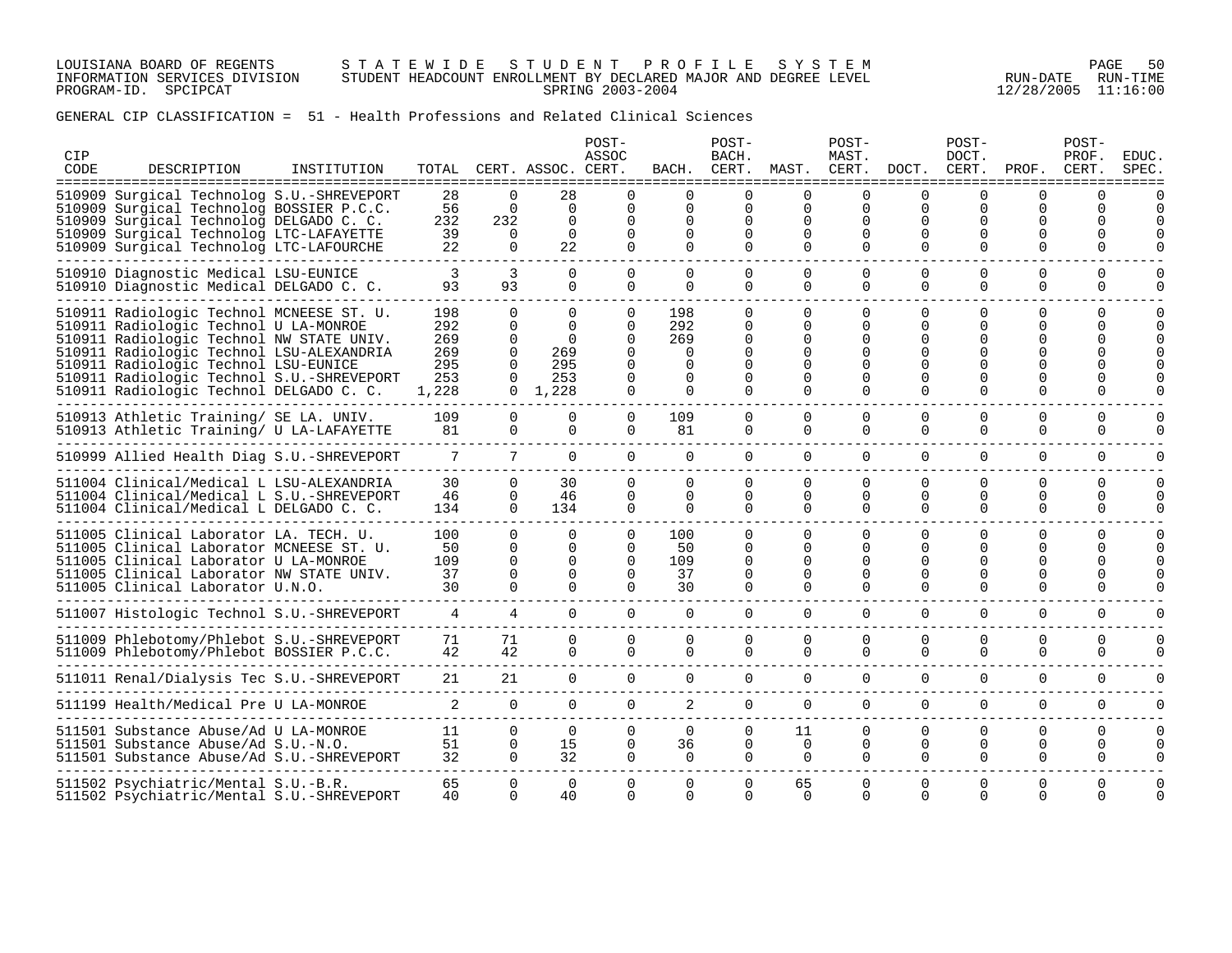LOUISIANA BOARD OF REGENTS S T A T E W I D E S T U D E N T P R O F I L E S Y S T E M PAGE 51 INFORMATION SERVICES DIVISION STUDENT HEADCOUNT ENROLLMENT BY DECLARED MAJOR AND DEGREE LEVEL RUN-DATE RUN-TIME PROGRAM-ID. SPCIPCAT SPRING 2003-2004 12/28/2005 11:16:00

| CIP<br>CODE | DESCRIPTION                                                                                                                                                                                                                                                                                                                                                                                                                                                                                                                                                                  | INSTITUTION | TOTAL                                                                                               |                                                                                                             | CERT. ASSOC. CERT.                                                                                                                                       | POST-<br>ASSOC                                                                                                                             | BACH.                                                                                             | POST-<br>BACH.<br>CERT.                                                             | MAST.                                        | POST-<br>MAST.<br>CERT.                                                             | DOCT.                                              | POST-<br>DOCT.<br>CERT. | PROF.                     | POST-<br>PROF.<br>CERT.            | EDUC.<br><b>SPEC</b> |
|-------------|------------------------------------------------------------------------------------------------------------------------------------------------------------------------------------------------------------------------------------------------------------------------------------------------------------------------------------------------------------------------------------------------------------------------------------------------------------------------------------------------------------------------------------------------------------------------------|-------------|-----------------------------------------------------------------------------------------------------|-------------------------------------------------------------------------------------------------------------|----------------------------------------------------------------------------------------------------------------------------------------------------------|--------------------------------------------------------------------------------------------------------------------------------------------|---------------------------------------------------------------------------------------------------|-------------------------------------------------------------------------------------|----------------------------------------------|-------------------------------------------------------------------------------------|----------------------------------------------------|-------------------------|---------------------------|------------------------------------|----------------------|
|             | 511505 Marriage and Famil U LA-MONROE                                                                                                                                                                                                                                                                                                                                                                                                                                                                                                                                        |             | 50                                                                                                  | $\mathbf 0$                                                                                                 | $\mathbf 0$                                                                                                                                              | $\Omega$                                                                                                                                   | $\mathbf 0$                                                                                       | $\mathbf 0$                                                                         | 25                                           | $\mathbf 0$                                                                         | 25                                                 | 0                       | $\Omega$                  | 0                                  |                      |
|             | 511601 Nursing/Registered GRAMBLING ST U.<br>511601 Nursing/Registered LA. TECH. U.<br>511601 Nursing/Registered MCNEESE ST. U.<br>511601 Nursing/Registered NICHOLLS ST. U.<br>511601 Nursing/Registered U LA-MONROE<br>511601 Nursing/Registered NW STATE UNIV.<br>511601 Nursing/Registered SE LA. UNIV.<br>511601 Nursing/Registered U LA-LAFAYETTE<br>511601 Nursing/Registered LSU-ALEXANDRIA                                                                                                                                                                          |             | ------------------------------<br>379<br>376<br>822<br>894<br>749<br>2,127<br>1,507<br>1,134<br>902 | $\overline{0}$<br>$\Omega$<br>$\Omega$<br>$\Omega$<br>$\Omega$<br>$\Omega$<br>$\Omega$<br>$\Omega$<br>0     | $\Omega$<br>376<br>80<br>219<br>$\Omega$<br>1,024<br>$\Omega$<br>$\Omega$<br>902                                                                         | $\mathbf 0$<br>$\Omega$<br>$\Omega$<br>$\Omega$<br>$\Omega$<br>$\overline{0}$<br>$\mathbf{0}$<br>$\mathbf{0}$<br>$\Omega$                  | 379<br>$\overline{0}$<br>742<br>675<br>749<br>1,103<br>1,507<br>1,134<br>$\Omega$                 | $\mathbf 0$<br>$\Omega$<br>$\Omega$<br>$\Omega$<br>$\Omega$<br>$\Omega$<br>$\Omega$ | $\Omega$<br>$\Omega$<br>$\Omega$<br>$\Omega$ | $\mathbf 0$<br>$\Omega$<br>$\Omega$<br>$\Omega$<br>$\Omega$<br>$\Omega$<br>$\Omega$ | $\mathbf 0$<br>0<br>$\mathbf 0$<br>$\Omega$        | 0<br>$\Omega$           | 0<br>$\Omega$<br>$\Omega$ | 0<br>$\Omega$<br><sup>0</sup>      |                      |
|             | 511601 Nursing/Registered LSU-EUNICE<br>511601 Nursing/Registered S.U.-B.R.                                                                                                                                                                                                                                                                                                                                                                                                                                                                                                  |             | 670<br>907                                                                                          | $\Omega$<br>$\Omega$                                                                                        | 670<br>$\Omega$                                                                                                                                          | 0<br>$\Omega$                                                                                                                              | $\Omega$<br>907                                                                                   | $\Omega$                                                                            |                                              | $\Omega$<br>$\Omega$                                                                | 0                                                  |                         | <sup>0</sup>              |                                    |                      |
|             | 511601 Nursing/Registered DELGADO C. C.                                                                                                                                                                                                                                                                                                                                                                                                                                                                                                                                      |             | 3,681                                                                                               | $\overline{0}$                                                                                              | 3,681                                                                                                                                                    | $\Omega$                                                                                                                                   | $\Omega$                                                                                          | $\Omega$                                                                            |                                              |                                                                                     |                                                    |                         | $\Omega$                  | <sup>0</sup>                       |                      |
|             | 511602 Nursing Administra NW STATE UNIV.                                                                                                                                                                                                                                                                                                                                                                                                                                                                                                                                     |             | 109                                                                                                 | $\overline{0}$                                                                                              | $\overline{0}$                                                                                                                                           | $\overline{0}$                                                                                                                             | $\overline{0}$                                                                                    | $\overline{0}$                                                                      | 109                                          | $\mathbf{0}$                                                                        | $\overline{0}$                                     | $\Omega$                | $\Omega$                  | 0                                  |                      |
|             | 511603 Adult Health Nurse MCNEESE ST. U.                                                                                                                                                                                                                                                                                                                                                                                                                                                                                                                                     |             | 56                                                                                                  | $\Omega$                                                                                                    | $\Omega$                                                                                                                                                 | $\Omega$                                                                                                                                   | $\Omega$                                                                                          | $\Omega$                                                                            | 56                                           | 0                                                                                   | $\mathbf 0$                                        | $\Omega$                | $\Omega$                  | 0                                  | 0                    |
|             | 511605 Family Practice Nu GRAMBLING ST U.<br>511605 Family Practice Nu S.U.-B.R.                                                                                                                                                                                                                                                                                                                                                                                                                                                                                             |             | 27<br>44                                                                                            | $\Omega$<br>$\Omega$                                                                                        | $\Omega$<br>$\Omega$                                                                                                                                     | $\Omega$<br>$\Omega$                                                                                                                       | $\Omega$<br>$\Omega$                                                                              | $\Omega$<br>$\Omega$                                                                | 27<br>44                                     | $\Omega$<br>$\Omega$                                                                | $\Omega$<br>$\Omega$                               | $\Omega$<br>$\Omega$    | $\Omega$<br>$\Omega$      | $\Omega$<br>$\Omega$               | O<br>O               |
|             | 511608 Nursing Science (M S.U.-B.R.                                                                                                                                                                                                                                                                                                                                                                                                                                                                                                                                          |             |                                                                                                     | $\overline{0}$                                                                                              | $\overline{0}$                                                                                                                                           | $\Omega$                                                                                                                                   | $\Omega$                                                                                          | $\overline{0}$                                                                      | $\overline{0}$                               | $\Omega$                                                                            | 16                                                 | $\Omega$                | $\Omega$                  | $\mathbf 0$                        | 0                    |
|             | 511610 Psychiatric/Mental SE LA. UNIV. 62                                                                                                                                                                                                                                                                                                                                                                                                                                                                                                                                    |             |                                                                                                     | $\overline{0}$                                                                                              | $\overline{0}$                                                                                                                                           | $\Omega$                                                                                                                                   | $\overline{0}$                                                                                    | $\overline{0}$                                                                      | 62                                           | $\overline{0}$                                                                      | $\overline{0}$                                     | $\mathbf 0$             | $\mathbf 0$               | $\mathbf 0$                        | 0                    |
|             | 511613 Licensed Practical DELGADO C. C.<br>511613 Licensed Practical NUNEZ C. C.<br>511613 Licensed Practical LTC-ACADIAN<br>511613 Licensed Practical LTC-ALEXANDRIA<br>511613 Licensed Practical LTC-AVOYELLES<br>511613 Licensed Practical LTC-BASTROP<br>511613 Licensed Practical LTC-BATON ROUGE<br>511613 Licensed Practical LTC-C.B. COREIL<br>511613 Licensed Practical LTC-D. OUACHITA<br>511613 Licensed Practical LTC-EVANGELINE<br>511613 Licensed Practical LTC-FLA. PARISH<br>511613 Licensed Practical LTC-FOLKES<br>511613 Licensed Practical LTC-GULF AREA |             | 248<br>403<br>20<br>156<br>70<br>27<br>123<br>21<br>59<br>11<br>19<br>14<br>59                      | 213<br>403<br>$\Omega$<br>$\Omega$<br>$\Omega$<br>$\Omega$<br>$\Omega$<br>0<br>0<br>0<br>0<br>0<br>$\Omega$ | $\Omega$<br>$\Omega$<br>$\Omega$<br>$\Omega$<br>$\Omega$<br>$\Omega$<br>$\Omega$<br>$\Omega$<br>$\Omega$<br>$\Omega$<br>$\Omega$<br>$\Omega$<br>$\Omega$ | $\Omega$<br>$\Omega$<br>$\Omega$<br>$\Omega$<br>$\Omega$<br>$\cap$<br>$\Omega$<br>$\Omega$<br>$\Omega$<br>$\Omega$<br>$\Omega$<br>$\Omega$ | $\Omega$<br>$\Omega$<br>$\Omega$<br>$\Omega$<br>$\Omega$<br>0<br>$\Omega$<br>$\Omega$<br>$\Omega$ | $\Omega$<br>$\Omega$<br>$\Omega$<br>$\Omega$<br>O                                   | $\Omega$<br>$\Omega$<br>$\Omega$<br>$\Omega$ | $\mathbf 0$<br>$\Omega$<br>0<br>$\Omega$<br>∩<br>$\Omega$                           | $\mathbf{0}$<br>0<br>0<br>$\Omega$<br><sup>0</sup> | 0<br>$\Omega$           | 0<br>$\Omega$             | 0<br>$\Omega$<br><sup>0</sup><br>U | 0<br>0               |
|             | 511613 Licensed Practical LTC-HAMMOND<br>511613 Licensed Practical LTC-HUEY P LONG<br>511613 Licensed Practical LTC-JEFFERSON<br>511613 Licensed Practical LTC-JUMONVILLE<br>511613 Licensed Practical L.E. FLETCHER<br>511613 Licensed Practical LTC-LAFAYETTE<br>511613 Licensed Practical LTC-LAFOURCHE<br>511613 Licensed Practical LTC-L. SALTER                                                                                                                                                                                                                        |             | 48<br>66<br>84<br>33<br>32<br>127<br>20<br>48                                                       | $\Omega$<br>$\Omega$<br>$\Omega$<br>0<br>$\Omega$<br>O<br>$\Omega$                                          | $\Omega$<br>$\Omega$<br>$\Omega$<br>$\Omega$<br>∩<br>∩<br>O<br>U                                                                                         | <sup>n</sup>                                                                                                                               |                                                                                                   | U                                                                                   |                                              | $\Omega$<br>$\Omega$<br>$\Omega$<br>$\cap$                                          | 0<br><sup>0</sup><br>∩                             |                         | $\cap$                    |                                    |                      |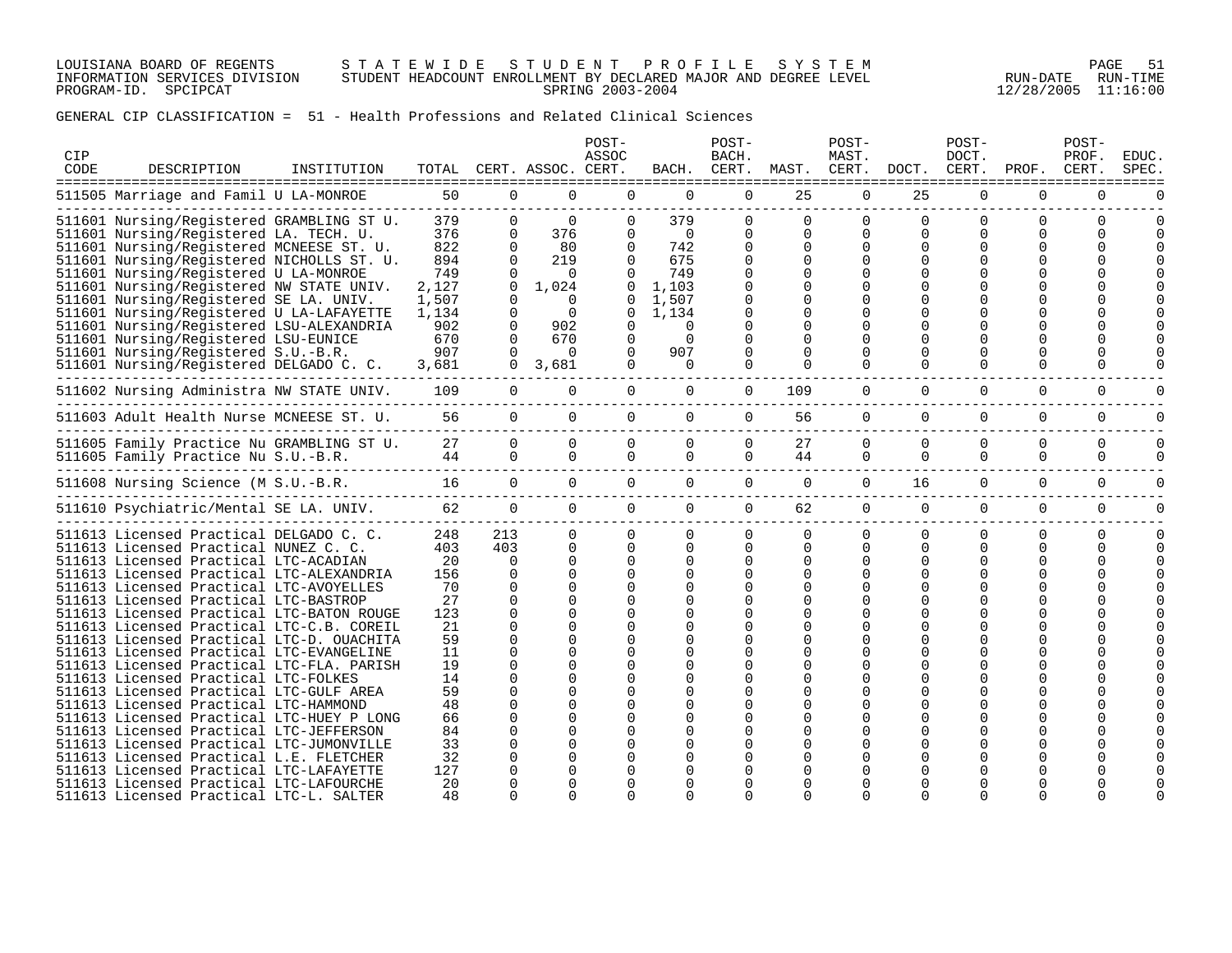LOUISIANA BOARD OF REGENTS S T A T E W I D E S T U D E N T P R O F I L E S Y S T E M PAGE 52 INFORMATION SERVICES DIVISION STUDENT HEADCOUNT ENROLLMENT BY DECLARED MAJOR AND DEGREE LEVEL RUN-DATE RUN-TIME PROGRAM-ID. SPCIPCAT SPRING 2003-2004 12/28/2005 11:16:00

| CIP<br>CODE | DESCRIPTION                                                                        | INSTITUTION                   |                                     |                        | TOTAL CERT. ASSOC. CERT. | POST-<br>ASSOC                   |                     | POST-<br>BACH.<br>BACH. CERT. | MAST. CERT.                         | POST-<br>MAST. | DOCT.                | POST-<br>DOCT.<br>CERT. | PROF.        | POST-<br>PROF.<br>CERT. | <b>EDUC</b><br>SPEC |
|-------------|------------------------------------------------------------------------------------|-------------------------------|-------------------------------------|------------------------|--------------------------|----------------------------------|---------------------|-------------------------------|-------------------------------------|----------------|----------------------|-------------------------|--------------|-------------------------|---------------------|
|             | =================<br>511613 Licensed Practical LTC-MANSFIELD                       | ==============<br>:========== | 25                                  |                        |                          |                                  |                     |                               | =============                       |                |                      |                         | U            | U                       |                     |
|             | 511613 Licensed Practical LTC-M. SMITH                                             |                               | 21                                  | $\Omega$               | $\Omega$                 | $\Omega$                         | $\Omega$            | 0                             | $\mathbf 0$                         | $\Omega$       | $\Omega$             | $\Omega$                | <sup>0</sup> | O                       |                     |
|             | 511613 Licensed Practical LTC-NATCHITOCHE                                          |                               | 10                                  | $\Omega$               | $\Omega$                 |                                  | $\Omega$            |                               | 0                                   |                | $\Omega$             | U                       |              |                         |                     |
|             | 511613 Licensed Practical LTC-N. CENTRAL                                           |                               | 40                                  | $\Omega$               | $\Omega$                 | $\Omega$                         |                     |                               |                                     |                |                      |                         |              |                         |                     |
|             | 511613 Licensed Practical LTC-NORTHEAST<br>511613 Licensed Practical LTC-NORTHWEST |                               | 42<br>96                            | $\Omega$<br>$\Omega$   |                          |                                  |                     |                               |                                     |                |                      |                         |              |                         |                     |
|             | 511613 Licensed Practical LTC-OAKDALE                                              |                               | 22                                  |                        |                          |                                  |                     |                               |                                     |                |                      |                         |              |                         |                     |
|             | 511613 Licensed Practical LTC-RIVER PRSHS                                          |                               | 20                                  |                        |                          |                                  |                     |                               |                                     |                |                      |                         |              |                         |                     |
|             | 511613 Licensed Practical LTC-RUSTON                                               |                               | 39                                  |                        |                          |                                  |                     |                               |                                     |                |                      |                         |              |                         |                     |
|             | 511613 Licensed Practical LTC-WEST JEFF.                                           |                               | 55                                  |                        |                          |                                  |                     |                               |                                     |                |                      |                         |              |                         |                     |
|             | 511613 Licensed Practical LTC-WESTSIDE                                             |                               | 108                                 |                        |                          |                                  |                     |                               |                                     |                |                      |                         |              |                         |                     |
|             | 511613 Licensed Practical LTC-YOUNG MEM.                                           |                               | 69                                  |                        |                          |                                  |                     |                               |                                     |                |                      |                         |              |                         |                     |
|             | 511613 Licensed Practical LTC-SH. JACKSON                                          |                               | 29                                  |                        |                          |                                  |                     |                               |                                     |                |                      |                         |              |                         |                     |
|             | 511613 Licensed Practical LTC-SH. BOSSIER                                          |                               | 176                                 |                        |                          |                                  |                     |                               |                                     |                |                      |                         |              |                         |                     |
|             | 511613 Licensed Practical LTC-S. COLLIER                                           |                               | 38                                  |                        |                          |                                  |                     |                               |                                     |                |                      |                         |              |                         |                     |
|             | 511613 Licensed Practical LTC-SLIDELL                                              |                               | 2                                   |                        |                          |                                  |                     |                               |                                     |                |                      |                         |              |                         |                     |
|             | 511613 Licensed Practical SOWELA                                                   |                               | 127                                 |                        |                          |                                  |                     |                               |                                     |                |                      |                         |              |                         |                     |
|             | 511613 Licensed Practical LTC-SULLIVAN                                             |                               | 74                                  |                        |                          |                                  |                     |                               |                                     |                |                      |                         |              |                         |                     |
|             | 511613 Licensed Practical LTC-T.H. HARRIS                                          |                               | 89                                  |                        |                          |                                  |                     |                               |                                     |                |                      |                         |              |                         |                     |
|             | 511613 Licensed Practical LTC-TAL/M SURLE                                          |                               | 52                                  | $\Omega$               |                          | $\Omega$                         | $\Omega$            |                               |                                     |                |                      |                         | <sup>0</sup> |                         |                     |
|             | 511613 Licensed Practical LTC-TECHE AREA                                           |                               | 32                                  | $\cap$                 | $\cap$                   | $\cap$                           | $\cap$              | $\cap$                        | $\Omega$                            | $\Omega$       | $\cap$               | $\Omega$                | $\Omega$     |                         |                     |
|             | 511614 Nurse/Nursing Assi NUNEZ C. C.                                              |                               | 15                                  | $\Omega$               | $\Omega$                 | $\Omega$                         | $\Omega$            | $\Omega$                      | $\Omega$                            | $\Omega$       | $\Omega$             | $\Omega$                | $\Omega$     | $\Omega$                |                     |
|             | 511614 Nurse/Nursing Assi L.E. FLETCHER                                            |                               | 16                                  | $\overline{0}$         | $\overline{0}$           | $\Omega$                         | $\Omega$            | $\mathbf 0$                   | $\Omega$                            | $\Omega$       | $\Omega$             | $\Omega$                | $\Omega$     | $\Omega$                |                     |
|             |                                                                                    |                               |                                     |                        |                          |                                  |                     |                               |                                     |                |                      |                         |              |                         |                     |
|             | 511699 Nursing, Other U LA-LAFAYETTE                                               |                               | 45                                  | $\Omega$               | $\Omega$                 | $\Omega$                         | $\Omega$            | $\Omega$                      | 45                                  |                | $\Omega$             | $\Omega$                | $\Omega$     | $\Omega$                |                     |
|             |                                                                                    |                               |                                     |                        |                          |                                  |                     |                               |                                     |                |                      |                         |              |                         |                     |
|             | 511801 Opticianry/Ophthal NUNEZ C. C.                                              |                               | 2                                   | $\overline{0}$         | $\overline{a}$           | $\Omega$                         | $\Omega$            | $\Omega$                      | $\Omega$                            | $\Omega$       | $\Omega$             | $\Omega$                | $\Omega$     | $\Omega$                |                     |
|             |                                                                                    |                               |                                     |                        |                          | $\Omega$                         | $\Omega$            | $\Omega$                      | $\Omega$                            | $\Omega$       | $\Omega$             | $\Omega$                | $\Omega$     | $\Omega$                |                     |
|             |                                                                                    |                               |                                     |                        |                          |                                  |                     |                               |                                     |                |                      |                         |              |                         |                     |
|             | 512001 Pharmacy (PharmD ¢ U LA-MONROE                                              |                               | E 775 0<br>------------------------ |                        |                          | $\Omega$                         | 0<br>$\overline{2}$ |                               | $0 \qquad \qquad$<br>$\overline{0}$ | $\Omega$       | $\Omega$             | $\Omega$                | 773          | $\Omega$                |                     |
|             |                                                                                    |                               |                                     |                        |                          |                                  |                     |                               |                                     |                |                      |                         |              |                         |                     |
|             | 512003 Pharmaceutics and U LA-MONROE                                               |                               |                                     | 60 0<br>$\overline{0}$ | $\overline{0}$           | $\overline{0}$                   | $\overline{0}$      | $\overline{0}$                | 17                                  | $\mathbf 0$    | 43                   | $\mathbf 0$             | $\mathbf 0$  | $\mathbf 0$             |                     |
|             | 512205 Health/Medical Phy LSU-BATON ROUGE                                          |                               | $8\qquad 0$                         |                        |                          | $0 \qquad \qquad$                | 0                   | $\Omega$                      | $\Omega$<br>8                       |                | $\Omega$<br>$\Omega$ | $\Omega$                | $\Omega$     | $\Omega$                |                     |
|             |                                                                                    |                               |                                     |                        |                          |                                  |                     |                               |                                     |                |                      |                         |              |                         |                     |
|             | 512207 Public Health Educ SE LA. UNIV.                                             |                               |                                     | 26<br>$\overline{0}$   | $\Omega$                 | $\overline{0}$                   | 26                  |                               | 0<br>$\overline{0}$                 | $\Omega$       | $\Omega$             | $\Omega$                | $\Omega$     | $\Omega$                |                     |
|             |                                                                                    |                               |                                     |                        |                          |                                  |                     |                               |                                     |                |                      |                         |              |                         |                     |
|             | 512306 Occupational Thera U LA-MONROE                                              |                               | 194                                 | $\overline{0}$         | $\overline{0}$           | $\overline{0}$                   | 194                 | $\overline{0}$                | $\overline{0}$                      | $\Omega$       | $\Omega$             | $\Omega$                | $\Omega$     | $\Omega$                |                     |
|             |                                                                                    |                               |                                     | $251$ 0                | $\overline{0}$           | $\overline{0}$                   | 192                 | $\overline{0}$                | 59                                  | $\Omega$       | $\Omega$             | $\Omega$                | $\Omega$     | $\Omega$                | $\Omega$            |
|             |                                                                                    |                               |                                     |                        |                          |                                  |                     |                               |                                     |                |                      |                         |              |                         |                     |
|             | 512310 Vocational Rehabil S.U.-B.R.                                                |                               |                                     | $164$ 0                | $\Omega$                 | $\Omega$                         | 140                 | $\Omega$                      | 24                                  | $\Omega$       | $\Omega$             | $\Omega$                | $\Omega$     | $\Omega$                | $\Omega$            |
|             |                                                                                    |                               |                                     |                        |                          |                                  | $\overline{0}$      | $\overline{0}$                |                                     |                |                      |                         | 324          |                         | $\Omega$            |
|             | 512401 Veterinary Medicin LSU-BATON ROUGE                                          |                               |                                     | 324                    | $\overline{0}$           | $\overline{0}$<br>$\overline{0}$ |                     |                               | $\overline{0}$                      | $\overline{0}$ | $\overline{0}$       | $\mathbf{0}$            |              | 0                       |                     |
|             | 512501 Veterinary Science LSU-BATON ROUGE                                          |                               | 57                                  | $\Omega$               | $\Omega$                 | $\Omega$                         | $\Omega$            | $\Omega$                      | 20                                  | $\Omega$       | 37                   | $\Omega$                | $\Omega$     | $\Omega$                | $\Omega$            |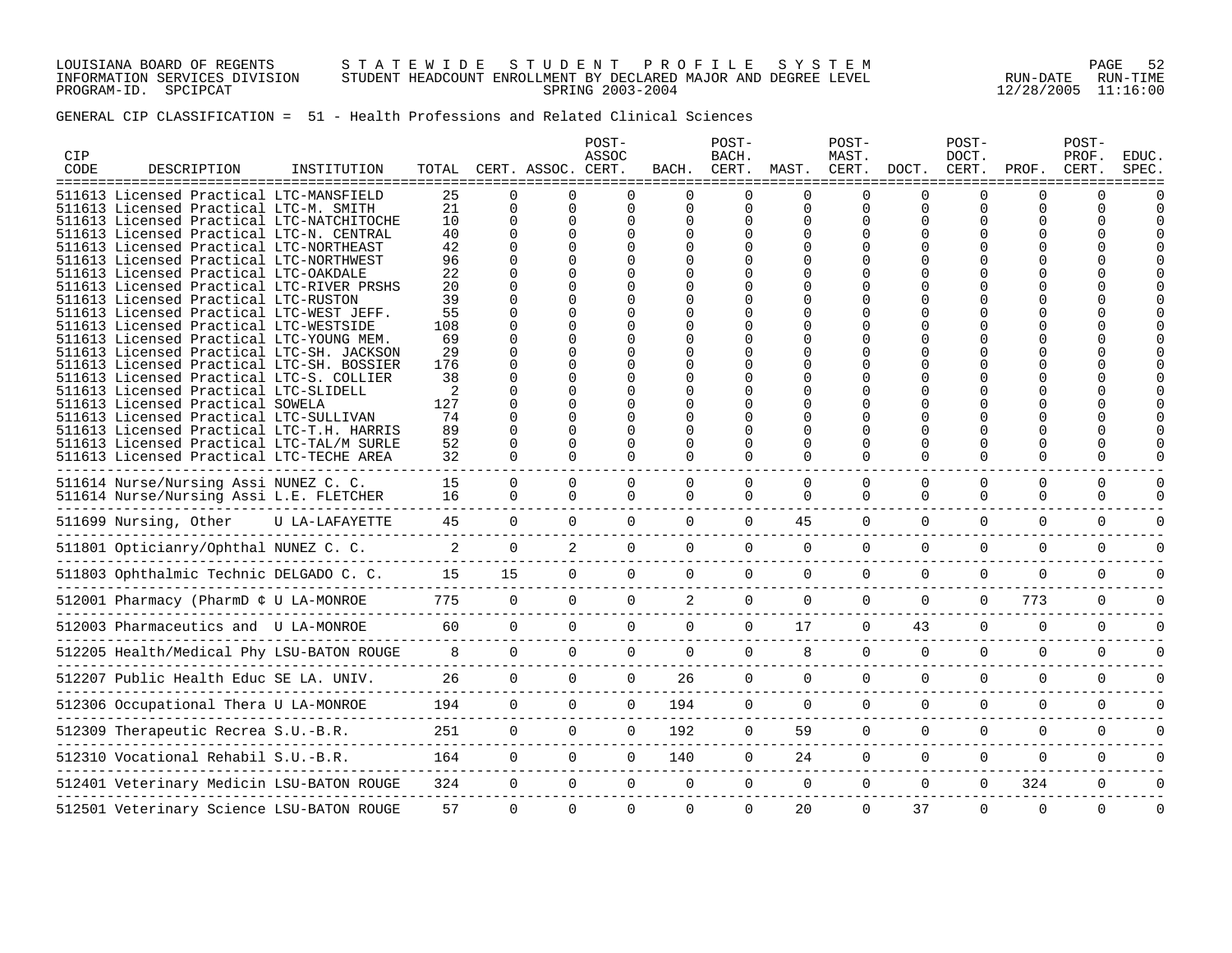LOUISIANA BOARD OF REGENTS S T A T E W I D E S T U D E N T P R O F I L E S Y S T E M PAGE 53 INFORMATION SERVICES DIVISION STUDENT HEADCOUNT ENROLLMENT BY DECLARED MAJOR AND DEGREE LEVEL RUN-DATE RUN-TIME PROGRAM-ID. SPCIPCAT SPRING 2003-2004 12/28/2005 11:16:00

| <b>CIP</b><br>CODE | DESCRIPTION                                                                                                                                                                  | INSTITUTION                                                                                                             | TOTAL                 |                | CERT. ASSOC. | POST-<br>ASSOC<br>CERT. | BACH.                 | POST-<br>BACH.<br>CERT. | MAST. | POST-<br>MAST.<br>CERT. | DOCT.    | POST-<br>DOCT.<br>CERT. | PROF.           | POST-<br>PROF.<br>CERT. | EDUC.<br>SPEC. |
|--------------------|------------------------------------------------------------------------------------------------------------------------------------------------------------------------------|-------------------------------------------------------------------------------------------------------------------------|-----------------------|----------------|--------------|-------------------------|-----------------------|-------------------------|-------|-------------------------|----------|-------------------------|-----------------|-------------------------|----------------|
|                    | 512601 Health Aide<br>512601 Health Aide<br>512601 Health Aide<br>512601 Health Aide<br>512601 Health Aide<br>512601 Health Aide<br>512601 Health Aide                       | LTC-BASTROP<br>LTC-GULF AREA<br>LTC-LAFAYETTE<br>LTC-N. CENTRAL<br>LTC-RIVER PRSHS<br>LTC-S. COLLIER<br>LTC-T.H. HARRIS | 18<br>22<br>28        | 18<br>22<br>28 |              |                         |                       |                         |       |                         |          |                         |                 |                         |                |
|                    | 513101 Dietetics/Dietitia LA. TECH. U.<br>513101 Dietetics/Dietitia NICHOLLS ST. U.<br>513101 Dietetics/Dietitia U LA-LAFAYETTE<br>513101 Dietetics/Dietitia LSU-BATON ROUGE |                                                                                                                         | 82<br>57<br>93<br>182 |                |              |                         | 58<br>57<br>93<br>182 |                         | 24    |                         |          |                         |                 |                         |                |
|                    | 513103 Dietetic Technicia DELGADO C. C.                                                                                                                                      |                                                                                                                         | 58                    |                | 58           |                         |                       |                         |       |                         |          |                         |                 |                         |                |
|                    | 513501 Massage Therapy/Th DELGADO C. C.                                                                                                                                      |                                                                                                                         | 17                    | 17             |              | $\Omega$                |                       | $\Omega$                |       | $\Omega$                | $\Omega$ | $\Omega$                |                 |                         |                |
|                    | GENERAL CIP TOTALS                                                                                                                                                           |                                                                                                                         | 29,175 1,823 12,023   |                |              |                         | 0 10,686              | $\mathbf{0}$            | 916   | 2                       | 151      |                         | $0 \quad 1,097$ | $\Omega$                | <sup>0</sup>   |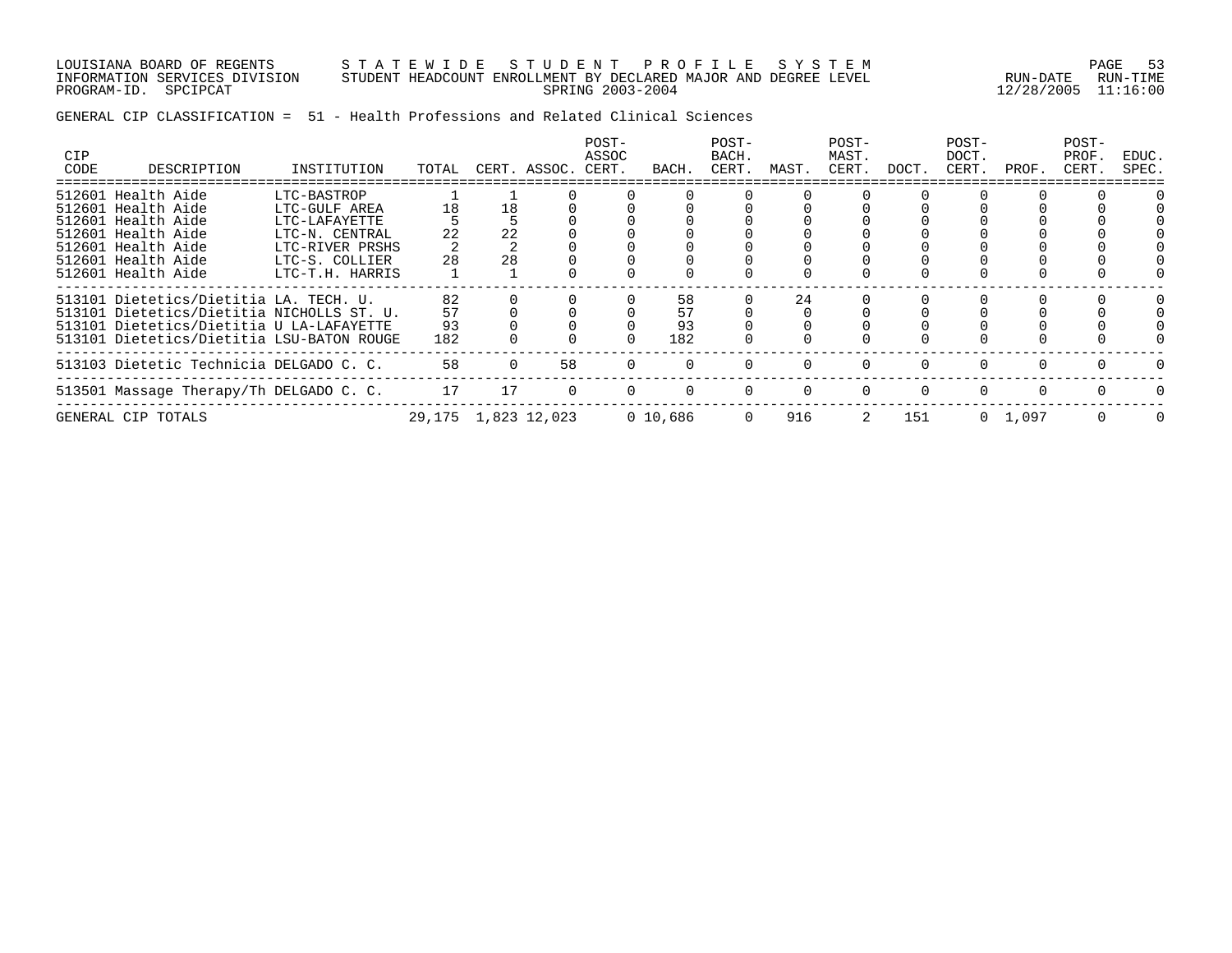LOUISIANA BOARD OF REGENTS S T A T E W I D E S T U D E N T P R O F I L E S Y S T E M PAGE 54 INFORMATION SERVICES DIVISION STUDENT HEADCOUNT ENROLLMENT BY DECLARED MAJOR AND DEGREE LEVEL RUN-DATE RUN-TIME PROGRAM-ID. SPCIPCAT SPRING 2003-2004 12/28/2005 11:16:00

| <b>CIP</b><br>CODE | DESCRIPTION                                                                                                                                                                                                                                                                                                                                                                                                                                                                                                                                                                                                                                                                                                                                | INSTITUTION                                                                                                                                                                                                                                | TOTAL                                                                                                                  |                                                                                                                                                                                                        | CERT. ASSOC. CERT.                                                                                                                                                                   | POST-<br>ASSOC                                                                                                                                                                             | BACH.                                                                                                                                         | POST-<br>BACH.<br>CERT.                                                                                                                                                                  | MAST.                                                                                                                        | POST-<br>MAST.<br>CERT.                                                                                                                                                 | DOCT.                                                                                                                                                                          | POST-<br>DOCT.<br>CERT.                                                                             | PROF.                                                                    | POST-<br>PROF<br>CERT.                | <b>EDUC</b><br><b>SPEC</b> |
|--------------------|--------------------------------------------------------------------------------------------------------------------------------------------------------------------------------------------------------------------------------------------------------------------------------------------------------------------------------------------------------------------------------------------------------------------------------------------------------------------------------------------------------------------------------------------------------------------------------------------------------------------------------------------------------------------------------------------------------------------------------------------|--------------------------------------------------------------------------------------------------------------------------------------------------------------------------------------------------------------------------------------------|------------------------------------------------------------------------------------------------------------------------|--------------------------------------------------------------------------------------------------------------------------------------------------------------------------------------------------------|--------------------------------------------------------------------------------------------------------------------------------------------------------------------------------------|--------------------------------------------------------------------------------------------------------------------------------------------------------------------------------------------|-----------------------------------------------------------------------------------------------------------------------------------------------|------------------------------------------------------------------------------------------------------------------------------------------------------------------------------------------|------------------------------------------------------------------------------------------------------------------------------|-------------------------------------------------------------------------------------------------------------------------------------------------------------------------|--------------------------------------------------------------------------------------------------------------------------------------------------------------------------------|-----------------------------------------------------------------------------------------------------|--------------------------------------------------------------------------|---------------------------------------|----------------------------|
|                    | 520101 Business/Commerce, NICHOLLS ST. U.<br>520101 Business/Commerce, NW STATE UNIV.<br>520101 Business/Commerce, LSU-EUNICE<br>520101 Business/Commerce, S.U.-SHREVEPORT<br>520101 Business/Commerce, B.R.C.C.<br>520101 Business/Commerce, BOSSIER P.C.C.<br>520101 Business/Commerce, DELGADO C. C.<br>520101 Business/Commerce, NUNEZ C. C.<br>520101 Business/Commerce, SOUTH LA. C. C.<br>520101 Business/Commerce, LA. DELTA C. C.                                                                                                                                                                                                                                                                                                 |                                                                                                                                                                                                                                            | 154<br>206<br>-5<br>116<br>569<br>412<br>774<br>62<br>115<br>59                                                        | $\Omega$<br>$\Omega$<br>$\Omega$<br>$\Omega$<br>14<br>$\Omega$<br>$\Omega$<br>$\Omega$<br>$\Omega$<br>$\Omega$                                                                                         | 154<br>206<br>-5<br>116<br>555<br>412<br>774<br>62<br>115<br>59                                                                                                                      | $\Omega$<br>$\Omega$<br>$\Omega$<br>$\Omega$<br>$\Omega$<br>$\Omega$<br>$\Omega$<br>$\Omega$<br>$\Omega$<br>$\Omega$                                                                       | $\Omega$<br>$\Omega$<br>$\Omega$<br>0<br>$\Omega$<br>$\Omega$<br>$\Omega$<br>$\Omega$<br>$\Omega$<br>$\Omega$                                 | $\Omega$<br>$\Omega$<br>$\Omega$<br>$\Omega$<br>$\Omega$<br>$\Omega$<br>$\Omega$<br>$\Omega$<br>$\Omega$<br>$\Omega$                                                                     | $\Omega$<br>$\Omega$<br>$\Omega$<br>$\Omega$<br>$\Omega$<br>$\Omega$<br>$\Omega$<br>$\Omega$<br>$\Omega$<br>$\Omega$         | $\Omega$<br>$\Omega$<br>$\Omega$<br>$\Omega$<br>O<br>$\Omega$<br>$\Omega$<br>$\Omega$                                                                                   | $\Omega$<br>$\Omega$<br>$\Omega$<br>$\Omega$<br>$\Omega$<br>$\Omega$<br>$\Omega$<br>$\Omega$<br>$\Omega$<br>$\Omega$                                                           | $\Omega$<br>$\Omega$<br>0<br>$\Omega$<br>0<br>0<br>0<br>0<br>$\Omega$                               | 0<br>$\Omega$<br>$\Omega$<br>O<br>O<br>O<br>O<br>O<br>$\Omega$           | ∩<br>$\Omega$<br>$\Omega$             |                            |
|                    | 520201 Business Administr GRAMBLING ST U.<br>520201 Business Administr LA. TECH. U.<br>520201 Business Administr MCNEESE ST. U.<br>520201 Business Administr NICHOLLS ST. U.<br>520201 Business Administr U LA-MONROE<br>520201 Business Administr NW STATE UNIV.<br>520201 Business Administr SE LA. UNIV.<br>520201 Business Administr U LA-LAFAYETTE<br>520201 Business Administr LSU-BATON ROUGE<br>520201 Business Administr LSU-EUNICE<br>520201 Business Administr LSU-SHREVEPORT<br>520201 Business Administr U.N.O.<br>520201 Business Administr S.U.-B.R.<br>520201 Business Administr S.U.-N.O.<br>520201 Business Administr BOSSIER P.C.C.<br>520201 Business Administr DELGADO C. C.<br>520201 Business Administr NUNEZ C. C. |                                                                                                                                                                                                                                            | 213<br>249<br>687<br>601<br>454<br>603<br>1,604<br>941<br>1,673<br>173<br>470<br>2,273<br>586<br>248<br>4<br>477<br>93 | $\Omega$<br>$\Omega$<br>$\Omega$<br>$\Omega$<br>$\Omega$<br>$\Omega$<br>$\mathbf 0$<br>0<br>$\mathbf 0$<br>$\mathbf 0$<br>$\Omega$<br>$\mathbf 0$<br>$\Omega$<br>$\Omega$<br>$\Omega$<br>5<br>$\Omega$ | $\Omega$<br>$\Omega$<br>$\Omega$<br>$\Omega$<br>$\Omega$<br>$\Omega$<br>$\mathbf 0$<br>$\Omega$<br>$\Omega$<br>173<br>$\Omega$<br>0<br>$\Omega$<br>$\Omega$<br>$\Omega$<br>472<br>93 | $\Omega$<br>$\Omega$<br>$\Omega$<br>$\Omega$<br>$\Omega$<br>$\Omega$<br>$\Omega$<br>$\Omega$<br>$\Omega$<br>$\Omega$<br>$\Omega$<br>0<br>$\Omega$<br>$\Omega$<br>$\Omega$<br>0<br>$\Omega$ | 213<br>162<br>595<br>485<br>353<br>603<br>1,419<br>779<br>1,353<br>$\Omega$<br>420<br>1,537<br>586<br>248<br>$\Omega$<br>$\Omega$<br>$\Omega$ | $\Omega$<br>0<br>$\Omega$<br>$\Omega$<br>$\Omega$<br>$\Omega$<br>$\mathbf 0$<br>0<br>$\mathbf 0$<br>$\Omega$<br>$\mathbf 0$<br>0<br>$\Omega$<br>0<br>$\Omega$<br>$\mathbf 0$<br>$\Omega$ | $\Omega$<br>69<br>92<br>116<br>101<br>$\Omega$<br>185<br>162<br>310<br>0<br>50<br>736<br>0<br>0<br>$\Omega$<br>0<br>$\Omega$ | $\Omega$<br>$\Omega$<br>$\Omega$<br>$\Omega$<br>0<br>$\Omega$<br>$\mathbf 0$<br>0<br>$\mathbf 0$<br>$\mathbf 0$<br>0<br>$\Omega$<br>$\Omega$<br>$\mathbf 0$<br>$\Omega$ | $\Omega$<br>18<br>$\Omega$<br>$\Omega$<br>0<br>$\Omega$<br>0<br>$\Omega$<br>10<br>$\Omega$<br>$\Omega$<br>$\Omega$<br>$\Omega$<br>$\Omega$<br>$\Omega$<br>$\Omega$<br>$\Omega$ | $\Omega$<br>0<br>0<br>0<br>$\Omega$<br>$\Omega$<br>0<br>O<br>0<br>0<br>0<br>0<br>0<br>0<br>$\Omega$ | $\Omega$<br>$\Omega$<br>O<br>U<br>O<br>U<br>O<br>O<br>U<br>0<br>$\Omega$ | $\Omega$<br>$\Omega$<br>$\Omega$      |                            |
|                    | 520301 Accounting<br>520301 Accounting<br>520301 Accounting<br>520301 Accounting<br>520301 Accounting<br>520301 Accounting<br>520301 Accounting<br>520301 Accounting<br>520301 Accounting<br>520301 Accounting<br>520301 Accounting<br>520301 Accounting<br>520301 Accounting<br>520301 Accounting                                                                                                                                                                                                                                                                                                                                                                                                                                         | GRAMBLING ST U.<br>LA. TECH. U.<br>MCNEESE ST. U.<br>NICHOLLS ST. U.<br><b>U LA-MONROE</b><br>NW STATE UNIV.<br>SE LA. UNIV.<br>U LA-LAFAYETTE<br>LSU-BATON ROUGE<br>LSU-SHREVEPORT<br>U.N.O.<br>$S.U.-B.R.$<br>$S.U.-N.O.$<br>NUNEZ C. C. | 138<br>174<br>271<br>218<br>203<br>166<br>527<br>503<br>748<br>215<br>667<br>258<br>96<br>23                           | $\Omega$<br>$\mathbf 0$<br>$\mathbf 0$<br>$\mathbf 0$<br>0<br>$\Omega$<br>$\Omega$<br>$\Omega$<br>$\Omega$<br>$\Omega$<br>$\Omega$<br>$\Omega$<br>$\mathbf 0$<br>$\Omega$                              | $\Omega$<br>$\mathbf 0$<br>$\Omega$<br>$\mathbf 0$<br>$\mathbf 0$<br>$\Omega$<br>$\Omega$<br>$\Omega$<br>$\mathbf 0$<br>$\Omega$<br>$\Omega$<br>$\Omega$<br>$\Omega$<br>23           | $\mathbf 0$<br>$\Omega$<br>$\Omega$<br>$\Omega$<br>0<br>$\Omega$<br>$\Omega$<br>$\Omega$<br>0<br>$\Omega$<br>$\Omega$<br>$\Omega$<br>$\Omega$<br>$\Omega$                                  | 138<br>157<br>271<br>218<br>203<br>166<br>527<br>503<br>690<br>215<br>594<br>258<br>96<br>$\Omega$                                            | $\overline{0}$<br>$\mathbf 0$<br>$\Omega$<br>$\Omega$<br>0<br>$\Omega$<br>0<br>$\mathbf 0$<br>$\mathbf 0$<br>$\Omega$<br>$\Omega$<br>$\Omega$<br>$\mathbf 0$<br>$\Omega$                 | $\Omega$<br>17<br>0<br>0<br>0<br>$\Omega$<br>$\Omega$<br>$\Omega$<br>48<br>$\Omega$<br>73<br>$\Omega$<br>0<br>$\Omega$       | $\Omega$<br>$\Omega$<br>$\Omega$<br>$\Omega$<br>O<br>O<br>0<br>$\Omega$<br>$\Omega$<br>$\Omega$                                                                         | $\Omega$<br>0<br>0<br>0<br>$\Omega$<br>$\Omega$<br>$\Omega$<br>$\Omega$<br>10<br>$\Omega$<br>$\Omega$<br>$\Omega$<br>$\mathbf 0$<br>$\Omega$                                   | $\Omega$<br>0<br>0<br>0<br>O<br>0<br>0<br>0<br>$\Omega$<br>0<br>$\Omega$                            | $\Omega$<br>0<br>$\Omega$<br>O<br>O<br>U<br>0<br>0<br>$\Omega$           | $\Omega$<br>$\Omega$<br>∩<br>$\Omega$ | ∩                          |
|                    | 520302 Accounting Technol S.U.-SHREVEPORT<br>520302 Accounting Technol DELGADO C. C.<br>520302 Accounting Technol NUNEZ C. C.                                                                                                                                                                                                                                                                                                                                                                                                                                                                                                                                                                                                              |                                                                                                                                                                                                                                            | 62<br>481<br>38                                                                                                        | $\mathbf{0}$<br>$\Omega$<br>5                                                                                                                                                                          | 62<br>481<br>33                                                                                                                                                                      | 0<br>$\Omega$<br>$\Omega$                                                                                                                                                                  | 0<br>$\Omega$<br>$\Omega$                                                                                                                     | 0<br>$\Omega$<br>$\Omega$                                                                                                                                                                | 0<br>0<br>$\Omega$                                                                                                           | 0<br>$\Omega$<br>$\Omega$                                                                                                                                               | 0<br>$\Omega$<br>$\Omega$                                                                                                                                                      | 0<br>0<br>0                                                                                         | 0<br>0<br>$\Omega$                                                       | 0<br>$\Omega$<br>$\Omega$             | ∩                          |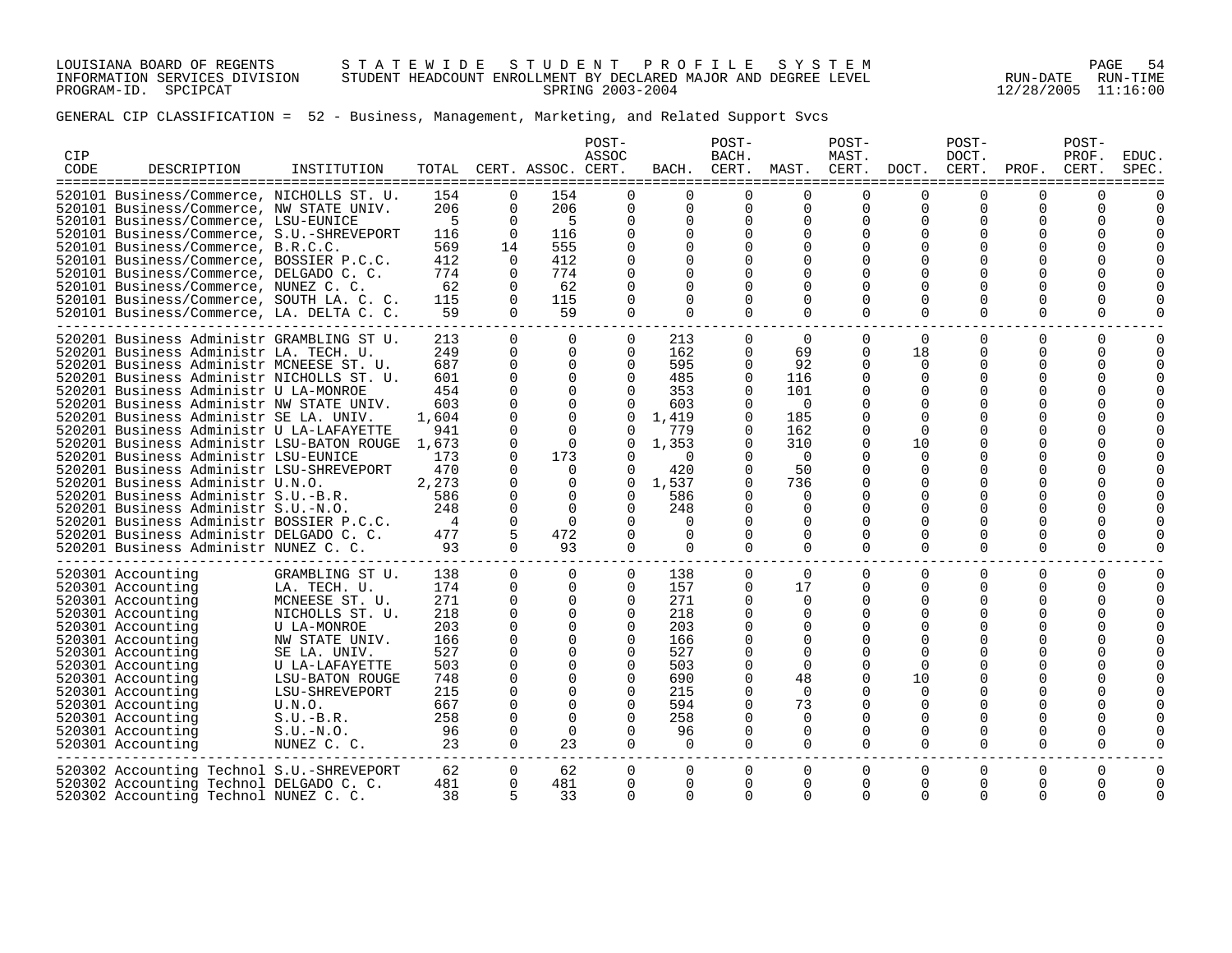LOUISIANA BOARD OF REGENTS S T A T E W I D E S T U D E N T P R O F I L E S Y S T E M PAGE 55 INFORMATION SERVICES DIVISION STUDENT HEADCOUNT ENROLLMENT BY DECLARED MAJOR AND DEGREE LEVEL RUN-DATE RUN-TIME PROGRAM-ID. SPCIPCAT SPRING 2003-2004 12/28/2005 11:16:00

| <b>CIP</b><br>CODE | DESCRIPTION                               | INSTITUTION | TOTAL           |              | CERT. ASSOC. CERT. | POST-<br>ASSOC | BACH.                                     | POST-<br>BACH.<br>CERT. | MAST. CERT.    | POST-<br>MAST.           | DOCT.        | POST-<br>DOCT.<br>CERT. | PROF.       | POST-<br>PROF.<br>CERT. | EDUC.<br>SPEC. |
|--------------------|-------------------------------------------|-------------|-----------------|--------------|--------------------|----------------|-------------------------------------------|-------------------------|----------------|--------------------------|--------------|-------------------------|-------------|-------------------------|----------------|
|                    | 520302 Accounting Technol LTC-ACADIAN     |             | 24              | $\Omega$     | 23                 | $\Omega$       | -----------------------------<br>$\Omega$ | $\Omega$                | $\Omega$       | ------------<br>$\Omega$ | $\Omega$     | $\Omega$                | 0           | $\Omega$                |                |
|                    | 520302 Accounting Technol LTC-ALEXANDRIA  |             | 27              | $\Omega$     | 25                 | $\Omega$       | $\Omega$                                  | $\Omega$                | $\Omega$       | 0                        | $\Omega$     | $\Omega$                | 0           | $\Omega$                |                |
|                    | 520302 Accounting Technol LTC-ASCENSION   |             | 22              | $\Omega$     | 22                 | $\Omega$       | $\Omega$                                  | $\Omega$                | $\Omega$       | $\Omega$                 | $\Omega$     | $\Omega$                | U           |                         |                |
|                    | 520302 Accounting Technol LTC-BATON ROUGE |             | 39              | $\Omega$     | 23                 | $\Omega$       | <sup>0</sup>                              | <sup>0</sup>            | $\Omega$       | $\Omega$                 |              | <sup>0</sup>            |             |                         |                |
|                    | 520302 Accounting Technol LTC-C.B. COREIL |             | 18              | $\mathbf{1}$ | 16                 | $\Omega$       | $\Omega$                                  | $\Omega$                | $\Omega$       | $\Omega$                 | $\Omega$     | <sup>0</sup>            |             |                         |                |
|                    | 520302 Accounting Technol LTC-D. OUACHITA |             | 8               | $\Omega$     | 7                  | $\Omega$       | 0                                         | 0                       | $\Omega$       | $\Omega$                 | $\Omega$     | <sup>0</sup>            | U           |                         |                |
|                    | 520302 Accounting Technol LTC-EVANGELINE  |             | $7\phantom{.0}$ | $\Omega$     | 6                  | $\Omega$       | $\Omega$                                  | 0                       | 0              | $\Omega$                 | <sup>0</sup> | <sup>0</sup>            |             |                         |                |
|                    | 520302 Accounting Technol LTC-FLA. PARISH |             | 3               | $\Omega$     | 2                  |                |                                           | 0                       | 0              | $\Omega$                 | $\Omega$     | <sup>0</sup>            | Ω           |                         |                |
|                    | 520302 Accounting Technol LTC-FOLKES      |             | 23              | $\Omega$     | 10                 | $\Omega$       | 0                                         | 0                       | $\Omega$       | 0                        | <sup>0</sup> | <sup>0</sup>            | Ω           |                         |                |
|                    | 520302 Accounting Technol LTC-GULF AREA   |             | 27              | $\Omega$     | 18                 | $\Omega$       |                                           | 0                       | 0              | $\Omega$                 | $\Omega$     | 0                       | O           |                         |                |
|                    | 520302 Accounting Technol LTC-HAMMOND     |             | 18              | $\Omega$     | 7                  | $\Omega$       | 0                                         | 0                       | 0              | $\Omega$                 | $\Omega$     | <sup>0</sup>            | N           |                         |                |
|                    | 520302 Accounting Technol LTC-JEFFERSON   |             | 22              | $\Omega$     | 14                 | $\Omega$       | 0                                         | U                       | 0              | 0                        |              |                         |             |                         |                |
|                    | 520302 Accounting Technol LTC-JUMONVILLE  |             | 12              | $\Omega$     | 11                 | ∩              | <sup>0</sup>                              | 0                       | 0              | $\Omega$                 | <sup>0</sup> | <sup>0</sup>            |             |                         |                |
|                    | 520302 Accounting Technol L.E. FLETCHER   |             | 94              | 3            | 51                 | $\Omega$       | 0                                         | <sup>0</sup>            | 0              | 0                        | $\Omega$     | 0                       | Ω           |                         |                |
|                    | 520302 Accounting Technol LTC-LAFAYETTE   |             | 53              | 4            | 22                 | $\Omega$       | 0                                         | 0                       | 0              | $\Omega$                 | <sup>0</sup> | <sup>0</sup>            | Ω           |                         |                |
|                    | 520302 Accounting Technol LTC-LAFOURCHE   |             | 30              | $\Omega$     | 21                 | $\Omega$       | 0                                         | 0                       | 0              | $\Omega$                 |              | <sup>0</sup>            | O           |                         |                |
|                    | 520302 Accounting Technol LTC-L. SALTER   |             | 28              | 5            | 19                 | $\Omega$       | 0                                         | U                       | 0              | <sup>0</sup>             |              | <sup>0</sup>            |             |                         |                |
|                    | 520302 Accounting Technol LTC-M. SMITH    |             | 16              | $\Omega$     | 11                 | $\Omega$       | $\Omega$                                  | 0                       | O              | <sup>0</sup>             | <sup>0</sup> | <sup>0</sup>            |             |                         |                |
|                    | 520302 Accounting Technol LTC-NATCHITOCHE |             | 7               |              | $\Omega$           | $\Omega$       |                                           | U                       | O              | $\Omega$                 |              |                         |             |                         |                |
|                    | 520302 Accounting Technol LTC-N. CENTRAL  |             | 2               | $\Omega$     | $\Omega$           | ∩              | <sup>0</sup>                              | 0                       | O              | $\Omega$                 | <sup>0</sup> | <sup>0</sup>            | Ω           |                         |                |
|                    | 520302 Accounting Technol LTC-NORTHEAST   |             | 19              | $\Omega$     | 8                  | $\Omega$       |                                           | U                       | 0              | $\Omega$                 | $\Omega$     | <sup>0</sup>            | Ω           |                         |                |
|                    | 520302 Accounting Technol LTC-NORTHWEST   |             | 32              | $\Omega$     | 25                 | $\Omega$       | 0                                         | 0                       | 0              | 0                        | <sup>0</sup> | 0                       | Ω           |                         |                |
|                    | 520302 Accounting Technol LTC-OAKDALE     |             | 15              | 0            | 13                 | $\Omega$       |                                           | 0                       | 0              | $\Omega$                 | $\Omega$     | 0                       | 0           |                         |                |
|                    | 520302 Accounting Technol LTC-RIVER PRSHS |             | 13              | $\Omega$     | 11                 | $\Omega$       | 0                                         | $\Omega$                | $\Omega$       | 0                        | $\Omega$     | <sup>0</sup>            |             |                         |                |
|                    | 520302 Accounting Technol LTC-RUSTON      |             | 19              | $\Omega$     | 12                 | $\Omega$       | 0                                         | U                       | 0              | 0                        | <sup>0</sup> | <sup>0</sup>            |             |                         |                |
|                    | 520302 Accounting Technol LTC-WEST JEFF.  |             | 11              | $\Omega$     | 10                 | O              | O                                         | 0                       | 0              | $\Omega$                 | $\Omega$     | <sup>0</sup>            |             |                         |                |
|                    | 520302 Accounting Technol LTC-YOUNG MEM.  |             | 55              | $\Omega$     | 49                 | $\Omega$       | 0                                         | <sup>0</sup>            | 0              | 0                        | $\Omega$     | 0                       |             |                         |                |
|                    | 520302 Accounting Technol LTC-SABINE VALY |             | 15              | $\Omega$     | 8                  |                | 0                                         | 0                       | 0              | $\Omega$                 | <sup>0</sup> | <sup>0</sup>            | N           |                         |                |
|                    | 520302 Accounting Technol LTC-SH. JACKSON |             | 8               | $\Omega$     |                    |                |                                           | $\Omega$                | 0              | 0                        | $\Omega$     | 0                       | N           |                         |                |
|                    | 520302 Accounting Technol LTC-S. COLLIER  |             | $\mathbf{1}$    | $\Omega$     |                    |                | 0                                         | 0                       | 0              | $\Omega$                 |              | <sup>0</sup>            | N           |                         |                |
|                    | 520302 Accounting Technol LTC-SLIDELL     |             | 9               | $\Omega$     | 4                  | $\Omega$       | 0                                         | $\Omega$                | $\Omega$       | $\Omega$                 | $\Omega$     | <sup>0</sup>            |             |                         |                |
|                    | 520302 Accounting Technol SOWELA          |             | 92              | $\Omega$     | 92                 | $\Omega$       |                                           | $\Omega$                | $\Omega$       | $\Omega$                 | $\Omega$     | <sup>0</sup>            |             |                         |                |
|                    | 520302 Accounting Technol LTC-SULLIVAN    |             | 18              | $\Omega$     | 14                 | $\Omega$       | $\Omega$                                  | $\Omega$                | $\Omega$       | $\Omega$                 | $\Omega$     | <sup>0</sup>            | O           |                         |                |
|                    | 520302 Accounting Technol LTC-T.H. HARRIS |             | 41              | $\Omega$     | 32                 | $\Omega$       | $\Omega$                                  | $\Omega$                | $\Omega$       | $\Omega$                 | $\Omega$     | $\Omega$                | O           | 0                       |                |
|                    | 520302 Accounting Technol LTC-TAL/M SURLE |             | 37              | $\Omega$     | 20                 | $\Omega$       | $\Omega$                                  | $\Omega$                | 0              | 0                        | 0            | 0                       | 0           | 0                       |                |
|                    | 520302 Accounting Technol LTC-TECHE AREA  |             | 30              | $\mathbf{1}$ | 28                 | $\Omega$       | $\Omega$                                  | $\Omega$                | $\Omega$       | $\Omega$                 | $\Omega$     | $\Omega$                | 0           | $\Omega$                |                |
|                    | 520401 Administrative Ass NICHOLLS ST. U. |             | 3               | $\Omega$     | 3                  | $\Omega$       | 0                                         | $\mathbf 0$             | $\overline{0}$ | 0                        | 0            | $\mathbf 0$             | $\mathbf 0$ | 0                       | $\Omega$       |
|                    | 520401 Administrative Ass NW STATE UNIV.  |             | 16              | $\Omega$     | 16                 | $\Omega$       | $\Omega$                                  | $\Omega$                | 0              | 0                        | 0            | 0                       | 0           | $\Omega$                |                |
|                    | 520401 Administrative Ass SE LA. UNIV.    |             | 59              | $\mathbf 0$  | 59                 | $\mathbf 0$    | $\Omega$                                  | $\Omega$                | 0              | 0                        | 0            | 0                       | 0           | 0                       |                |
|                    | 520401 Administrative Ass LSU-EUNICE      |             | 92              | $\Omega$     | 92                 | $\Omega$       | $\Omega$                                  | $\Omega$                | $\Omega$       | 0                        | $\Omega$     | 0                       | O           | O                       |                |
|                    | 520401 Administrative Ass BOSSIER P.C.C.  |             | 21              | $\mathbf 0$  | 21                 | $\Omega$       | $\Omega$                                  | $\Omega$                | 0              | 0                        | $\Omega$     | 0                       | 0           |                         |                |
|                    | 520401 Administrative Ass DELGADO C. C.   |             | 139             | 1            | 138                |                | 0                                         | U                       | 0              |                          |              |                         |             |                         |                |
|                    | 520401 Administrative Ass NUNEZ C. C.     |             | 68              | 35           | 33                 |                |                                           |                         | O              | <sup>0</sup>             |              |                         |             |                         |                |
|                    | 520401 Administrative Ass LTC-ACADIAN     |             | 16              | $\Omega$     | 16                 |                |                                           |                         |                |                          |              |                         |             |                         |                |
|                    | 520401 Administrative Ass LTC-ALEXANDRIA  |             | 54              | $\Omega$     | 47                 |                |                                           |                         | O              | $\Omega$                 | $\Omega$     | <sup>0</sup>            |             |                         |                |
|                    | 520401 Administrative Ass LTC-ASCENSION   |             | 27              | $\Omega$     | 26                 |                |                                           |                         | ∩              | $\cap$                   | $\Omega$     | U                       |             |                         |                |
|                    |                                           |             |                 |              |                    |                |                                           |                         |                |                          |              |                         |             |                         |                |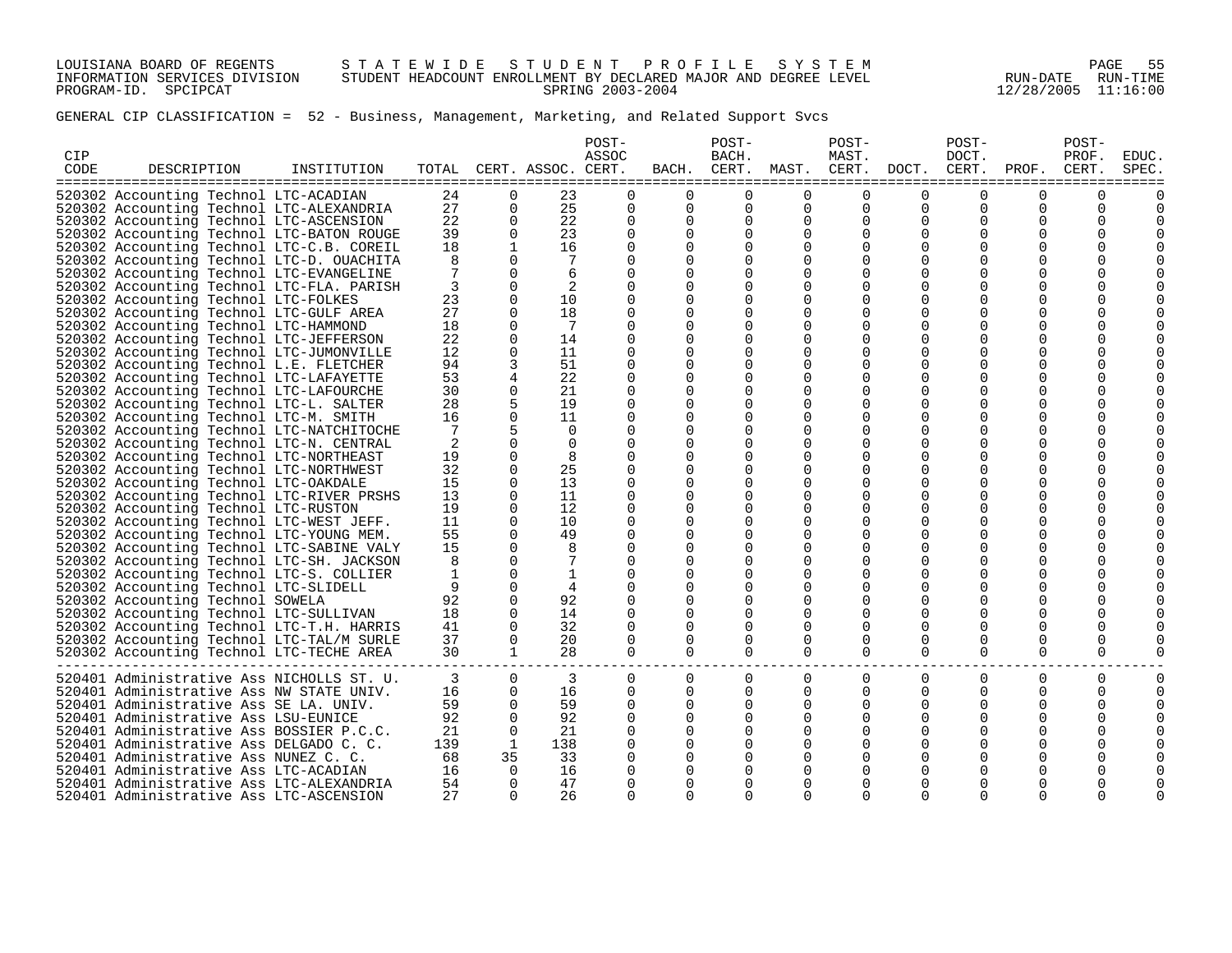LOUISIANA BOARD OF REGENTS S T A T E W I D E S T U D E N T P R O F I L E S Y S T E M PAGE 56 INFORMATION SERVICES DIVISION STUDENT HEADCOUNT ENROLLMENT BY DECLARED MAJOR AND DEGREE LEVEL RUN-DATE RUN-TIME PROGRAM-ID. SPCIPCAT SPRING 2003-2004 12/28/2005 11:16:00

| CIP<br>CODE | DESCRIPTION                                                                       | INSTITUTION |         |               | TOTAL CERT. ASSOC. CERT. | POST-<br>ASSOC | BACH.    | POST-<br>BACH.<br>CERT. | MAST.         | POST-<br>MAST.<br>CERT. | DOCT.        | POST-<br>DOCT.<br>CERT.      | PROF.    | POST-<br>PROF.<br>CERT. | EDUC.<br><b>SPEC</b> |
|-------------|-----------------------------------------------------------------------------------|-------------|---------|---------------|--------------------------|----------------|----------|-------------------------|---------------|-------------------------|--------------|------------------------------|----------|-------------------------|----------------------|
|             | 520401 Administrative Ass LTC-AVOYELLES                                           |             | 48      | 18            | $\Omega$                 | $\Omega$       | $\Omega$ | U                       | $\Omega$      | ∩                       | $\Omega$     | $\Omega$                     | 0        | $\Omega$                |                      |
|             | 520401 Administrative Ass LTC-BASTROP                                             |             | 96      | $\Omega$      | $\Omega$                 | $\Omega$       | $\Omega$ | $\Omega$                | $\Omega$      | $\Omega$                | $\Omega$     | $\Omega$                     | $\Omega$ | $\Omega$                |                      |
|             | 520401 Administrative Ass LTC-BATON ROUGE                                         |             | 62      | $\Omega$      | 25                       | $\Omega$       | $\Omega$ | $\Omega$                | $\Omega$      | $\Omega$                | $\Omega$     | $\Omega$                     | 0        | 0                       |                      |
|             | 520401 Administrative Ass LTC-C.B. COREIL                                         |             | 20      | $\Omega$      | 12                       | $\Omega$       | $\Omega$ | 0                       | $\Omega$      | 0                       | O            |                              | O        | 0                       |                      |
|             | 520401 Administrative Ass LTC-D. OUACHITA                                         |             | 34      | $\Omega$      | 10                       | $\Omega$       | $\Omega$ | 0                       | $\Omega$      | $\Omega$                | $\Omega$     | <sup>0</sup>                 | $\Omega$ |                         |                      |
|             | 520401 Administrative Ass LTC-EVANGELINE                                          |             | 36      |               | 22                       |                | 0        | 0                       | $\Omega$      |                         | O            | <sup>0</sup>                 | O        |                         |                      |
|             | 520401 Administrative Ass LTC-FLA. PARISH                                         |             | 28      | $\Omega$      | 14                       |                | U        | 0                       | $\Omega$      |                         | $\Omega$     |                              |          |                         |                      |
|             | 520401 Administrative Ass LTC-FOLKES                                              |             | 124     | 4             | 18                       |                | U        | U                       | $\Omega$      | $\Omega$                | O            |                              |          | U                       |                      |
|             | 520401 Administrative Ass LTC-GULF AREA                                           |             | 32      | $\Omega$      | 24                       |                | U        |                         | $\Omega$      | $\Omega$                | O            |                              |          |                         |                      |
|             | 520401 Administrative Ass LTC-HAMMOND                                             |             | 35      | $\Omega$      | 12                       |                | U        | U                       | O             | O                       | O            | <sup>0</sup>                 | O        |                         |                      |
|             | 520401 Administrative Ass LTC-HUEY P LONG                                         |             | 52      | $\Omega$      | 34                       |                | U        | 0                       | $\Omega$      | O                       | ∩            | U                            | O        |                         |                      |
|             | 520401 Administrative Ass LTC-JEFFERSON                                           |             | 16      | $\Omega$      | 4                        |                | $\Omega$ | O                       | $\Omega$      | 0                       | O            | <sup>0</sup>                 | O        |                         |                      |
|             | 520401 Administrative Ass LTC-JUMONVILLE                                          |             | 35      | $\Omega$      | 35                       | $\Omega$       | 0        | 0                       | $\Omega$      | ∩                       | ∩            | U                            | U        |                         |                      |
|             | 520401 Administrative Ass L.E. FLETCHER                                           |             | 64      | $\Omega$      | 30                       | ∩              | O        | $\Omega$                | $\Omega$      | $\Omega$                | $\Omega$     | <sup>0</sup>                 | O        |                         |                      |
|             | 520401 Administrative Ass LTC-LAFAYETTE                                           |             | 61      | 2             | 46                       | ∩              | 0        | 0                       | O             | O                       | ∩            | U                            | U        |                         |                      |
|             | 520401 Administrative Ass LTC-LAFOURCHE                                           |             | 66      | $\mathbf{1}$  | 53                       | ∩              | O        | 0                       | $\Omega$      | $\Omega$                | O            | <sup>0</sup>                 | O        |                         |                      |
|             | 520401 Administrative Ass LTC-L. SALTER                                           |             | 9       | 2             | 4                        |                | U        | 0                       | O             | O                       | O            | <sup>0</sup>                 | O        |                         |                      |
|             | 520401 Administrative Ass LTC-MANSFIELD                                           |             | 37      | $\Omega$      | $\Omega$                 |                | O        | 0                       | $\Omega$      | $\Omega$                | $\Omega$     | <sup>0</sup>                 | O        |                         |                      |
|             | 520401 Administrative Ass LTC-M. SMITH                                            |             | 34      | $\Omega$      | 17                       | O              |          | 0                       | O             | O                       | O            | <sup>0</sup>                 | O        |                         |                      |
|             | 520401 Administrative Ass LTC-NATCHITOCHE                                         |             | 19      | 11            | 3                        |                | U        |                         | $\Omega$      | $\Omega$                | O            | <sup>0</sup>                 | O        |                         |                      |
|             | 520401 Administrative Ass LTC-N. CENTRAL                                          |             | 20      | $\Omega$      | $\Omega$                 | ∩              | O        |                         | O             | O                       | O            | <sup>0</sup>                 | O        |                         |                      |
|             | 520401 Administrative Ass LTC-NORTHEAST                                           |             | 56      | $\Omega$      | 28                       | ∩              | O        | 0                       | $\Omega$      | $\Omega$                | O            | <sup>0</sup>                 |          |                         |                      |
|             | 520401 Administrative Ass LTC-NORTHWEST                                           |             | 46      | $\Omega$      | 26                       |                | O        | O                       | O             | O                       | O            | <sup>0</sup>                 | O        | O                       |                      |
|             | 520401 Administrative Ass LTC-OAKDALE                                             |             | 17      | $\Omega$      | 15                       |                | U        | 0                       | $\Omega$      | O                       | O            | <sup>0</sup>                 | O        |                         |                      |
|             | 520401 Administrative Ass LTC-RIVER PRSHS                                         |             | 15      | $\Omega$      | 15                       |                | O        | 0                       | $\Omega$      | 0                       | O            | <sup>0</sup>                 | O        |                         |                      |
|             | 520401 Administrative Ass LTC-RUSTON                                              |             | 32      | $\Omega$      | 14                       |                | 0        | 0                       | $\Omega$      | O                       | ∩            | U                            | U        |                         |                      |
|             | 520401 Administrative Ass LTC-WEST JEFF.                                          |             | 36      | $\Omega$      | 16                       |                | $\Omega$ | $\Omega$                | $\Omega$      | $\Omega$                |              | <sup>0</sup>                 | O        |                         |                      |
|             | 520401 Administrative Ass LTC-YOUNG MEM.                                          |             | 66      | 2             | 42                       | ∩              | O        | 0                       | $\Omega$      | O                       | ∩            | U                            | U        |                         |                      |
|             | 520401 Administrative Ass LTC-SABINE VALY                                         |             | 48      | 0             | 32                       |                | O        | $\Omega$                | $\Omega$      | $\Omega$                | ∩            | U                            |          |                         |                      |
|             | 520401 Administrative Ass LTC-SH. JACKSON                                         |             | 29      | $\Omega$      | 27                       | O              | O        | 0                       | $\Omega$      | $\Omega$                | O            | <sup>0</sup>                 | O        |                         |                      |
|             | 520401 Administrative Ass LTC-SH. BOSSIER                                         |             | 64      | $\Omega$      | $\Omega$                 |                | $\Omega$ | 0                       | $\Omega$      | $\Omega$                | $\Omega$     | <sup>0</sup>                 | O        |                         |                      |
|             | 520401 Administrative Ass LTC-S. COLLIER<br>520401 Administrative Ass LTC-SLIDELL |             | 11<br>7 | $\Omega$<br>1 | 11<br>$\Omega$           |                | U        | 0<br>0                  | O<br>$\Omega$ | O<br>0                  | O<br>O       | <sup>0</sup><br><sup>0</sup> | O<br>O   |                         |                      |
|             | 520401 Administrative Ass SOWELA                                                  |             | 73      | $\Omega$      | 73                       |                | U        |                         | $\Omega$      | O                       | O            | <sup>0</sup>                 | O        |                         |                      |
|             | 520401 Administrative Ass LTC-SULLIVAN                                            |             | 35      | $\Omega$      | 16                       | $\Omega$       | $\Omega$ |                         | $\Omega$      | $\Omega$                | <sup>0</sup> | <sup>0</sup>                 | O        |                         |                      |
|             | 520401 Administrative Ass LTC-T.H. HARRIS                                         |             | 49      | $\Omega$      | 30                       |                | O        | 0                       | 0             | $\Omega$                | $\Omega$     | <sup>0</sup>                 | 0        | O                       |                      |
|             | 520401 Administrative Ass LTC-TAL/M SURLE                                         |             | 36      | 1             | 16                       |                | $\Omega$ | $\Omega$                | $\Omega$      | $\Omega$                | $\Omega$     | <sup>0</sup>                 | $\Omega$ | O                       |                      |
|             | 520401 Administrative Ass LTC-TECHE AREA                                          |             | 61      | $\Omega$      | 53                       | $\Omega$       | $\Omega$ | $\Omega$                | $\Omega$      | $\Omega$                | $\Omega$     | 0                            | 0        | $\Omega$                |                      |
|             |                                                                                   |             |         |               |                          |                |          |                         |               |                         |              |                              |          |                         |                      |
|             | 520407 Business/Office Au SOWELA                                                  |             | 58      | $\mathbf 0$   | 58                       | 0              | 0        | 0                       | $\mathsf{O}$  | 0                       | 0            | 0                            | 0        | 0                       | $\Omega$             |
|             | 520601 Business/Manageria GRAMBLING ST U.                                         |             | 16      | $\Omega$      | $\Omega$                 | $\Omega$       | 16       | 0                       | 0             | 0                       | 0            | $\Omega$                     | 0        | 0                       | $\Omega$             |
|             | 520601 Business/Manageria LA. TECH. U.                                            |             | 9       | $\Omega$      | $\mathbf 0$              | 0              | 9        | $\Omega$                | $\mathbf 0$   | 0                       | 0            | 0                            | 0        | $\Omega$                | $\Omega$             |
|             | 520601 Business/Manageria U LA-MONROE                                             |             | 5       | $\Omega$      | $\mathbf 0$              | $\mathbf 0$    | 5        |                         | 0             | 0                       | $\Omega$     |                              |          |                         |                      |
|             | 520601 Business/Manageria U LA-LAFAYETTE                                          |             | 33      | 0             | $\mathbf 0$              | $\Omega$       | 33       | 0                       | 0             | 0                       | $\Omega$     | 0                            |          |                         |                      |
|             | 520601 Business/Manageria LSU-BATON ROUGE                                         |             | 40      | $\Omega$      | $\mathbf 0$              |                | 40       | $\Omega$                | $\Omega$      | $\Omega$                | 0            | $\Omega$                     |          |                         |                      |
|             | 520601 Business/Manageria U.N.O.                                                  |             | 80      | $\Omega$      | $\Omega$                 | $\cap$         | 43       | $\Omega$                | $\Omega$      | $\Omega$                | 37           | $\Omega$                     | O        |                         |                      |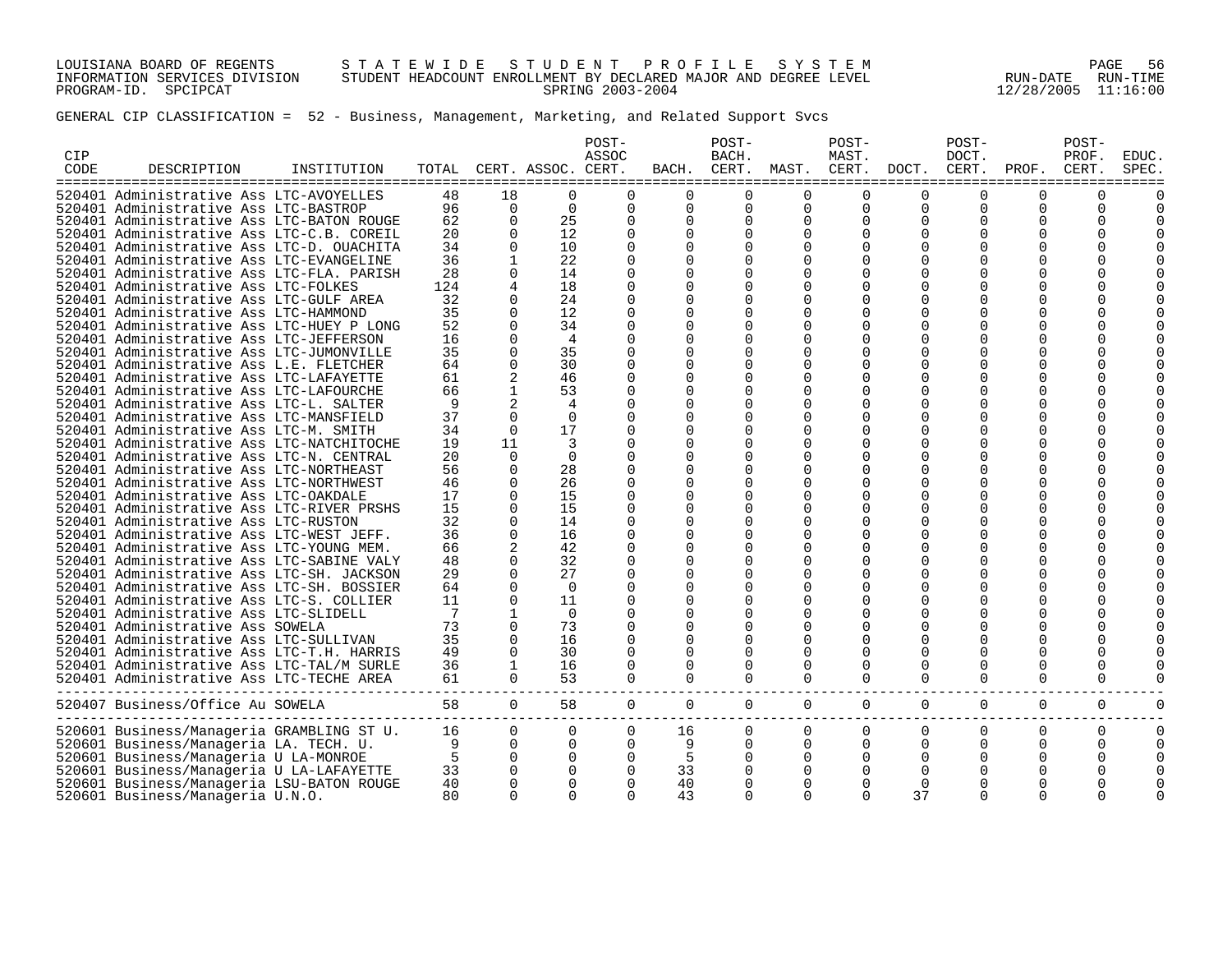LOUISIANA BOARD OF REGENTS S T A T E W I D E S T U D E N T P R O F I L E S Y S T E M PAGE 57 INFORMATION SERVICES DIVISION STUDENT HEADCOUNT ENROLLMENT BY DECLARED MAJOR AND DEGREE LEVEL RUN-DATE RUN-TIME PROGRAM-ID. SPCIPCAT SPRING 2003-2004 12/28/2005 11:16:00

| CIP<br>CODE | DESCRIPTION                                                                                                                                                                                                                                                                                                                                              | INSTITUTION                                                                                  |                                                      |                                                                               | TOTAL CERT. ASSOC. CERT.                                                                       | POST-<br>ASSOC                                                                    | BACH.                                                | POST-<br>BACH.<br>CERT.                           | MAST.                                                    | POST-<br>MAST.<br>CERT.                                         | DOCT.                                                       | $POST-$<br>DOCT.<br>CERT.                                        | PROF.                          | POST-<br>PROF.<br>CERT.                           | EDUC.<br><b>SPEC</b> |
|-------------|----------------------------------------------------------------------------------------------------------------------------------------------------------------------------------------------------------------------------------------------------------------------------------------------------------------------------------------------------------|----------------------------------------------------------------------------------------------|------------------------------------------------------|-------------------------------------------------------------------------------|------------------------------------------------------------------------------------------------|-----------------------------------------------------------------------------------|------------------------------------------------------|---------------------------------------------------|----------------------------------------------------------|-----------------------------------------------------------------|-------------------------------------------------------------|------------------------------------------------------------------|--------------------------------|---------------------------------------------------|----------------------|
|             | 520601 Business/Manageria S.U.-B.R.                                                                                                                                                                                                                                                                                                                      | ----------------------                                                                       | 70                                                   | 0                                                                             | 0                                                                                              | $\mathbf 0$                                                                       | 70                                                   | $\mathbf{0}$                                      | $\mathbf{0}$                                             | $\mathbf 0$                                                     | $\Omega$                                                    | $\Omega$                                                         | 0                              | 0                                                 |                      |
|             | 520701 Entrepreneurship/E U LA-MONROE                                                                                                                                                                                                                                                                                                                    |                                                                                              | 22                                                   | $\mathbf 0$                                                                   | $\mathbf{0}$                                                                                   | 0                                                                                 | 22                                                   | 0                                                 | $\mathbf 0$                                              | 0                                                               | $\mathbf 0$                                                 | $\mathbf 0$                                                      | 0                              | 0                                                 | $\Omega$             |
|             | 520801 Finance, General<br>520801 Finance, General<br>520801 Finance, General<br>520801 Finance, General                                                                                                                                                                                                                                                 | LA. TECH. U.<br>MCNEESE ST. U.<br>NICHOLLS ST. U.<br>U LA-MONROE                             | 114<br>90<br>59<br>58                                | $\Omega$<br>0<br>0<br>$\Omega$                                                | $\Omega$<br>$\Omega$<br>$\mathbf 0$<br>$\Omega$                                                | $\Omega$<br>$\Omega$<br>$\Omega$<br>$\Omega$                                      | 114<br>90<br>59<br>58                                | $\Omega$<br>0<br>0<br>$\Omega$                    | $\Omega$<br>0<br>0<br>0                                  | $\mathbf 0$<br>0<br>0<br>0                                      | $\Omega$<br>0<br>$\Omega$<br>$\Omega$                       | $\Omega$<br>0<br>0                                               | $\Omega$<br>0<br>0             | 0<br>0<br>0                                       |                      |
|             | 520801 Finance, General<br>520801 Finance, General<br>520801 Finance, General<br>520801 Finance, General<br>520801 Finance, General<br>520801 Finance, General                                                                                                                                                                                           | SE LA. UNIV.<br>U LA-LAFAYETTE<br>LSU-BATON ROUGE<br>LSU-SHREVEPORT<br>U.N.O.<br>$S.U.-B.R.$ | 191<br>340<br>442<br>90<br>299<br>20                 | $\Omega$<br>$\Omega$<br>$\Omega$<br>$\Omega$<br>$\Omega$<br>$\Omega$          | $\Omega$<br>$\Omega$<br>$\Omega$<br>$\Omega$<br>$\Omega$<br>$\Omega$                           | $\Omega$<br>$\Omega$<br>$\Omega$<br>$\Omega$<br>$\Omega$<br>$\Omega$              | 191<br>340<br>407<br>90<br>299<br>20                 | $\Omega$<br>$\Omega$<br>0<br>$\Omega$<br>$\Omega$ | $\Omega$<br>$\Omega$<br>19<br>0<br>$\Omega$<br>$\Omega$  | 0<br>0<br>0<br>$\Omega$<br>$\Omega$                             | $\Omega$<br>16<br>$\Omega$<br>$\Omega$<br>$\Omega$          | <sup>0</sup><br>$\Omega$                                         | 0                              | $\Omega$                                          |                      |
|             | 520901 Hospitality Admini NW STATE UNIV.<br>520901 Hospitality Admini U LA-LAFAYETTE<br>520901 Hospitality Admini U.N.O.<br>520901 Hospitality Admini DELGADO C. C.                                                                                                                                                                                      |                                                                                              | 76<br>128<br>300<br>82                               | $\Omega$<br>$\Omega$<br>0<br>15                                               | $\Omega$<br>$\Omega$<br>0<br>67                                                                | $\Omega$<br>$\Omega$<br>$\Omega$<br>$\Omega$                                      | 76<br>128<br>281<br>0                                | $\Omega$<br>0<br>0<br>$\Omega$                    | $\Omega$<br>$\Omega$<br>19<br>0                          | $\Omega$<br>$\Omega$<br>0<br>$\Omega$                           | $\Omega$<br>$\Omega$<br>$\Omega$<br>$\Omega$                | $\Omega$<br>$\Omega$<br>0<br>0                                   | $\Omega$<br>0<br>0<br>0        | $\Omega$<br>$\Omega$<br>$\Omega$<br>0             |                      |
|             | 520903 Tourism and Travel LTC-JEFFERSON                                                                                                                                                                                                                                                                                                                  |                                                                                              | 6                                                    | $\Omega$                                                                      | $\Omega$                                                                                       | $\Omega$                                                                          | $\Omega$                                             | $\Omega$                                          | $\mathbf{0}$                                             | $\overline{0}$                                                  | $\Omega$                                                    | $\Omega$                                                         | $\Omega$                       | 0                                                 |                      |
|             | 520904 Hotel/Motel Admini GRAMBLING ST U.<br>520904 Hotel/Motel Admini LTC-JEFFERSON<br>520904 Hotel/Motel Admini LTC-LAFAYETTE<br>520904 Hotel/Motel Admini LTC-NORTHWEST                                                                                                                                                                               |                                                                                              | 62<br>7<br>27<br>26                                  | $\Omega$<br>1<br>3<br>$\Omega$                                                | $\Omega$<br>$\Omega$<br>2<br>15                                                                | $\Omega$<br>$\Omega$<br>$\Omega$<br>$\Omega$                                      | 62<br>$\Omega$<br>$\Omega$<br>$\Omega$               | $\Omega$<br>$\Omega$<br>0<br>$\Omega$             | $\Omega$<br>$\Omega$<br>0<br>$\Omega$                    | 0<br>$\Omega$<br>0<br>$\Omega$                                  | $\Omega$<br>$\Omega$<br>$\Omega$<br>$\Omega$                | $\Omega$<br>$\Omega$<br>0<br>0                                   | $\Omega$<br>0<br>0<br>$\Omega$ | 0<br>$\Omega$<br>0<br>$\Omega$                    | $\cap$<br>$\Omega$   |
|             | 521001 Human Resources Ma LA. TECH. U.                                                                                                                                                                                                                                                                                                                   |                                                                                              | 27                                                   | $\Omega$                                                                      | $\Omega$                                                                                       | $\Omega$                                                                          | 27                                                   | $\Omega$                                          | $\Omega$                                                 | $\Omega$                                                        | $\Omega$                                                    | 0                                                                | $\Omega$                       | $\Omega$                                          |                      |
|             | 521101 International Busi LSU-BATON ROUGE                                                                                                                                                                                                                                                                                                                |                                                                                              | 122                                                  | $\Omega$                                                                      | $\Omega$                                                                                       | $\Omega$                                                                          | 122                                                  | $\Omega$                                          | $\Omega$                                                 | $\Omega$                                                        | $\Omega$                                                    | $\Omega$                                                         | $\Omega$                       | $\Omega$                                          | <sup>n</sup>         |
|             | 521201 Management Informa LA. TECH. U.<br>521201 Management Informa NICHOLLS ST. U.<br>521201 Management Informa U LA-MONROE<br>521201 Management Informa U LA-LAFAYETTE<br>521201 Management Informa U.N.O.                                                                                                                                             |                                                                                              | 337<br>123<br>247<br>268<br>161                      | $\Omega$<br>$\Omega$<br>$\Omega$<br>$\Omega$<br>0                             | $\Omega$<br>$\Omega$<br>$\Omega$<br>$\Omega$<br>$\Omega$                                       | $\Omega$<br>$\Omega$<br>$\Omega$<br>$\Omega$<br>$\Omega$                          | 337<br>123<br>247<br>268<br>161                      | $\Omega$<br>$\Omega$<br>0<br>$\Omega$<br>0        | $\Omega$<br>$\Omega$<br>$\Omega$<br>$\Omega$<br>$\Omega$ | 0<br>$\Omega$<br>$\Omega$<br>$\Omega$<br>$\Omega$               | $\Omega$<br>$\Omega$<br>$\Omega$<br>$\Omega$<br>$\Omega$    | $\Omega$<br>$\Omega$<br>$\Omega$<br><sup>0</sup><br>$\Omega$     | $\Omega$<br>0<br>0<br>0<br>0   | $\Omega$<br>$\Omega$<br>$\Omega$<br>0<br>$\Omega$ | $\Omega$<br>$\Omega$ |
|             | 521301 Management Science LSU-BATON ROUGE                                                                                                                                                                                                                                                                                                                |                                                                                              | 387                                                  | $\overline{0}$                                                                | $\overline{0}$                                                                                 | $\mathbf 0$                                                                       | 363                                                  | $\overline{0}$                                    | 12                                                       | $\overline{0}$                                                  | $12 \overline{ }$                                           | $\mathbf 0$                                                      | $\mathbf 0$                    | $\mathbf 0$                                       |                      |
|             | 521401 Marketing/Marketin GRAMBLING ST U.<br>521401 Marketing/Marketin LA. TECH. U.<br>521401 Marketing/Marketin MCNEESE ST. U.<br>521401 Marketing/Marketin NICHOLLS ST. U.<br>521401 Marketing/Marketin U LA-MONROE<br>521401 Marketing/Marketin SE LA. UNIV.<br>521401 Marketing/Marketin U LA-LAFAYETTE<br>521401 Marketing/Marketin LSU-BATON ROUGE |                                                                                              | 116<br>191<br>154<br>157<br>129<br>416<br>467<br>618 | $\Omega$<br>0<br>$\mathbf 0$<br>0<br>$\mathbf 0$<br>0<br>$\Omega$<br>$\Omega$ | $\Omega$<br>$\Omega$<br>$\mathbf 0$<br>$\mathbf 0$<br>$\mathbf 0$<br>0<br>$\Omega$<br>$\Omega$ | $\Omega$<br>$\Omega$<br>0<br>$\mathbf 0$<br>$\Omega$<br>0<br>$\Omega$<br>$\Omega$ | 116<br>191<br>154<br>157<br>129<br>416<br>467<br>606 | $\Omega$<br>$\Omega$<br>0<br>0<br>0<br>$\Omega$   | $\Omega$<br>0<br>0<br>0<br>O<br>∩                        | $\Omega$<br>0<br>0<br>0<br><sup>0</sup><br>$\Omega$<br>$\Omega$ | $\Omega$<br>0<br>$\Omega$<br><sup>0</sup><br>$\Omega$<br>12 | $\Omega$<br>$\Omega$<br><sup>0</sup><br><sup>0</sup><br>$\Omega$ | $\Omega$<br>0<br>N<br>N        | $\Omega$<br>$\Omega$                              | <sup>n</sup>         |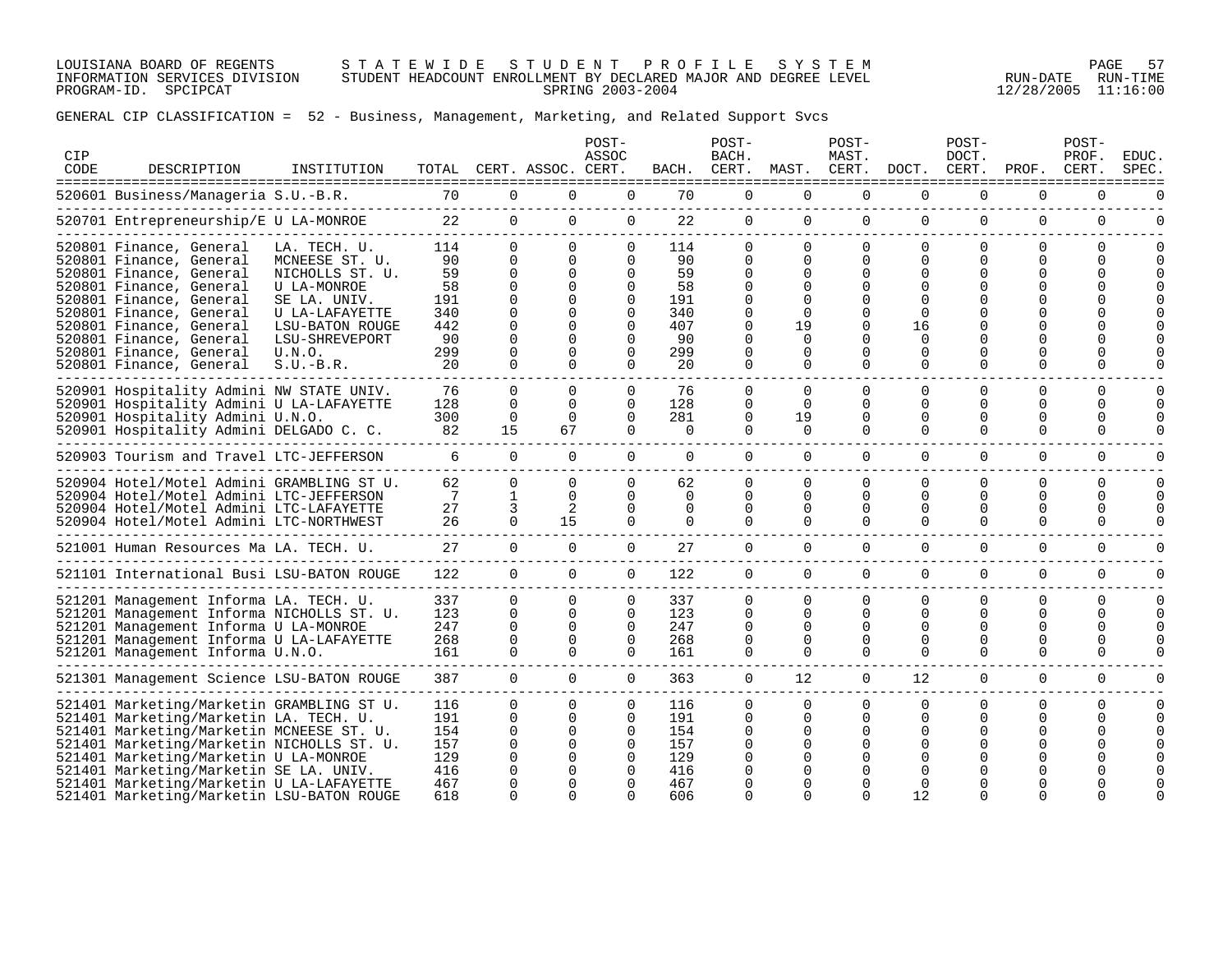LOUISIANA BOARD OF REGENTS S T A T E W I D E S T U D E N T P R O F I L E S Y S T E M PAGE 58 INFORMATION SERVICES DIVISION STUDENT HEADCOUNT ENROLLMENT BY DECLARED MAJOR AND DEGREE LEVEL RUN-DATE RUN-TIME PROGRAM-ID. SPCIPCAT SPRING 2003-2004 12/28/2005 11:16:00

| <b>CIP</b><br>CODE | DESCRIPTION                                                                                                                                                   | INSTITUTION                   | TOTAL                   | CERT. ASSOC. | POST-<br>ASSOC<br>CERT. | BACH.             | POST-<br>BACH.<br>CERT. | MAST.           | POST-<br>MAST.<br>CERT. | DOCT.    | POST-<br>DOCT.<br>CERT. | PROF.    | POST-<br>PROF<br>CERT. | EDUC.<br>SPEC. |
|--------------------|---------------------------------------------------------------------------------------------------------------------------------------------------------------|-------------------------------|-------------------------|--------------|-------------------------|-------------------|-------------------------|-----------------|-------------------------|----------|-------------------------|----------|------------------------|----------------|
|                    | 521401 Marketing/Marketin LSU-SHREVEPORT<br>521401 Marketing/Marketin U.N.O.<br>521401 Marketing/Marketin S.U.-B.R.<br>521401 Marketing/Marketin LTC-SULLIVAN |                               | 119<br>470<br>197<br>11 | 10           |                         | 119<br>470<br>197 |                         |                 |                         |          |                         |          |                        |                |
|                    | 521601 Taxation                                                                                                                                               | U.N.O.                        | 31                      |              |                         |                   | $\Omega$                | 31              | $\Omega$                | $\Omega$ | $\Omega$                | $\Omega$ | $\Omega$               |                |
|                    | 521701 Insurance<br>521701 Insurance                                                                                                                          | U LA-MONROE<br>U LA-LAFAYETTE | 23<br>68                |              |                         | 23<br>68          |                         |                 |                         |          |                         |          | $\Omega$               |                |
|                    | 521902 Fashion Merchandis U LA-LAFAYETTE<br>521902 Fashion Merchandis LSU-BATON ROUGE                                                                         |                               | 126<br>298              |              | $\Omega$                | 126<br>298        |                         |                 |                         |          |                         |          | $\Omega$               |                |
|                    | 522001 Construction Manag LSU-BATON ROUGE<br>522001 Construction Manag DELGADO C. C.                                                                          |                               | 598<br>32               | 32           |                         | 598               |                         |                 |                         | 0        |                         |          | 0                      |                |
|                    | 529999 Business, Manageme U LA-LAFAYETTE                                                                                                                      |                               | 32                      |              | $\Omega$                | 32                | $\Omega$                | $\Omega$        | $\Omega$                | $\Omega$ | $\Omega$                |          | $\Omega$               |                |
|                    | GENERAL CIP TOTALS                                                                                                                                            |                               | 30,283                  | 141 5,849    |                         | 021,057           |                         | $0 \quad 2,040$ | $\Omega$                | 115      |                         |          |                        |                |